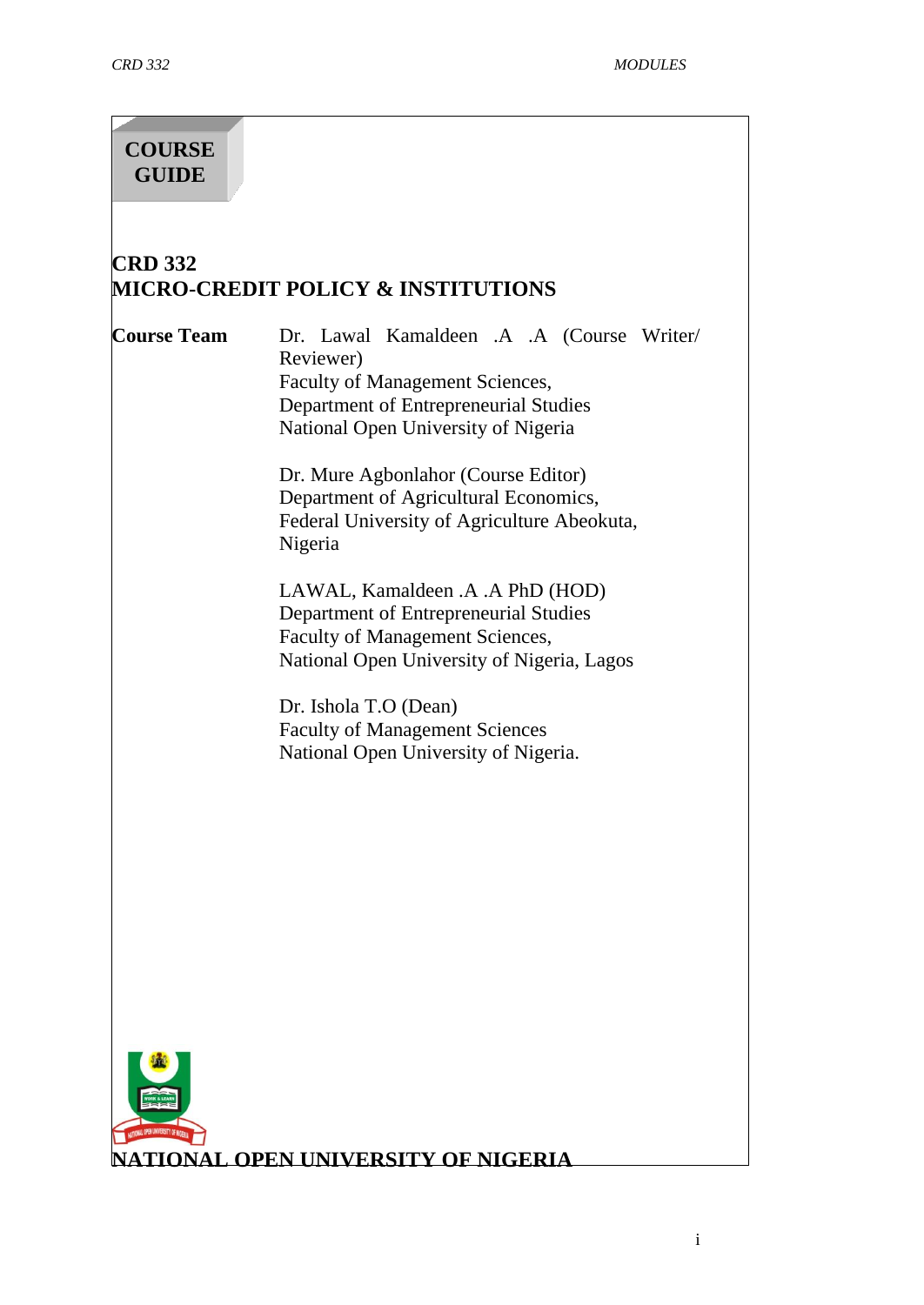National Open University of Nigeria **Headquarters** University Village Plot 91 Cadastral Zone Nnamdi Azikiwe Expressway

Jabi, Abuja. Lagos Office

14/16 Ahmadu Bello Way Victoria Island, Lagos

e-mail: [centralinfo@noun.edu.ng](mailto:centralinfo@noun.edu.ng) URL: [www.noun.edu.ng](http://www.noun.edu.ng/)

Published by: National Open University of Nigeria

ISBN:

Printed: 2017

All Rights Reserved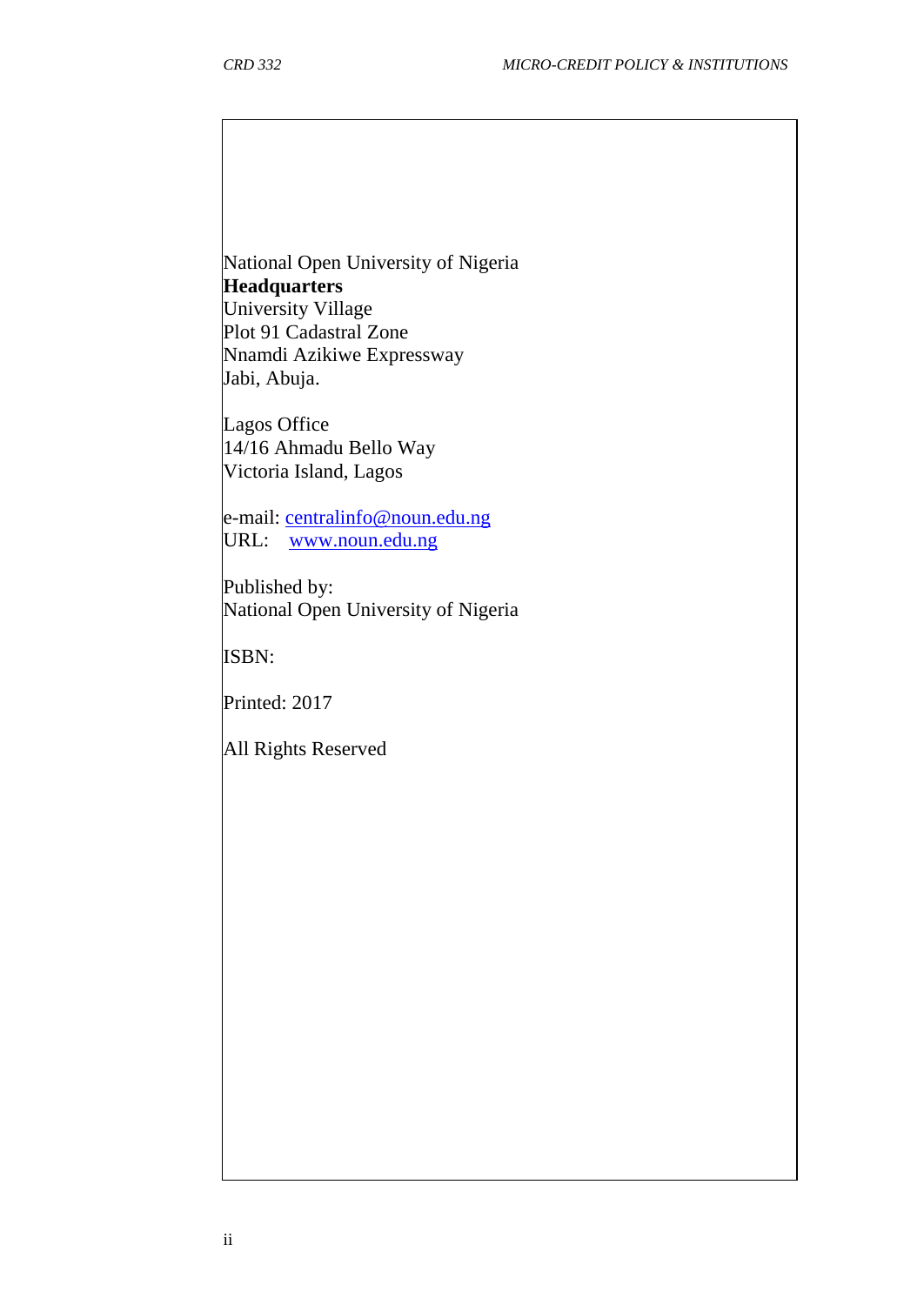# **CONTENTS**

### **PAGE**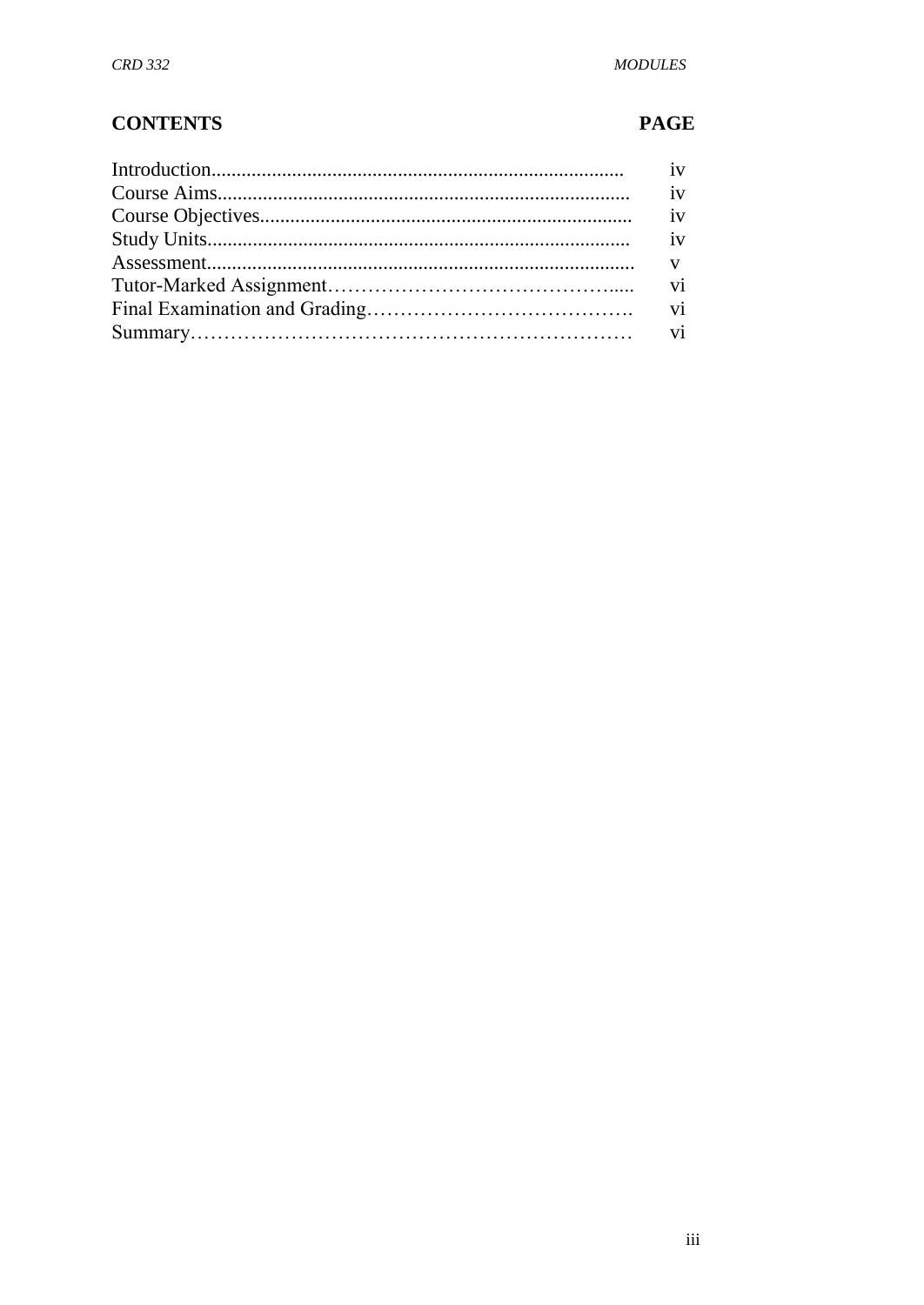### **INTRODUCTION**

The Course CRD 332: Micro-Credit Policy & Institutions is a semester two credit unit course which will assist students in appreciating the role of micro credit policy and institution activities in Nigeria.

This course material introduces you to the back-ground of micro financing featuring micro credit: features of micro credit or micro finance institution, the beneficiaries smallness of the loan or credit facility adoption of credit plus approach focus on rural women group delivery methodology pre-loan training programmes and all the elements of microfinance: activities towards the poor, the benefits of micro credit or micro financing, reasons for micro financing and benefits of loan to the beneficiary and others.

#### **COURSE AIMS**

This course is geared towards equipping you with the basic tools, knowledge and necessary strategies in understanding and managing micro credit policies and institutions.

#### **COURSE OBJECTIVES**

On the successful completion of this course, you will be able to:

- gives an overview of micro-credit policy and institution
- how to manage it effectively,
- understand the peculiar nature of Micro finance institutions in Nigeria
- know the basic Contemporary Management Practices in Small Business

#### **Course Materials**

Course Guide Study Units Textbooks Assignment Guide

#### **STUDY UNITS**

There are fifteen (15) units in this course which should be studied carefully: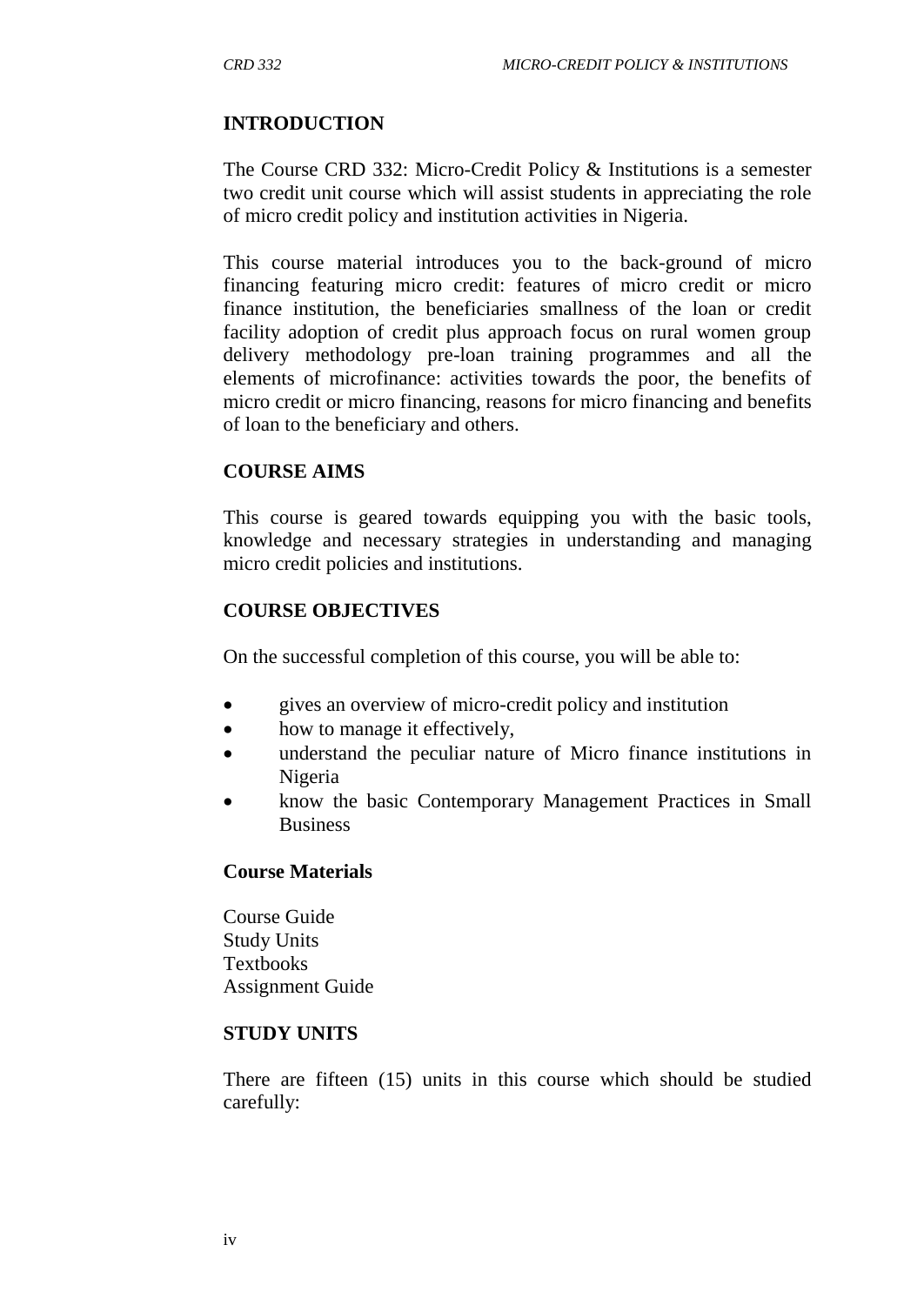# **Module 1**

| Unit 1 | Micro Financing                               |
|--------|-----------------------------------------------|
| Unit 2 | Traditional Micro Finance Practice in Nigeria |
| Unit 3 | Micro Finance Institutions (Part I)           |
| Unit 4 | Micro Finance Institutions (Part II)          |
| Unit 5 | <b>Government Policies</b>                    |

### **Module 2**

| Unit 1 | Non-governmental Organizations in Microfinance        |
|--------|-------------------------------------------------------|
| Unit 2 | Sources of Funds (Part1)                              |
| Unit 3 | Sources of Funds: Partnership and Cooperative Society |
| Unit 4 | How to Keep and Use Business Records                  |
| Unit 5 | Marketing – How to Sell Your Products                 |

### **Module 3**

| Unit 1 | <b>Cash Management</b>                                 |
|--------|--------------------------------------------------------|
| Unit 2 | Contemporary Management Practices in Small Business I  |
| Unit 3 | Contemporary Management Practices in Small Business II |
| Unit 4 | Entrepreneur and Entrepreneurship                      |
| Unit 5 | Possible Projects                                      |
|        |                                                        |

Each study unit, is made up of the introduction, objectives, main content, self-assessment exercise, conclusion, summary, tutor-marked assignments, and references/further reading.

Each unit will take at least two hours. You are expected to study the materials carefully and attempt the exercises. You are also expected to consult the textbooks under reference/further readings for additional information. Practice the tutor-marked assignment exercise as well.

### **ASSESSMENT**

The assessment for this course will be in two parts:

- a) Continuous assessment using the tutor-marked assignment questions (TMA)
- b) Written examination of three (3) hours' duration.

### **TUTOR-MARKED ASSIGNMENT**

The NOUN will direct further on the number of TMA you are to answer, when to do them and when to turn them in to your facilitator for grading. However, you are expected to utilize the information gathered from the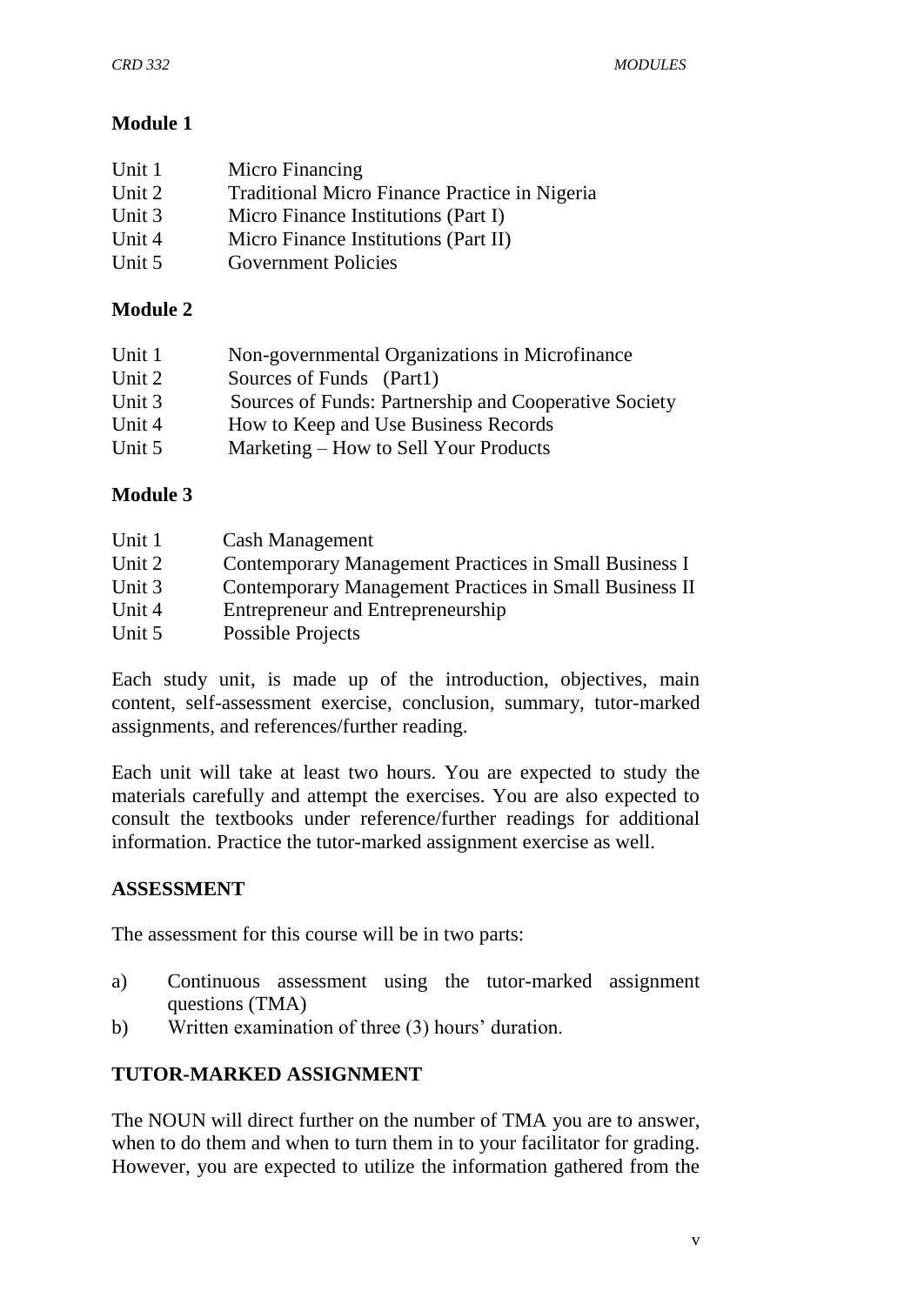study material and the references in doing the assignments. The assignment will count for 40% of the total course mark.

## **FINAL EXAMINATION AND GRADING**

The final written examination for the course which will be scheduled for three hours will attract the remaining 60% of the total course grade.

You are to expect that all the areas of the course will be assessed during the examination.

### **SUMMARY**

On the successful completion of the course, you would be a better manager having been equipped with the tools and knowledge needed for the management of Micro-credit policy and institutions.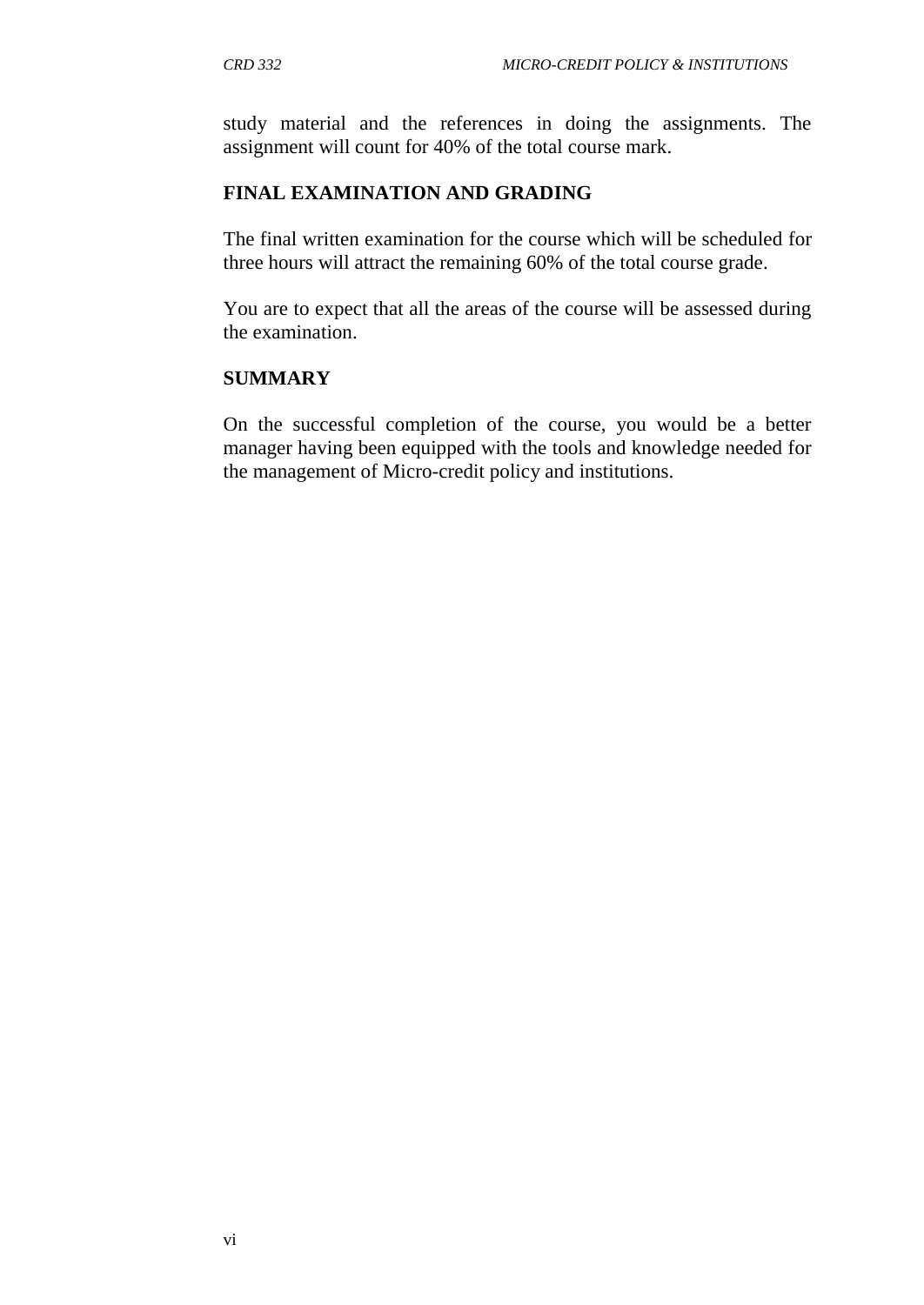| <b>MAIN</b><br><b>CONTENT</b>                  |                                                                                                                                                                                                                      |             |
|------------------------------------------------|----------------------------------------------------------------------------------------------------------------------------------------------------------------------------------------------------------------------|-------------|
| <b>CONTENTS</b>                                |                                                                                                                                                                                                                      | <b>PAGE</b> |
| <b>Module 1</b>                                |                                                                                                                                                                                                                      |             |
| Unit 1<br>Unit 2<br>Unit 3<br>Unit 4<br>Unit 5 | Micro Financing<br>Traditional Micro Finance Practice in Nigeria<br>Micro Finance Institutions (Part I)<br>Micro Finance Institutions (Part II)<br><b>Government Policies</b>                                        |             |
| <b>Module 2</b>                                |                                                                                                                                                                                                                      |             |
| Unit 1<br>Unit 2<br>Unit 3<br>Unit 4<br>Unit 5 | Non-governmental Organizations in Microfinance<br>Sources of Funds (Part1)<br>Sources of Funds: Partnership and Cooperative Society<br>How to Keep and Use Business Records<br>Marketing – How to Sell Your Products |             |
| <b>Module 3</b>                                |                                                                                                                                                                                                                      |             |
| Unit 1<br>Unit 2<br>Unit 3<br>Unit 4<br>Unit 5 | <b>Cash Management</b><br>Contemporary Management Practices in Small Business I<br>Contemporary Management Practices in Small Business II<br><b>Entrepreneur and Entrepreneurship</b><br>Possible Projects           |             |
|                                                |                                                                                                                                                                                                                      |             |
|                                                |                                                                                                                                                                                                                      |             |
|                                                |                                                                                                                                                                                                                      |             |
|                                                |                                                                                                                                                                                                                      |             |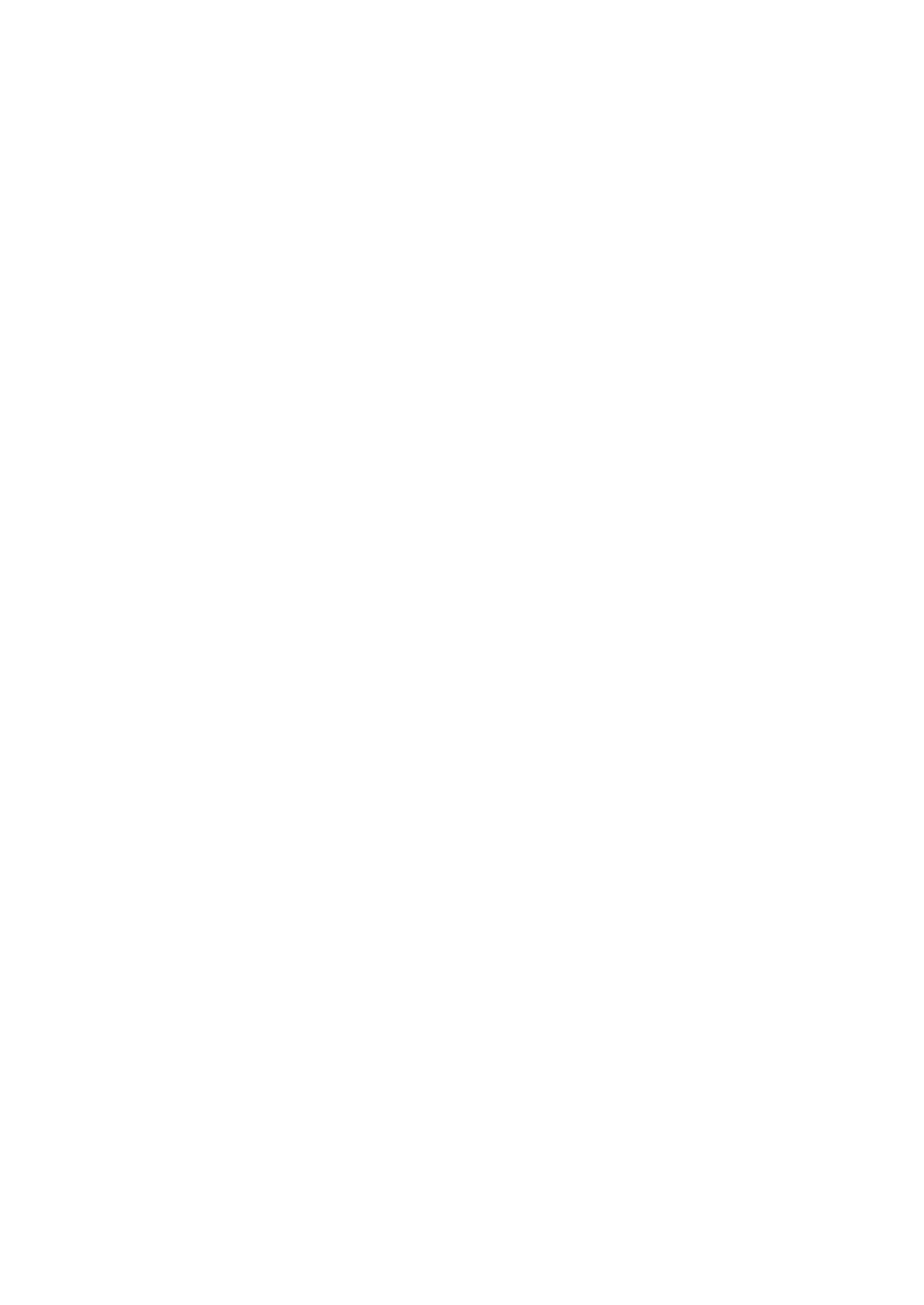## **MODULE 1**

- Unit 1 Micro Financing
- Unit 2 Traditional Micro Finance Practice in Nigeria
- Unit 3 Micro Finance Institutions (Part I)
- Unit 4 Micro Finance Institutions (Part II)
- Unit 5 Government Policies

# **UNIT 1 MICRO FINANCING**

### **CONTENTS**

- 1.0 Introduction
- 2.0 Objectives
- 3.0 Main Content
	- 3.1 Micro Financing
	- 3.2 Micro credit
	- 3.3 Elements of Microfinance
- 4.0 Conclusion
- 5.0 Summary
- 6.0 Tutor-Marked Assignment
- 7.0 References/Further Reading

### **1.0 INTRODUCTION**

This unit introduces you to back-ground of micro financing featuring micro credit: features of micro credit or micro finance institution, the beneficiaries smallness of the loan or credit facility adoption of credit plus approach focus on rural women group delivery methodology preloan training programmes and all the elements of microfinance: activities towards the poor, the benefits of micro credit or micro financing, reasons for micro financing and benefits of loan to the beneficiary and others. This preamble is a typical case study of micro finance lending to a petty trader.

Mrs. Adeawo, a petty trader in Agbala town started her mat weaving business, using a family savings of N30 in 1988. She could not get money from the bank because she was poor and could not present the required document as well collateral as a tender at any commercial bank or any formal financial institution. She operated the business for 12years without much success until she was introduced to a bank that was giving out loan to petty traders. She collected N75, 000 which was a huge sum of money to her. She used the money to boost the growth of her business. She was able to repay the loan at the appropriate time. The business grew and increased beyond her little town to other States of the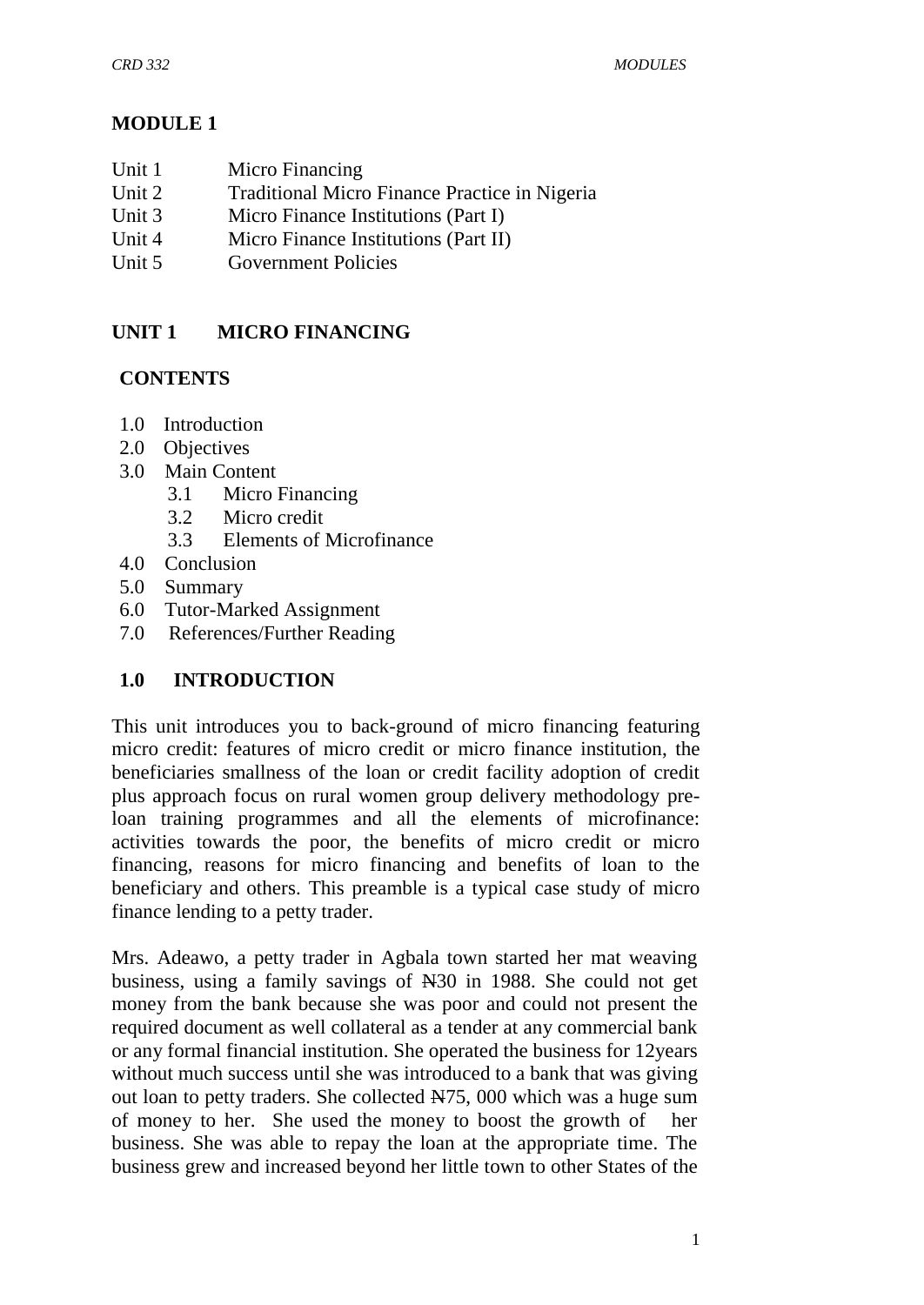#### federation.

In many developing countries, Nigeria inclusive, women constitute a major percentage of micro entrepreneurs in the informal sector. Many of them are illiterate, and live in the rural setting. They set up their business, living from hand to mouth and never been able to move above the poverty line due to lack of credit or house or land or collateral to secure loan from commercial institutions. About 85 percent of people in developing countries derive their incomes from the informal sector, thus the need for good financial sector, infrastructure and national strategies to reduce poverty by a half. They only access loan from money-lenders who are extortionists charging high rates of interest which reduce the profit that would have accrued to the entrepreneur. It is therefore important to put in place policies and institutions that will promote micro finance or micro credit services to the poor or small scale entrepreneurs.

### **2.0 OBJECTIVES**

The aim of this unit is to enable the student understand the meaning of and the need for micro credit or micro financing. Specifically, the objectives are that the student should be able to recall the definition of micro financing recount the benefits of micro credit to the beneficiaries.

At the end of unit you should be able to:

- $\bullet$  discuss micro credit
- define micro finance terms
- state features of micro credit or micro finance institution
- identify the beneficiaries
- explain smallness of the loan or credit facility
- discuss adoption of credit plus approach
- explain focus on rural women
- apply group delivery method
- discuss pre-loan training programmes
- state elements of microfinance
- enumerate activities towards the poor
- specify the benefits of micro credit or micro financing
- discuss reasons for micro financing
- explain benefits of loan to the beneficiary and others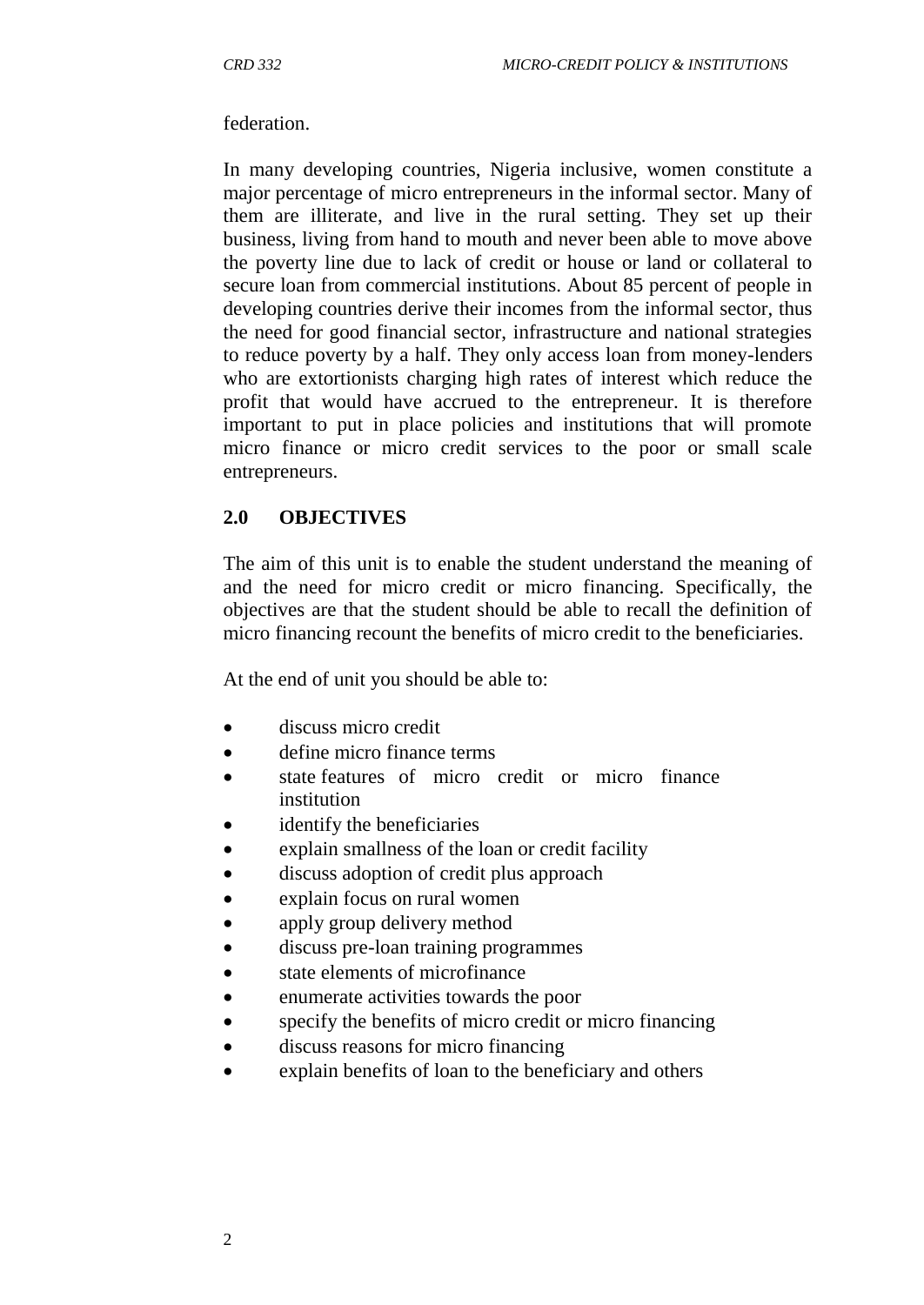### **3.0 MAIN CONTENTS**

#### **3.1 Micro-Financing**

A micro-financing is an act of providing micro banking services such as savings, loans, domestic funds transfer, and other financial services needed by the efficiently active poor, micro, small and medium enterprises to expand their businesses as defined by the guidelines establishing microfinance banks.(FGN, 2005:3)

Micro Financing is an activity of microfinance banks (MFBs) in the provision of credit to its customers, including formal and informal selfhelp groups, individuals and associations.

Micro financing is operation of micro-leasing facilities, microfinancerelated hire-purchase, and arrangement of consortium lending and supervision of credit schemes to ensure access of microfinance customers to inputs for their economic activities.

Micro-financing means the provision of micro-finance-related guarantees for MFB customers to enable them have greater access to credit and other resources, etc.

#### **3.2 Micro Credit**

Micro credit or micro financing is the means of providing the economically active poor and low income households with financial services such as credit or loan to help them engage in income generating activities or help them to expand their small business as experienced in the story earlier recounted. They also provide services such as savings, micro leasing, micro insurance and payment transfers. The implementation of the additional services will be enhanced by the newly introduced Micro Finance Institutions (MFIs).

Traditionally, especially in village setting, workmen such as bricklayers, well diggers etc lease various implement such as hand pans, shovels, cutlass in order to carry out their daily activities.

#### **a) Definition of Terms**

It is necessary to define some of the terms which are used in this unit.

**Entrepreneur:** An entrepreneur is a sole trader. He can also be referred to as a business man. He is the owner of the business which may be a retail business, a micro business, small scale enterprise or medium or large scale enterprise. He decides the type of business he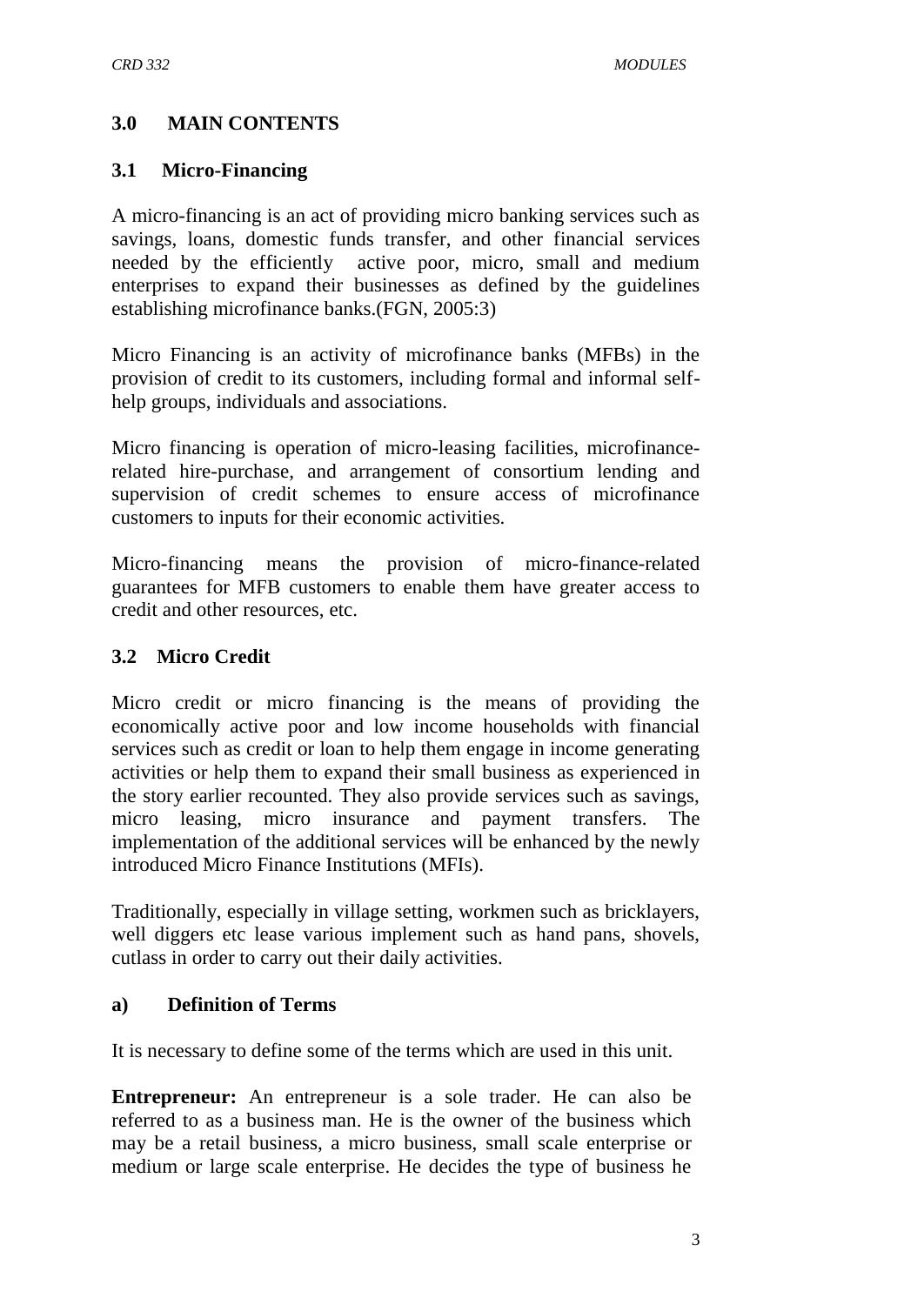wants to engage in. If the business succeeds, he owns all the profits, if it fails, he bears all the losses. He uses his money to buy the machines, tools, equipment and employs labor as well as buys materials for production.

**Collateral:** It is a property pledged as a guarantee for the repayment of a loan. It could be a landed property, a car, a stipulated amount to be deposited in the bank as a guarantee against the loan to be advanced. Collateral is usually a request of the commercial bank.

Loan: It is an amount of money lent to a customer by a bank. This amount attracts a cost or a charge which is referred to as interest.

**Informal Sector:** It refers to the sector of the economy that is not categorized under the range of operation of the organized economic activities. This sector is categorized by the International Labour Organization (ILO) in 1990 into three broad groups:

- owner-employers of micro enterprises, which require the services of a few paid workers, with or without apprentices
- Own account workers who own and operate one-person business, working alone or with the help of family members and apprentices who are usually unpaid; and
- Dependent workers paid or unpaid. This includes wage earners in micro enterprises, unpaid family workers apprentices, contract labor, home workers and paid domestic workers.

#### **b) Features of Micro Credit or Micro Finance Institutions**

The organizations that are solely involved in micro credit or micro financing have certain distinguishing features which differentiate them from the commercial banks. These are:

- the smallness of loans advanced (to the debtors)
- the smallness of savings collected (from the depositors)
- the absence of asset-based collateral (that is, landed property to stand as a guarantee to secure loan)
- the simplicity of operations (the beneficiaries are not expected to have extensive accounting procedures in place).

### **c) The Beneficiaries**

The beneficiaries are mostly small or micro business owners who are mostly in the informal sector. They could be in business such as shoe mending, retail selling, pepper and tomato selling, agro-allied food production and farming. They are generally classified as the poor or small business owners.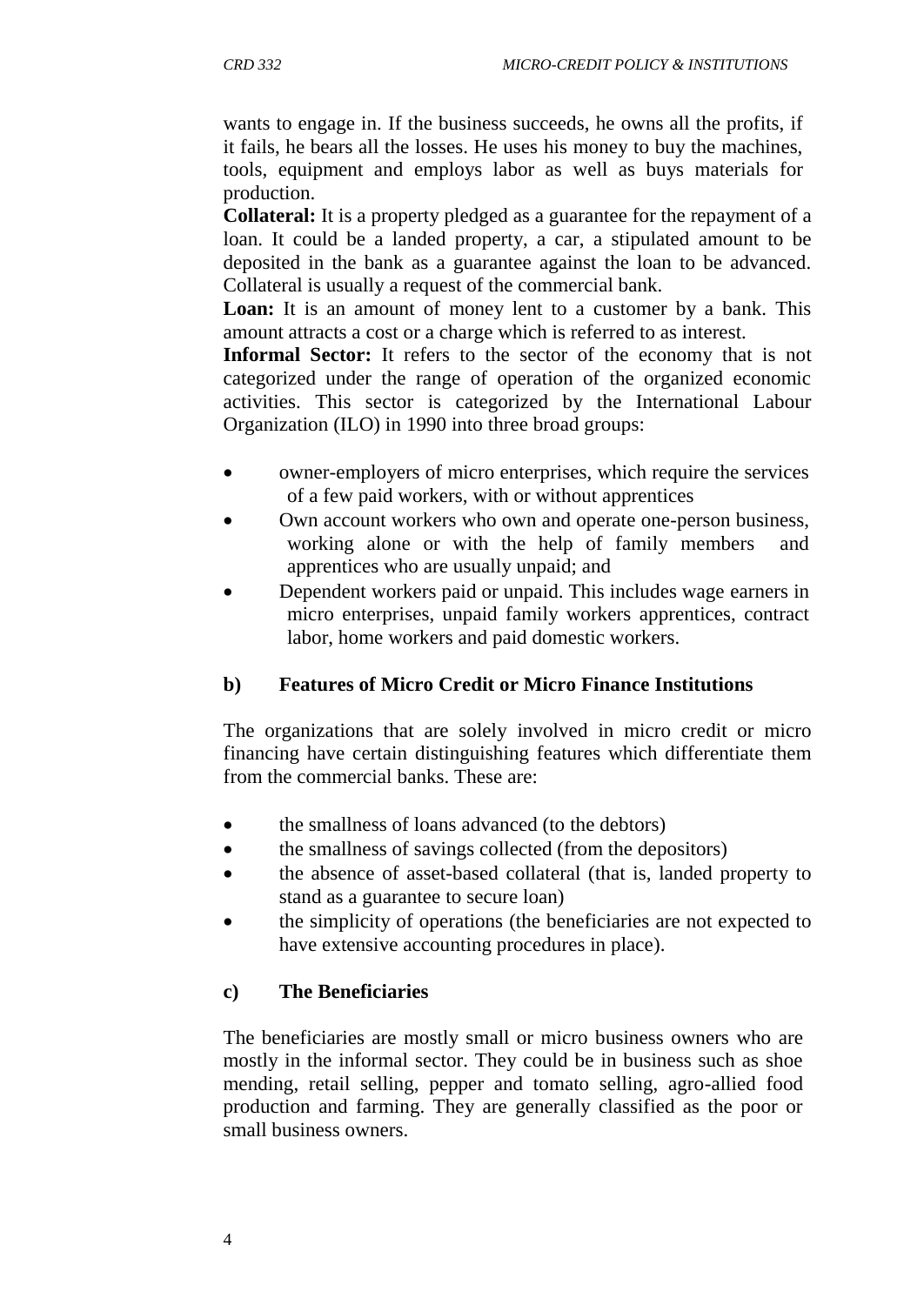Most of the beneficiaries have little or no education and lack modern skills. They also have little knowledge about record keeping, planning, cash management and other modern management techniques.

### **d) Smallness of the Loan or Credit Facility**

The financial need of micro enterprises is very low. A loan of as small as N10, 000 can change the business volume and profitability of a micro enterprise. In spite of the fact that the loan is small, each beneficiary must have proper record with the MFI. This will make the cost of processing the loan to be high. In order to solve this problem, group delivery methods are used for both the savings and loan operations.

### **e) Adoption of Credit plus Approach**

Micro Finance Institutions look beyond credit provision, and perform such operations like micro-leasing facilities, micro-related hirepurchase, and arrangement of consortium lending and supervision of credit schemes to ensure access of microfinance customers to inputs for economic activities.

MFBs engage in receiving of re-financing or other funds from the CBN and other sources, private or public, on terms mutually acceptable to both the provider of the funds and the MFBs.

MFBs issue micro-finance-related guarantees for MFB customers to enable them have greater access to credit and other resources.

The MFBs adopt such approaches like buying, selling and supplying industrial and agricultural inputs, livestock, machinery, and industrial raw materials to poor persons on credit and acting as agents for any association for the sale of such goods or livestock; etc.

#### **f) Focus on Rural Women**

They concentrate mainly on rural women who are mostly farmers and petty traders. MFBs provide loans and advances to rural women for home improvement and consumer credits.

### **g) Group Delivery Methodology**

MFBs perform non-banking functions that relate to microfinance business development services, such as cooperatives and group formation activities. Rural industrialization and other support services needed by microenterprises.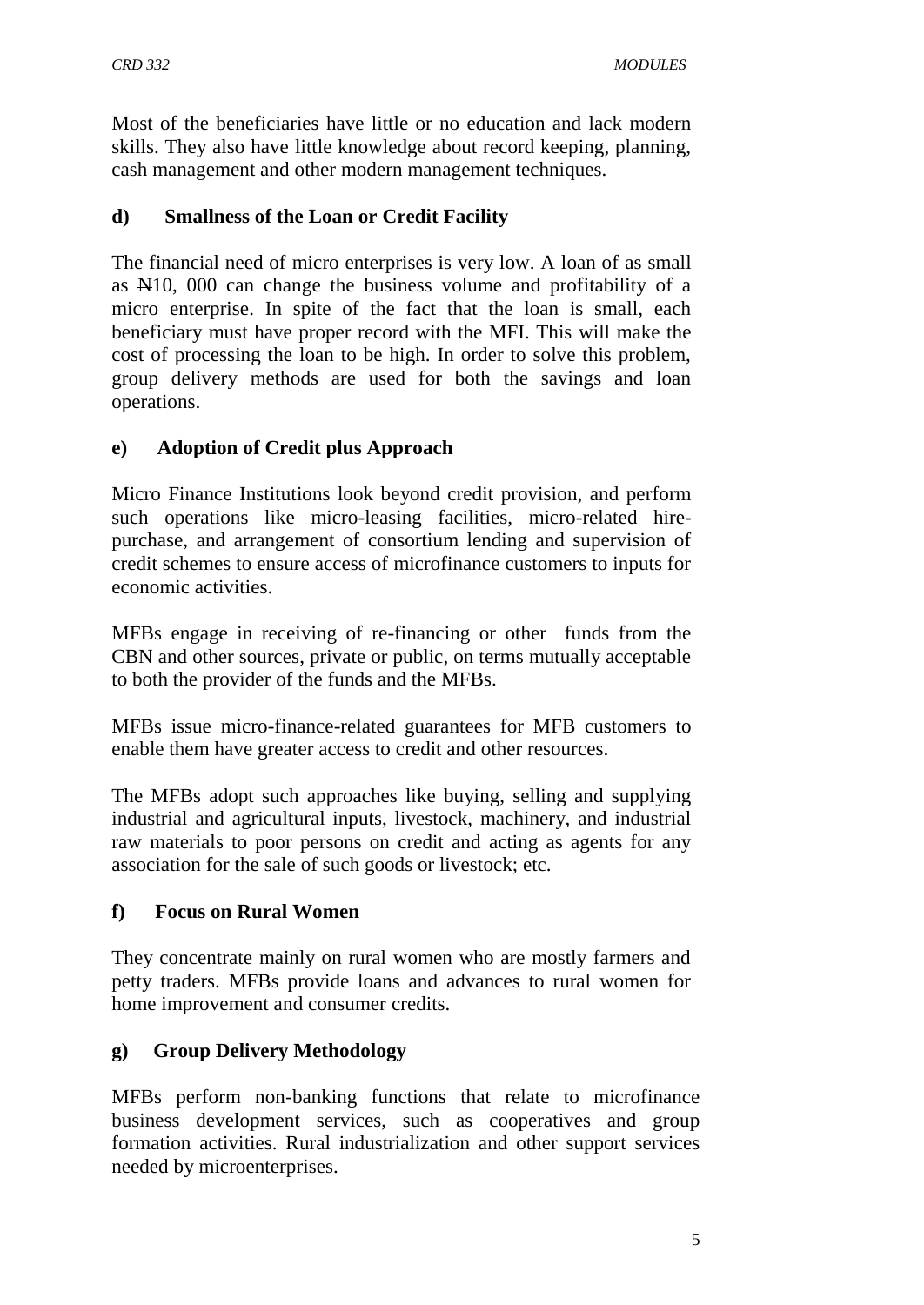Beneficiaries are encouraged to form a group or a cooperative society which could be based on type of business activities e.g. Pepper sellers' association. The usage of the loan, monitoring of the savings and repayment of loan are done at group meetings. However, the individual is held responsible for the utilization and repayment of the loan. It is also possible for a group to take a loan together for joint business.

Group delivery methodology has some advantages. These are:

- **Reduction of the Cost of Lending:** The repayment is done at the meeting rather than on individual basis.
- **It Aids Credit Discipline and High Number of Repayment:**  The group exacts pressure on its members to pay up so that they would not be disqualified from having access to further loan.
- **Solidarity among Members:** There will be cordial relationship between members.
- **Absence of Collateral Requirement:** The loanees are not required to present any guarantee towards the loan. They are given on trust.
- **Saving Components:** Loanees are encouraged to make regular deposit with the institution or credit group. Some group expects them to make some savings before credit can be collected.
- **Loan Structure:** The amount of money saved can be considered as a security for the loan. Members can borrow up to three times the amount saved. This amount is referred to as the Maximum Credit Limit. No withdrawal is allowed until the loan is repaid since the deposit is taken as the security for the loan.

The excess money deposited after the loan would have been repaid, accrues to the depositor.

#### **Interest Rates**

The interest charged on the loan is usually between 6.5% and 8%, although some Non-governmental Institutions charge as high as 36 % per annum.

### **h) Pre- Loan Training Programmes**

Pre-loan training programmes re conducted for members. Training such as record/book keeping, cash management, marketing skills and techniques are organized for members.

#### **3.3 Elements of Micro-Finance**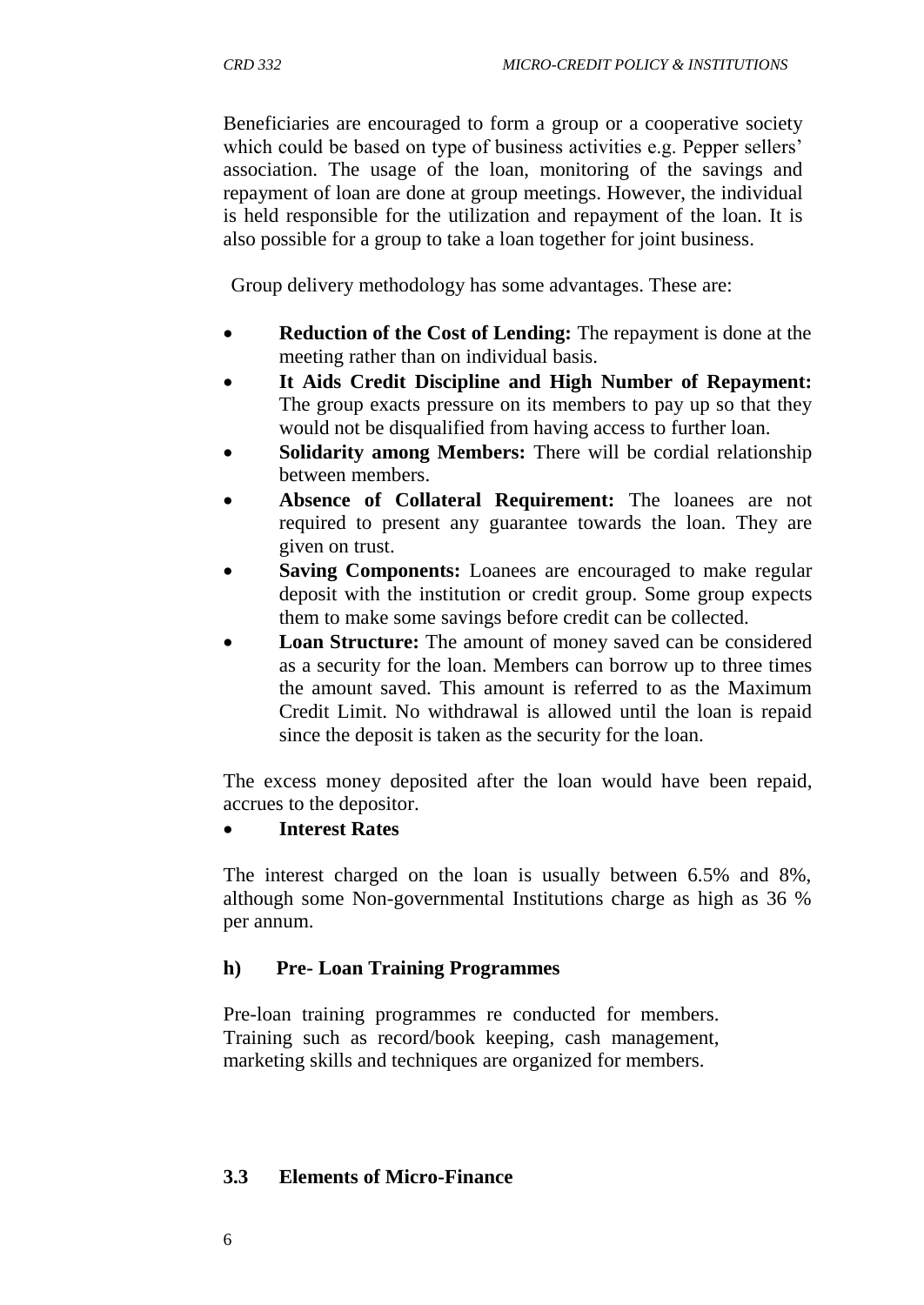#### **3.3.1 Activities towards the Poor**

The poor needs a safe place to keep his money and as such he will readily save money with the Micro Finance Institutions (MFIs).

The poor also desired to have access to credit whenever it is required. The poor needs to have a capital base of his business. This will reduce his economic vulnerability. He can use the savings when business falls. The money also becomes useful when the need arises for some social obligation such as burial ceremonies, children education.

The procedure for savings, loan and withdrawal is simple and convenient.

The interest rate paid on the savings is high.

Micro finance institutions help to develop the savings and thrift ability of the poor.

They enhance capital accumulation and capital building among the poor. The poor is able to build capital for his businesses through the savings initiative of the micro finance institutions. Improved self-esteem of the poor.

#### **3.3.2 The Benefits of Micro-Credit or Micro-Financing**

It is the source of capital for local private sector development. Most of practitioners in this sector are low income earners and would need assistance in order to expand their businesses. The Taiwanese economic growth was propelled by a vibrant and buoyant private sector. There are thousands of private industries in Taiwan, which explains her tremendous growth.

It provides capital requirement for small and medium enterprises development.

It enhances the growth of micro enterprises. Most micro enterprises are the suppliers of inputs, spare parts and other services to the large scale business. So it provides expansion of suppliers of inputs and services needed by the large scale business.

It creates new consumers and markets for business of all sizes because it creates increased wealth for low income individuals.

It supports home improvement, home building in slumps and villages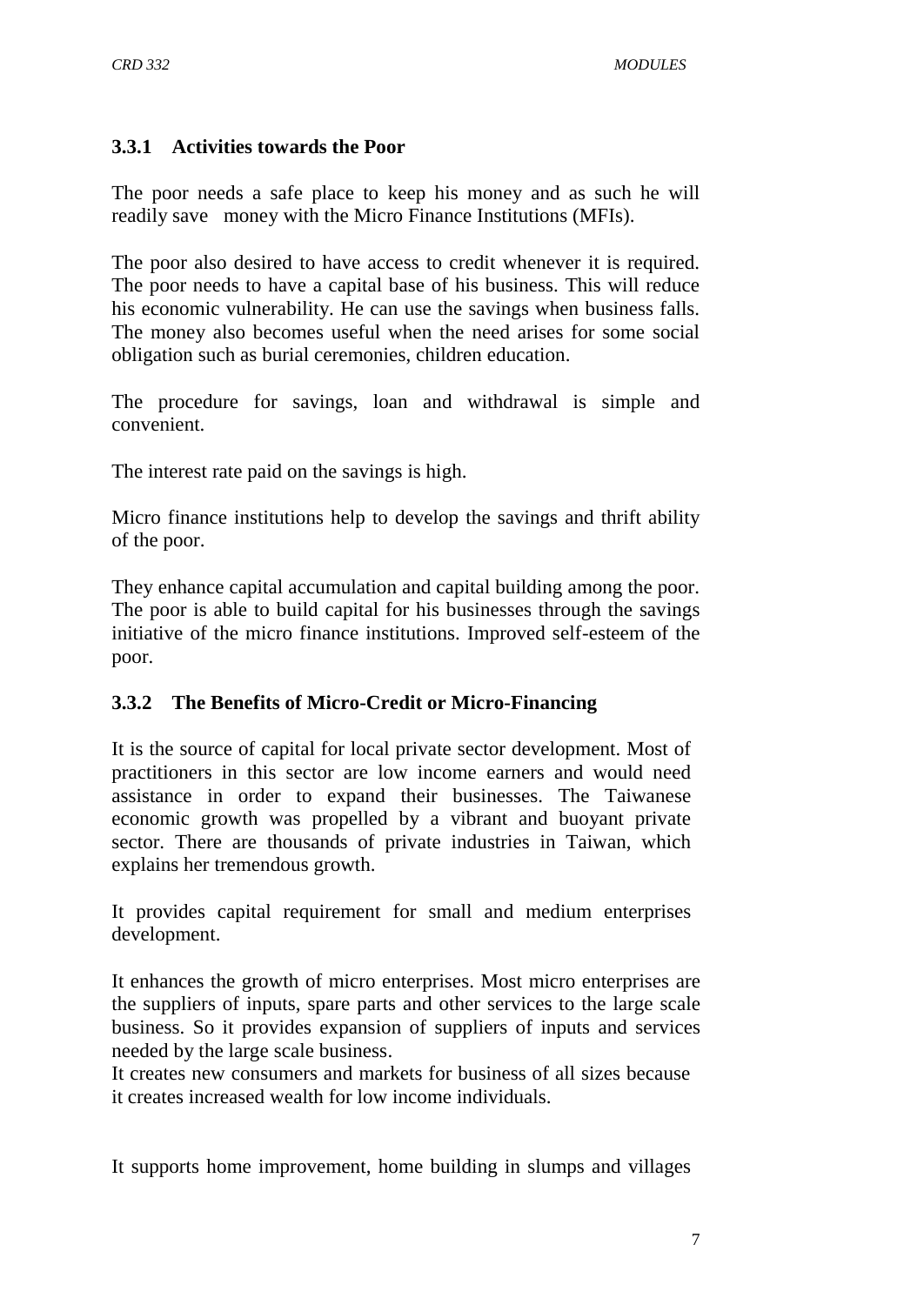through special savings and loans. Villagers are able to build their houses and living apartments that are neat and decent, thus improving their standards of living.

Mrs Abeni was a stock fish seller at Agege market. She started the business by collecting the stock fish on credit from the wholesalers. She had a box in which she keeps the profit. She has a husband who is a transporter, so she needs to assist her husband in educating the children. At the beginning of each school year, she will spend all her profit to buy books, uniform and stationery for the children. This will bring down the business. She will have to start again. This means that her business succeeds or thrives only after the children are settled at school.

Baba Ade is a welder. He fabricates hand-net, which is required by fish farmers. This additional item opens another market opportunity for him. This will result in the expansion of his business and profit; but he has no money to buy iron rod, nets and the machine that he needs for the business.

Tola is a trained Vulcaniser. He wants to work in order to earn a living but he has no workshop although he has the required machine. He got a location along Garki road, but was told to pay N350, 000.

Alabi runs a business center. He has IBM typewriter. The number of customers that come to his shop has reduced to the level that he can no longer earn enough money to cater for himself. This is because most of his customers prefer to type their document on the computer. He went to a computer training school but was told to pay N94, 000 before he could be trained.

#### **3.3.3 Reasons for Micro-financing**

Adeoye is a computer repairer, but he got fed up with the job and wanted to become a poultry farmer. He went to a management consultant who asked him to pay N25, 000 in order for him to acquire the knowledge he would need to raise poultry birds.

The different stories indicate the need for micro credit. These are:

- The need for the fund to start a business. For example, Abeni had no money, and as such her business scale was small so also her profit.
- Need for machinery, inputs, tools and equipment. For example; Baba Ade had no money to buy the machine and other inputs he needs to make the hand net.
- Office space/location for business: for example Tola had no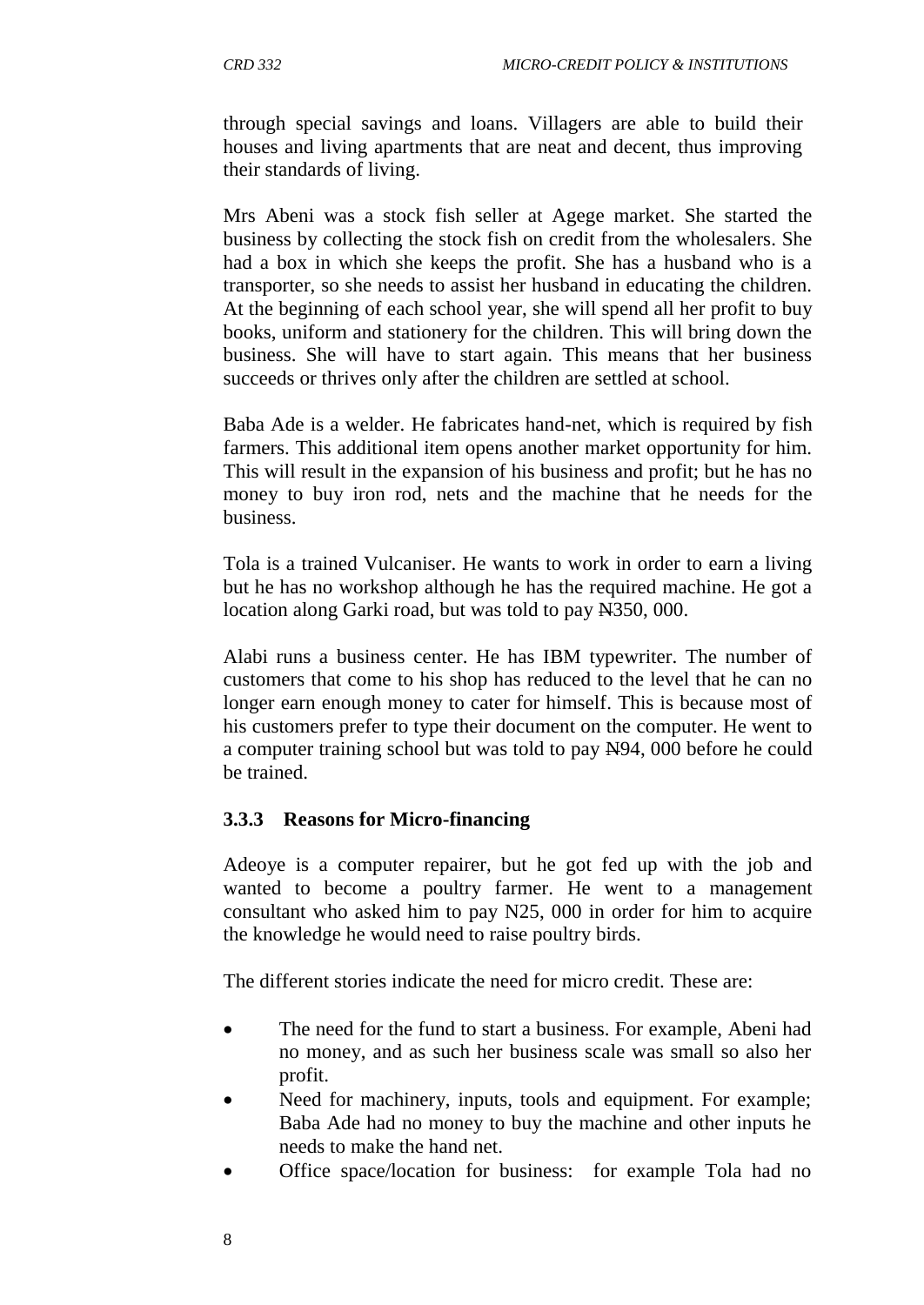money to rent a space to be used as his work-shop.

- Capacity building/Training: for example: Alabi a typist needs to be trained to use the computer. He needs further training or retraining.
- Skill acquisition: for example: Adeoye needs to acquire a new skill in order to be able to carry out the new business he wants to start.

### **3.3.4 Benefits of Loan to the Beneficiary and Others**

The benefit depends on the need of the businessman:

#### **Expansion of business**

Abeni was able to expand her business. She was able to educate her children, build a house and her standard of living improved. She was able to stay healthy because she has money to eat balanced and adequate diet.

#### **Acquisition of machines, tools, and equipment**

Baba Ade got assistance to buy the machine, tools and equipment as well as the required inputs to make the hand net. The hand net was formerly imported by the fish farmer.

#### **Savings of foreign exchange**

The local production of the hand net that was formerly imported resulted in the savings of foreign exchange.

#### **Employment generation and Income generation**

Baba Ade could not cope with the level of production so he had to employ more workers. He created employment and guaranteed income which his workers need to maintain their families.

#### **Increased activities of other workers**

The use of local product for the production of the hand net also increased the activity of the net weaver in Jankara. So Baba Ade"s activity has led to increased activity of other people (multiplier effect).

### **Additional skill acquisition**

Adeoye acquired additional skill. He was able to raise birds. **SELF ASSIGNMENT EXERCISE**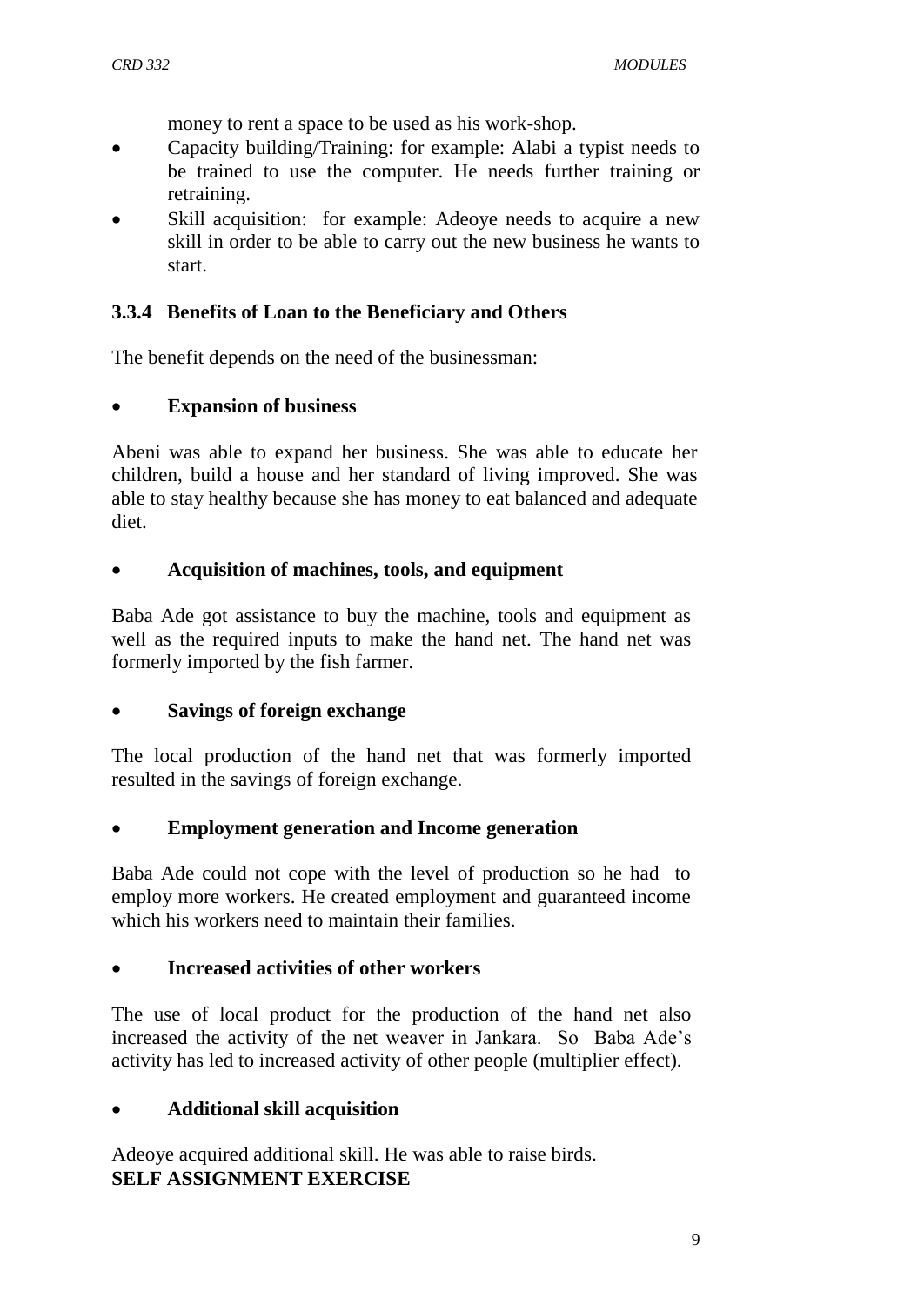- i. List the benefits of micro credits to the beneficiaries.
- ii. Define micro credit-financing.
- iii. What are the features of micro financing?

### **4.0 CONCLUSION**

In conclusion, the micro credit is expected to extend to those in the informal sector to enable them contribute their quota to the economy by being actively involved in the productive and service sectors. The benefit that accrues to them will further expand economic activity and thereby accelerate growth.

### **5.0 SUMMARY**

Micro credit is a form of assistance extended to those in the informal sector that is, business men who run micro enterprises. It does not require the beneficiary to present any detailed accounting records or collateral. It is meant for the poor who do not have the accounting skills or have the money to employ the services of an accountant. Some benefits accrue to the beneficiaries and the economy at large.

The money can be used for various activities that will lead to the expansion of the business, improvement in the standard of living and income/employment generation.

### **6.0 TUTOR-MARKED ASSIGNMENT**

Write short notes on the following:

- 1. Why did Abeni need microcredit?
- 2. What did Baba Ade Need?
- 3. What are the benefits of micro credit to the beneficiaries?

### **7.0 REFERENCES/FURTHER READING**

Ehigiamusoe, G (1998). *Understanding NGOS.* Benin City: LAPO Development Center.

### **UNIT 2 TRADITIONAL MICRO FINANCE PRACTICE IN**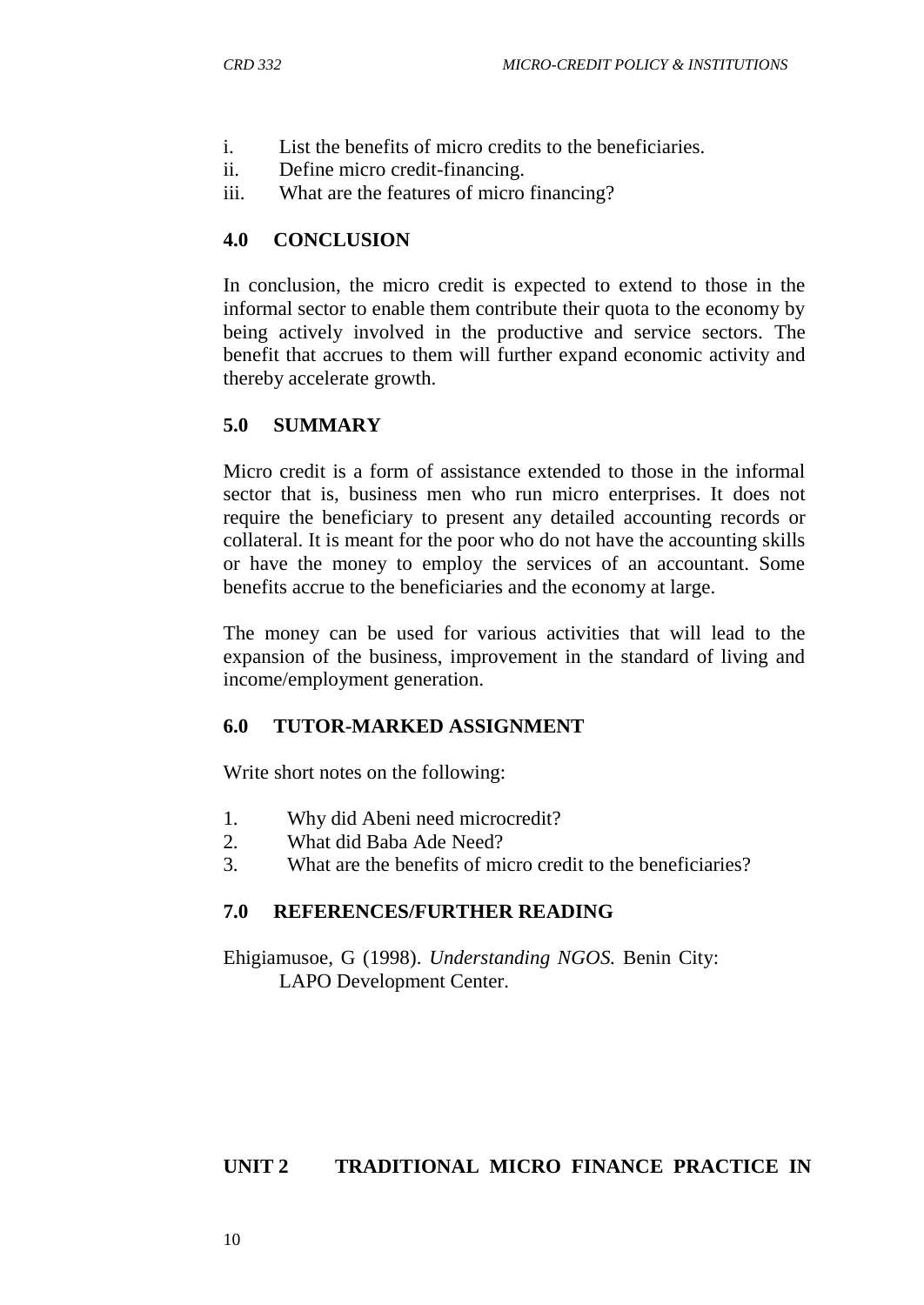### **NIGERIA**

#### **CONTENT**

- 1.0 Introduction
- 2.0 Objective
- 3.0 Main Content
	- 3.1 Traditional Micro Finance Practice in Nigeria
	- 3.2 Characteristics of Traditional Micro Finance Practice
		- 3.2.1 Savings Components
		- 3.2.2 Group Components
		- 3.2.3 Informality
		- 3.2.4 Low Rates of Interest
	- 3.3 Operations of Esusu
	- 3.4 Requirement to be a Beneficiary
	- 3.5 Advantages of "Ajo"
	- 3.6 Disadvantages of "Ajo"
	- 3.7 Limitation of Traditional Micro Finance Practice
	- 3.8 Advantages
- 4.0 Conclusion
- 5.0 Summary
- 6.0 Tutor-Marked Assignment
- 7.0 References/Further Readings

#### **1.0 INTRODUCTION**

Micro credit of micro finance is not a new package of financial services to the Nigeria people. There have been traditional groups or set who work together for the members" benefit. Some of these groups provide credit or savings services to their members. They have different methods of operating in different communities. It is known as "*Adashe*" in the North, "*Esusu*" or "*Ajo*" in the south. Another variant is "save group".

#### **2.0 OBJECTIVES**

The aim is to explain the existence of traditional microfinance in Nigeria before the advent of the modern Micro Finance Loan Scheme (MFLS). Specifically, the learner should be able to explain the characteristics of the Traditional Micro Finance (TMF) and the advantages and limitations.

In most cases, it is a daily or weekly collection and the collector is itinerant, that is, he moves about to collect the money from the members.

#### **3.0 MAIN CONTENT**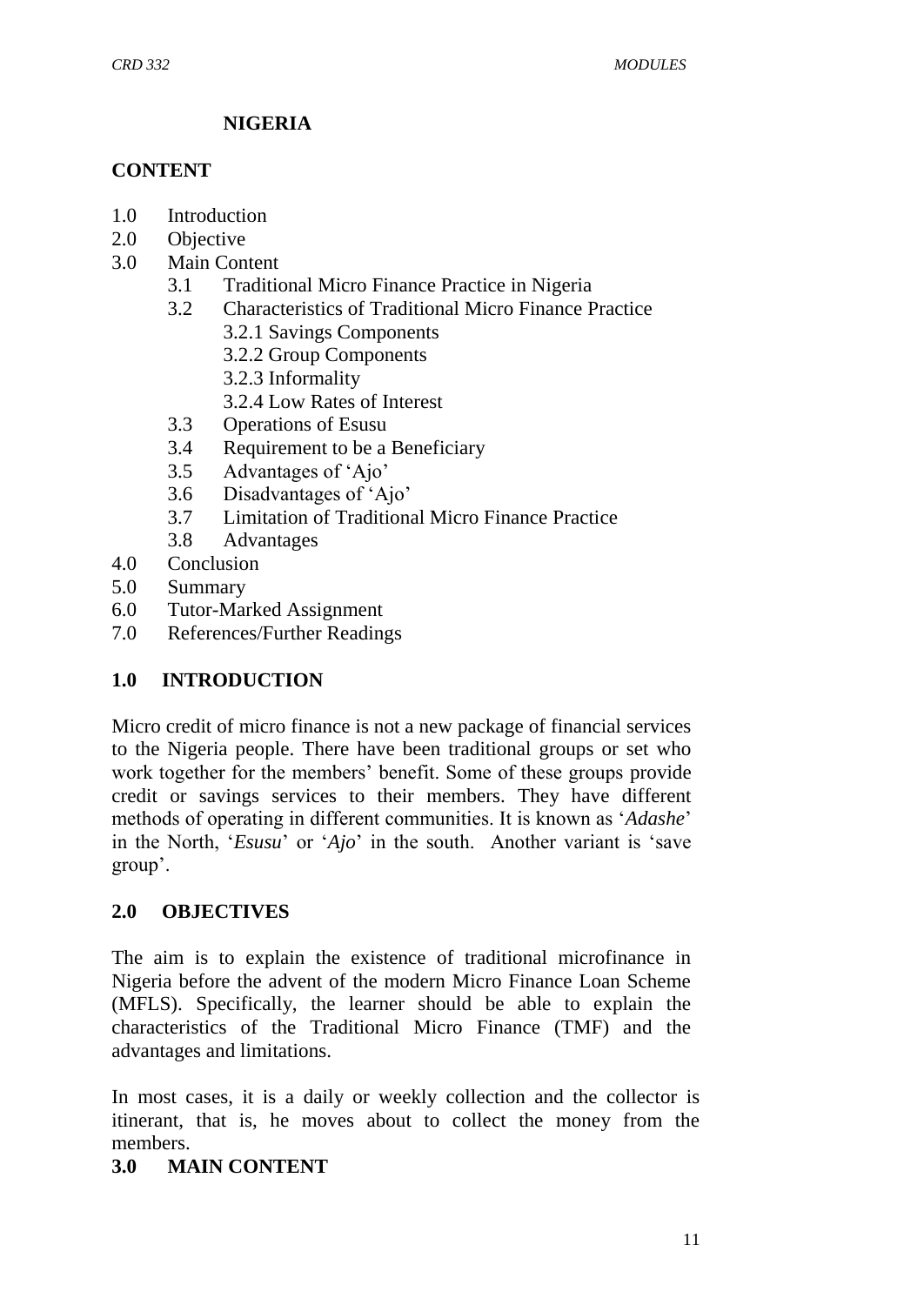## **3.1 Traditional Micro Finance Practice in Nigeria**

## **3.2 Characteristics of Traditional Micro Finance (TMF)**

### **3.2.1 Savings Component**

Savings is a very important aspect of the scheme. In Esusu", members agree on a specific amount to be contributed or saved at specific period. Members are given loans from the pool. The loan can be a multiple of the amount saved by the member. The credit a member is entitled to, that is, the credit limit is determined by the amount of money saved. Interest charged on the loan is very low.

The 'safe group' is a bit different in the sense that each member collects the amount of money saved at the end of a specified period usually a year. The saved money would be refunded to individual members.

### **3.2.2 Group Method**

Groups are formed by persons on the basis of family ties, occupation, professions or residential area or market place, e.g. farmers' association, hair dressers' group. Some of these groups are involved in other activities apart from credit services. These activities include religious, cultural, and social activities.

### **3.2.3 Informality**

It is an informal group, in both its operations and organization. The groups are usually not registered under any statutory instruments. Leadership structure and function are not very clearly defined. Most of the laws and transactions are based on unwritten code. There are no written laws that are followed or that guide their activities or operation. It is peer pressure and communal norms that are applied in order to check fraudulent practices. Loans are granted without formal operational procedures and the cost of transaction is therefore reduced.

#### **3.2.4 Low Rates of Interest**

Indigenous savings and credit group charge lower rates of interest on credit facilities. Money lenders charge as high as between 240% and 360%, while the credit group charges between 36 and 60% per annum.

The low interest rate is explained by the following reasons: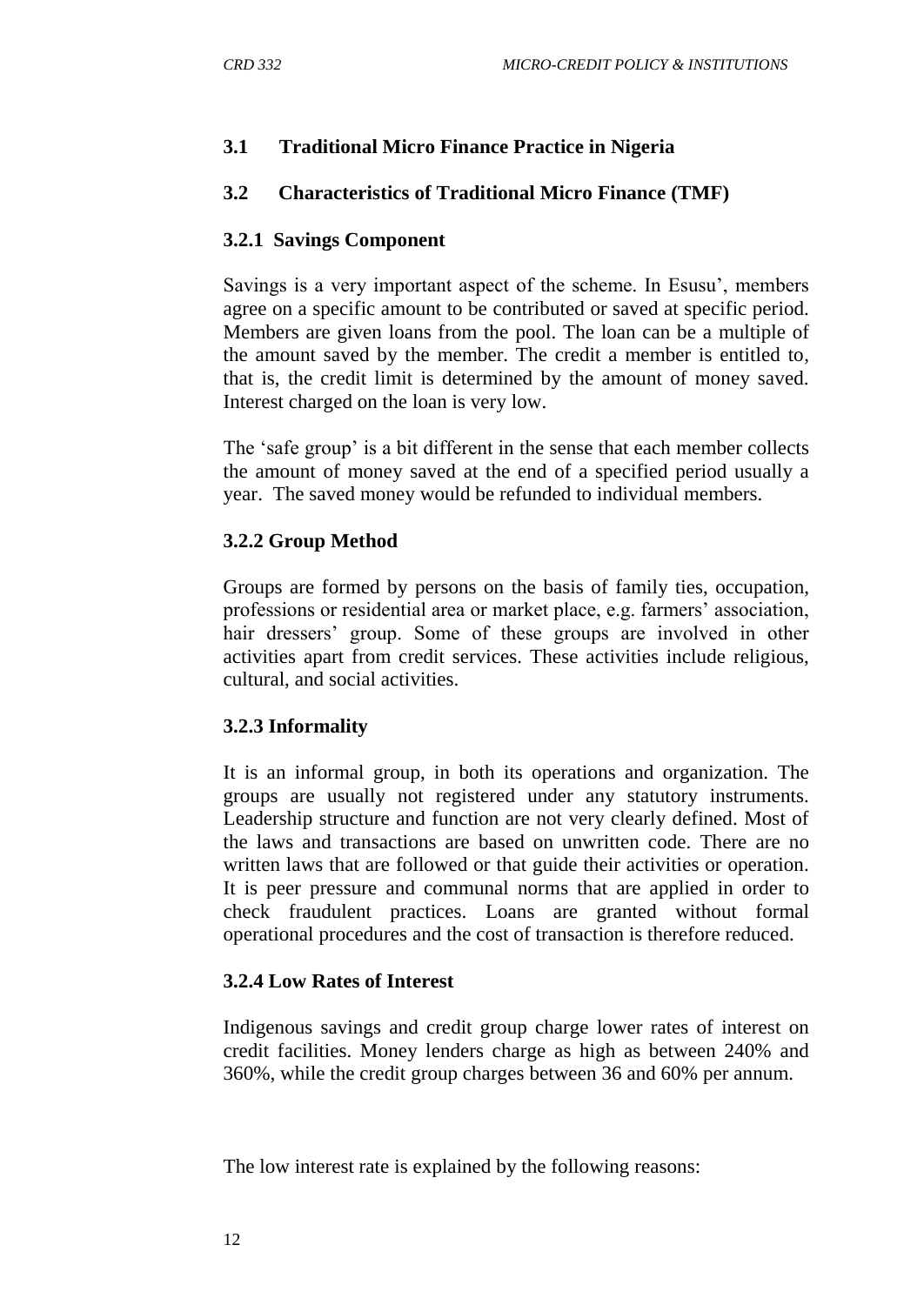### **Savers are usually the borrowers**

Fund for loan is sourced from the savings of the members who are paid little or no interest. There is therefore no cost tagged to the fund. This is because interest paid on loan is seen as a cost.

### **Low cost of operation**

The mode of operation which is uniform and of limited scope leads to low cost of operation. The officials perform their duties without being paid and no money is paid for office space and staff as known.

### **3.3 Operations of** *Esusu*

It is a contribution made by a person to an itinerancy collector or banker. The contribution which is usually a fixed amount is made either on daily or weekly basis depending on the agreement.

'Ajo' encourages the development of the habit of savings. The savings made can be collected at the end of the month or at a mutually agreed time. At times, the depositor can make an appeal to collect her money earlier if an urgent need arises, sometimes, when additional money for business is required, you can also borrow from the '*Ajo*' collector. This is also a source of money for business.

**Please be warned:** Some '*Ajo'* collectors can make away with the contribution, so be careful how you contribute.

#### *ESUSU*

It is a system whereby every member contributes some money periodically. It is common among women especially in the rural areas; in spite of the level of illiteracy among them. Each member must love or share a common interest. They could belong to the same social and economic group e.g. same age group, occupational group, wives of an extended family.

They pay a certain amount of money which is collected by one member of the meeting. A minimum amount of money is stipulated to be saved by each member but a member can save more than the minimum.

Three main officials are involved in the organization *"Olori-egbe*" (the president) is elected by virtue of age, or because of his social status, or ability to manage people or ability to carry people along (Charisma). The success of the people depends on the charisma of the President.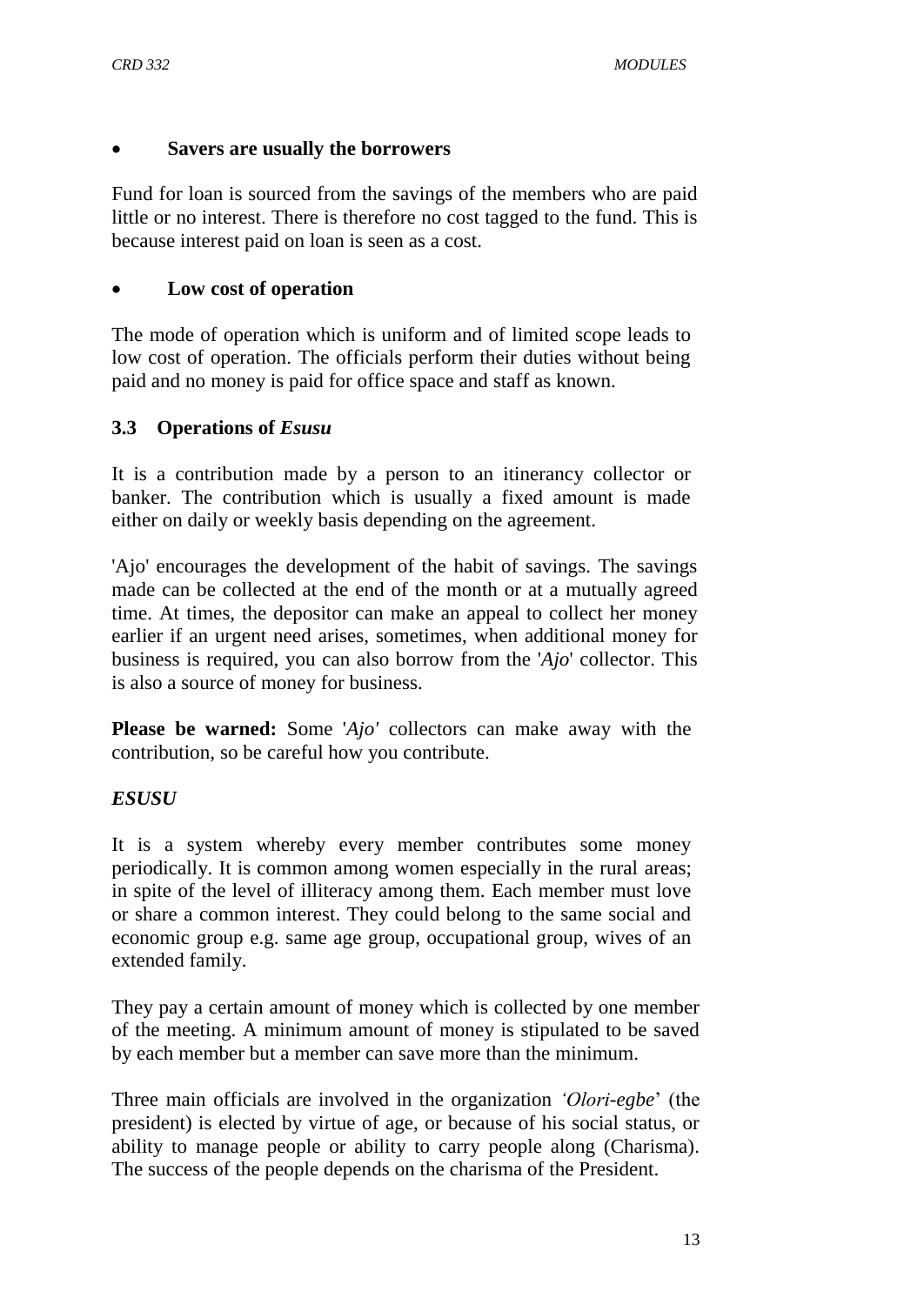The "Akapo" (the treasurer) is the next official to the "*Olori-egbe"*. She is elected on the basis of the opinion of the members. She"s considered to be thrifty and trusted with money.

Next to the '*Akapo*' is the '*Asipa*' (Secretary or organizer). Her function is to inform members of any social function and remind them of the meeting days. She organizes visit to function and gift to be given to members on occasion such as memorial ceremony, burial, wedding ceremony etc. It is rotational since it involves so much time and dedication.

#### **3.4 Requirement to Be a Beneficiary**

- You must register and get a card for a fee usually a small amount.
- Daily or weekly contribution must be made.
- You must agree on the modality for payment.

Once you are a member and your contribution is regular, you are entitled to your savings and you can apply for a loan. The terms of repayment are usually not too stringent. You would need a guarantor who in most cases would be a member of the group.

#### **3.5 Advantages of '***Ajo***'**

- Encourages savings
- It is a ready source of credit for business
- It is a ready source of monthly income for the contributors
- It is a source of money for sudden or unexpected expenses

#### **3.6 Disadvantages of '***Ajo***'**

The collector sometimes runs away with the contributors' money

#### **3.7 Limitation of Traditional Micro Finance Practice**

**Lack of Proper Record Keeping - Informality** is a key feature of indigenous savings and credit schemes. Proper records are not usually kept. Accounting procedures are not put in place. Even where records are kept, there are no provisions for scrutiny. It is therefore difficult for them to keep a good track of the loan and saving rate. The groups therefore have short life span as the members scatter. As a result of lack of proper record, mistrust and in-fighting ensue.

**Limited Number of Membership** - The expansion of members is limited because of the informality of organizational structure, and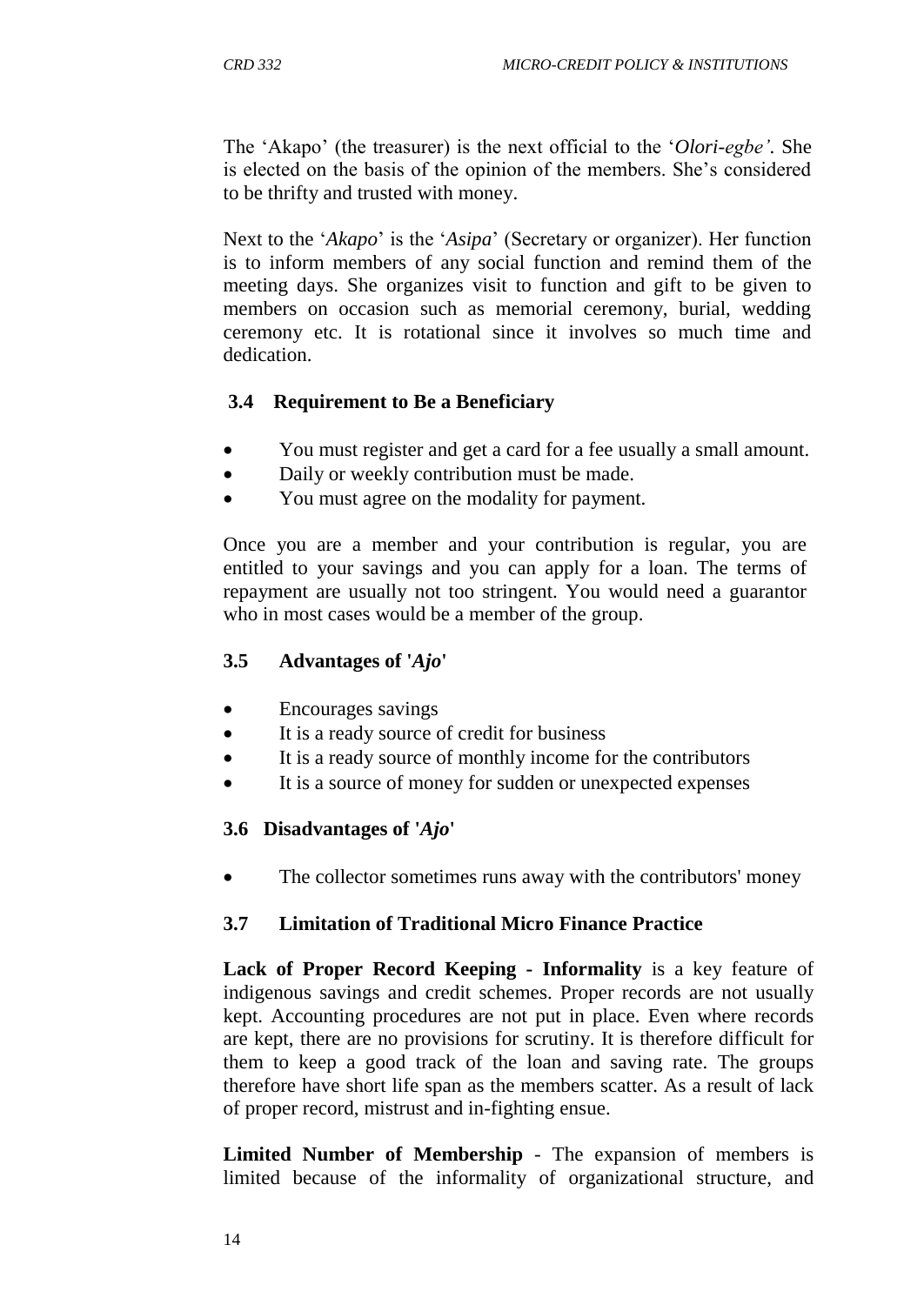procedures. Services are limited to small number of contribution. They have no plan to expand their scope.

**Absence of Legal Recognition** – Existing financial laws and regulation do not accord indigenous credit groups any recognition. Largely due to their limited scope of operations, these credit groups do not consider it necessary to press for recognition. They hardly enter into contractual agreements with other institutions. They are deprived of adequate funds from the capital market. The disbursement of loans to borrowers is done at contributor"s risk.

### **3.8 Advantages**

- Provision of fund for the rural women
- Development of savings habit in the rural area.
- Expansion of business activities among members.
- Development of organizational skills among members.

### **SELF ASSESSMENT EXERCISE**

- i. Explain the organizational structure of the traditional microfinance group.
- ii. Define Cooperative Association
- iii. What are the benefits of '*Ajo*'

#### **4.0 CONCLUSION**

The savings and credit scheme has been existing before the advent of the MFLS. They have leaders who organize how money is given out for loan, for the benefits of the beneficiaries.

#### **5.0 SUMMARY**

The savings and credit scheme is an advantage leading to the expansion of business activities among the beneficiaries. It is a simple and informal organization but it impact among the members is immense. It becomes possible for these people to have access to fund for business expansion, and social activities.

#### **6.0 TUTOR-MARKED ASSIGNMENT**

List the advantages of traditional micro-finance scheme.

#### **7.0 REFERENCES/FURTHER READING**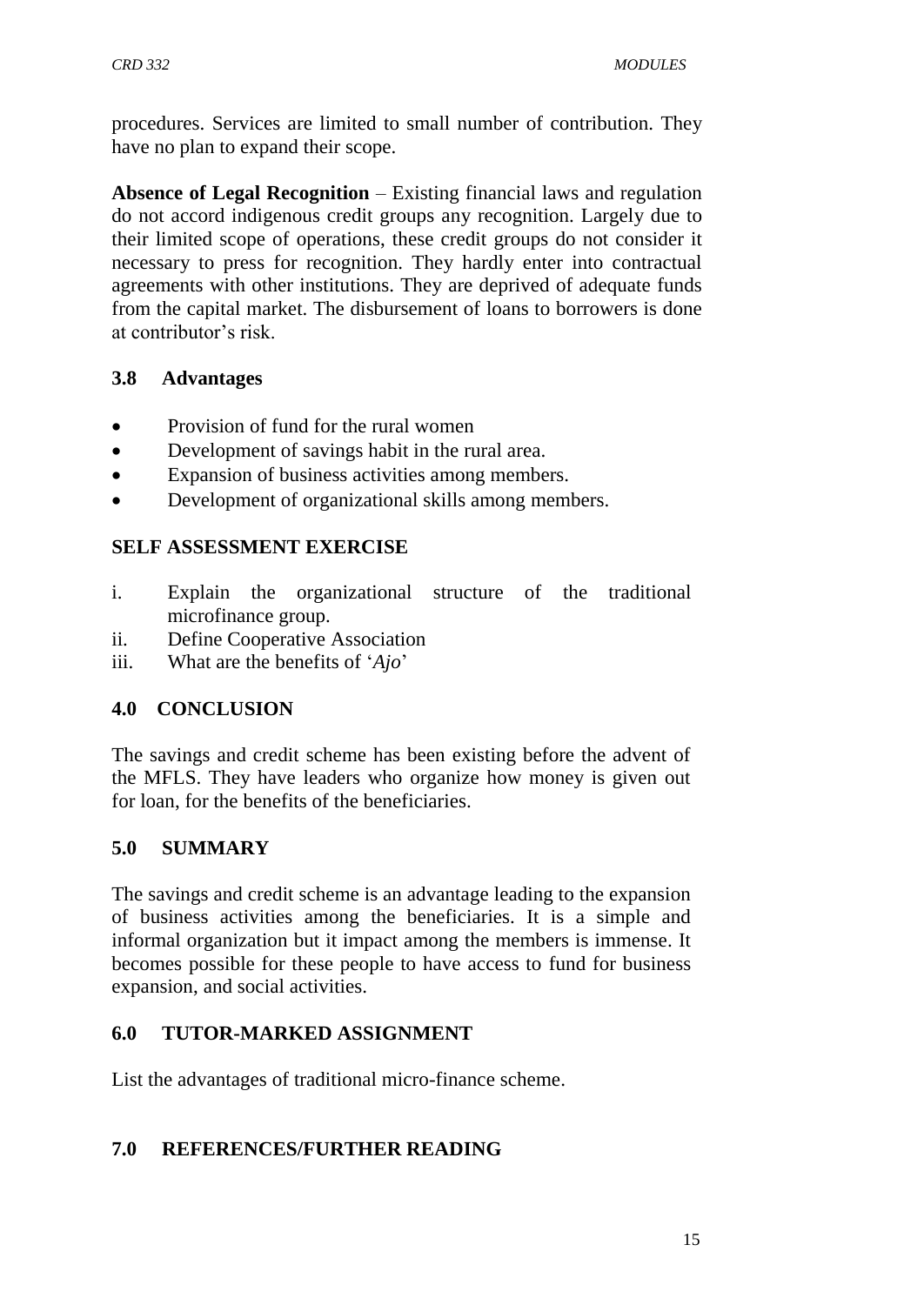Ogunleye B (1991). *Lend Me a Hand*. Redd Burna.

Olatunbosun D (1975): *Nigeria Neglected Rural Majority.* London: Oxford University Press.

#### **UNIT 3 MICRO FINANCE INSTITUTIONS (PART 1)**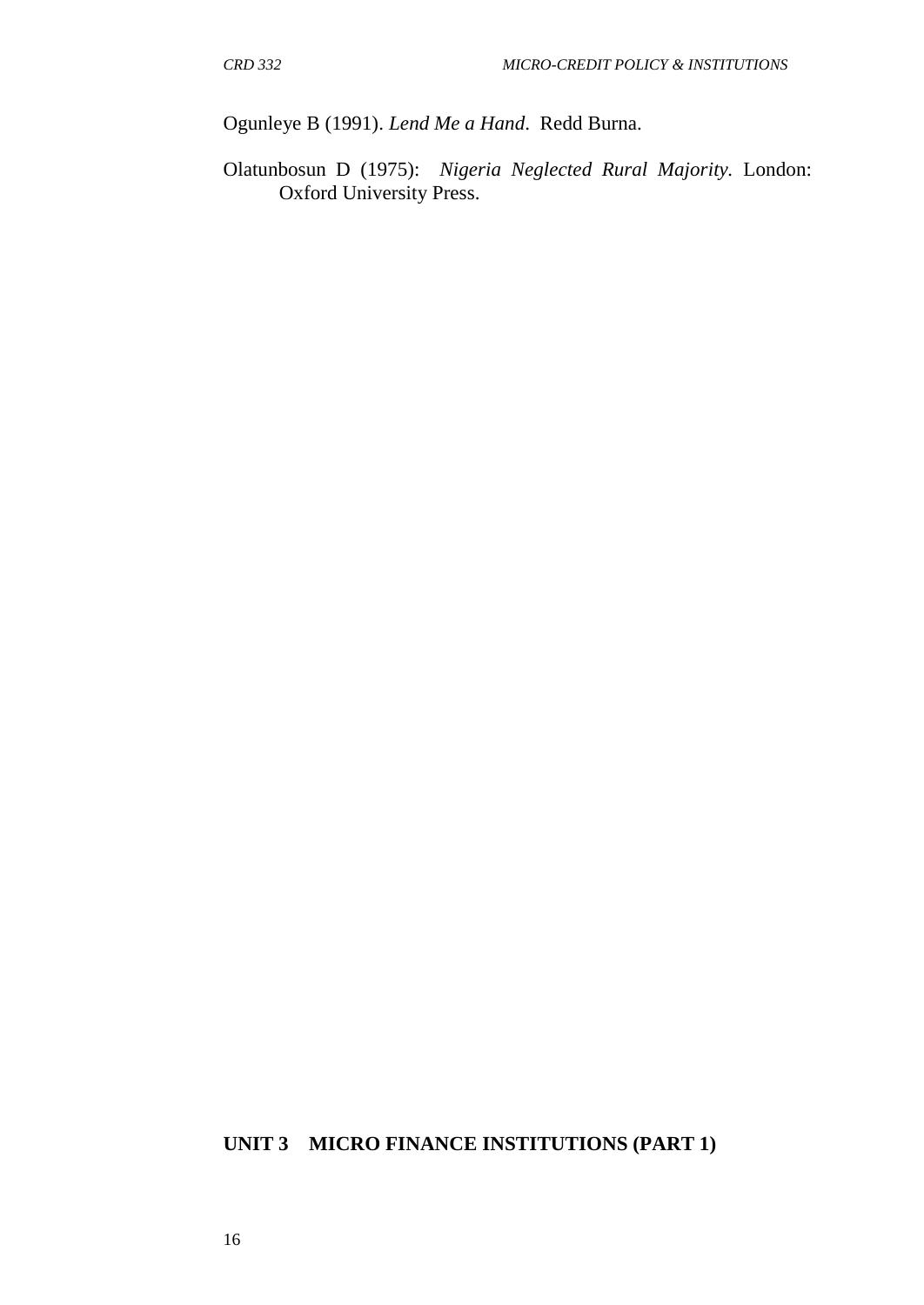# **CONTENTS**

- 1.0 Introduction
- 2.0 Objectives
- 3.0 Main Content
	- 3.1 Industrial development Centers (IDCs)
	- 3.2 National Directorate of Employment (NDE)
	- 3.3 The Federal Institute of Industrial Research (FIIRO)
	- 3.4 The Nigeria Association of Small Scale Industrialist (NASSI)
	- 3.5 Nigeria Association of Chambers of Commerce Industry, Mines and Agriculture (NACCIMA)
	- 3.6 Nigeria Opportunities Industrialist Centre (NOIC)
	- 3.7 The Nigeria Export-Import Bank (NEXIM)
	- 3.8 The Natural Development and Conversation Scheme (NRDCS)
	- 3.9 The Nigerian Association of Women Entrepreneurships (NAWE)
	- 3.10 The Nigeria Store Products research institute
	- 3.11 Standard organization of Nigeria (SON)
	- 3.12 Advantages of these Institutions
- 4.0 Conclusion
- 5.0 Summary
- 6.0 Tutor-Marked Assignment
- 7.0 References/Further Readings

# **1.0 INTRODUCTION**

Some institutions are not particularly involved in micro credit financing. Some of them provide advisory, training and consultancy services for entrepreneurs. Some of these agencies which are spread throughout the country are discussed below.

# **2.0 OBJECTIVES**

The objective of this unit is to discuss some agencies that provide professional advice to the SMEs. At the end of the study, you should be able to list the agencies and explain their activities.

# **3.0 MAIN CONTENT**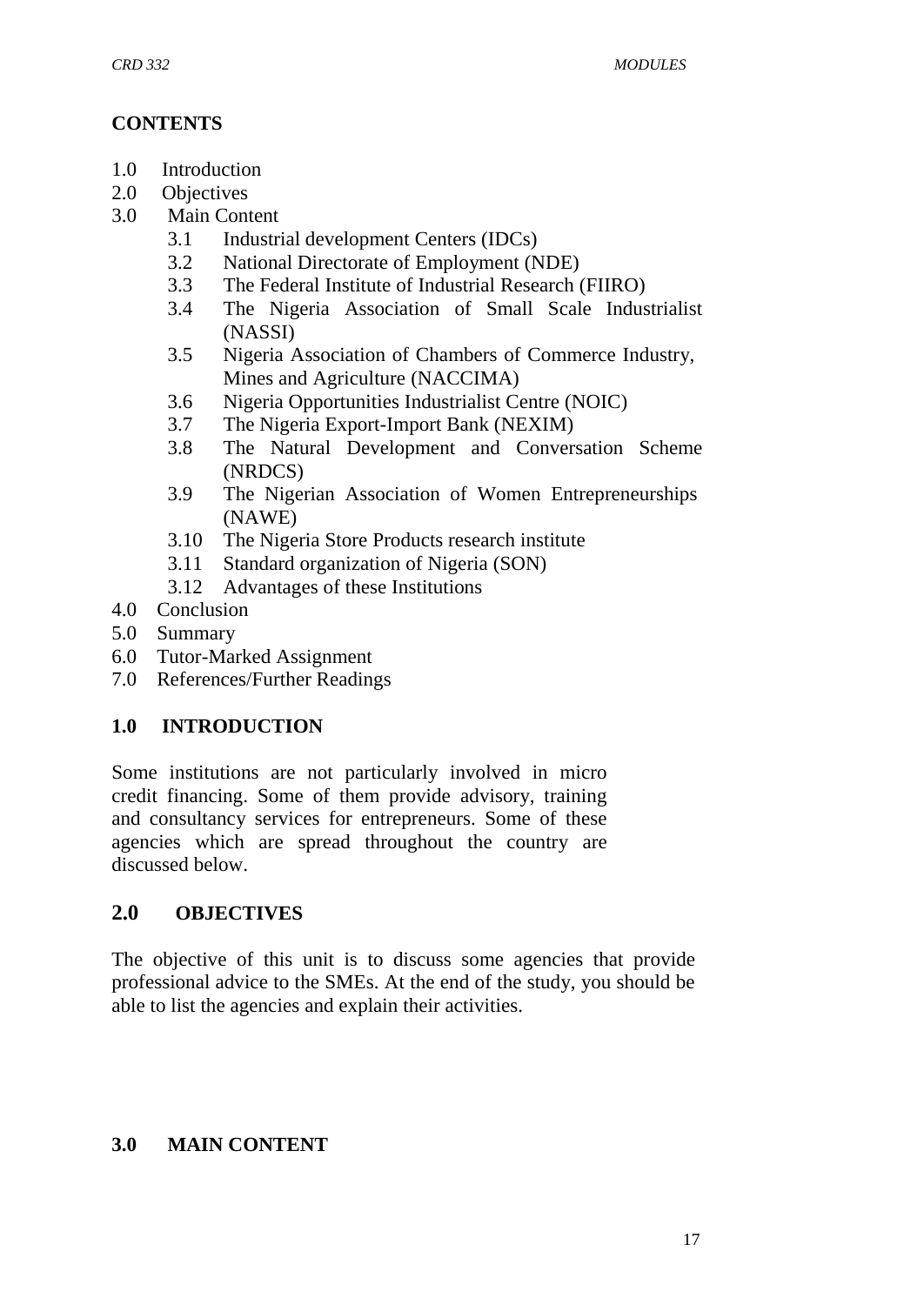# **3.1 Industrial Development Centers (IDCs)**

The IDCs was set up in 1980 with the aim of providing technical support for industrialists. The services are performed free of charge. The activities are as follows:

- Technical appraisal of loan application and preparation of feasibility studies
- Training of entrepreneurs and staff including managerial training
- Application of the output of industrial research in the design of products for small-scale industries
- Provision of extension services to owners and managers of Small Scale Enterprises(SSEs)
- To help SSEs in bulk purchases of raw materials
- To assist the SSEs in plant installation and servicing
- The IDC in order to achieve the above renders the following services for the rapid development of SMEs
- Selection of viable small scale industries for prospective entrepreneurs
- Selection of proper manufacturing process along with machinery and equipment for the product lines
- Installation of machinery and equipment
- Ouality control and improvement of the end-product
- Repairs and maintenance of machinery and equipment
- Manufacturing of spare parts and components
- Training of small industry technician and artisans in the use of the new technology
- Improvement of product design and manufacture of prototypes
- Adaptation of technology and process that will improve production for the SMEs
- Appraisal of loan application of small scale industrialists for grant of loan under the Small-Scale Industries Scheme(SSIS)
- Assist in training of SMEs in book-keeping, accounting and cost analysis, production planning and control
- Counseling for credit arrangement

# **3.2 National Directorate of Employment (NDE)**

The NDE is set up to perform the following functions

- To help the participant translate his business ideas into viable commercial ventures
- Organization of pre-loan courses for prospective obligor
- Development of business for SMEs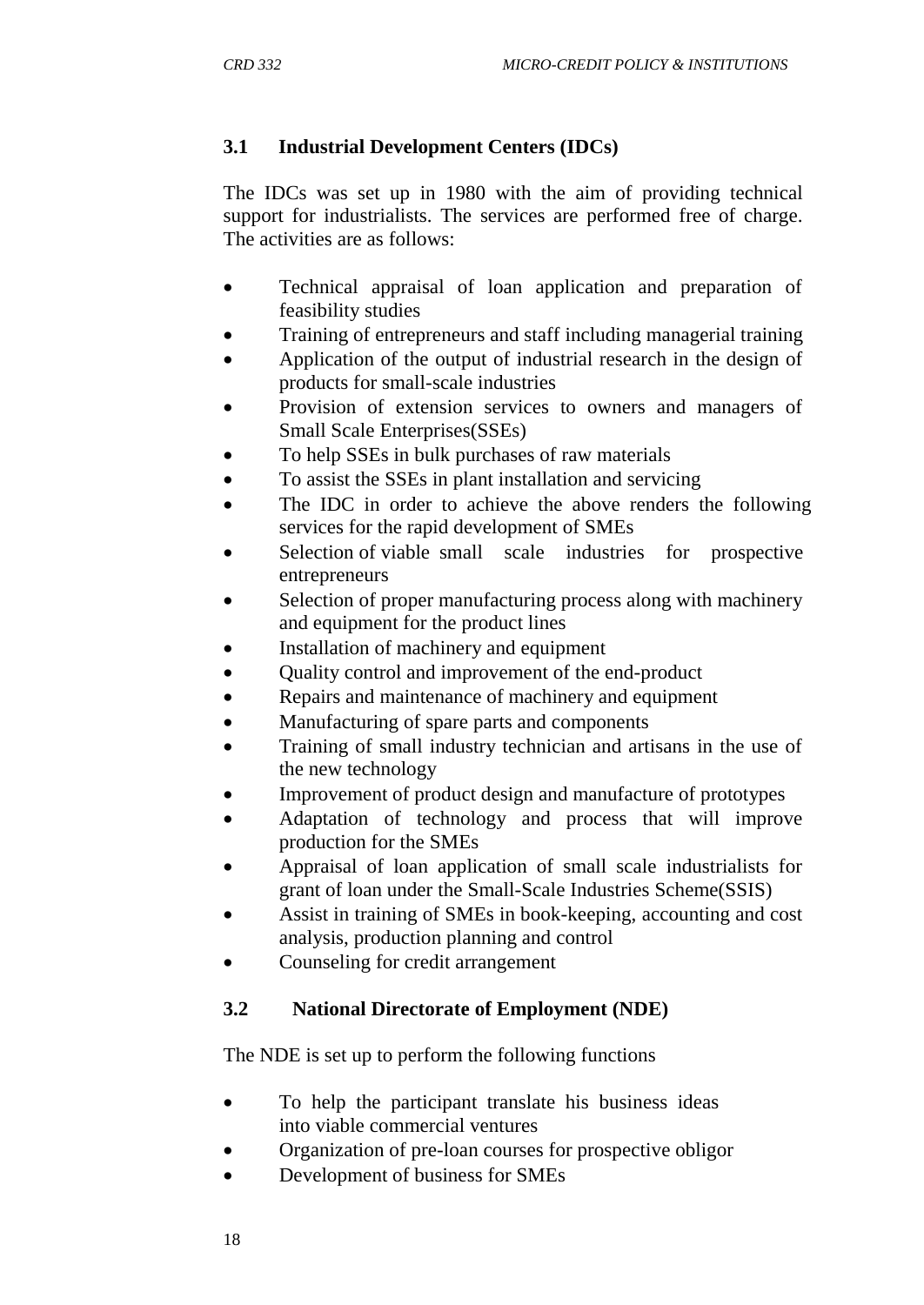- Creation of enabling environment and opportunities for beneficiaries and those wishing to start their businesses
- Provision of funds for emerging entrepreneurs to start their businesses
- Reorientation of graduates/school leavers to be self-employed
- Introduction of information technology to the fresh school leavers
- Creation of different schemes National Open Apprenticeship and Basic Business Training Schemes to enable the NDE achieve its objectives.

### **3.3 The Federal Institute of Industrial Research (FIIRO)**

FIIRO was established in 1956 with the aim of quickening the pace of industrial development. It is to carry out the following:

- Research and development into the usefulness of local raw materials for industrial purposes
- Improve on local technology and adaptation of imported ones
- Routine technical and consultancy services to industries, government establishments, and private organization and individuals.
- Design and development of production processes and the fabrication of equipment for mechanizing the production processes

### **3.4 The Nigeria Association of Small Scale Industrialists (NASSI)**

The NASSI is established to carry out the following activities:

- To establish and maintain an association for the exchange of ideas and techniques on issues relevant to the development of SMEs.
- To promote technical and management training programmes by organizing seminars, workshops, trade fairs and other public enlightenment programmes.
- To source and facilitate credits for SMEs
- To source and provide information on relevant technologies for increased and improved quality among the SMEs.
- To organize for the export of products of members
- To establish contact with government and governmental institutions and other non-or governmental organization for the advancement and promotion of SMEs.
- To contact, consult, confer and cooperate foreign agencies, Institute and organisations.

### **3.5 Nigeria Association of Chambers of Commerce, Industry,**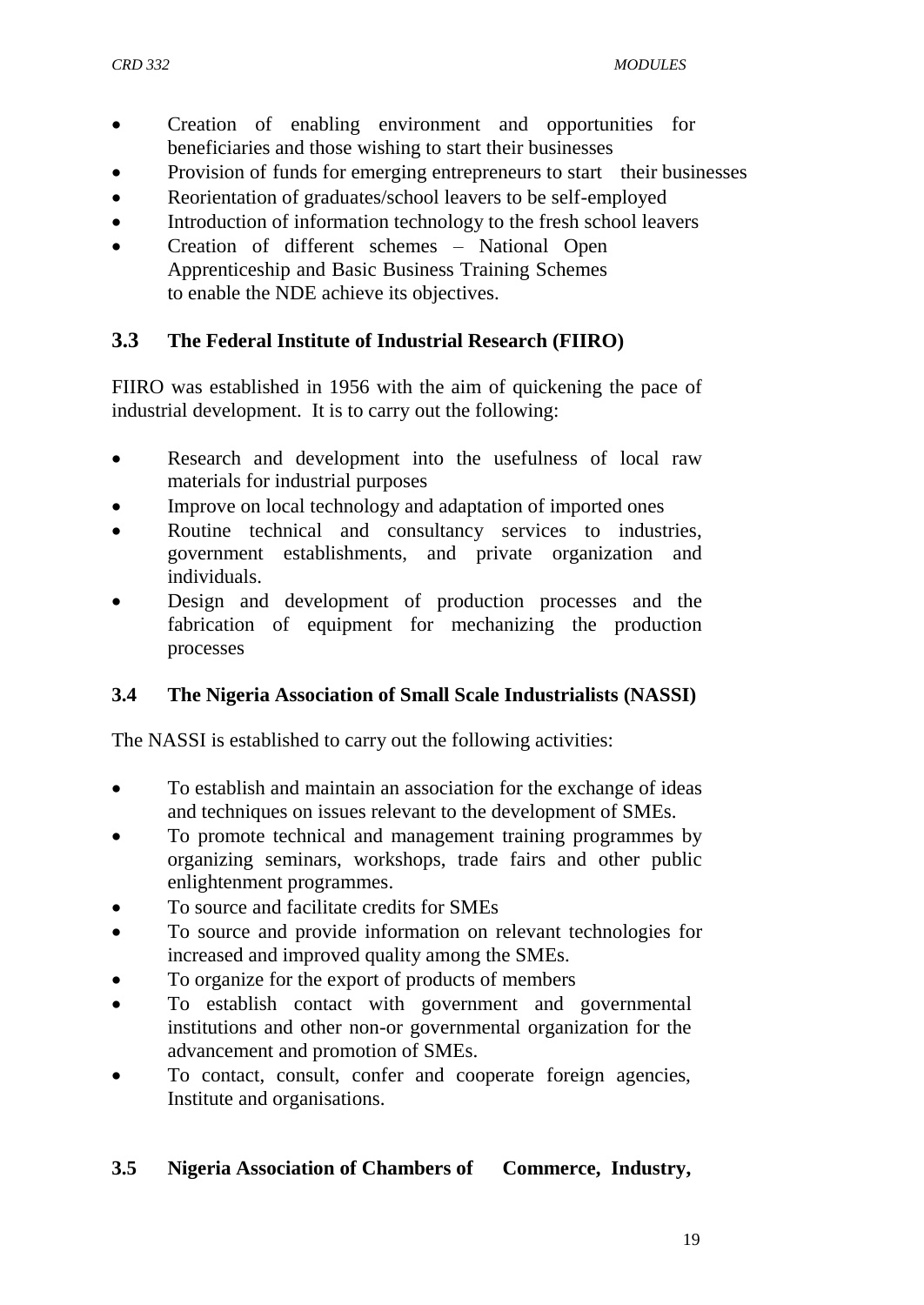## **Mines and Agriculture (NACCIMA)**

Undertakes the:

- Collection and dissemination of vital business information:
- Monitoring the performance of the economy and making representation to Government and its agencies with regard to the effects of various economic, fiscal monetary measures;
- Identification of obstacle to the establishment and profitable operation of commercial industrial and other enterprises, especially, those arising from government policies or the administration of such policies and the exertion for the removal of such obstacle;
- Organizing seminars and workshops on various aspects of the economy, business and management;
- Promoting commercial, industrial and, in general, economic operation between Nigeria and other countries;
- Assisting to protect Nigeria"s image and business interest abroad by meditating in commercial disputes

### **3.6 Nigeria Opportunities Industrialist Centre (NOIC)**

Nigeria Opportunities Industrialist Centre (NOIC) Gbagada, Lagos was established:

- To contribute to National effort in transforming unemployed youths into productive members of Nigeria labour force.
- To provide vocational and agricultural skills, training for school leavers especially those without certificate who usually fall outside formal educational institutions and who are consequently unemployed
- To train in shorter time than the traditional institutions do, with emphasis on 70% practical and 30%theory.
- To provide training, job placement and follow up at cost and time effective manner.
- To adapt the training programmes to meet the challenges of changing technological advance and current need.
- To develop in the trainee a positive attitude to self and work.
- To provide a regular source of dependable highly motivated skilled workers for industry and business; and
- To encourage entrepreneurship and self-employment among youths by providing them with the skills necessary to start small business
- Apart from those primary objectives, the centre also has specific objectives for Small Scale Enterprise Development (SED) like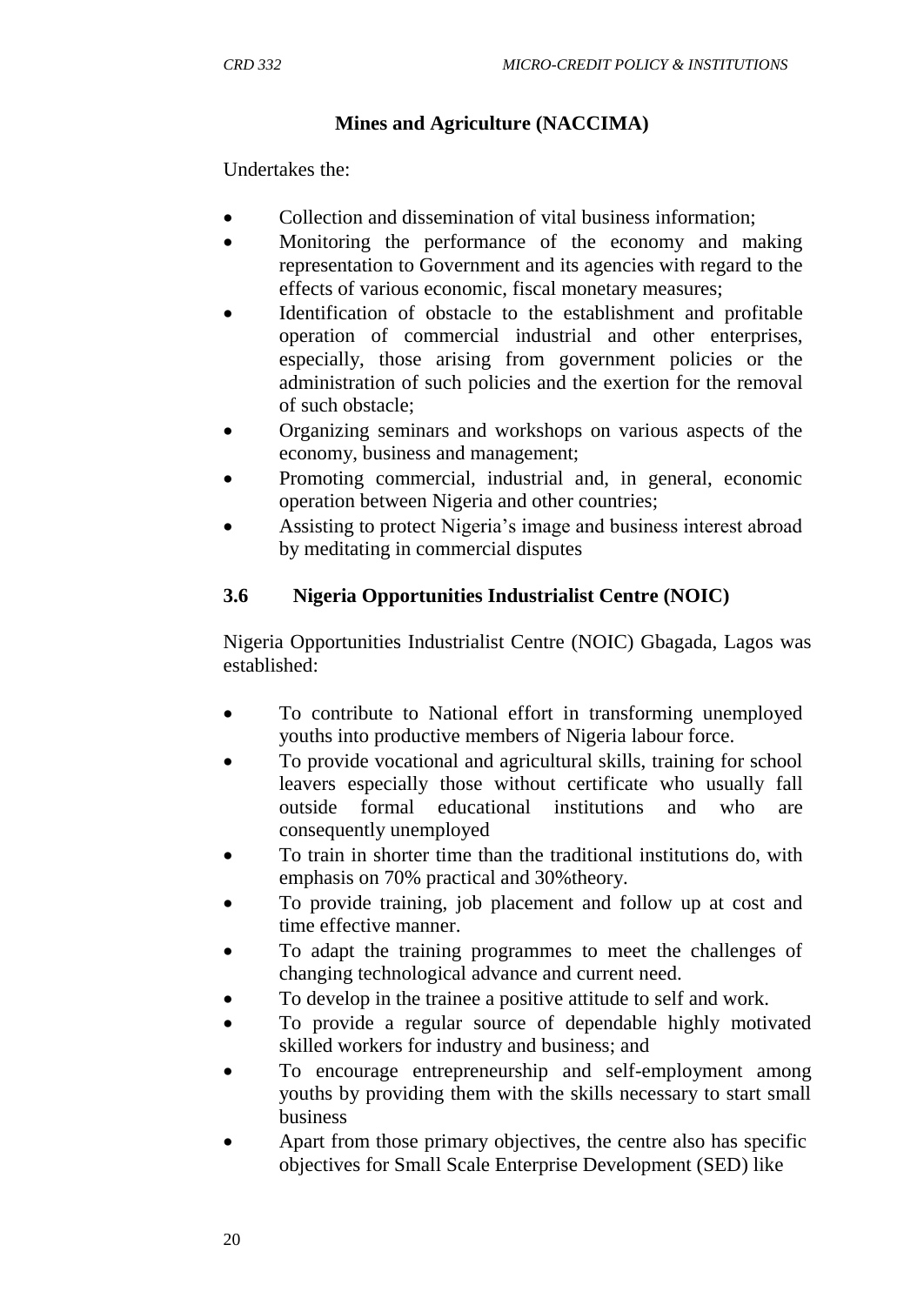- To encourage self-employment among young school leavers (unemployed graduates and unemployed people).
- To encourage setting up of cottage industries in the rural areas and reduce urban drift.
- To support the effort of government to alleviate poverty among the Nigerian populace.
- To satisfy the yearning of aspiration of unemployed and underemployed people of different educational background
- To provide means of life sustenance for maximum number of people at the least possible cost
- To reduce the youth restiveness in the urban cities and oilproducing areas of the country.

# **3.7 The Nigeria Export-Import Bank (NEXIM)**

Nigeria Export-Import Bank (NEXIM) was established:

- To encourage exporters to diversify their export markets without fear or risk inherent in dealing with new buyers;
- To attract new enterprises into business; and
- To encourage exporters to extend credit terms to the buyers in order to enhance their competitiveness in the international markets

These it does by:

- Providing credit in local currency to its clients in support of exports.
- Maintaining foreign exchange revolving fund for lending to exporters who need to import foreign input to facilitate export production.
- Providing export credit guarantee and export credit insurance facilities to its clients etc.

### **3.8 The Natural Development and Conservation Scheme (NRDCS)**

This deals with the harnessing of the agricultural, water, solid mineral resources, conservation of land space (beaches, reclaimed land etc) particularly for the convenient and effective utilization by small-scale operators and the immediate community.

### **3.9 The Nigerian Association of Women Entrepreneurs (NAWE)**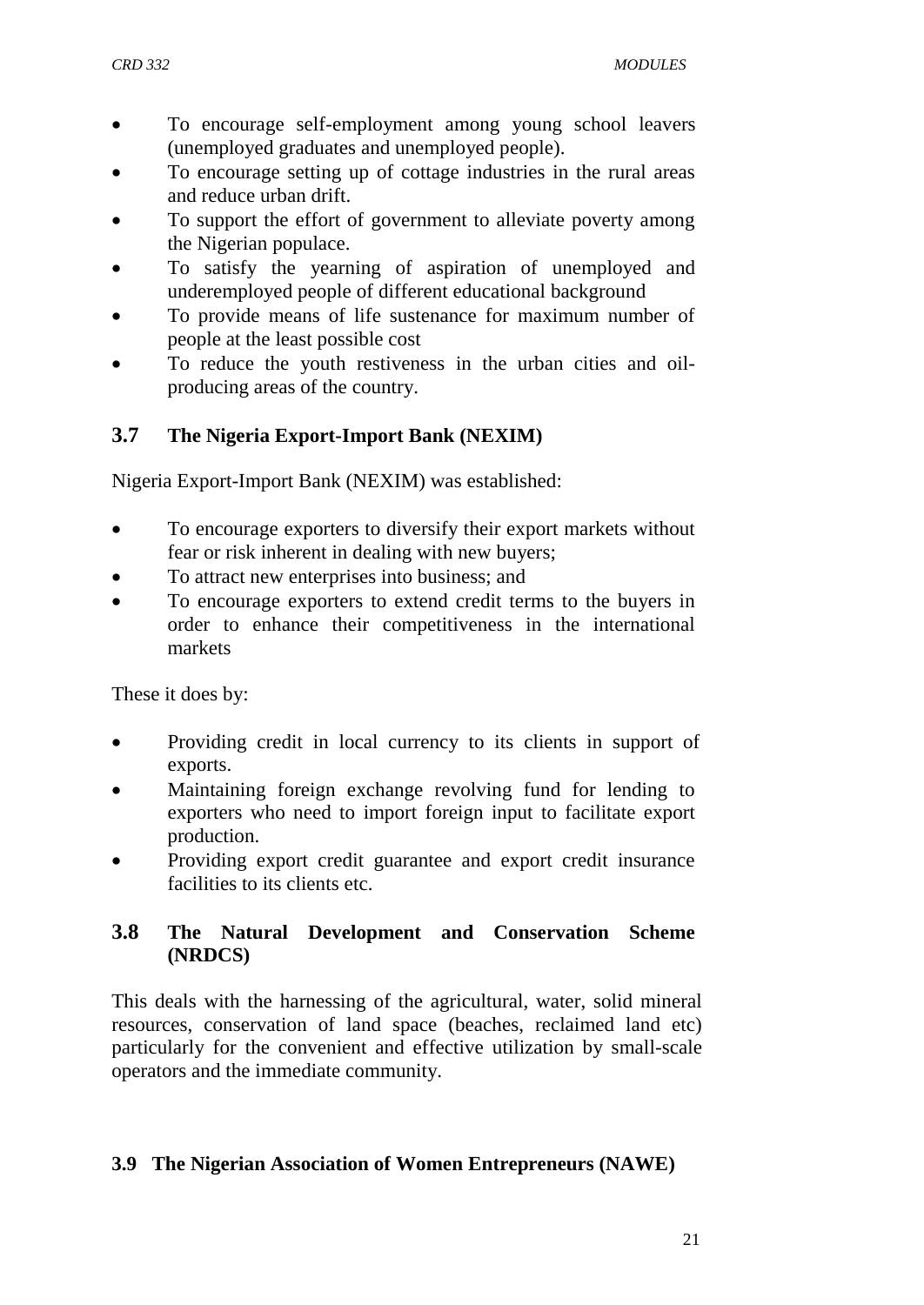An economic, governmental organization, established to:

- Serve as a centre for Nigerian women entrepreneurs for the promotion of their interests;
- Serve as a forum where Nigerian Women Entrepreneurs exchange ideas, discuss their problems, design and form strategies regarding their business.
- Initiates, encourages and promotes training for the members to enable the development of individual talents which will also contribute to overall economic development of the country.
- Assist Nigerian rural traditional women entrepreneur to organize themselves and improve their working methods
- Organize and participate in local and international trade fairs to promote an export oriented economy.
- Co-ordinates their activities with Government initiative on resources creation and capital formation

### **3.10 The Nigerian Store Product Research Institute**

The Nigerian Store Product Research Institute was established and mandated to carry out research into bulk storage problem of export commodities and local food crops and in particular conduct research into:

- Improvement and maintenance of the quality of bulk commodity crops including cocoa, groundnuts, palm produce (kernel and oil);
- Improvement and maintenance of the quality of local food crops including cereals, grains pulses, tubers and any other commodity under bulk storage;
- Special studies such as product pest fumigation and residue and mycotoxin surveys;
- Provision of advice and training of extension workers in problems associated with stored products and materials in storage structures, new insecticides, new items of equipment and techniques; and,
- Any other related matters as may be determined from time to time by the institute.

### **3.11 Standard Organization of Nigeria (SON)**

SON was established to be a reference point in matters of standardization, quality and technological competence required for the introduction of new products: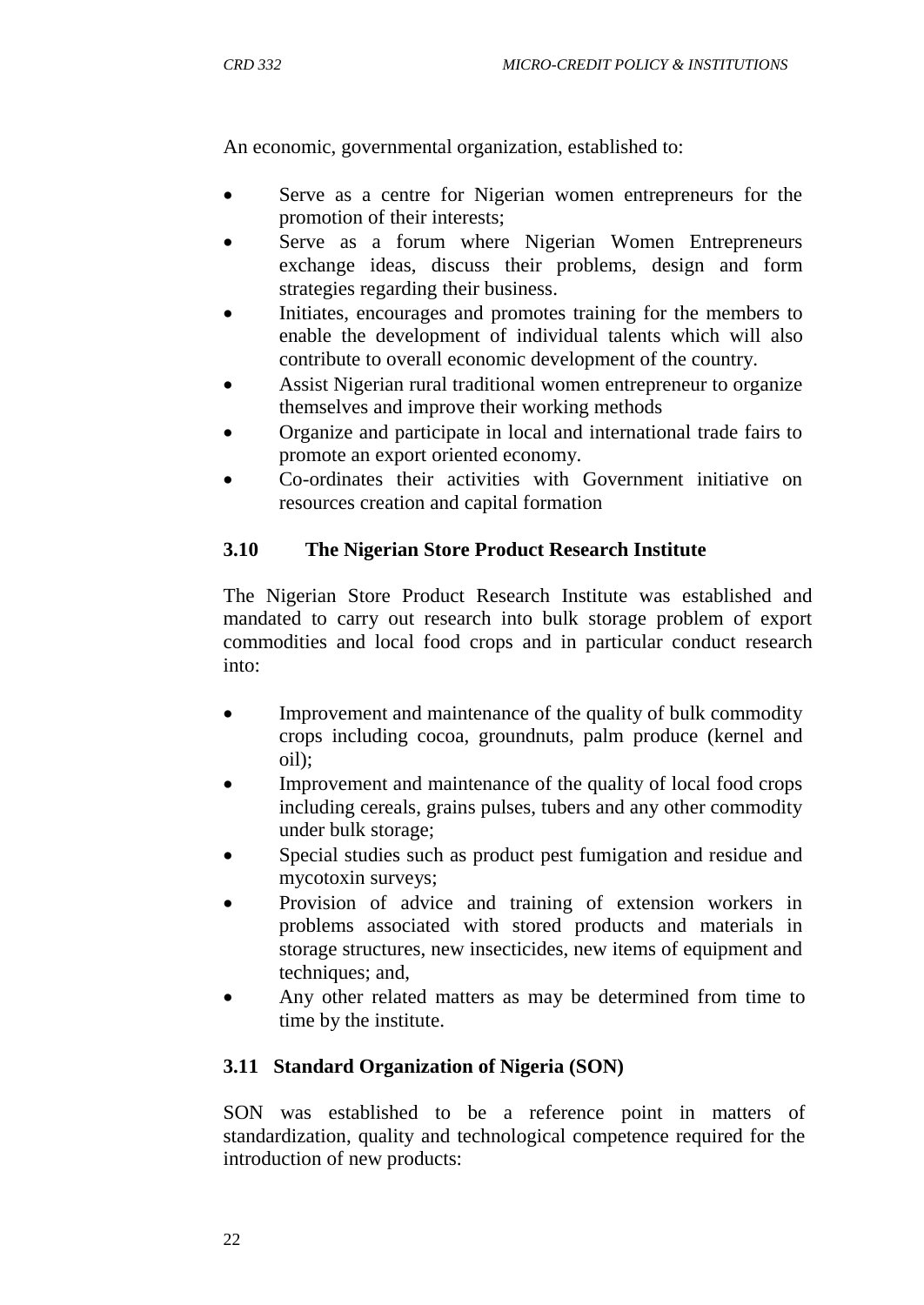- To provide industries with up-to-date information on standardization, its benefits and encourage participation of the organized private sector in standardization and review.
- To ensure improved competitiveness of Nigerian goods at home and abroad encouraging quality assurance practices.
- Provide information, advice and assistance to industries on quality management for improved cost effectiveness.
- To ensure adequate technical support required for competitiveness in global trade and proper economic growth.
- To motivate workforce through steady investment in human resources development for acquisition of skills in tune with technological advancement.
- To collaborate with regional and international organizations in the areas of meteorology, Standards, Testing and Quality Assurance (MSTQ) for enhancement of skills and encouragement of free trade building of capabilities.

# **3.12 Advantages of these Institutions to the SMEs**

The beneficiaries derive a lot of benefits by patronizing these organizations:

- **Information** They have ready opportunities for information, which would have cost them a lot of money to source from the private sector. The information guides them in the course of planning and preparing the feasibility for the project of choice. They get information on the market situation and potential customers outside the country.
- **Skill Acquisition** Some of these Institutions offer skill acquisition at very cheap rates. Some organize seminars and workshops for would-be investors free of charge in order to acquaint them with new technological training and information.
- **Training and Capacity Building** Some of the Organizations organize training for the SMEs practitioners. This will enhance their performance.
- **Exhibition and Trade Fair Shows** Some of the organizations organize trade fairs and exhibitions both within and outside the country and encourage the SMEs to participate. This leads to the expansion of their market share and creation of awareness of their products.
- **Sourcing of Credit** Most of the organizations assist the members in sourcing for credits. They act as guarantors where required and in some cases provide the required collateral.

### **SELF ASSESSMENT EXERCISE**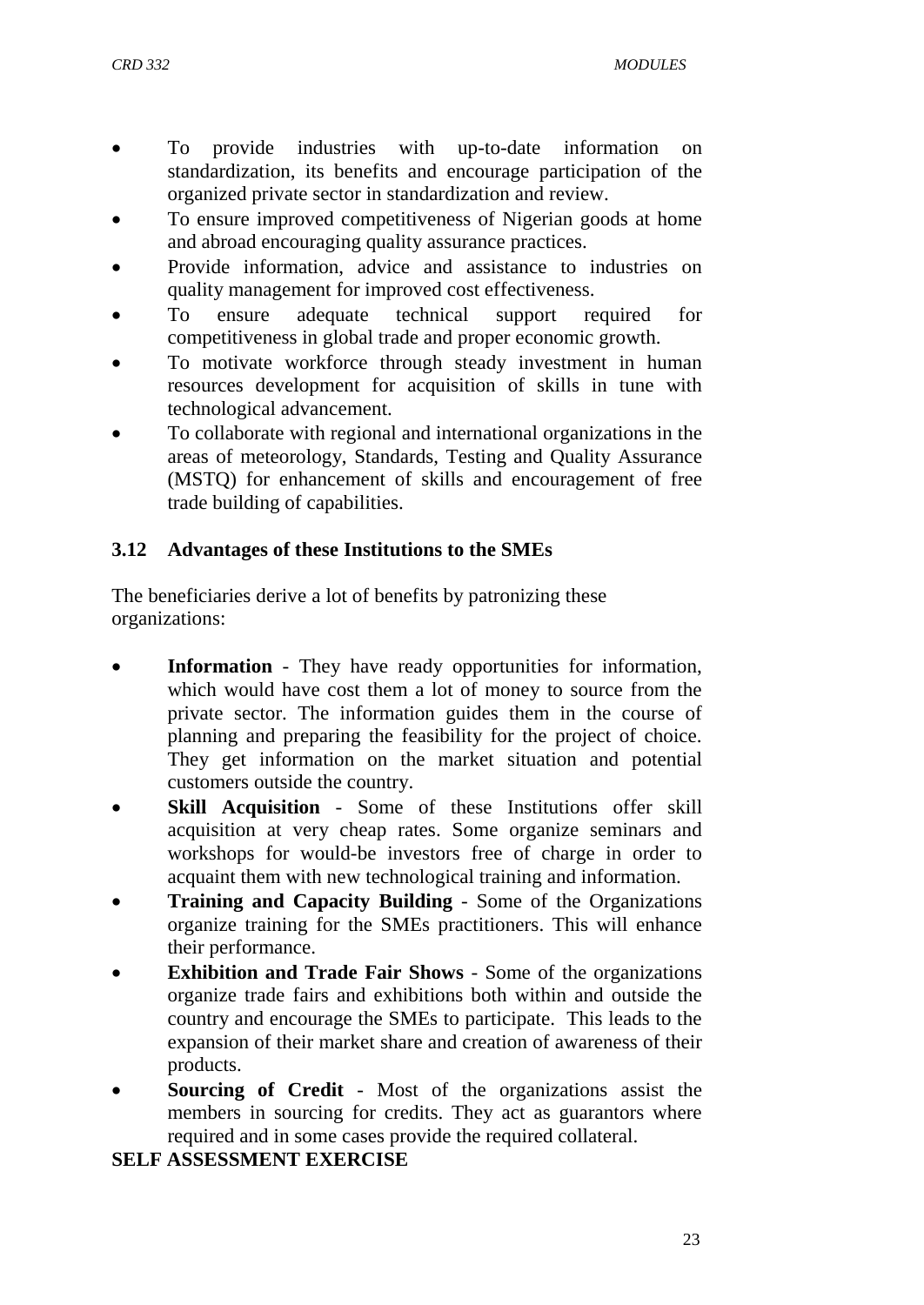What are the advantages of these institutions?

#### **4.0 CONCLUSION**

Government has put in several Institutions to service the SMEs and as a medium for the implementation of her policies. These Institutions impact positive effect on the performance of the SMEs.

#### **5.0 SUMMARY**

There are various organizations set up by government to service the SMEs. The main objective of the government is to empower the informal sector practitioners. This will effect positively on the economy leading to economic growth. The Institutions provided both financial and none financial services.

#### **6.0 TUTOR-MARKED ASSIGNMENT**

List some of the functions of SON

#### **7.0 REFERENCES/FURTHER READING**

- Loucks, K. (1990). *Training Entrepreneurs for Small Business Creation*  Geneva: International Labor Office.
- Rudelius W, Erickson W.B and Bokula W.J (1976). *An Introduction to Contemporary Business*. New York: Karcourt Jovanovith.
- Handerson C, (1986). *The Successful Entrepreneur Strategies* New York: Mac Graw Hill Inc.
- Pearse II, J.A and Robinson R.B, (1986). *Entrepreneur Behavior*. Academy of Management Proceedings.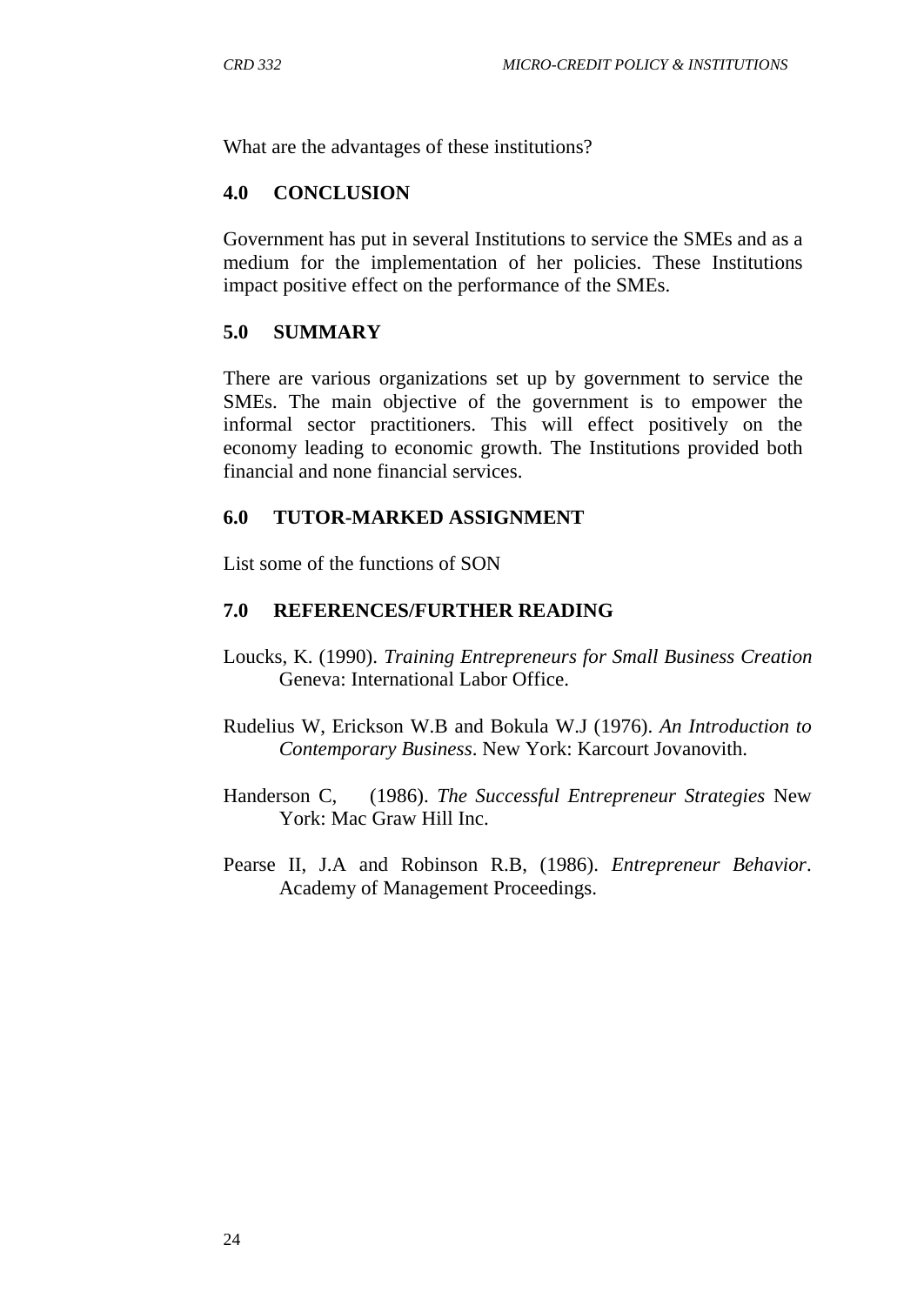### **UNIT 4 MICRO-FINANCE INSTITUTIONS (PART II)**

#### **CONTENTS**

- 1.0 Introduction
- 2.0 Objectives
- 3.0 Main Content
	- 3.1 Micro Finance Institutions
	- 3.2 Family Economic Advancement Programme (FEAP)
	- 3.3 Multi Authority Segment
	- 3.4 People"s Bank of Nigeria Limited (PBN)
	- 3.5 Community Bank (CBs)
	- 3.6 Nigerian Agricultural Cooperative and Rural Development Bank (NACRDB)
	- 3.7 Micro Finance Banks(MFB)
- 4.0 Conclusion
- 5.0 Summary
- 6.0 Tutor-Marked Assignment
- 7.0 References/Further Reading

### **1.0 INTRODUCTION**

Financial Institutions are bodies set up by the government to oversee the implementation of some policies. There are many institutions that are saddled with the responsibility of seeing that the objectives of the government are executed. Some institutions are set up to achieve the micro financing of the small scale industries.

#### **2.0 OBJECTIVES**

The objectives of this unit are to explain the activities of the different institutions set up to see to the implementation of the micro finance policies of government. At the end of the study, the student should be able to list the different institutions that are involved in micro financing. The student should also be able to explain the functions of the institutions.

### **3.0 MAIN CONTENT**

#### **3.1 Micro Finance Institutions**

Government involvement in micro financing in Nigeria began with agricultural financing. The Nigerian Agricultural and Cooperative Bank (NACB) was the former Nigerian Agricultural Bank. It was established to give credit to small farm owners and the informal sector that do not have access to credit and Government, by providing affordable credit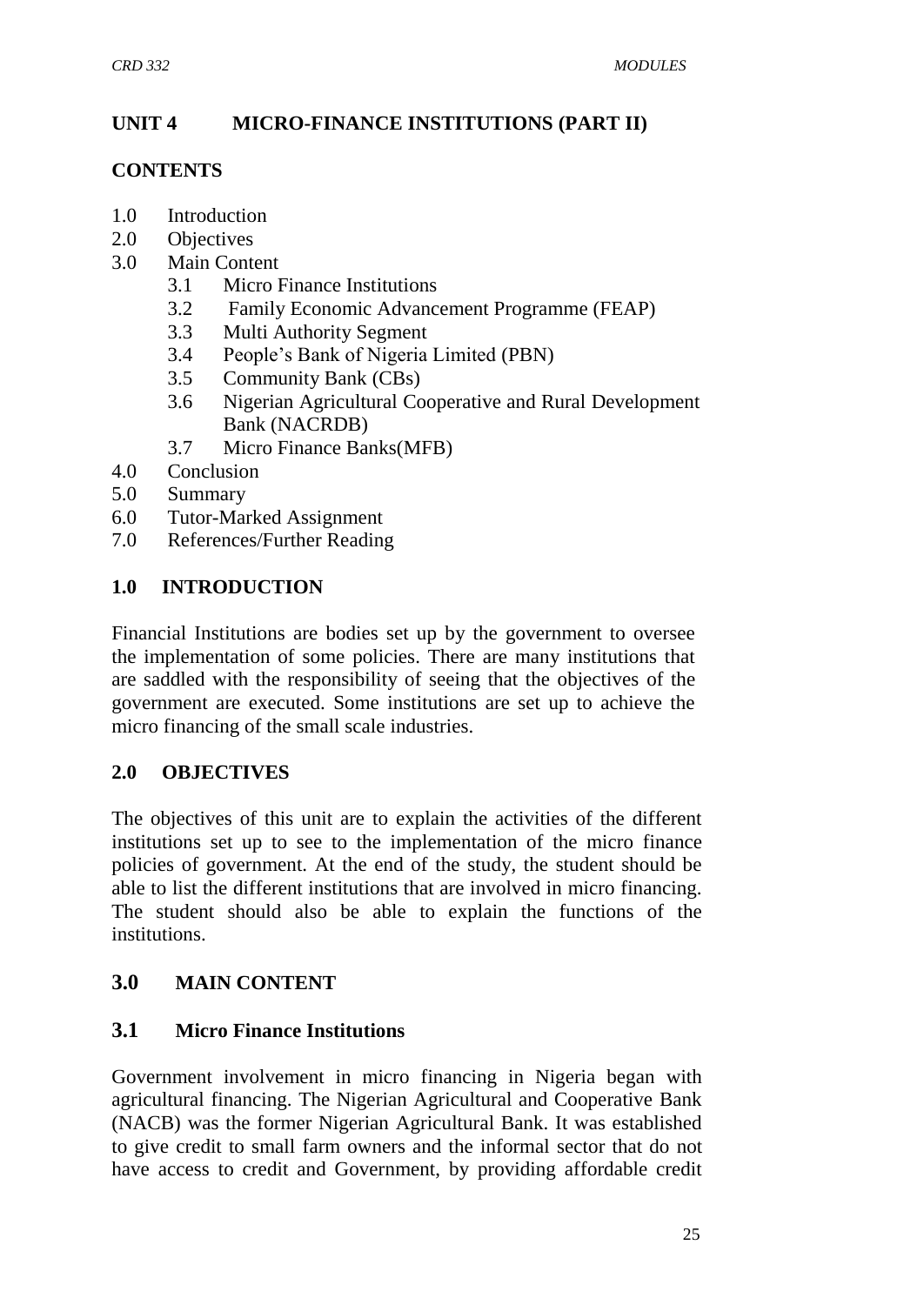that was considered desirable. Some other institutions like the Peoples Banks of Nigeria, Community Banks, the ambitious Family Economic Advancement Programme (FEAP) and other government and quasigovernment were established in order to achieve poverty reduction among the poor.

However, for maximum impact, the various government-led micro finance institutions were restructured and merged which resulted in the formation of Nigerian Agricultural Cooperative and Rural Development Bank, Small and Medium Enterprise Industry Development Agency.

### **3.2 Family Economic Advancement Programme (FEAP)**

Other Institutions such as Family Economic Advancement Produce (FEAP), the People"s Bank of Nigeria Limited and Community Bank were established to achieve a change in the transformation of the socioeconomic status of the poor through the provision of micro-credit services.

The FEAP was established in August 12, 1997 by the Federal Government of Nigeria.

### **a) The objectives of FEAP were**

- Provision of micro credit for the establishment of cottage enterprises.
- Training of the business operators
- Encouragement of the design and manufacture of plants, machinery.
- Formation of cooperative societies
- Utilization of local resources through improved production, storage, preservation, packaging and marketing
- Involvement of private sector, states and local government participation in both the funding and implementation.
- Reduction of rural-urban migration

#### **b) Features of FEAP**

FEAP has its features, structure and process of operation:

#### **i. Bias for Production Funding**

The programme recognized the fact that SMEs form the bedrock of economic progress in most economies. The promotion of cottage industries was therefore central to the operation of the FEAP. Farming and processing of agricultural products and mineral raw materials were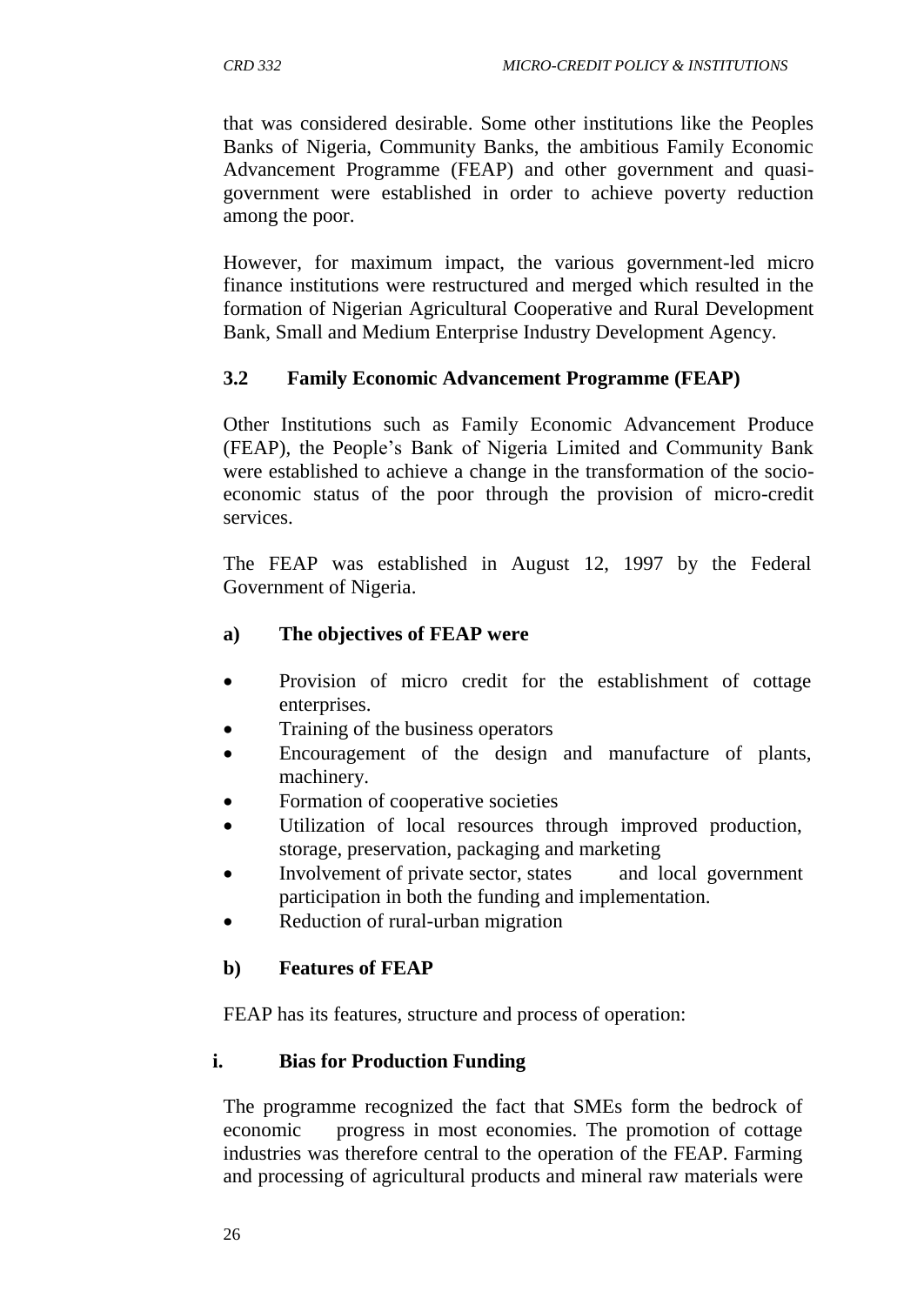given priority. It was envisaged at the inception that between 40 and 60 percent of the loanable fund would be devoted to farming and agroprocessing activities.

#### **ii. Policy Formulation**

FEAP was also mandated to formulate policies in line with the following schemes in order to boost agricultural production:

- Land acquisition, utilization and social equity
- Mobilization of women for agricultural development
- Appropriate farming tools, inputs and techniques.

#### **iii. Use of Cooperative Societies**

FEAP adopted the group methodology. Intended beneficiaries were expected to belong to a Cooperative group registered with the State Cooperative Department and recognized by the FEAP. The regulations and laws guiding the establishment of Cooperative societies were not adhered to.

### **iv. Loans Tied to Projects**

Projects financing was central to FEAP activities. The loans advanced to the groups were tied to projects, even the machinery was provided by nominated fabricators or suppliers. This is to prevent diversion of funds.

#### **v. Collaboration with Banks**

FEAP used conventional banks as the channel of disbursement of loans and its collection.

The banks were also expected to contribute counterpart funding as the project progress. The banks were chosen based on the following criteria

- Adequate capital base
- Competent management
- Sound asset quality
- Availability of expertise in the areas of microfinance
- Adequate bank network

The banks were to appraise the feasibility report and give advice on the status for approval, although the National Board of FEAP has the final authority to approve projects.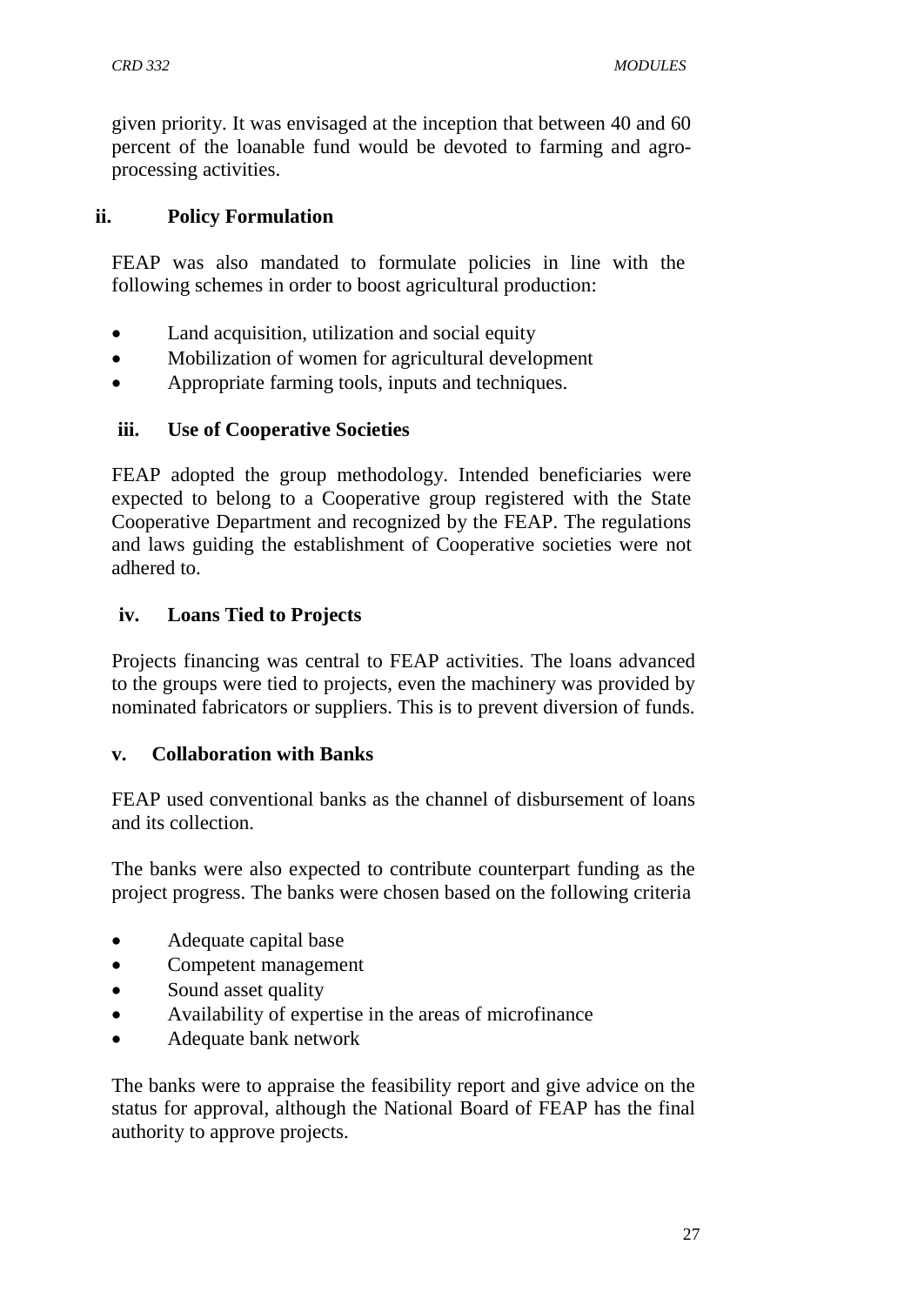### **vi. Savings Requirement**

Beneficiaries were expected to make a deposit of 10% of the requested amount in the bank

### **vii. Subsidized Interest Rates**

The interest rate was 10%, which was lower than the market rate of over100%.

### **3.3 Multi Authority Segment**

The structure of FAEP was a multi authority system. The grand patron was at the apex. This was followed by the Board of nineteen members from various government departments, institutions and associations.

### **a) Technical Advisory Committee**

This committee was chaired by the representative of the Ministry of Science and Technology. The other members were made up of representatives from Government institutions which have expertise in the areas of interest of FEAP.

### **b) State Coordinating Committee**

This Committee was made up of nineteen members, which included officials of the participating banks. The chairman was appointed by the State Governor. The wife of the State Governor was the State coordinator. The State Coordinating Committee was responsible for the co-ordination of FEAP activities at the State Level.

### **c) Local Government Area Coordinating Committee**

The Local government Area Coordinating Committee was headed by the Local Government Chairman. The members were made up of the Supervisory Councilors, wife of the Chairman, all district and community leaders, two representatives of relevant Non-governmental Organizations and the representative of the participating bank.

### **d) Ward Coordinating Committee**

The ward Coordinating Committee consisted of village heads in the ward with the Councilor representing the ward Chairman.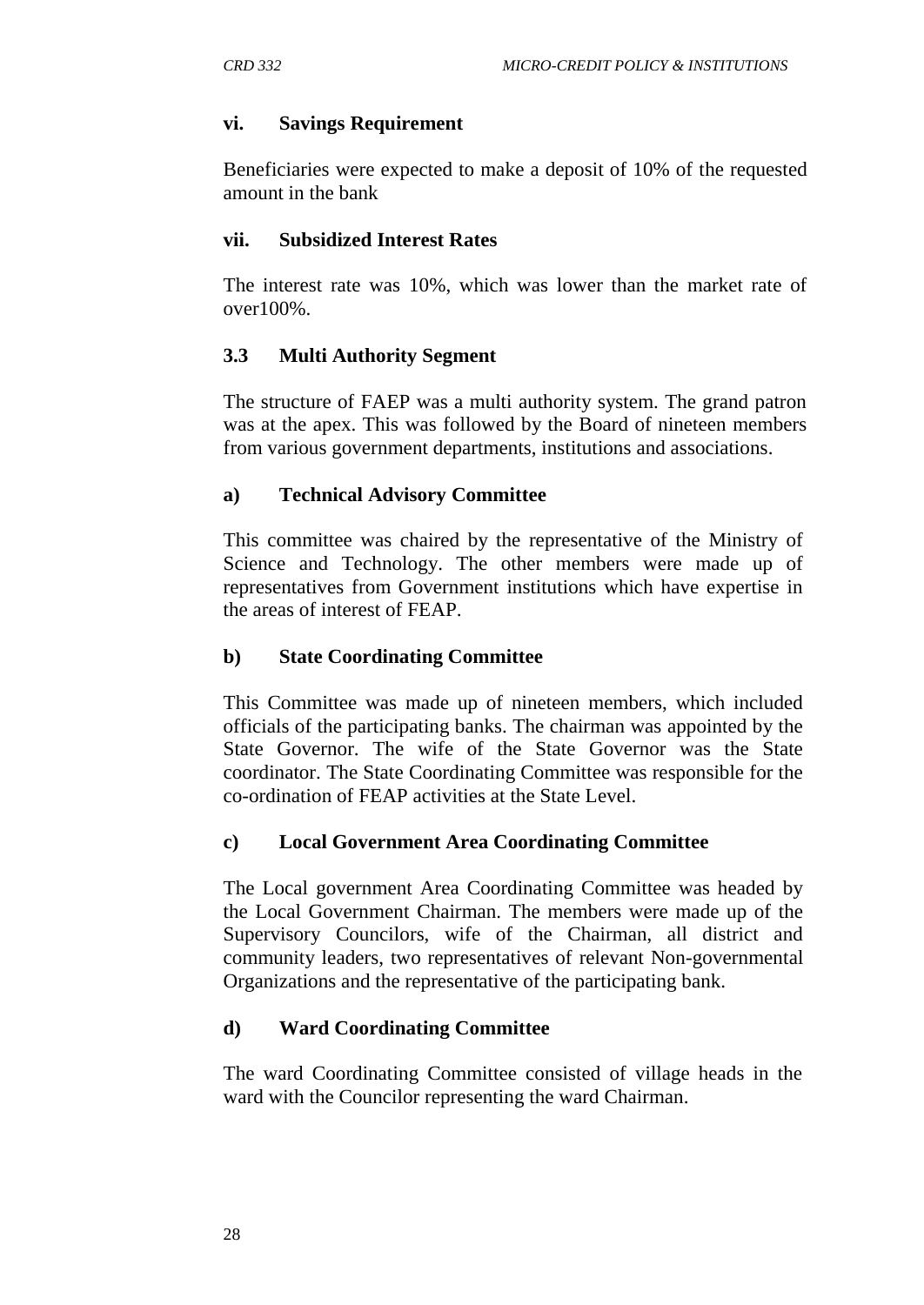## **3.4 Peoples' Bank of Nigeria Limited (PBN)**

The PBN was established in 1986 as an economic strategy for sustainable growth as an aftermath of the increased poverty level that arose as a result of the Structural Adjustment Programme (SAP).

The goal of the PBN was to create easy access to affordable credit for the poor, that is, those that are economically active but could not take part in business activity because they cannot take loan from formal financial sector. The targets are petty traders, farmers, and artisans. The initial maximum loan was N5,000.

The beneficiaries were to form credit groups. They were to meet regularly and loan repayments were made at the group meetings. The repayments were in small amount. These loans were guaranteed by the community leaders. The PBN has been merged with the Nigerian Agricultural Cooperative Bank to form Nigeria Agricultural Rural Development Bank.

In 1986, the Federal Government adopted the Structural Adjustment Programme (SAP), as an economic strategy for sustainable growth.

The effect on the people, especially, the poor, was instant and harsh. The level of poverty rose sharply. The then federal government realized the need to stimulate the potentials of the people. It was reasoned that putting affordable credit in the hands of the poor was a proper strategy. It can therefore be said that the remote prompting factor for the establishment of the People"s Bank of Nigeria Limited was the introduction of the Structural Adjustment Programme. The bank was to a large extent, perceived by the people as a component of SAP relief package.

The goal of the People"s Bank of Nigeria was to create easy and affordable credit for the poor, for a large segment of economically active Nigerians excluded from the services of formal financial sector. The bank was established in 1989 under a special decree as a financing institution for the very poor. During the pilot stage, which lasted for twelve months, a National Project Coordinator, assisted by Zonal Coordinators coordinated the activities of the bank. Until its current restructuring, the board of Directors determines the policy direction of the bank and is under the supervision of the Federal Ministry of Finance.

### **a) Features of People's Bank of Nigeria Limited**

Peoples" Bank of Nigeria Limited derived its features in respect of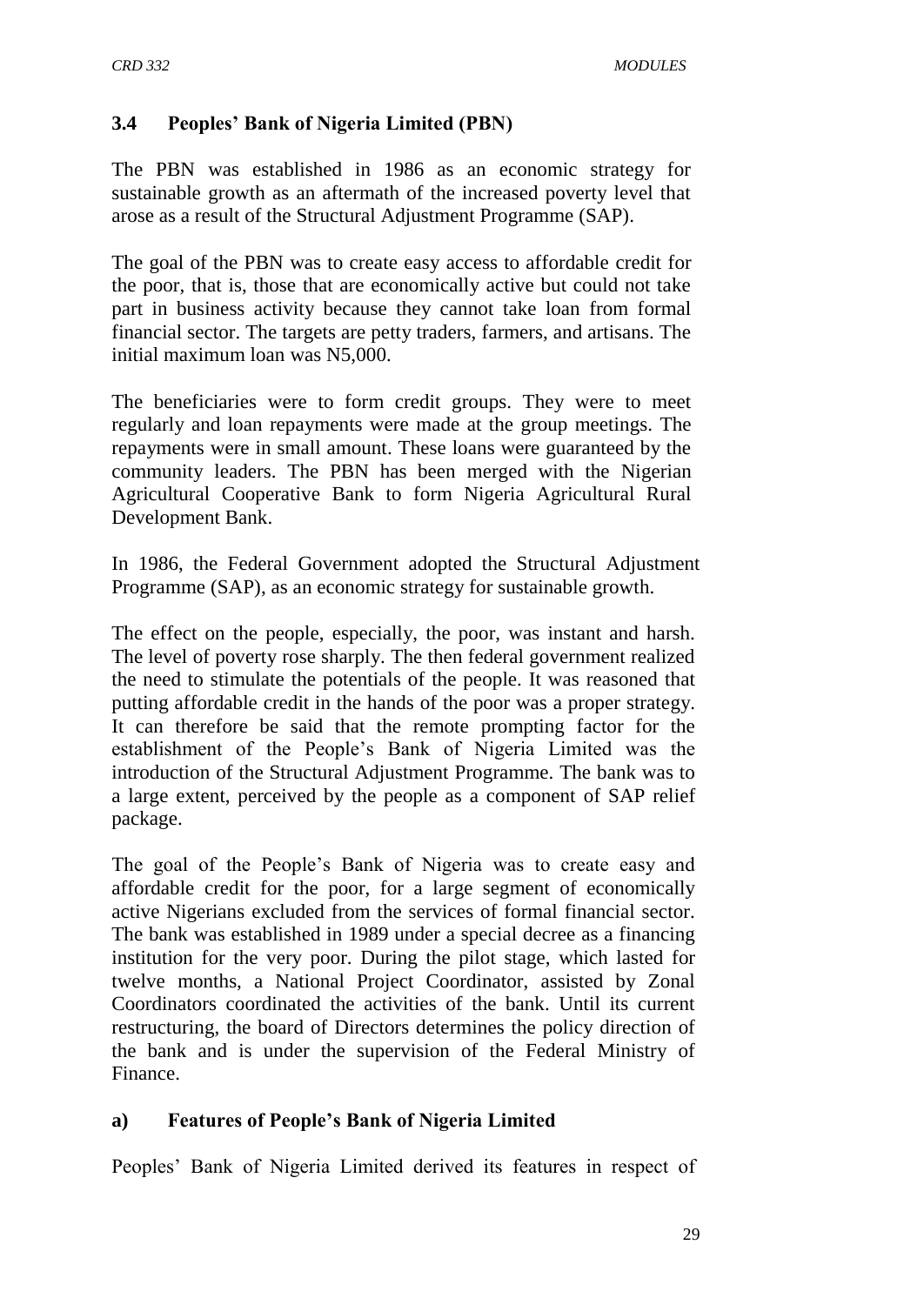structure and operations from the Grameen bank Approach. However, the extent to which the bank has achieved replication of Grameen Bank Approach (GBA) is a subject of contention.

First was its exclusive focus on the poor. The bank was essentially a poverty alleviation institution. The target of her services consisted of petty traders, farmers and artisans. Initially, the maximum loan size was N5, 000. Poor people were encouraged to borrow from the bank.

Again, the bank adopted the group-based lending method. Intending beneficiaries were required to form credit groups, which in the tradition of Grameen Bank Approach were called *centres.* The groups were required to meet regularly. Disbursement and repayment of loans were supposed to be made at group meetings.

Another feature of the Peoples" Bank of Nigeria was the repayment schedule by installments. Borrowers were required to make small repayments at regular intervals. Amount per installment and frequency of payment were to be sensitive to the cash flow patterns of borrowers. Involvement of the community at inception was encouraged by community leaders who supported loan applications, as guarantors. Later, local Credit committees were formed to facilitate proper loan utilization and high repayment performance.

The invitation of the people to avail themselves of the opportunity of credit facilities from Peoples" Bank of Nigeria was met initially with skepticism. The intention of government was viewed with suspect, while the viability of a government-led micro lending project was doubted. However, patronage gradually improved.

By 1993, the fortune of the bank greatly declined. The bank found it difficult to meet its obligations to both borrowers and depositors. Repayment performance was so low, that radical restructuring became imperative in late 1996. This hindered the bank from the path of growth and good performance.

## **b) Reasons for the Bank Failure**

It should be noted that most microfinance institutions established in the 1980"s experienced what can be referred to as "*first shock"*. *"First Shock"* is a performance crisis often experienced after a promising take off. Several factors have been presented as responsible for PBN"s first shock.

First is the inadequate preparation prior to take-off of the bank. It was probably assumed that if the idea of poverty lending worked well in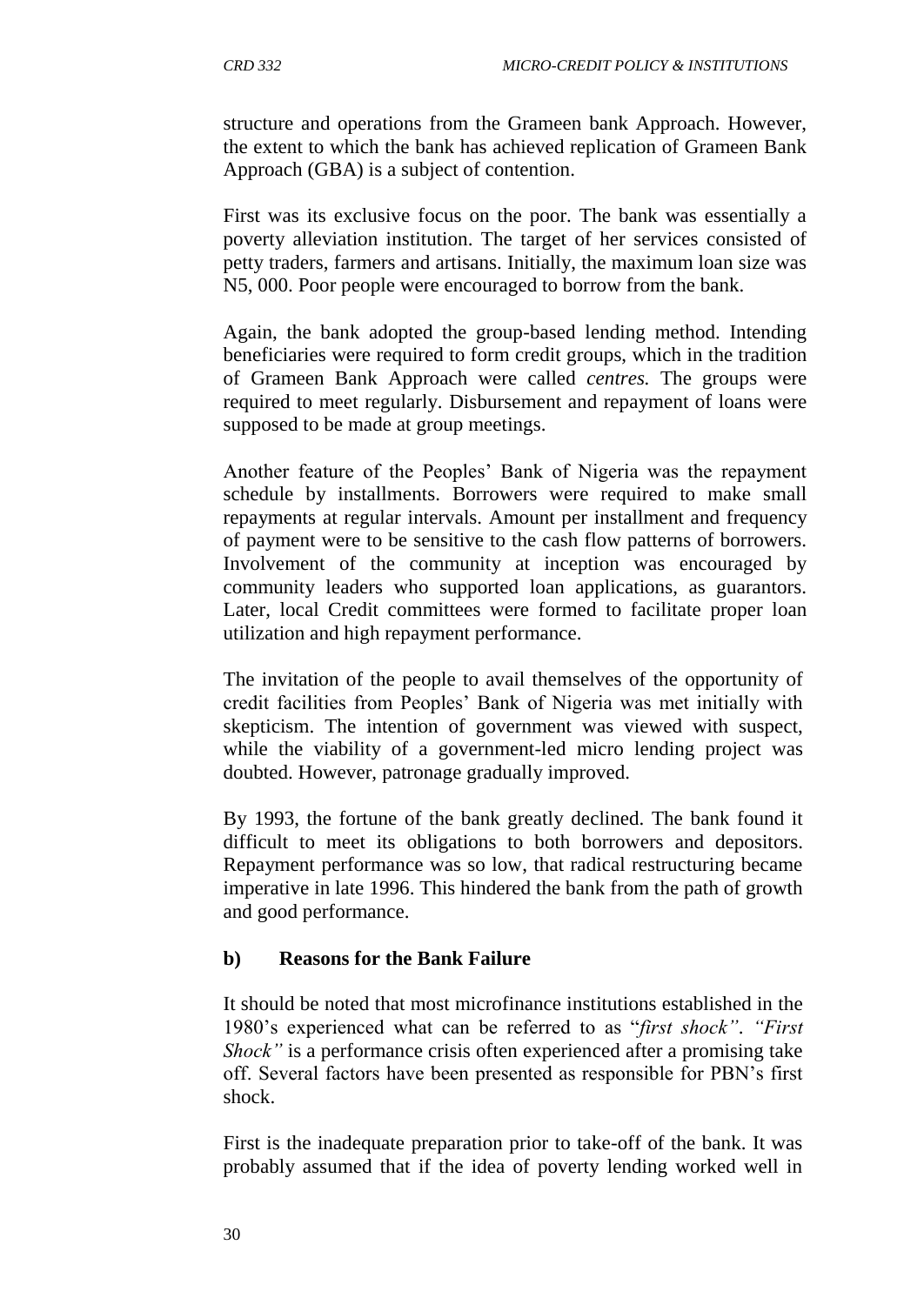Bangladesh, it could as well perform satisfactorily in Nigeria. Pressure to reach as many Nigerians as possible underscored the need for careful feasibility study and analysis. The pilot implementation period was twelve months before the project was expanded to PBN.

## **Improper Targeting Mechanism**

Another flaw which affected the entire country was the improper targeting mechanism. The requirement for exclusive focus on the poor is the existence of systematic targeting mechanisms. Eligibility criteria were not properly identified and applied. No specific socio-economic indicators were used. It was simply a case of "come *all ye that are poor and take loans"*. In practice, the non-poor accessed credit facilities in the name of the poor, which they hardly repaid.

### **Centralization of Operations**

Centralization of operations was another contributing factor. For the purpose of control, decision- making process and operations were highly centralized. Vital decisions and actions on savings mobilization were taken at the Bank"s Head Office. This did not only slow down operations, it constrained effective monitoring.

### **Lack of Expertise**

Micro-lending requires experience and expertise. These were in short supply in Nigeria at the time of formation of the bank. Admittedly, the pioneer staff of the bank demonstrated high level of commitment to the goal of the bank. However, mere zeal was not enough.

### **3.5 Nigerian Agricultural Cooperative and Rural Development Bank (NACRDB)**

This is the outcome of the merging of the Nigerian Agricultural and Cooperative Bank Limited (NACB) and the Peoples" Bank of Nigeria Limited (PBN).

The PBN was fashioned to operate like the Grammen Bank of Bangladesh. The bank was to make it easy for the poor to have access to money. The bank was established in 1989 under a special decree.

The NACB was to grant loan to individual farmers, cooperative societies provided the bank approved the project as being viable and that there is adequate security or collateral to cover the loans. The bank began lending in 1973. Like the PBN, it was owned by the Federal government and the Central Bank.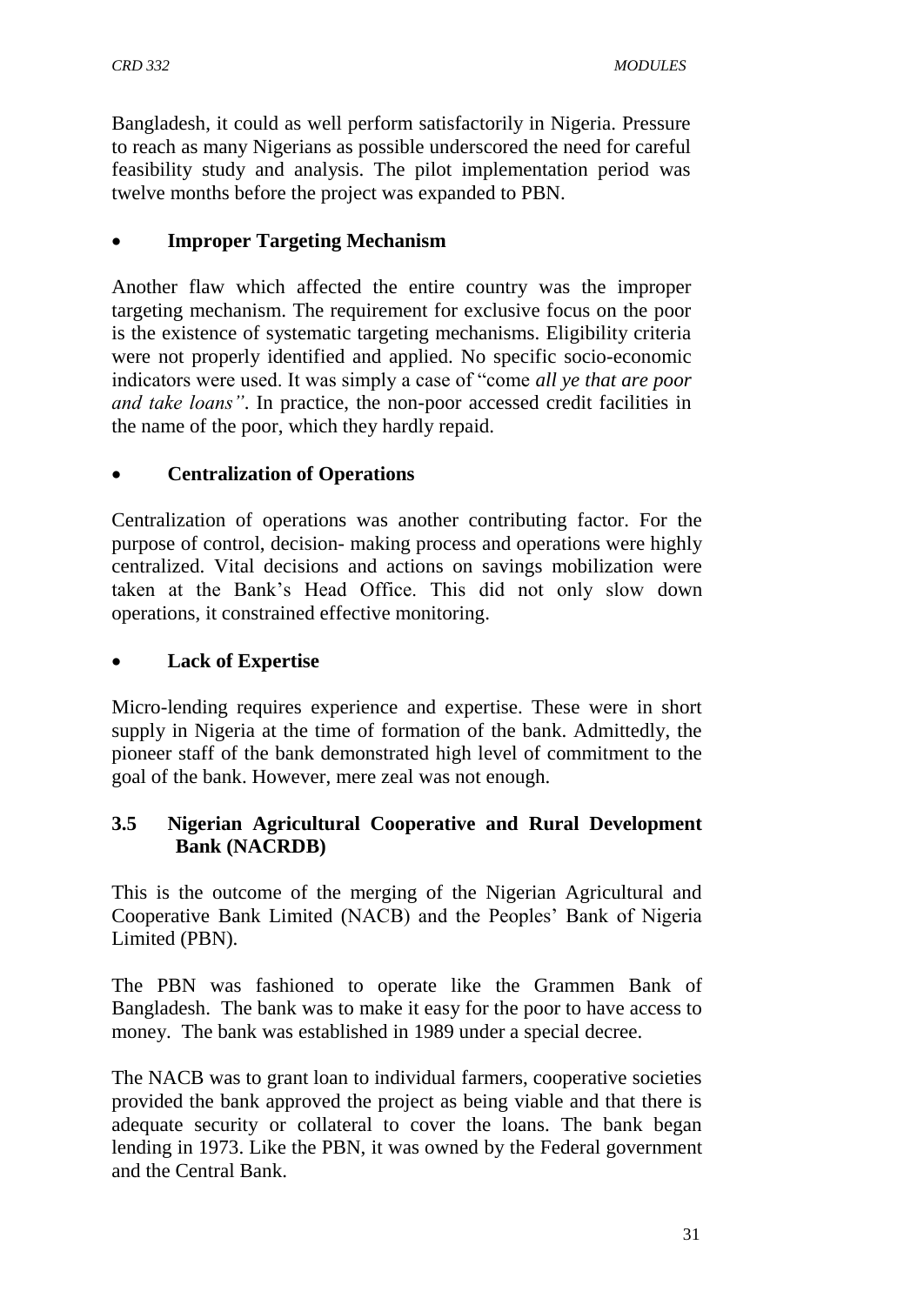The bank focused on agricultural financing for activities such as food crops, plantation development, livestock, storage, and marketing facilities.

The Bank required securities such as bond, shares, insurance policies and fixed asset which include landed property.

However, the two banks have been merged to form the NACRDB which is concerned with the development of micro enterprise, especially the informal sector. It allows the informal sector practitioners access to loan without collateral. However, such a loan is based at below N250, 000.

#### **Payment for loan assessment:**

- Potential obligor must be a customer of the bank
- He must run an account for a minimum period of 2 months before he can be allowed to apply for a loan
- He would obtain a form, and comply with the instruction
- He can apply for up to N100,000, if he has saved up to N10,000 and more than N100,000 but less than N250,000, if he has up to N50,000 in the account.
- There is no collateral required but must show the bank his business outfit.
- He must be a person of high integrity within the community, that is, an evidence of reliability that he would pay back the loan.
- He must keep proper records
- The bank also gives loans that are up to millions of Naira, which is above the micro credit level and different pre-requisite are required.
- Inspection of the business location will be carried out in order to access its viability and give necessary advice.

### **3.6 Community Banks (CBs)**

The introduction of CBs in 1990 was another step in the efforts of the government to meet the credits needs of the rural dwellers as well as the micro and medium scale enterprises.

The CBs are owned by the Community where they are located. They provide banking facilities in rural areas to improve the business and economic status of the rural people and rural areas. It is a place where you can save and borrow money to operate your business. When you open and operate an account with the bank for some time, you can apply for a loan.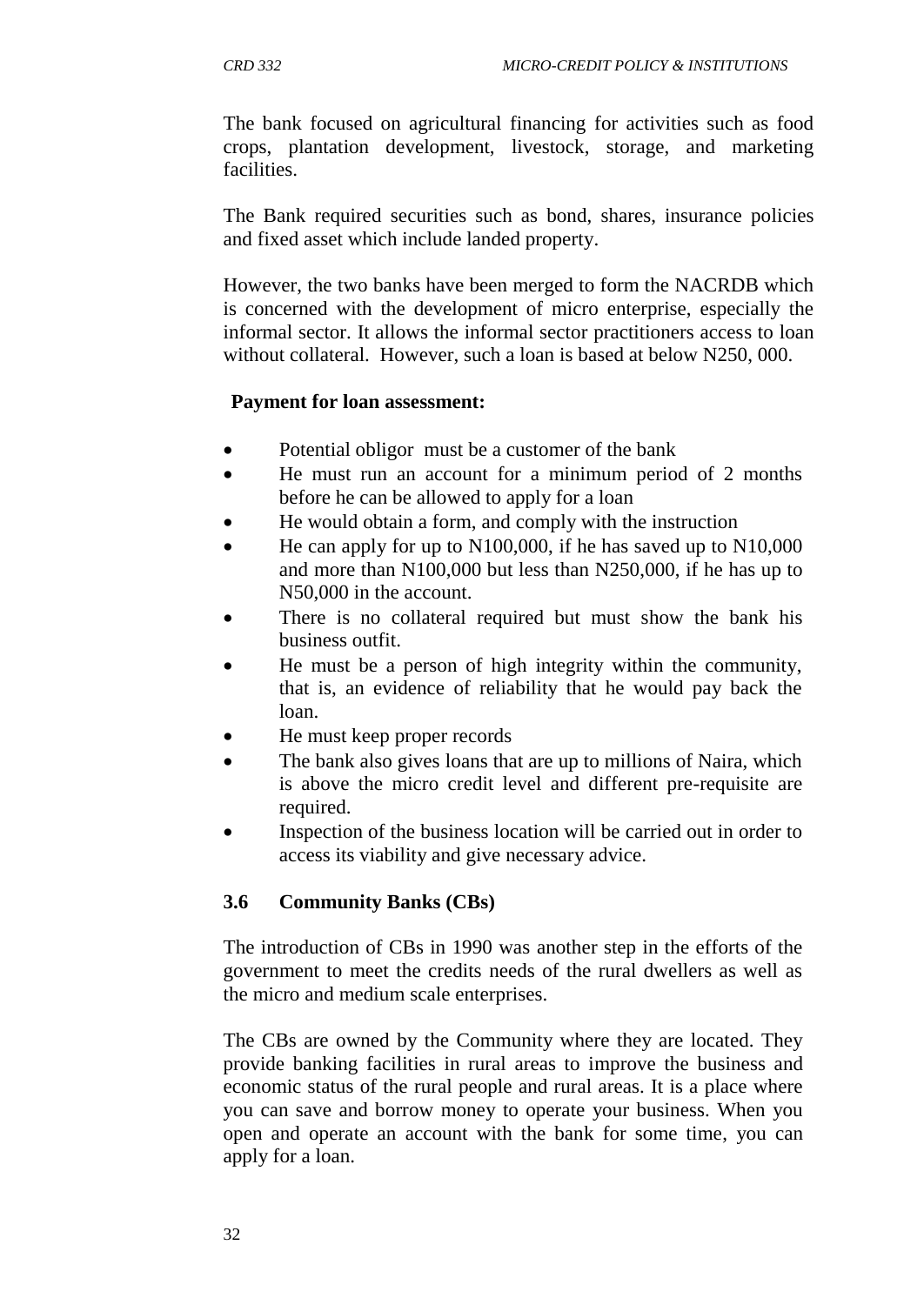To get a loan from a Community Bank, you must:

- Open an account and operate it for at least 6months
- Submit an application for loan
- Complete the loan application form
- Pay back the loan within one year
- Provide two guarantors who must be:
	- (a) Community leaders
	- (b) Member of your trade or occupation association

### **a) Objectives of the Community Banking System**

It was set up to achieve the following among others:

- The promotion of rural development by providing credit and deposit services to community members.
- Increase and enhance the development of economic activities of the informal sector, that is, the small or micro producers in the economy.
- Development of banking habit among the rural dwellers'.
- The promotion of rural development by providing financial and banking services (credit and deposit services), as well as other facilities to communities who hitherto were inadequately supplied with such facilities.
- The rapid enhancement of the development of productive activities in both rural and urban areas, and hence the improvement of the economic status of small producers in the informal sector of the national economy.
- The promotion of the emergence of an effective and integrated national financial system that responds to the needs of the whole economy, especially at the grass root community level.
- The inculcation of discipline in banking habits among the masses of low-income workers in Nigeria, especially those in the rural areas.
- The fostering of the spirit of the community ownership and use of economic assets and the maintenance of such facilities and organizations on a suitable basis.

The enthusiasm over community banks among Nigerians was very high at the inception of the ideas. The urban elites took the lead in mobilizing their people to form community banks. Barely seven months after the opening of the first community bank, there were 1,055 applications for the establishment of community banks processed while 10 banks had their doors opened for business operations.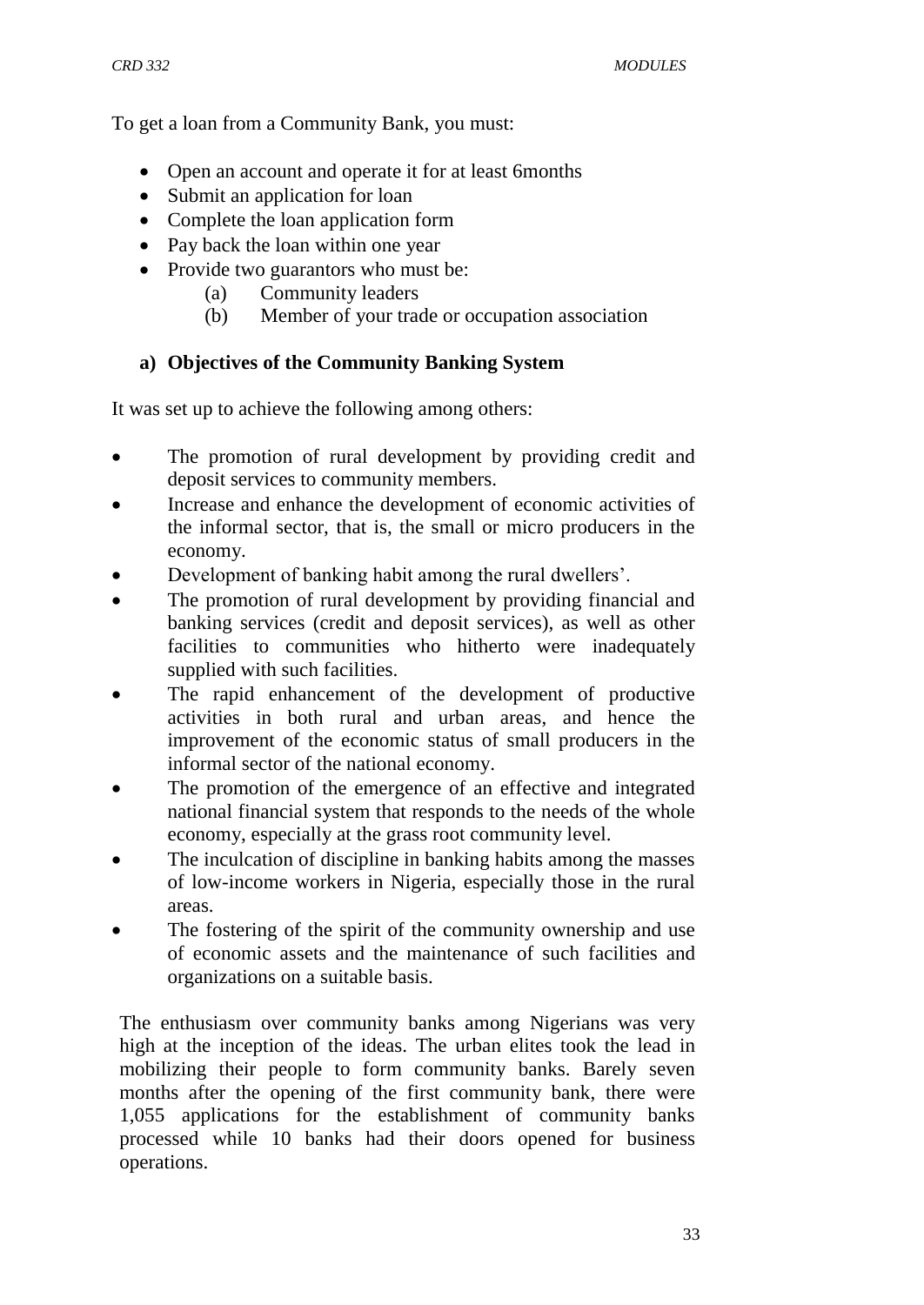The responsibility for registration and coordination of the activities of the community bank was given to the national Board for Community Banks. The ray of hope offered by the rapid growth in the number and volume of business of community banks suffered some set back within the first six years of operation. Several of the banks were laden with large non-performing loan portfolios, while others were unable to meet their obligations to depositors and savers by October 30, 1997. Licenses of 282 out of 1368 existing community banks were then withdrawn on the order of the Central Banks of Nigeria.

### **b) Factors Responsible for the Decline in the Community Banking System**

The unsatisfactory performances of some community banks have been attributed to several factors. These factors are both internal and external.

First, was the inadequate involvement of the local communities. The urban elites who facilitated the establishment of the banks, failed in most cases to involve the local communities. The elites saw the idea of community banking as an opportunity to own financial institutions. Contrary to the fundamental concept of community banking, few elites capitalized these banks, and seized control. Obviously, the local people did not see these community banks as theirs, but rather as belonging to few of their prominent sons and daughters residing in faraway cities. The stakes of the local people in the banks were low, and they equally did not bother about the success or failure of the financial institutions.

In addition, the absentee owners did not fully appreciate the peculiar features of community banking system; the features which set them apart from conventional financial institutions. In some cases, savings mobilized by these banks were placed in deposit accounts with urbanbased banks, rather than financing profitable local productive activities. The glamour and exclusionary features of conventional banks soon found their ways into the operations of the community banks. The banks became increasingly irrelevant to their immediate local environment.

The most devastating factor was the distress which swept through the banking sector in the mid 1990's. Several millions of naira the community banks placed with urban distressed banks was lost. The people lost confidence in the banking sector and community banks were affected because of their lean capital base.

Another factor was lack of appropriately trained manpower in microfinance. The bulk of the pioneer staff of the community banks was drawn from the formal banking sectors. There was a dearth of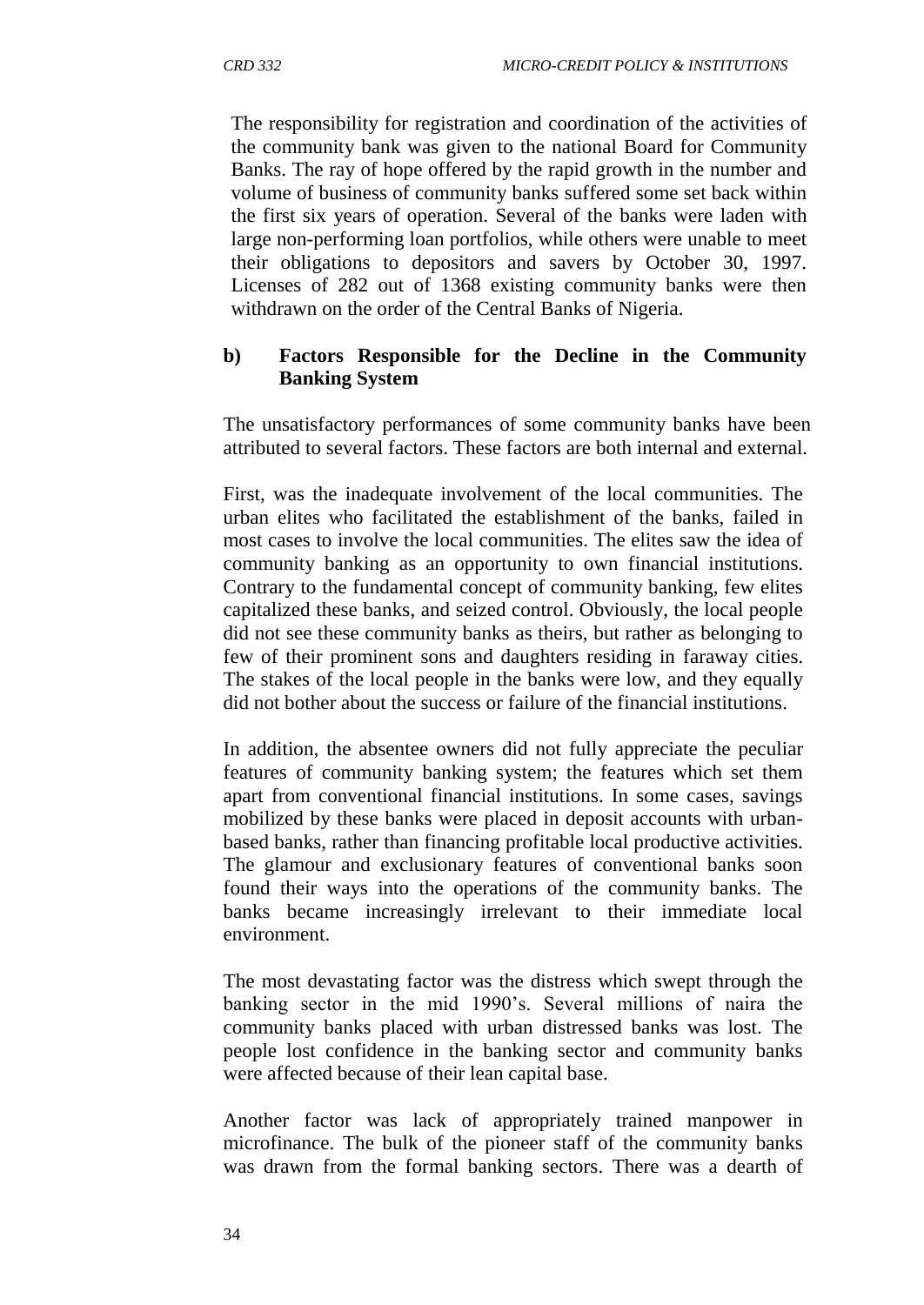workers knowledgeable in the art of micro-lending. Community banking was carried out with the mind-set of conventional banking. Innovation, which is the hallmark of micro-lending, was largely ignored. In some cases, retrenched and dismissed staff of commercial banks, were entrusted with the management of some community banks. Loss of earlier better paid jobs adversely affected the morale of managers. Added was the fact that most board members saw the banks as mere extension of their personal estates. Most tended to be meddling with the management process to the frustration of the managers.

The rapid growth in number and spread of community banks across the country tasked the monitoring facilities and system. Unethical practices were not promptly uncovered and addressed by the supervisory authorities.

Inadequate capital base was another limiting factor. The initial authorized start-up capital was N250, 000. This was inadequate. Calls on community banks to push up their capital base were not enthusiastically implemented.

## **3.7 Micro Finance Banks (MFBs)**

The MFB is set up in order to make financial services available on a sustainable basis to the economically active poor, low income earners and the Micro, Small and Medium Enterprises (MSMEs) through privately owned banks. This is to create a vibrant microfinance subsector that provides the necessary stimulus for national growth and economic development.

The MFBs are institutions that are established to provide financial services to the poor. There are two categories of the bank:

- MFBs licensed to operate as unit banks and within a Local Government area. They are to deposit N20 million with the central Bank of Nigeria as capital requirement.
- MFBs licensed to operate state-wide. They are to provide N1 billion as capital requirement.

These banks can be established by individuals, groups of individuals, community development associations, private companies or foreign investors.

### **a) The Objective of the MFBs**

The objectives of the MFBs are to: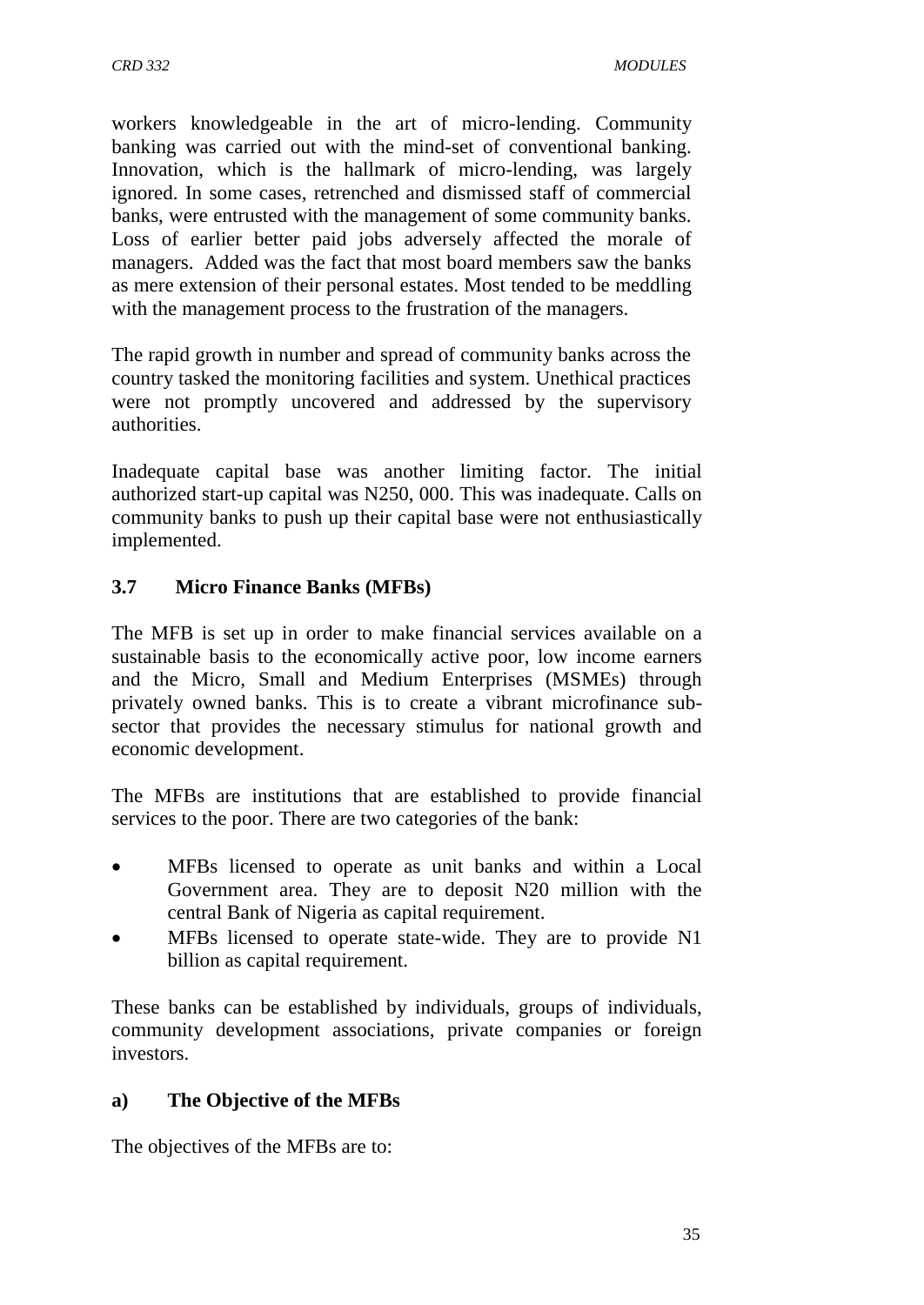- provide diversified, dependable and timely financial services to the economically active poor mobilize savings for financial intermediation
- create employment opportunities
- involve the poor in the socio-economic development of the country
- provide veritable avenues for the administration of the microcredit programmes of government and high rate net-worth individuals
- render payment services such as salaries, gratuities and pension on behalf of various tiers of government.

## **b) Advantages of MFBs**

The following advantages can be derived as a result of the establishment of MFBs:

- Individuals can buy shares and own a MFB
- Individuals can save money and other valuables in the bank
- Individuals can borrow from MFB to invest in the micro, small or medium enterprises
- MFB can render cash transfer services.

## **c) Other Supporting Institutional Arrangements**

These supporting institutional arrangements would ensure that MFBs succeed in its operations:

- Independently managed Micro finance Development Fund would be put in place to provide wholesale funds, refinancing facilities and other services to support the financial activities of MFBs and micro-finance institutions.
- Certification Programme for Staff and Management of MFBs, to provide adequate knowledge on microfinance practice, enhance operational activities and ensure that right persons manage the MFB.
- Rating agencies to provide institutional assessment of MFBs and other institutions.
- Credit bureau to provide credit information on microfinance clients in support of the credit and other decision making processes of the MFBs.
- Creation of Apex Association of the MFBs to ensure compliance with standards and best practices.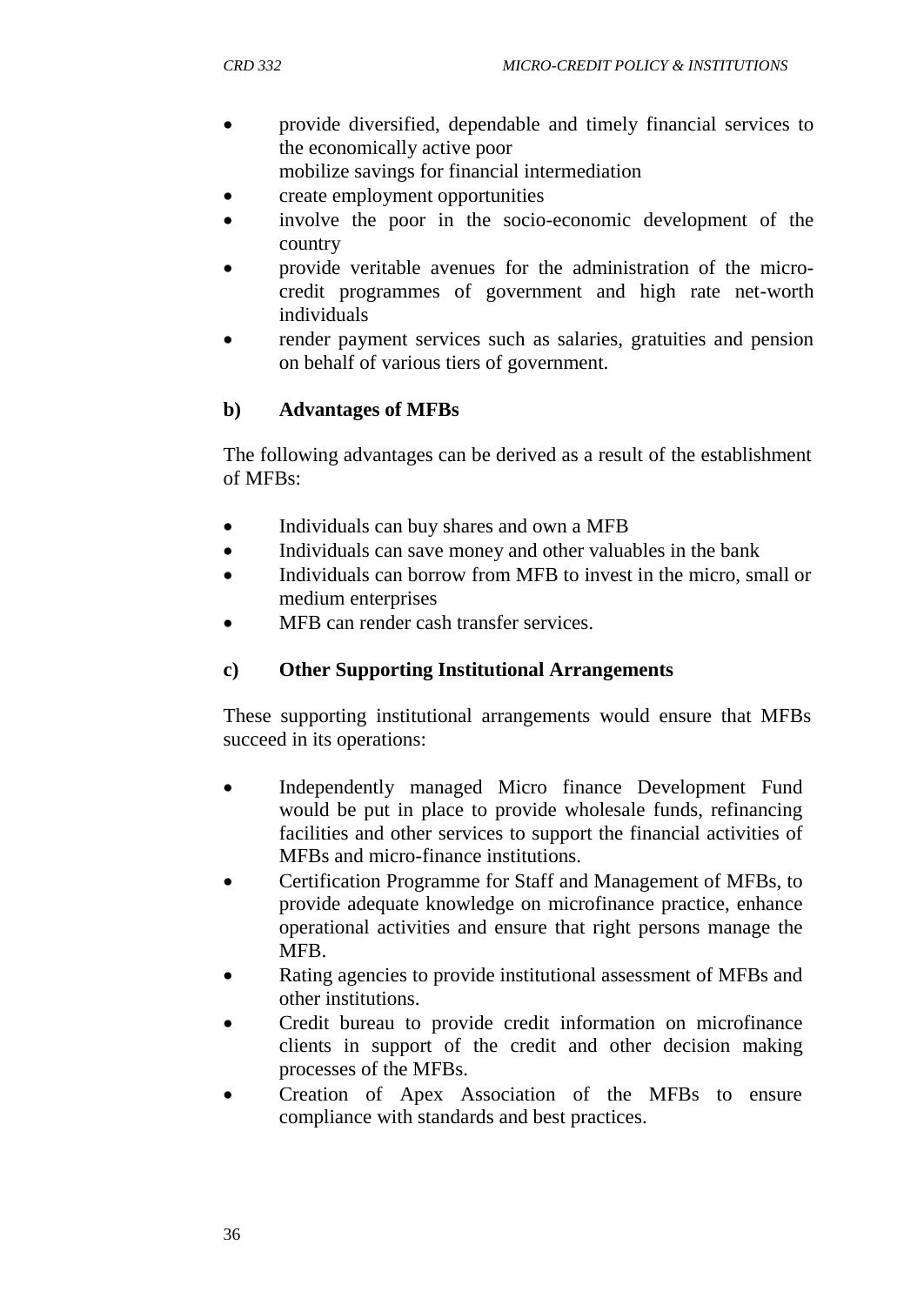### **SELF ASSESSMENT EXERCISE**

- i. What are the advantages of MFBs?
- ii. What are the objectives of Community bank?

### **4.0 CONCLUSION**

The government set up different types of institutions, which aim at alleviating the level and depth of poverty. Some of these institutions are to assist the poor and SMES in accessing micro credit.

### **5.0 SUMMARY**

Micro financing has been found to be a sure source of finance to the SMEs. This is because they cannot provide the collateral or/and the rigorous paperwork demanded by the convectional banks, Government has therefore put in place several relevant financial and non- financial institutions to address the issue.

### **6.0 TUTOR-MARKED ASSIGNMENT**

What reasons led to the failure of FEAP?

## **7.0 REFERENCES/FURTHERREADING**

- Godwin, E. (2000). *Poverty and Microfinance in Nigeria.* Ob-zed Printers Nigeria.
- Neck, P.A & Nelson, R.E., (1987). *Small Enterprise Development Policies and Programmes.* Geneva: ILO.
- Onuoha, E. (1986). *Principles of Cooperative Enterprise*. Express Publishing Company Ltd.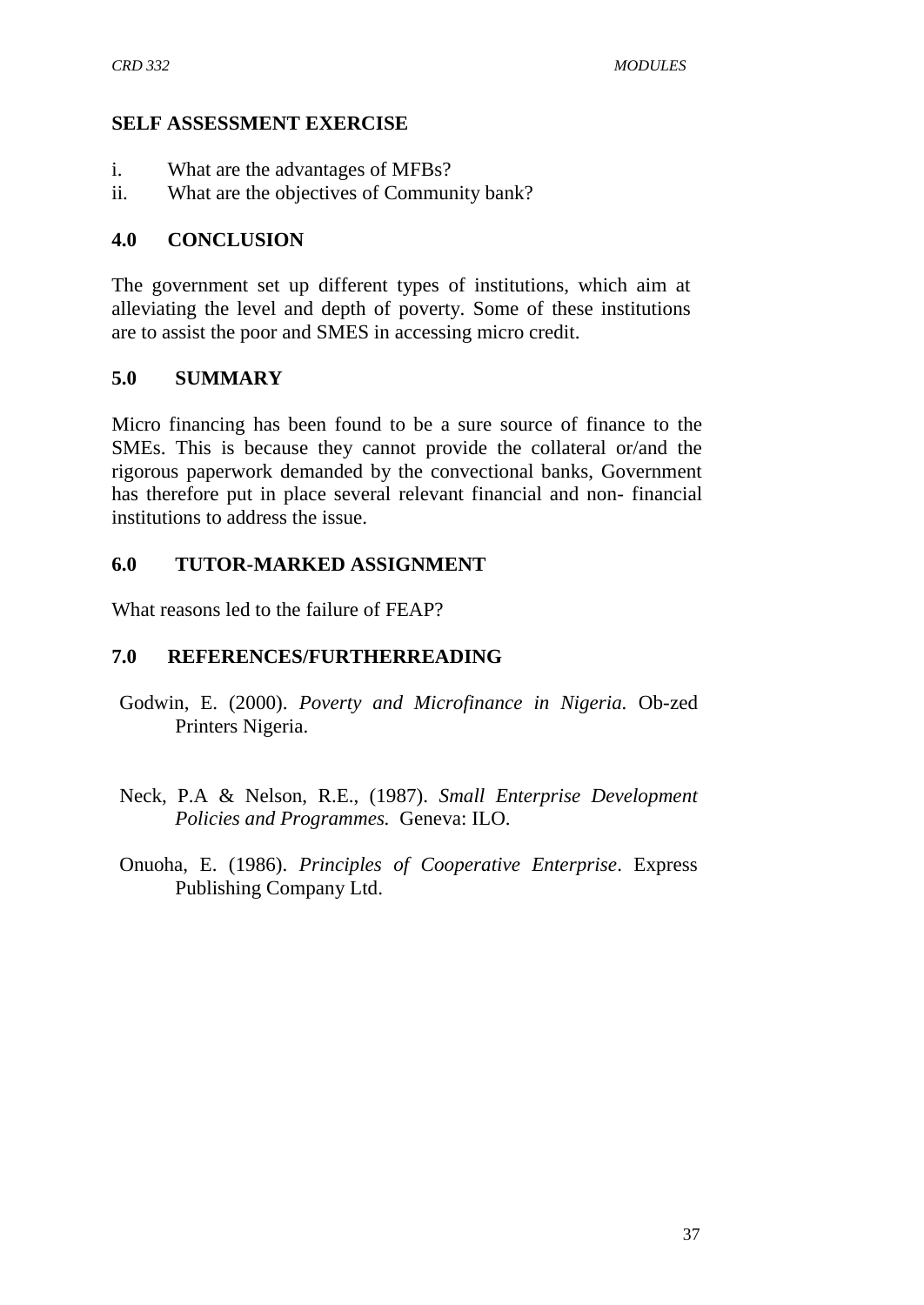## **UNIT 5 GOVERNMENT POLICIES**

#### **CONTENTS**

- 1.0 Introduction
- 2.0 Objectives
- 3.0 Main Content
	- 3.1 Government Policies
	- 3.2 The Initial Effort to Promote Micro-enterprises
	- 3.3 Small and Medium Enterprises Development Agency of Nigeria (SMEDAN)
	- 3.4 Advantages of the Various Policies
- 4.0 Conclusion
- 5.0 Summary
- 6.0 Tutor-Marked Assignment
- 7.0 References/Further Readings

## **1.0 INTRODUCTION**

As a father or a mother, you have set rules that you follow and also expect your children to do likewise. Some people do not buy "*aso-ebi*", some do not attend night parties or eat outside the home. These set of actions can be referred to as policies. They have been well-articulated and thought out by the individual, who is aware of the consequences. A nation also has such plan of action geared towards achieving some specific objectives, i.e. policy.

### **2.0 OBJECTIVES**

The objective of this unit is to explain the various policies that have been put in place by the government in order to address the issue of nonavailability of credit to the informal sector or the SMEs. Specifically, you are expected to be able to define policy and explain the various policies put in place by the government in relation to micro-financing and micro-credits to the informal sector of the economy.

## **3.0 MAIN CONTENT**

## **3.1 Government Policies**

### **a) Definition of Policy**

A policy is a statement or plan of action put in place in order to achieve specific objective. It could be target specific or a plan meant to benefit the whole economy.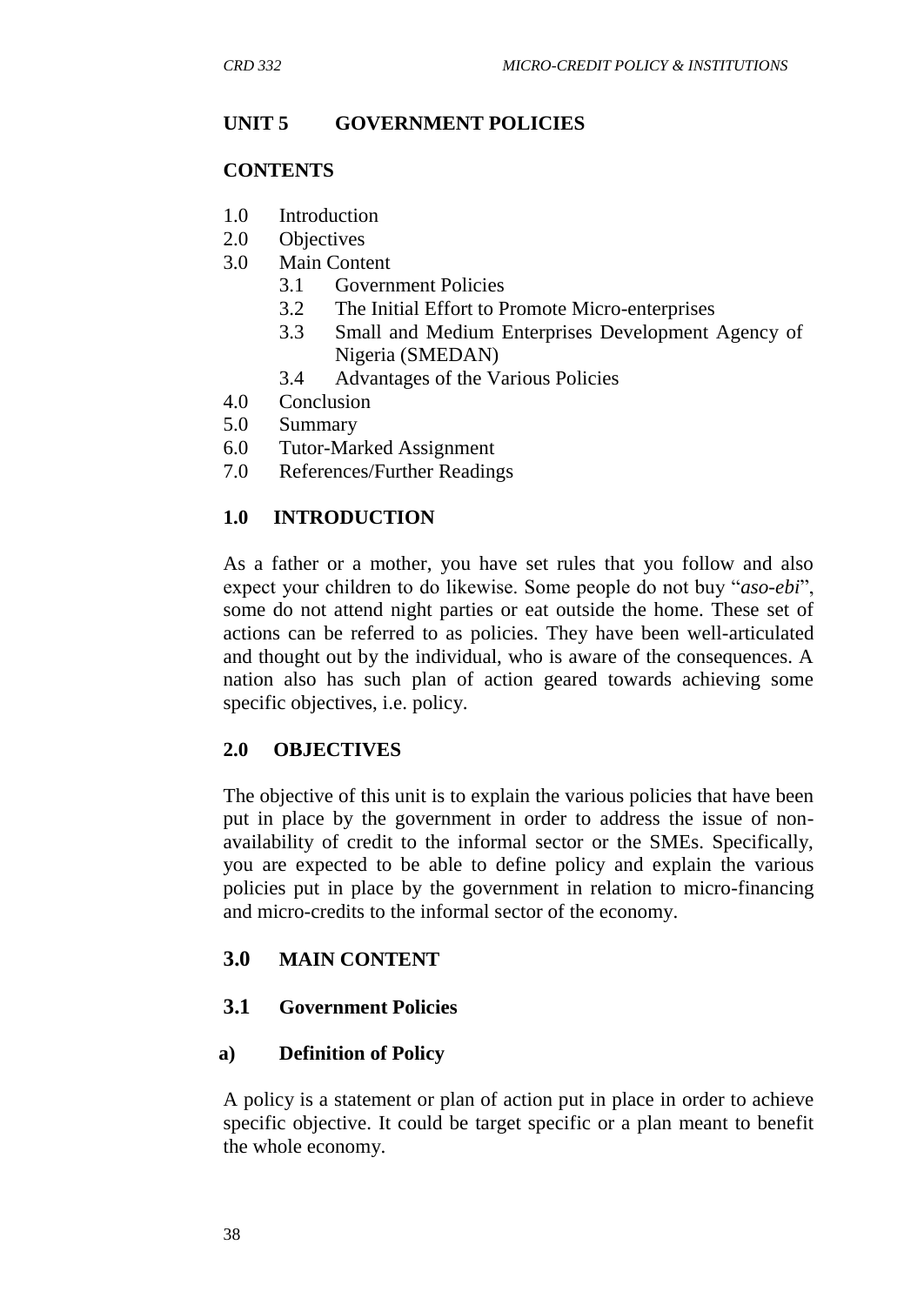Government, having identified lack of capital as an important reason for both the failure and low number of Micro or small scale enterprises, put in place several programmes and policies to address the situation.

### **b) Need for Micro Finance Policy**

A robust economic growth can be achieved if a well-focused poverty alleviation programmes are put in place. These programmes must be articulated in such a way that people would have access to factors of production and credit. The latent capacity of the poor for entrepreneurship could be enhanced by the provision of micro finance services, which will enable them to engage in economic activities and be self-sufficient. It will also lead to increase in employment opportunities in the economy.

Over 65% of the economically active population that are precluded from formal financial services provided by the conventional banks could benefit from the programme.

Furthermore, the policy on microfinance will make it possible for the informal sector to be brought under the supervision of the Central Bank of Nigeria (CBN), thus making it possible for the achievement of monetary stability and the expansion of financial infrastructure in the country to meet the financial requirements of the Micro, Small and Medium Enterprises (MSMEs). A vibrant microfinance sub- sector would evolve and be integrated into the main stream of the national financial system and provide the stimulus for growth and development. It would also harmonize operating standards and provide a strategic platform for the evolution of microfinance institution; promote appropriate regulation, supervision and adoption of best practice.

## **3.2 The Initial Effort to Promote Micro-Enterprises**

The first effort to promote micro enterprises started in the early 1950s with the establishment of the Colonial Development Loans Board by the Colonial Administration. This was later replaced with the revolving loan fund for industry which came as a relief of the technical assistance from U.K for the Small-Scale Industries Credit Scheme (SSICS). State and Federal Governments also contributed to the pursuit of the SSICS for on-lending to small entrepreneurs. The government first rolled out policies that enhanced the development of Small Scale Enterprises (SSE).

In the Second National Development Plan (1974), the government stated some policies that initiated credit scheme for the SSE. The states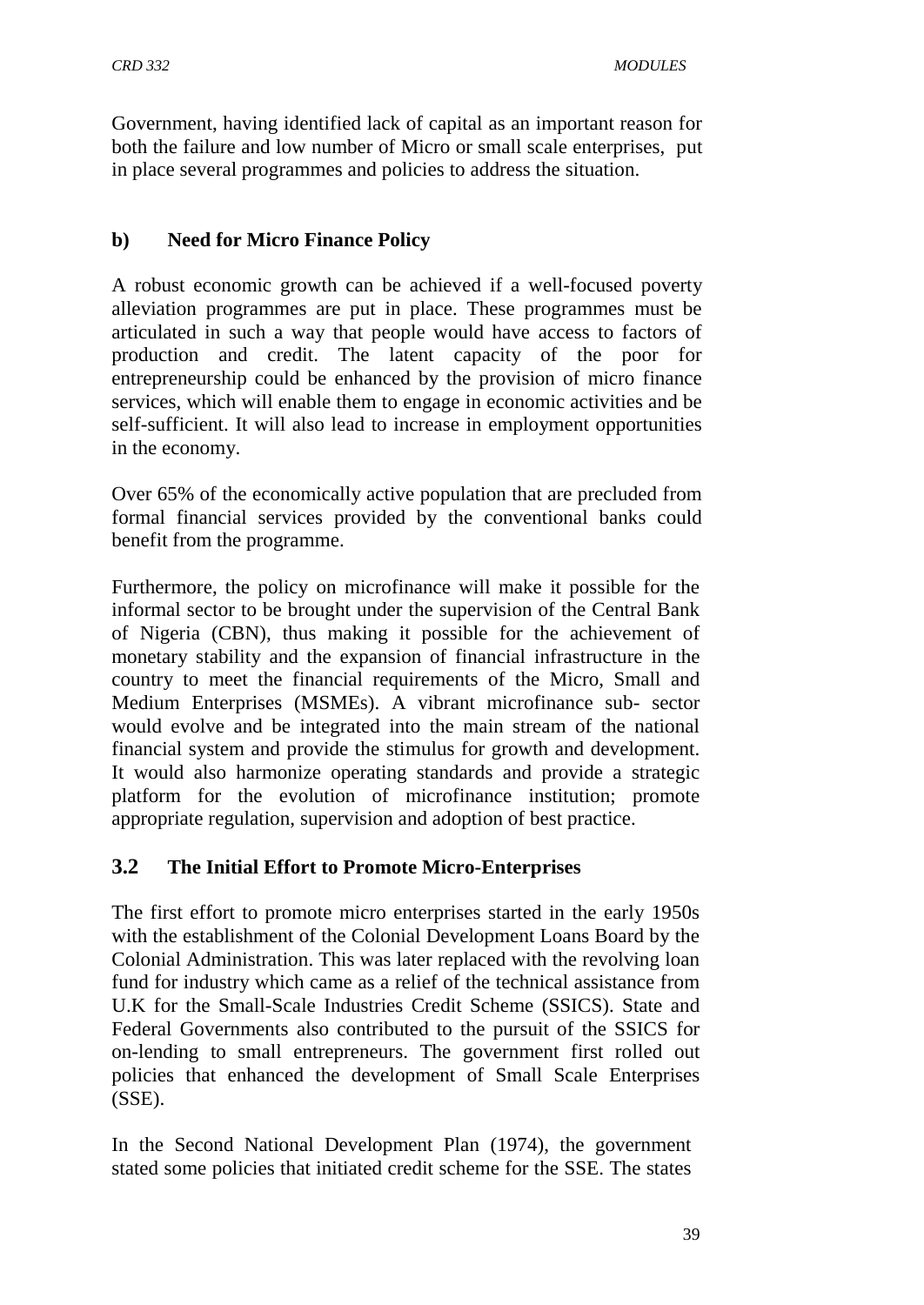incorporated the Small Scale Industries Credit Scheme (SCICS) in their second National Development Plan (1975). In other to further enhance the growth of SMEs, government promulgated the Nigerian Enterprise Promotion Act and later the Nigerian Enterprises Promotion Decree (NEPD in 1977). This policy exclusively reserved indigenous equity participation of between 40% and 60% for Nigerians. That is, Nigerians should own up to between 40% and 60% of the share capital in a company.

In 1980, the Federal Government released a policy paper titled "Nigerian Industrial Policy and Strategy Guidelines to Investors". The policy aims at opening up the rural areas in the country and creates remunerative employment for the people. The Industrial Development Centers (IDCs) are the major Institution (outlets) for the achievement and survival of this government policy. Several other related policies which have been put in place from the 80s are discussed below:

## **a) Small Scale Industries Credit Scheme (SSICS)**

This scheme was initiated to provide financial support to viable Small-Scale Enterprises (SSEs). The main objective was to empower SSEs to produce or process inputs for larger industrial enterprises. The major features of the SSICS are:

- Funds for the scheme were provided by both the state and federal governments.
- The rates of interest were lower than the rates in the financial market.
- The beneficiary would not start to pay back the loan until after two years, that is, a moratorium period of two years.

## **b) Small and Medium Enterprises Loan Scheme (SMELS)**

The objective of this scheme is expansion and productivity enhancement as well as capital acquisition. It also aims at the sustainability of the enterprise, that is, it provides fund to make the company produce at a sustainable level.

The scheme had the following features:

- The fund was provided by the International Bank for Reconstruction and Development. It was handled by the Federal government.
- The Small and Medium Enterprise Unit of the Central Bank of Nigeria handled the administrative procedure.
- The raw materials for production were locally sourced; that is, it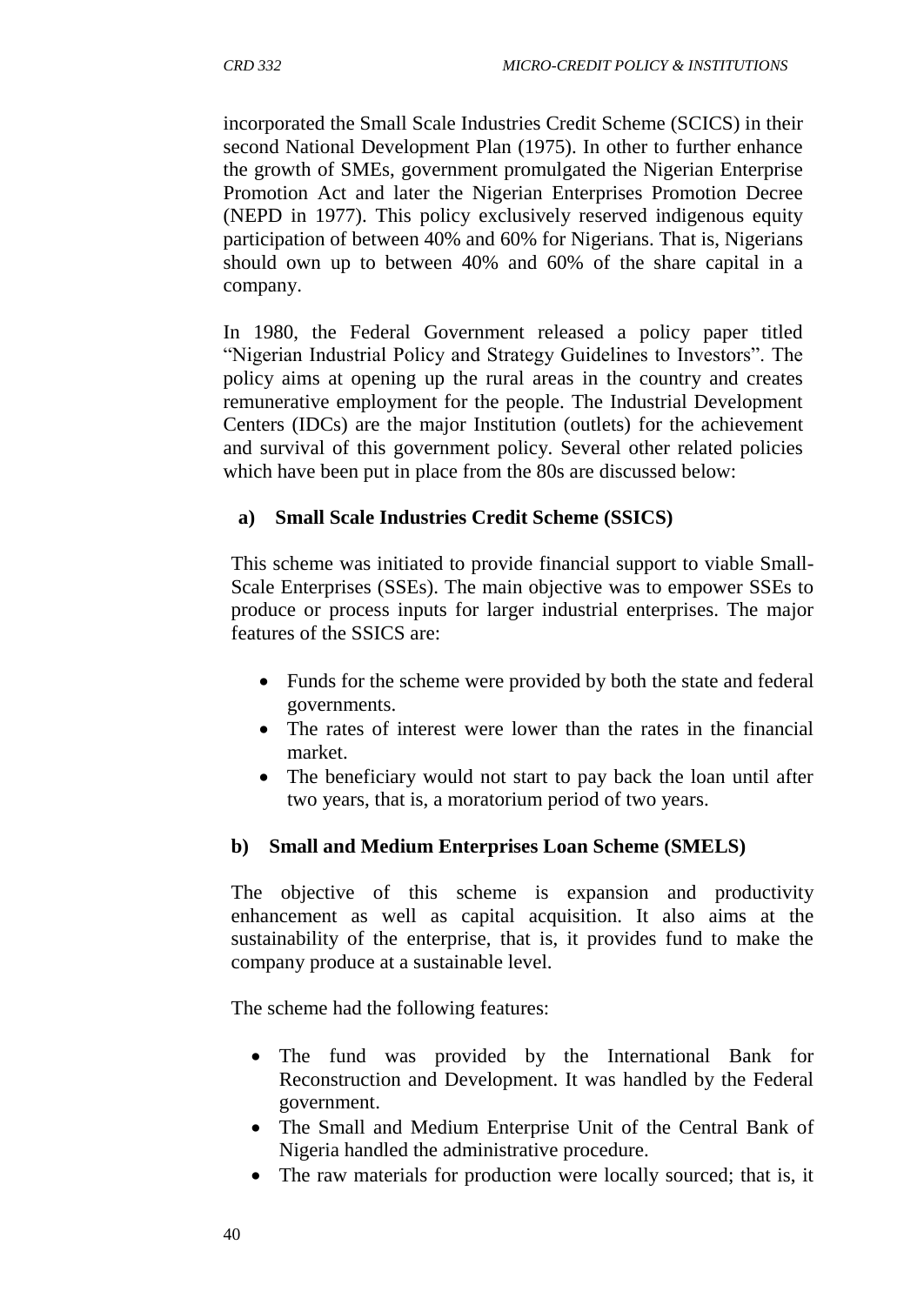must not be imported raw materials.

- Beneficiaries contributed 45% of the total cost of the project.
- The credit facility lasted for 10 years.

### **c) Employment Creation Loan Schemes**

This scheme was put in place in order to reduce the effect of the Structural Adjustment Programme (SAP). The aim of the scheme was to create jobs for a large army of the unemployed people especially the youth. The beneficiaries were to access loans guaranteed by the federal government from some banks. The amount of the loan was between N5, 000 and N50, 000. It was administered by the National Directorate of Employment (NDE). The beneficiaries were requested to:

- use as security, the original copy of their academic certificates. This would be deposited with the NDE
- give the NDE a detailed feasibility study report in the project to the bank for approval;
- present two acceptable guarantors;
- the interest rate was 13%.

The NDE also have schemes such as National Open Apprenticeship Scheme (NOAS) and the Basic Business Training Scheme under the NOAS, interested youths apply to the NDE for the Apprenticeship Scheme. The youth is assigned to a practicing artisan or technician to acquire knowledge and expertise in the vocational skill of his choice. He is paid some stipend and given some money and machine at the end of the training.

## **d) Agricultural Sector Employment Programme**

The aim of the programme is to provide employment for school leavers. Those interested are given relevant training in their area of choice and provided with land and loan to start the farming business. Each state has an NDE Agricultural Programme Committee which is in charge of the programme.

## **e) Mature People's Scheme**

This scheme is for retired persons or those about to retire. The aim of this scheme is to provide employment for the retirees after they have disengaged from regular work.

The features include:

 The beneficiaries submit proposals which are scrutinized for viability.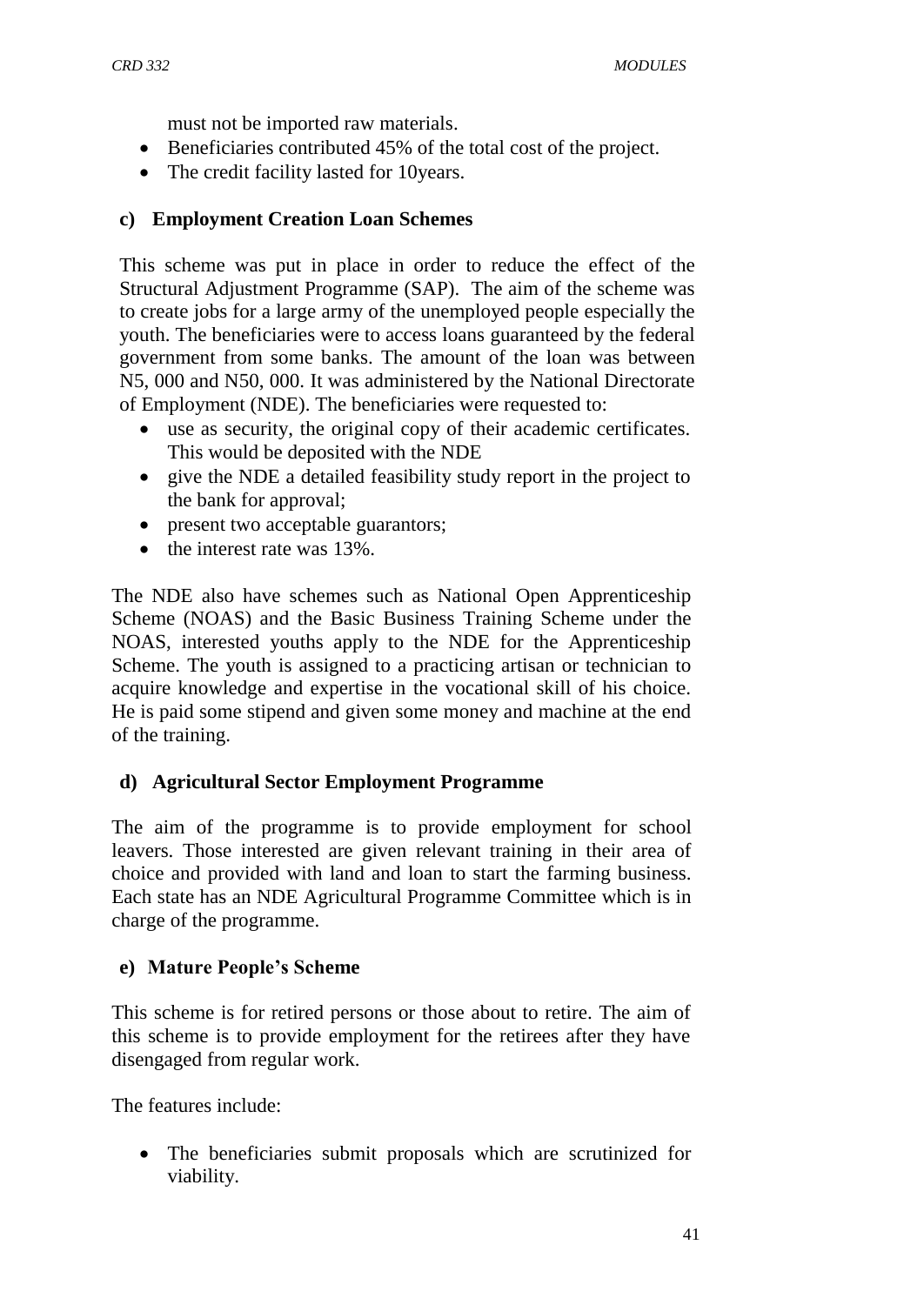- Beneficiaries are to present items such as landed property or any other security to cover up to 50% of the loan size.
- Beneficiaries are to employ at least a graduate of higher institution of learning.
- The interest rate is as low as 9% per annum.

## **f) Agricultural Credit Guarantee Fund Scheme (ACGS)**

By 1977, government aimed at sufficiency in the production of food and agricultural raw materials. In order to achieve this, it was important to encourage the small holder farmers. The farmers would contribute some money as commitment in order to benefit from the scheme.

The aim of the government was to guarantee loans granted for agricultural purposes by any bank. The guarantee covers both the principal and the interest. The agricultural activities covered include cultivation of food crops such as cereals, tubers, beans, groundnuts, bananas, pineapples, plantain, vegetable and fruits of all kinds. Others are cash crops such as cotton, rubber, palm oil, tea, coffee. Those who are interested in animal husbandry such as poultry, piggery, cattle and fish farming could also benefit.

## **Features of the Scheme**

- Beneficiaries apply to Conventional Banks. Prospective Beneficiaries would apply in triplicate a loan under the scheme to a conventional bank. The bank would forward a copy to the Central Bank.
- Demand for security: The bank would request the prospective beneficiary to provide security which could be any of the following:
	- A more able property of the people requesting for a loan (he is referred to as an obligor)
	- A life insurance policy, a promissory note
	- Registered place of land, landed property
	- Stocks and shares of the obligor.
- Mode of Disbursement: The process period is to be a maximum of sixty days. The fund for the purchase of items such as livestock, plant, machinery and any other farming equipment would be disbursed to the supplier.
- Sanction against Loan Diversion: It is a criminal offense to use the loan for another project. The punishment is a repayment of the amount of money got as loan and/or imprisonment for a maximum period of five years.
- Regulated Interest Rate: The interest rate was fixed and stipulated in the decree. It was 5% and 6% for individual farmer and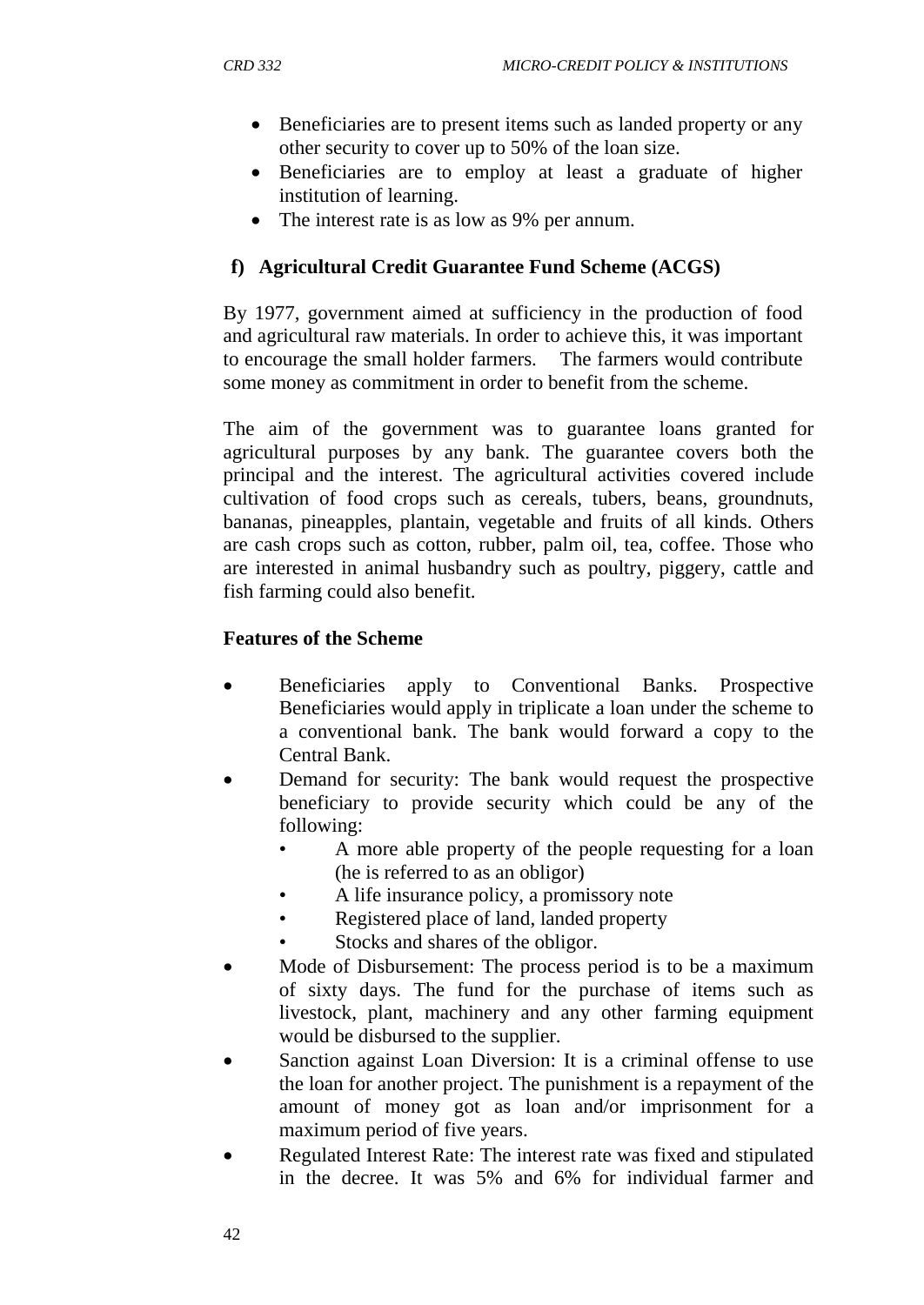cooperative societies respectively.

- Extent of guarantee. In case of a default, the guarantor and the security of the obligor would be reverted to in order to recover the loan. The outstanding amount could be recovered from the Board of the Fund. The Board could pay up to 100% of the outstanding amount.
- Operational Structure: There is a Board which is made up of six members, four would be appointed by the Federal government and remaining two by the Central Bank.
- Management of the Scheme: The Central Bank is responsible for the day to day running of the scheme while the implementing agents were the Commercial Agricultural Banks and Cooperative Banks.

### **g) Entrepreneurship Development Programme (EDP)**

This is another Scheme under Small Scale Industrial Programme. This is organized by the NDE with the aim of developing entrepreneurial skills among Nigerians. Those who apply for loan or any other service under the Small Scale Industrial Scheme are exposed to intensive training. The courses cover business identification, market research, feasibility studies, record keeping, loan assessment, business management, marketing, etc.

### **h) Second National Fadama Development Project (NFDP II)**

The NFDP II was conceptualized by the World Bank/Federal Government with the active involvement of the state and local governments. The objective of the project is to accelerate the development and growth of dry season farming and agro-allied processing and marketing activities. The finance is sourced from a \$100 million World Bank Credit with the three tiers of governments paying some counterpart funding which is a pre-condition set by the World Bank for effective take-off of the project.

It is also aimed at increasing the incomes of those who depend directly or indirectly on Fadama resources, that is, farmers, pasture men, fisher folks, hunters, gardeners, and service producers, through empowering communities to take charge of their own development agenda.

The group also includes the vulnerable groups like widowers, elderly, ethnic minority, and orphans. It is expected that at the end of the duration, 50% of the beneficiaries would have their real incomes increased by 20% of the base line in come.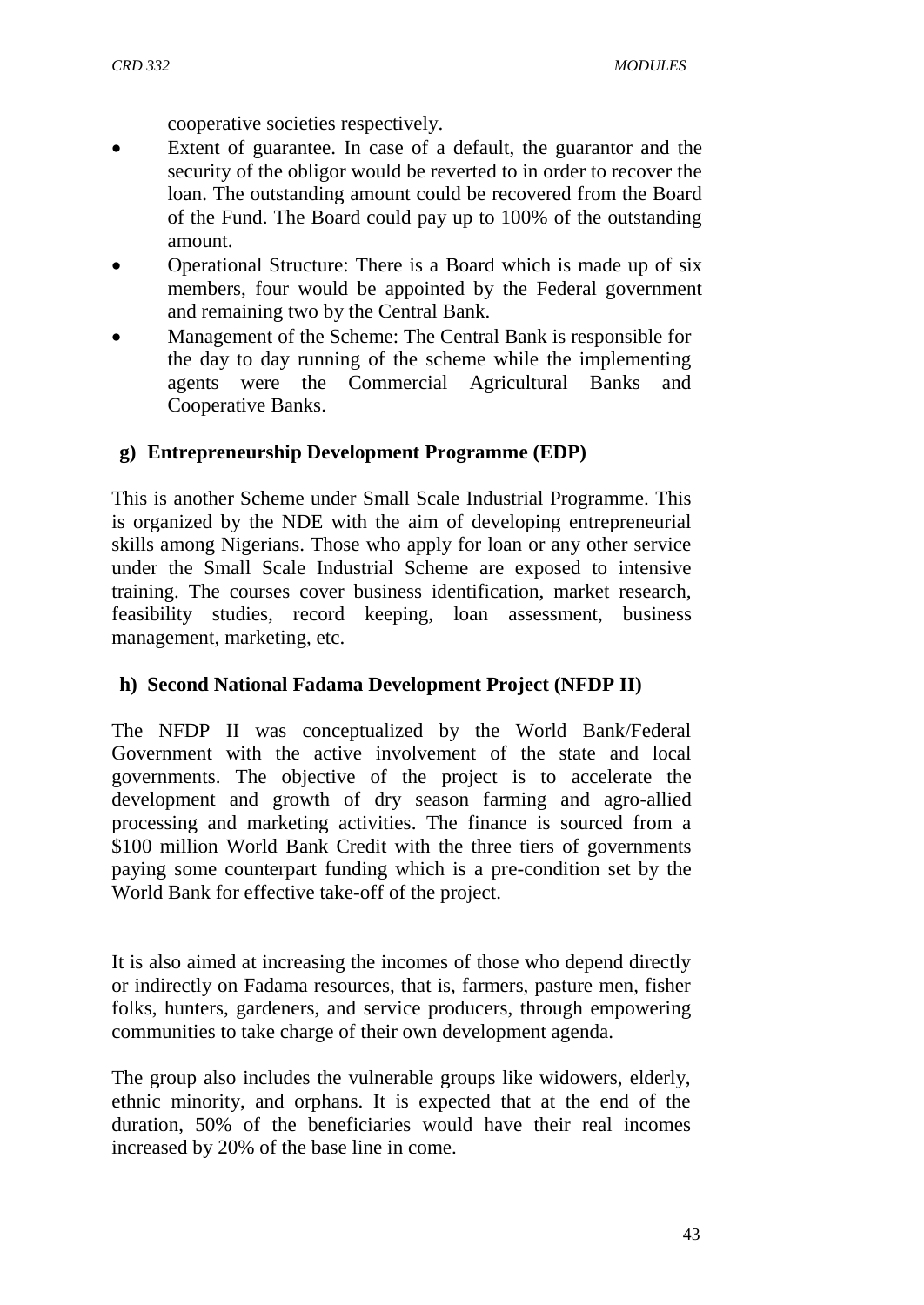## **a) Pre-requisites for Participation in Fadama Programmes:**

- Most of the rural dwellers are potential Fadama Resource Users (FRU)
- A potential Fadama user would be involved in farming activities, agro-allied processing and agro service providers which includes vulnerable groups like widows, elderly, and orphans.
- A potential Fadama User would belong to a Fadama User Group (FUG) which would be a minimum of 5members.
- Five user groups would organize themselves into a Fadama Community Association(FCA)
- Each member would be engaged in a project
- Each FCA would articulate, plan and cost a project which is called the Local Development Plans (LDPs).
- The FUG and FCA must be registered as Cooperative Associations.
- Facilitators at SFDO will assist the FUG and FCA to develop the LDPs.
- The FUG and FCA must be linked up with the State Fadama Development Office (SFDO), which in most cases is resident in the Agricultural Development Authority Complex(ADA)
- FUG and FCA would open an account and would save 40% of the cost of the project; the remaining 60% would be given by the World Bank through the SFDO.

## **b) Benefits to Fadama Users**

- Financial Assistance
- The Local Development Plan inoculated by the FCA, would be financed by the fund in the pool.
- Provision of input, equipment
- Vital production input and equipment would be provided by the World Bank
- Training FUG members would be exposed to better training in the handling and management of their assets
- Provision of processing and storage facilities
- These facilities would be provided in order to minimize postharvest losses and to create value added to outputs.
- Provision of infrastructure
- Infrastructure such as good access to farm roads, water supply system including irrigation and power support system generator, water pumps would be provided.
- Means of transportation
- Transport vehicles would be provided for easy haulage of farm produce to markets.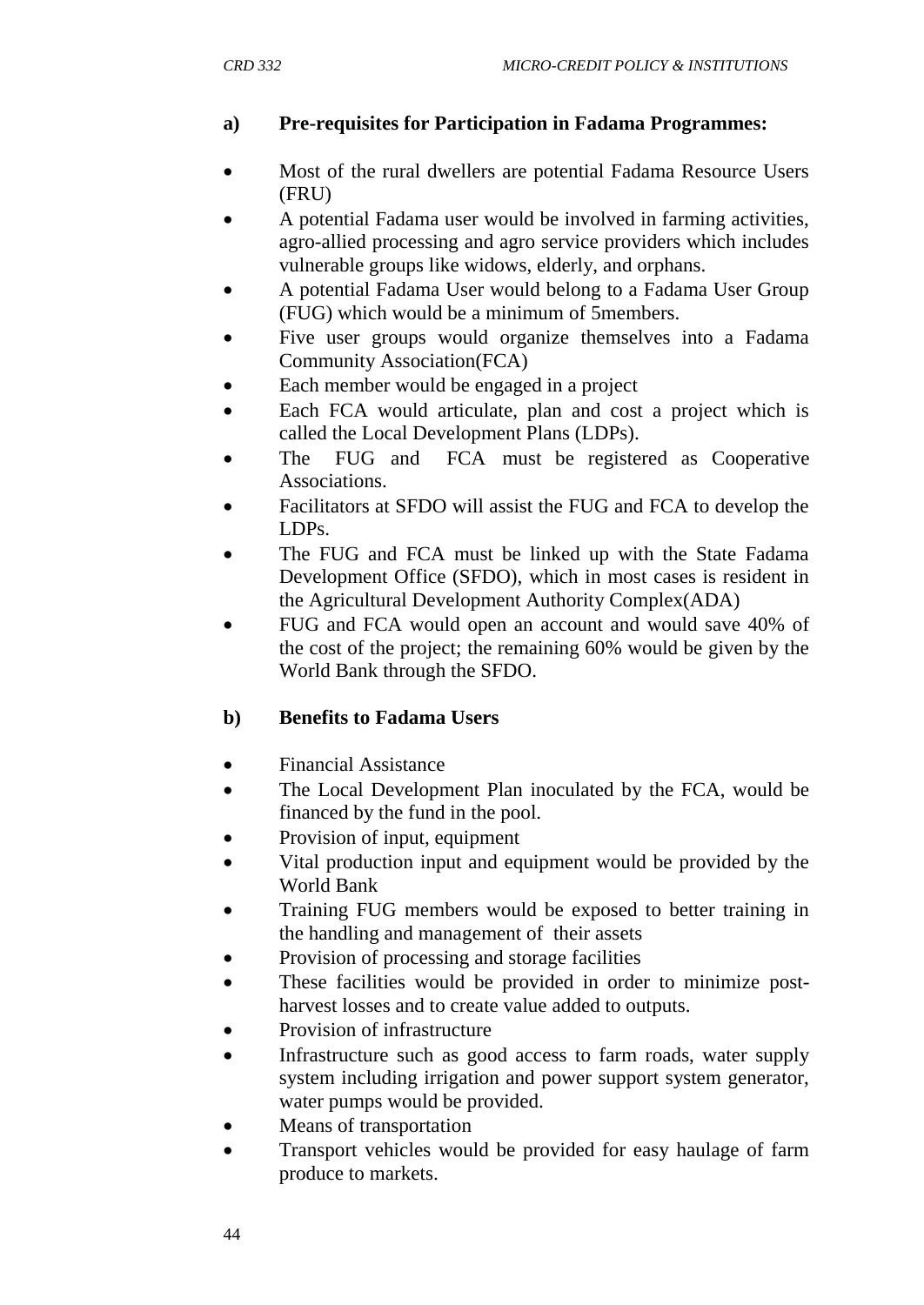### **c) Project Implementation Strategy**

The project has six years tenure effective from January 2004 to December 2009. The NFDP.II is based on a Community Demand Driven (CDD), approach whereby all users of Fadama resources will be encouraged to develop participatory and socially inclusive and environmentally sustainable Local Development Plans (LDPs).

A Local Development Desk (LDD) would be established at the headquarters of the participating Local Government Council, manned by two trained Local Government Personnel: an Agricultural Officer and a Monitoring and Evaluation Officer.

The LFD would be over-seen by a constituted local Fadama Development Committee (LFDC) comprising of:

- 1. The Chairperson of the Local Government Council as Chairman
- 2. A Traditional Community person as Deputy Chairman
- 3. FCA representations
- 4. Others (Private Sector, NGO and Local Women"s Groups)

The LFDC is responsible for monitoring community mobilization offer and making sure that the needs and priorities of FUG and FCA are reflected in the Plans (LDPs)

Direct purchase of the required item is done through the SFDO. Cash is rarely given to the beneficiaries.

### **3.3 Small and Medium Enterprises Development Agency of Nigeria (SMEDAN)**

### **a) Multi Partner Matching Funds Scheme (MPMF)**

This scheme was instituted by the National Poverty Eradication Programme (NAPEP). The fund available for loan is sourced from banks and the purse of the state's government. The monies collected under MPFS are kept with the banks. The banks will pass the monies to Micro Finance Institutions and Cooperative societies from which it will be accessed by the potential beneficiaries. Once the beneficiaries are identified and selected, the NAPEP partners with the National Directorate of Employment and Small and Medium Enterprises Development Agency of Nigeria (SMEDAN) train the beneficiaries on how to set up their businesses, basic accounting procedures, record keeping etc.

Eight states are benefiting from this scheme. These are Bayelsa, Rivers, Kaduna, Osun, Edo, Ogun, Kogi and Akwa Ibom. Other states will be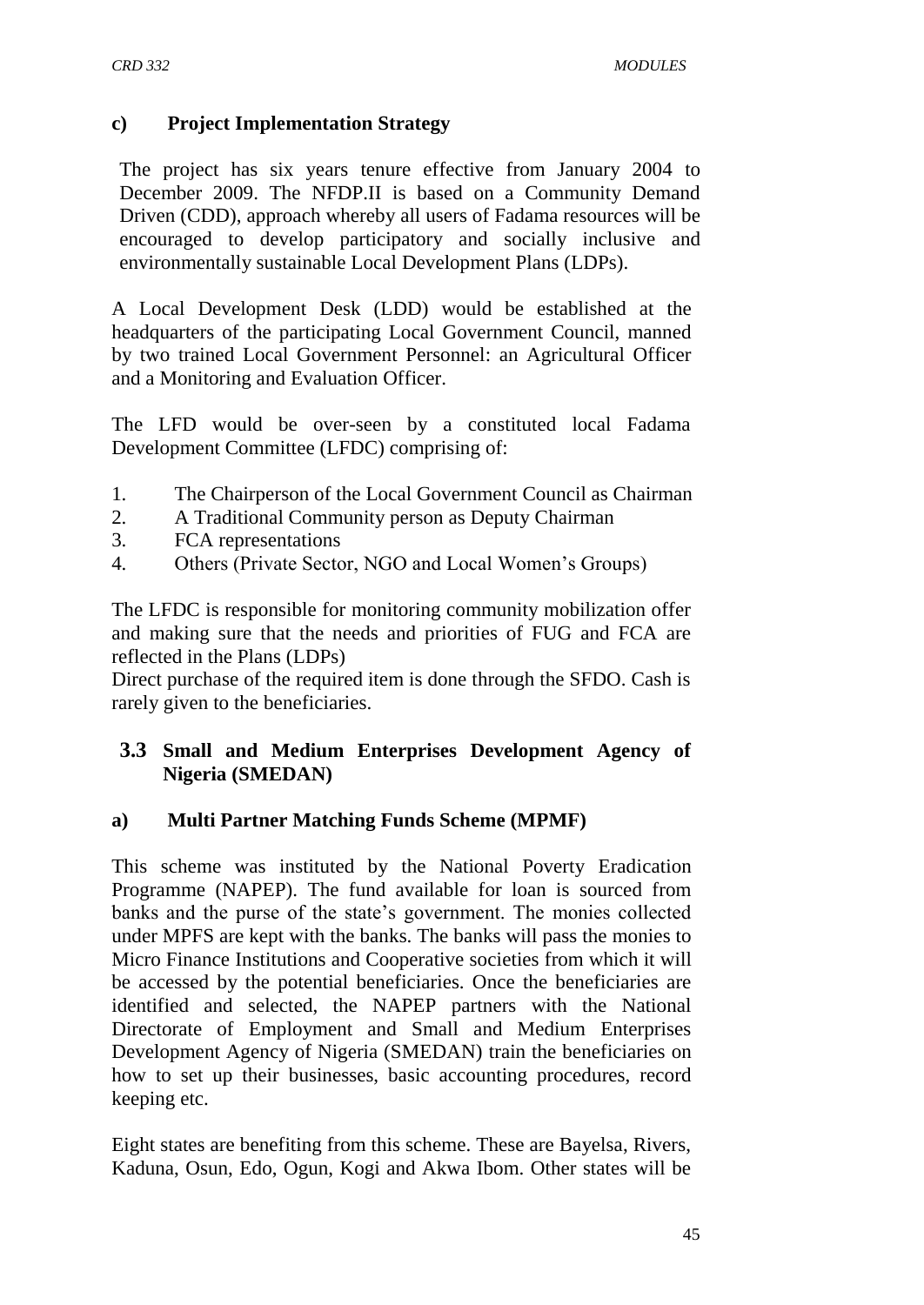involved in due course. A total of N4.32 billion has been pooled and it is expected that it will create about 113,000 jobs.

## **b) The Promise Keepers' Scheme**

This scheme was instituted by the National Poverty Eradication Programme (NAPEP). It is executed in collaboration with religious organizations. The various organizations are expected to identify the poor ones among them. They are categorized according to their needs. The needs are monetized and members who are willing to sponsor the needy are identified within the organization. The needs could vary from skill acquisition to financial or managerial skill to technological skill acquisition.

The groups are monitored by both the members of NAPEP and the religious organization. This makes the beneficiary faithful to the use of the fund. The repayment rate is expected to be high since the monitoring is close.

## **3.4 Advantages of the Various Policies**

Policies are geared to the achievement of specific macro-economic objectives. Government wants to achieve self-sufficiency, mostly in food production and a very low rate of unemployment as well as inflation rate. In a developing economy like Nigeria, where savings, and therefore, loanable fund and capital are scarce, there is the need for the government to provide a means of sourcing credit for the majority of the people who are mostly poor rural dwellers. This credit if truly accessed and utilized by the poor would lead to economic growth as well as development. The standard of living of the poor would improve. This will have impact on the quality of life of the children and the community at large.

### **SELF ASSESSMENT EXERCISE**

List the Schemes under the NDE.

### **4.0 CONCLUSION**

In conclusion, government has put in place several policies to enhance the performance of the small and micro enterprises by making micro credit as well as make other facilities and services available to them. Some institutions were empowered to manage the schemes. These will be discussed in the next unit.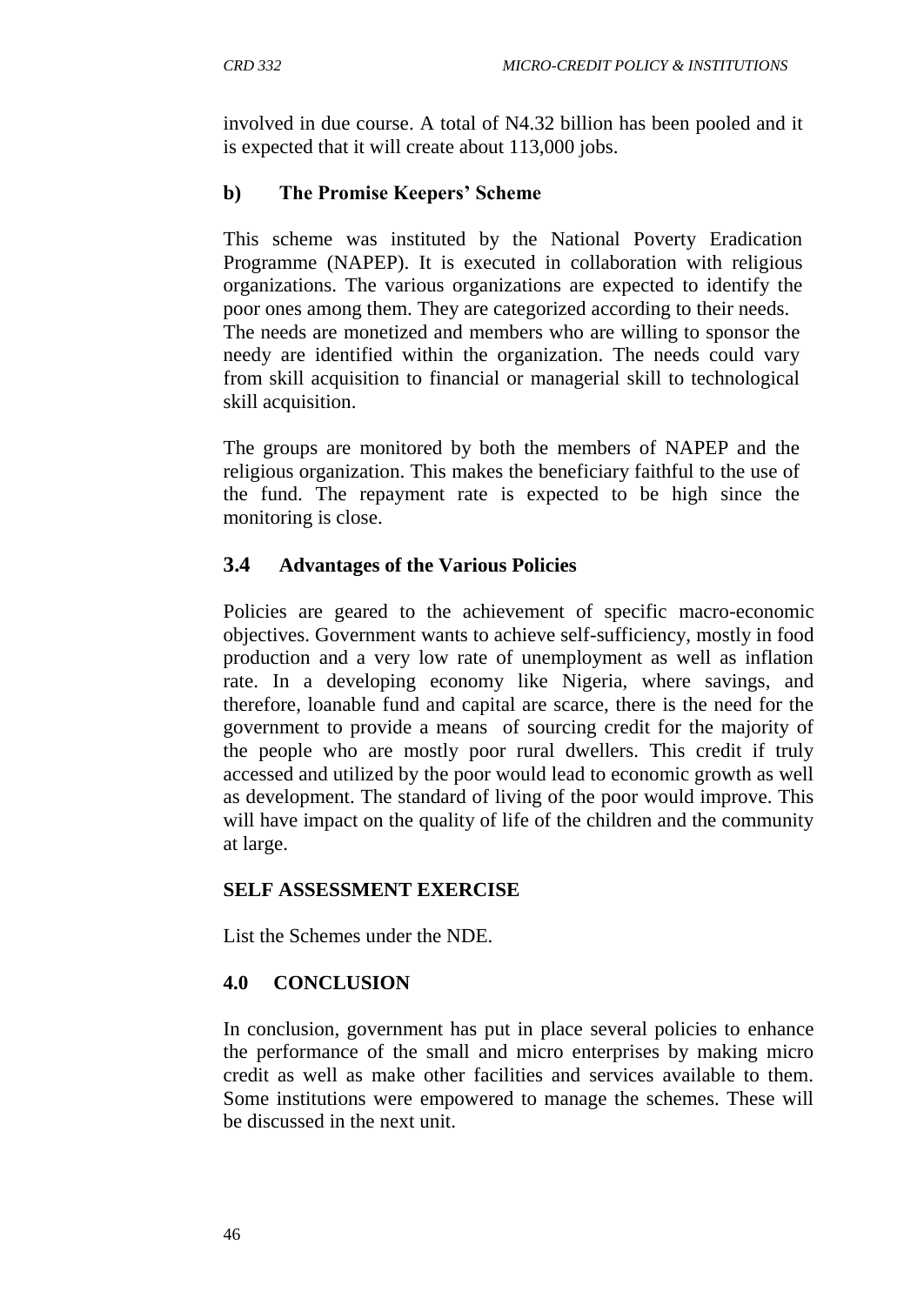## **5.0 SUMMARY**

The government, in an effort to achieve expansion and productivity enhancement has put in place some policies, which focused on the provision of micro credit to the poor, training in basic business skills, and the provision of tools, equipment and machinery. The beneficiaries are however expected to contribute a certain percentage of the loan applied for. They are also expected to present guarantors or collateral of some sort. These schemes are designed to be poor-centered; those who have been side tracked by the conventional banks.

### **6.0 TUTOR-MARKEDASSIGNMENT**

- 1. Why did government set up Micro Credit Scheme?
- 2. What are the factors of Agricultural credit Guarantee Fund Scheme (ACGS).

### **7.0 REFERENCES/FURTHERREADING**

- Loucks, K. (1990) *Training Entrepreneurs for Small Business Creation*. Geneva: International Labor Office.
- Rudelius W, Erickson W.B and Bokula W.J (1976). *An Introduction to Contemporary Business*. New York: Karcourt Jovanovith.
- HandersonC, (1986). *The Successful Entrepreneur Strategies* New York: Mac Graw Hill Inc.
- Pearse II, J.A and Robinson R.B, (1986). *Entrepreneur Behavio*r. Academy of Management Proceedings.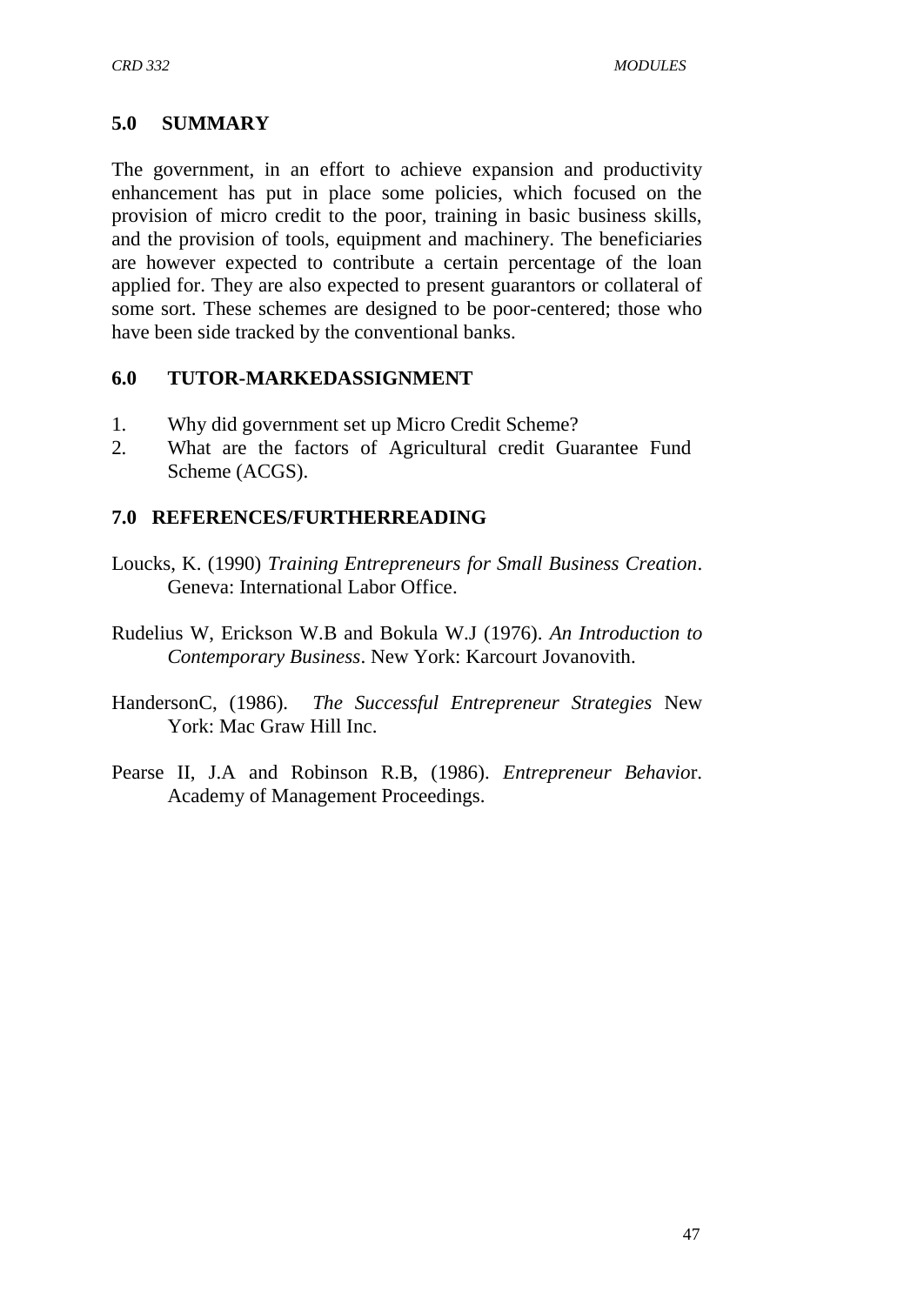## **MODULE 2**

- Unit 1 Non-governmental Organizations in Microfinance
- Unit 2 Sources of Funds (Part1)
- Unit 3 Sources of Funds: Partnership and Cooperative Society
- Unit 4 How to Keep and Use Business Records
- Unit 5 Marketing How to Sell Your Products

## **UNIT 1 NON-GOVERNMENTAL ORGANIZATIONS**

## **CONTENTS**

- 1.0 Introduction
- 2.0 Objective
- 3.0 Main Content
	- 3.1 Features of Non-Governmental Organizations
	- 3.2 Group Delivery Methods
	- 3.3 Advantages of Group Methods
- 4.0 Conclusion
- 5.0 Summary
- 6.0 Tutor-Marked Assignment
- 7.0 References/Further Readings

## **1.0 INTRODUCTION**

Non-governmental Organizations (NGOs) are some of the Institutions involved in Micro financing.

NGOS are corporate bodies that are concerned with addressing needs and problems or are interested in promoting a cause or an ideal. They provide solutions to problems of people in communities, or a group of people in the community. The problems could range from poverty alleviation, provision of credit and farming inputs to civic education, sustainability and protection of the environment.

## **2.0 OBJECTIVES**

The aim of the unit is to explain the role of the NGOs in micro credit financing. Specifically at the end of the unit, the learner should be able to:

- define an NGO,
- explain features and
- role of micro-credit financing.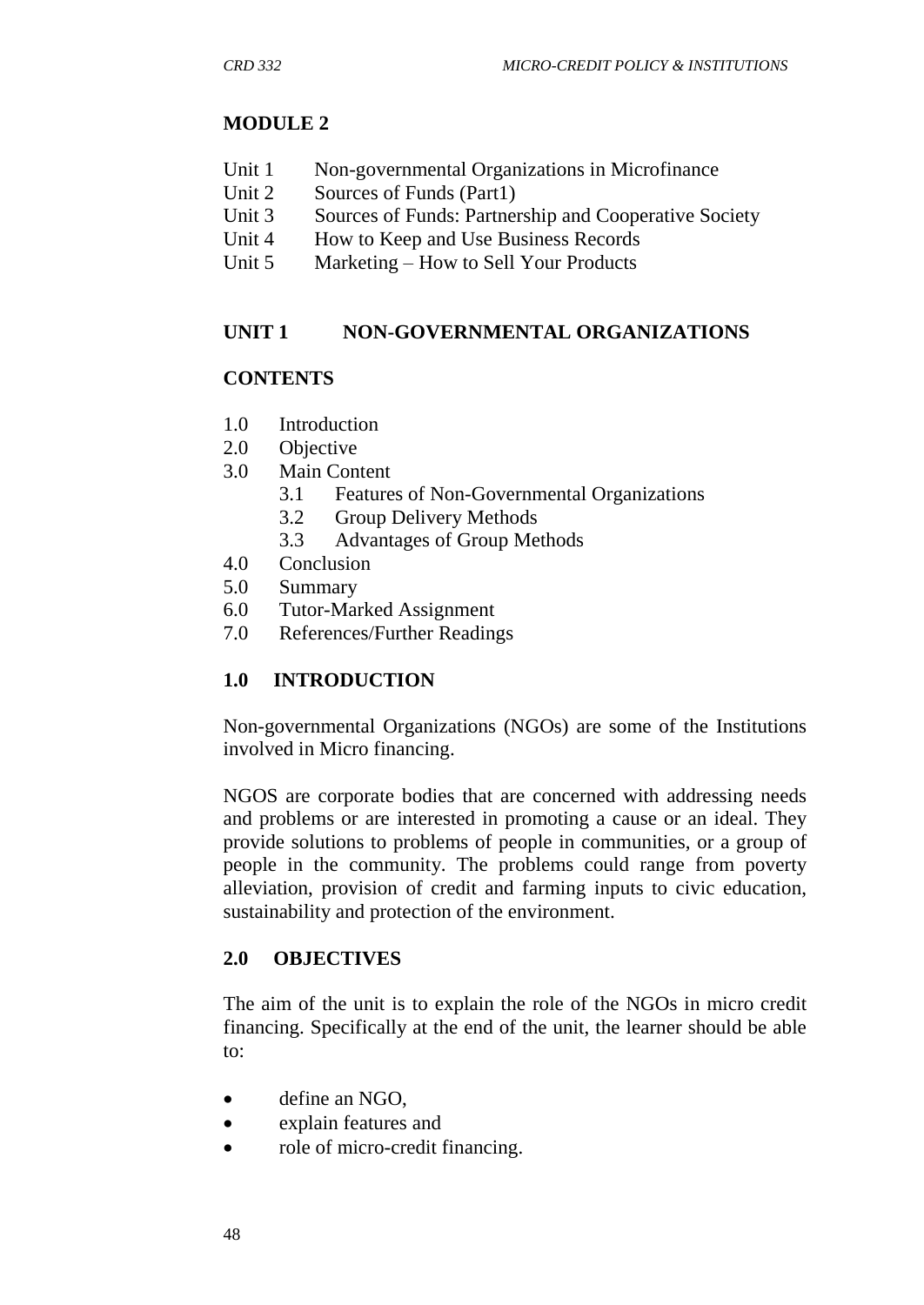### **3.0 MAIN CONTENT**

#### **3.1 Features of Non-governmental Organization**

NGOs have some features that are peculiar to them. They are discussed below:

### **a) Peculiar Characteristic of their Beneficiaries**

#### **NGOs Venture into Micro Financing**

NGOs venture into micro financing stems out of the desire to provide credit to a large portion or percentage of economically active population who are excluded from benefiting from the financial services of the banks or financial institutions of the formal sector.

The beneficiaries are mostly small or micro business owners who are mostly in the informal sector. They could be in businesses such as shoe mending, retail selling, pepper/tomato selling, agro-allied food production and farming. They are generally classified as the poor or small business owners.

Most of the micro enterprises are owned and run by the sole proprietor or entrepreneur. He provides the fund for the business.

Most of the beneficiaries have little or no education and lack modern skills. They also have little knowledge about record keeping, planning, cash management and other modern management techniques. Women constitute a higher percentage of the beneficiaries. These women are the vulnerable group who cannot afford the collateral requested by the formal banks.

They are mostly rural dwellers who have suffered the neglect of government in terms of Infrastructural and financial services. Even when credit facilities are made available to them, it is moistly diverted by the smart and better educated urban dwellers. Most banks also consider rural banking as unprofitable. The overall development strategies give little attention to the rural areas and the rural dwellers. The NGOs, therefore sought to redress this rural neglect.

#### **b) Smallness of the Loan or Credit Facility**

The financial need of the micro enterprise is very low. A loan of as small as N10, 000 can change the business volume and profitability of a Micro-enterprise. In spite of the fact that the loan is small, each beneficiary must have proper record with the NGO. This will make the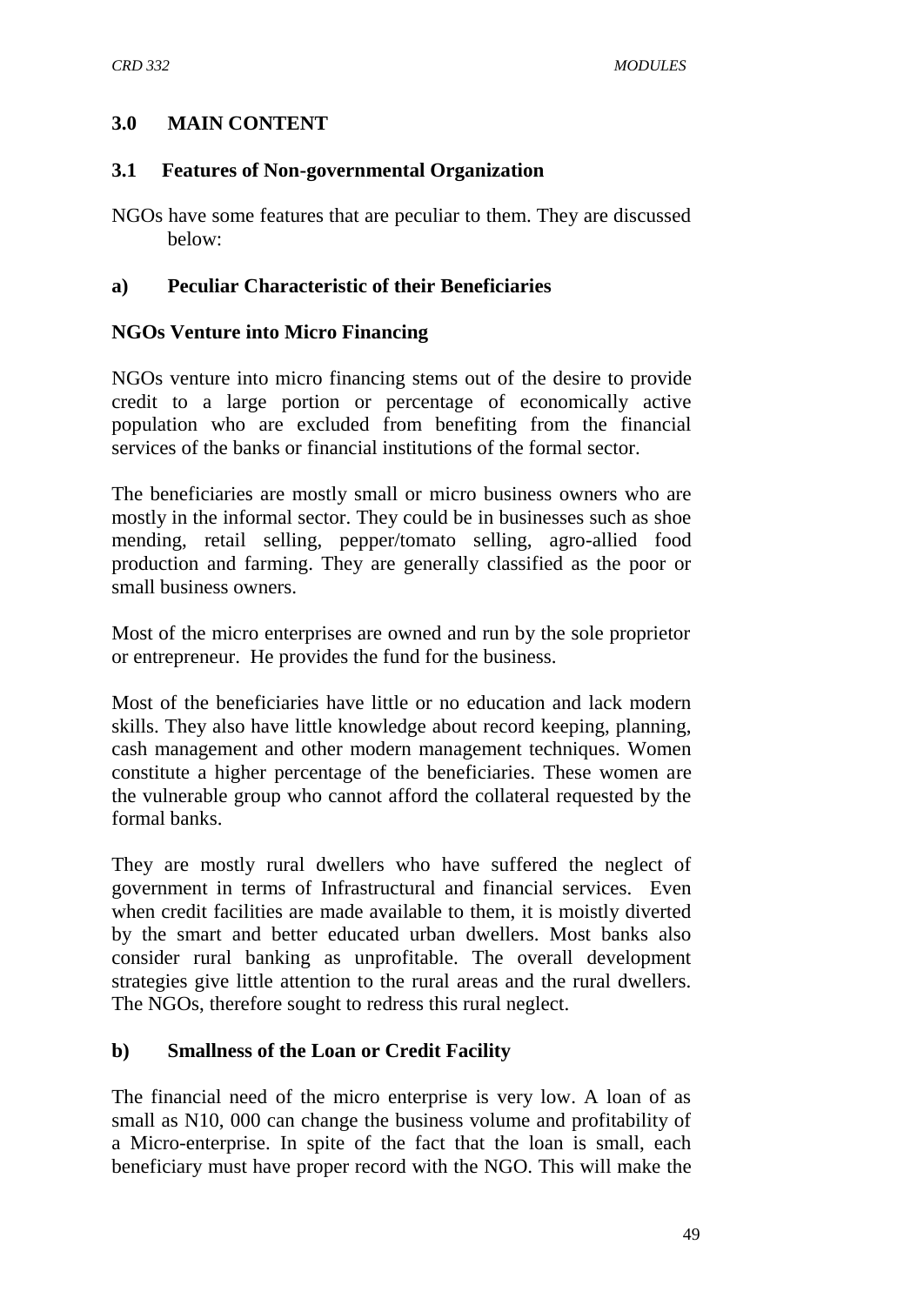cost of processing the loan to be high. In order to solve this problem, group delivery technique is used for both the savings and loan operation.

### **c) Adoption of Credit plus Approach**

NGOs look beyond credit provision. They also take care of the total well-being of the people. So they train them in the area of health care, skill enhancement, technological transfer, reproductive health, skill acquisition etc.

## **d) Focus on Rural Women**

They concentrate on rural women who are mostly farmers, and petty traders. Some of the NGOs have their head office in the urban centers but maintain operational branches in the rural communities so as to be close to their people.

## **3.2 Group Delivery Methods**

Beneficiaries are encouraged to form a group or a cooperative society. Pre-loan training programmes are conducted for members. Training such as book-keeping, cash management, marketing skills and techniques would be organized for members. The usage of the loan, monitoring of the savings and repayment of loan are done at group meetings. However, the individual is held responsible for the utilization and repayment of the loan. It is also possible for a group to take a loan together for joint business.

## **3.3 Advantages of Group Methods**

Group delivery method has some advantages. These are:

- **Reduction of the cost of landing** The repayment is done at the meeting rather than with the individual loanee
- **Aids credit discipline and high member of repayment -** The group exacts pressures on its members to pay up so that they would not be disqualified from having access to further loan.
- **Solidarity among borrowers –** There will be cordial relationship between members.
- **Absence of Collateral Requirement –** The loanees are not required to present any guarantee towards the loan. They are given on trust.
- They develop the savings and thrift ability of the poor.

Loanees are encouraged to make regular deposit with the institution or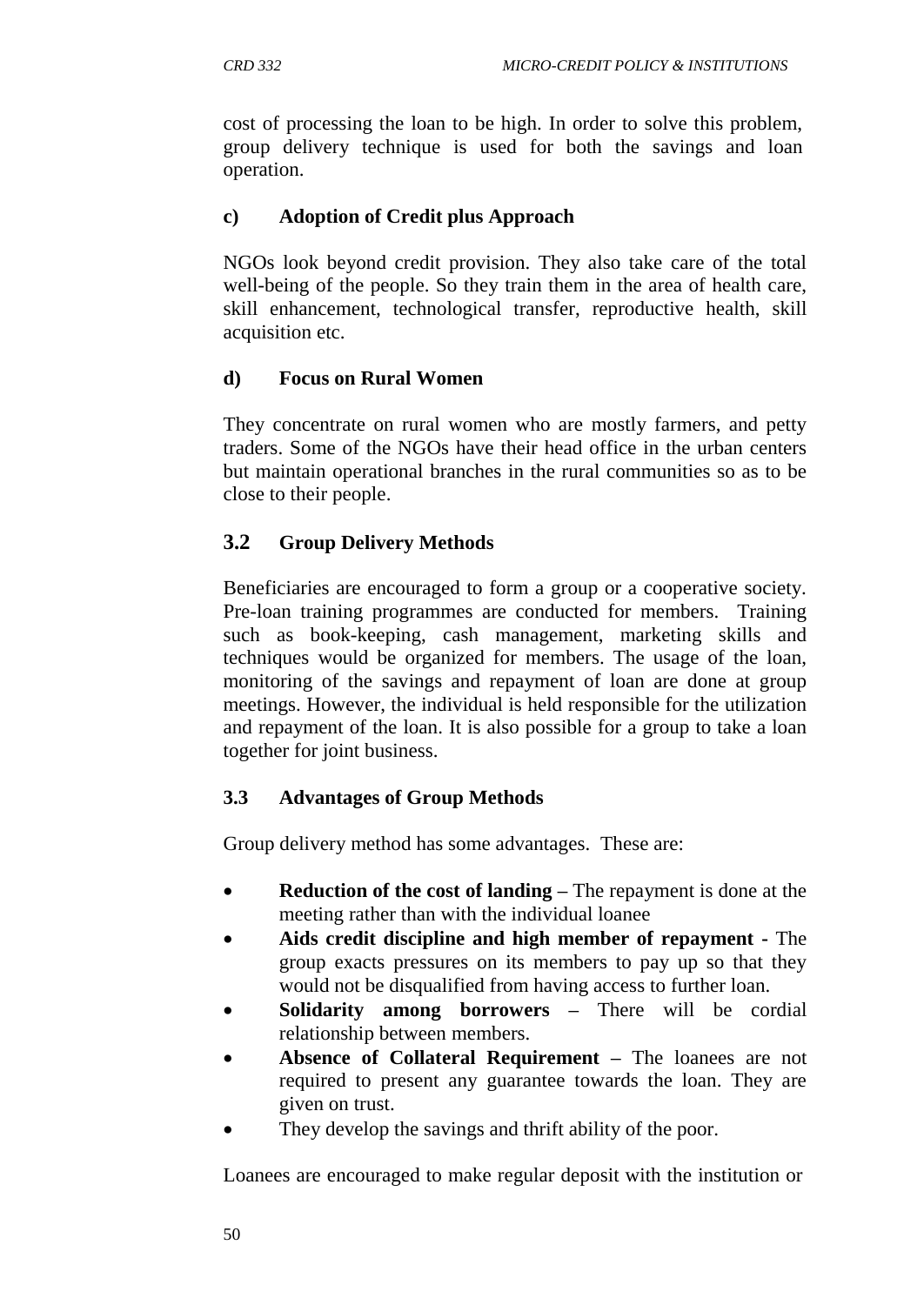credit group. Some groups expect them to make some savings before credit can be collected. The amount of money saved can be considered as a withdrawal security for the loan. Members can borrow up to 3 times amount he has saved; amount he can loan is referred to as the maximum credit limit.

He would be allowed until the loan is repaid. The excess money deposited after the loan would have been repaid accrues to the depositor.

- Low Interest Rates The charge interest on the loan of lent to the people. It is expected that it will be below the price charged by the commercial banks. They record a high rate of repayment.
- The activity of NGO increases the well-being of the poor. Beneficiaries are able to expand their business as a result of the credit facility afforded them by the group. This will increase their profit level as well as the disposable income; thus increasing the consumption level and the standard of living of both the women and their children.
- They enhance capital accumulation and capital building among the poor. The poor are able and build capital for their own business through the savings initiative of the NGO
- Improved self-esteem of the poor Income generation among the poor. They bridge the gap that is created by the demands of the formal financial institutions that, cannot meet the credit need of the poor.

## **SELF ASSESSMENT EXERCISE**

- i. What are the characteristics of NGOs?
- ii. List the benefits.

## **4.0 CONCLUSION**

NGOs have contributed to the development of the vulnerable group. Most rural dwellers have embarked on micro businesses as a result of their activities

## **5.0 SUMMARY**

The NGOs have been able to bridge the gap created by the inability of the convectional banks to assist the vulnerable group. This has created some jobs and led to the improvement of the standards of living of these groups of people.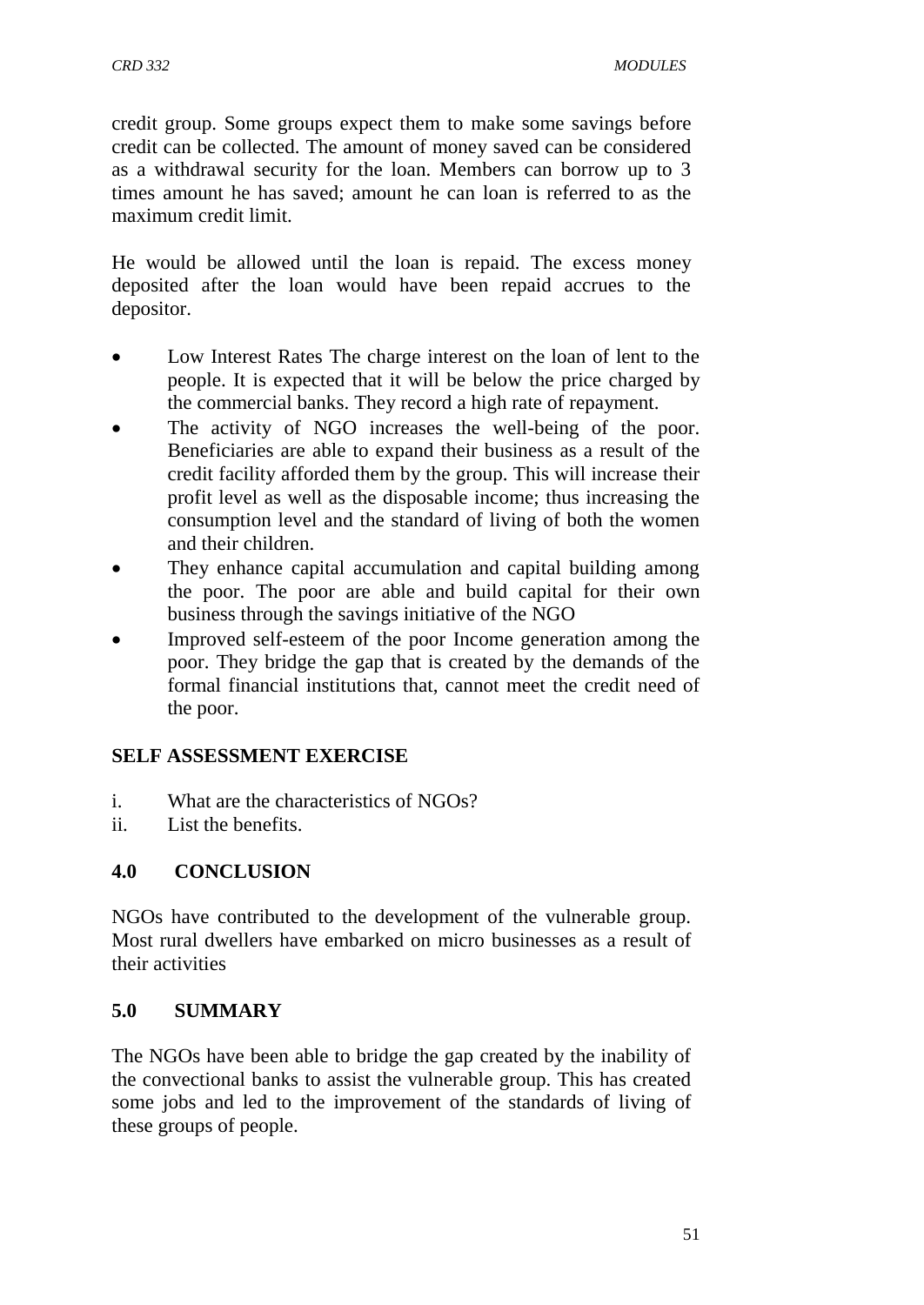### **6.0 TUTOR-MARKEDASSIGNMENT**

- 1. Define an NGO
- 2. Explain the characteristics of an NGO

# **7.0 REFERENCES/FURTHERREADING**

Ehigiamusoe, G (1998). *Understanding NGOs*. Benin City: LAPO Development Center.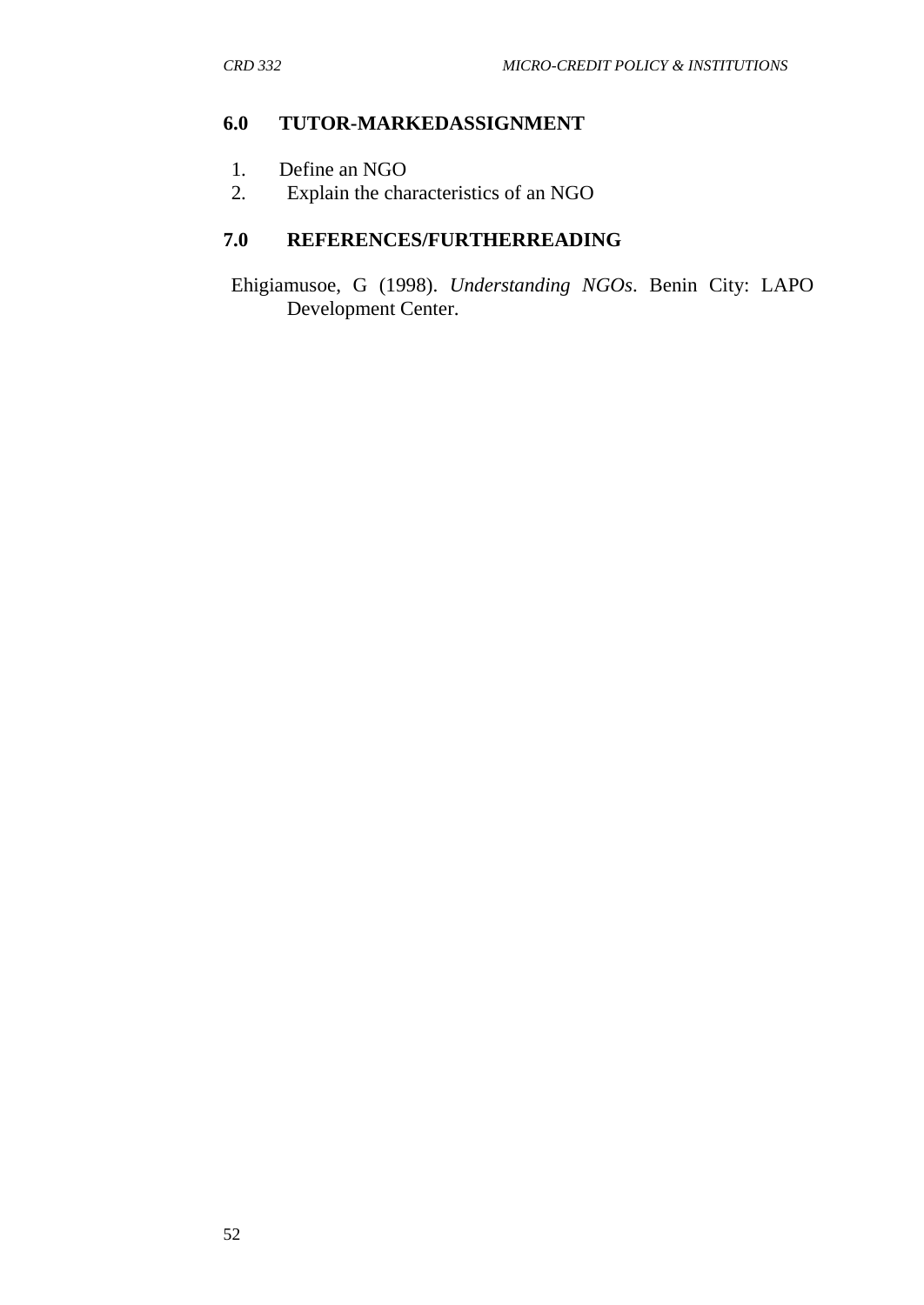## **UNIT 2 SOURCES OF FUNDS (PART1)**

### **CONTENTS**

- 1.0 Introduction
- 2.0 Objectives
- 3.0 Main Content
	- 3.1 Sources of Funds
	- 3.2 Different Sources of Funds
	- 3.3 Personal Savings or Owner"s Equity
	- 3.4 Loan from Family Members
	- 3.5 Deposits from Customers
	- 3.6 Hire Purchase Finance
	- 3.7 Cash from the Business
- 4.0 Conclusion
- 5.0 Summary
- 6.0 Tutor-Marked Assignment
- 7.0 References/Further Reading

### **1.0 INTRODUCTION**

Adeyori has a very good plan. He wants his children to be educated in the best secondary school in town and to attend one of the best universities. He needs money to get this done.

He started a business which was not expanding because his capital base is small. Would he be able to fulfill his dream? He needs financial assistance from friends, family members, association, government etc. to be able to expand his business.

### **2.0 OBJECTIVES**

The aim of the unit is to identify the different sources of funds for the business. At the end of the course, student should be able to:

- identify the different sources of fund
- explain the different sources of fund

## **3.0 MAIN CONTENT**

### **3.1 Sources of Funds**

I wonder if you had ever borrowed money from a commercial bank. If yes, did you find it easy, quick and in-expensive? Did you have to pay a high price called interest for borrowing the money? I'm also sure you were expected to bring some security or collateral, something valuable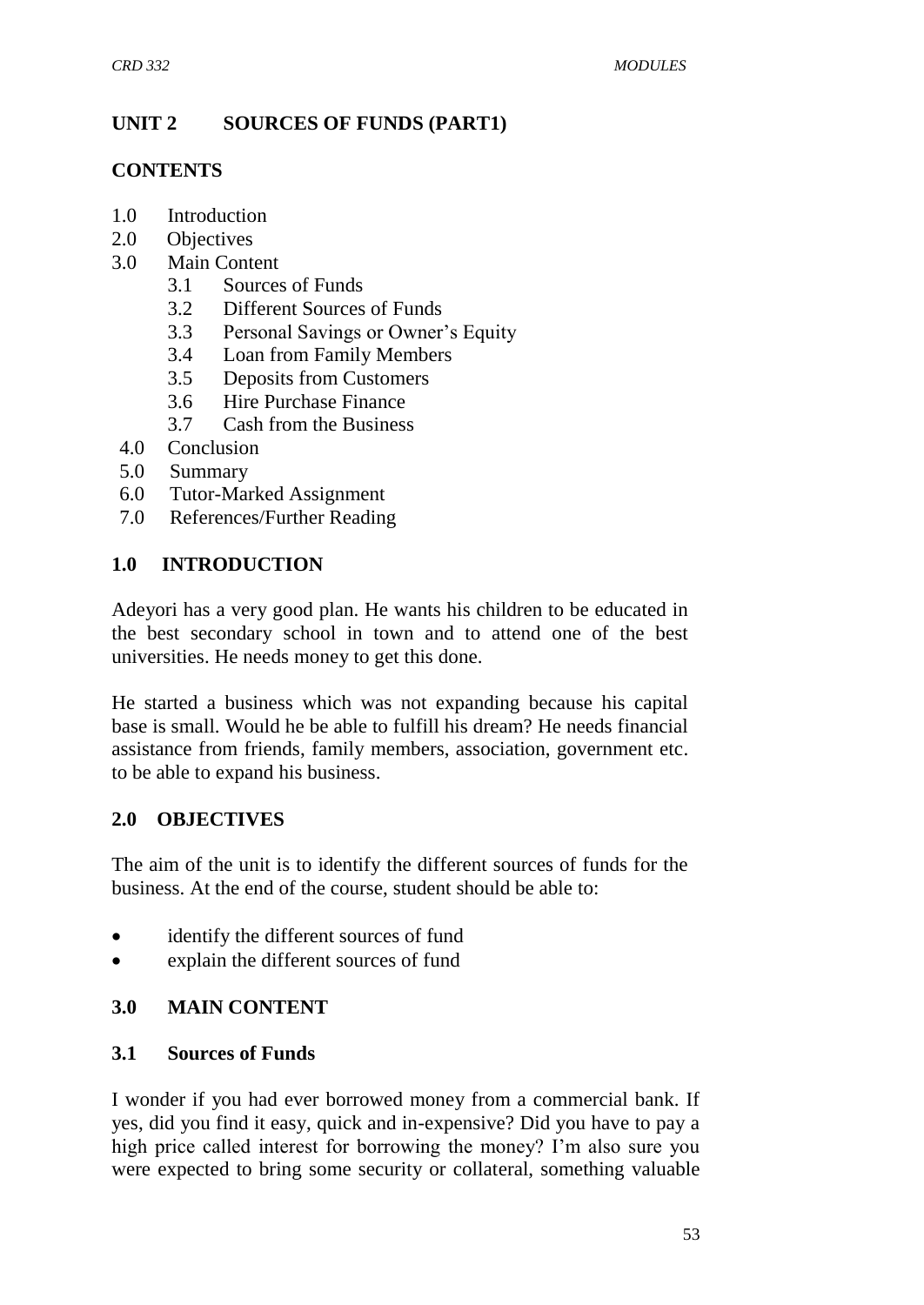before you were considered for the loan. How long did it go? Did it entail a long period of waiting, phoning and visiting the bank? How was the repayment schedule? Was it favourable? Was the paying back not an ordeal? The repayment schedule is not flexible and neither is the interest rate constant. Isn't it? Brighten up; there are other ways of sourcing funds for the business. Let us take a look at the various options.

## **3.2 Different Sources of Funds**

All business firms need money for the financing of their plans. Each would own some combinations of cash, equipment, building and other properties referred to as assets.

The businessman needs to have an estimate of his financial needs both for buying assets and variable inputs before starting the business. He would need to answer the following questions in order to arrive at a realistic capital requirement.

- Why do I need this capital?
- How much do I need to spend on the project?
- When do I need the money?
- How long do I need the money?
- Where can I obtain the money?
- How can I repay the money?

When a firm starts business, it requires funds to buy assets. Such funds could be from the owner, the business and loans.

There are several types and sources of capital available to the businessman. Some are

- Long-term capital
- Medium capital
- Short-term capital

When you are in business you need to know where and how to get the required funds for operating the business. You must have the required capital layout before you start running the business.

The most important sources of funds are:

- Grant or borrowing from the family members or friends
- Getting money from the business (if it is an existing business)
- Loans (borrowing from Cooperative Association-*Ajo* or daily contribution/*Esusu* contributions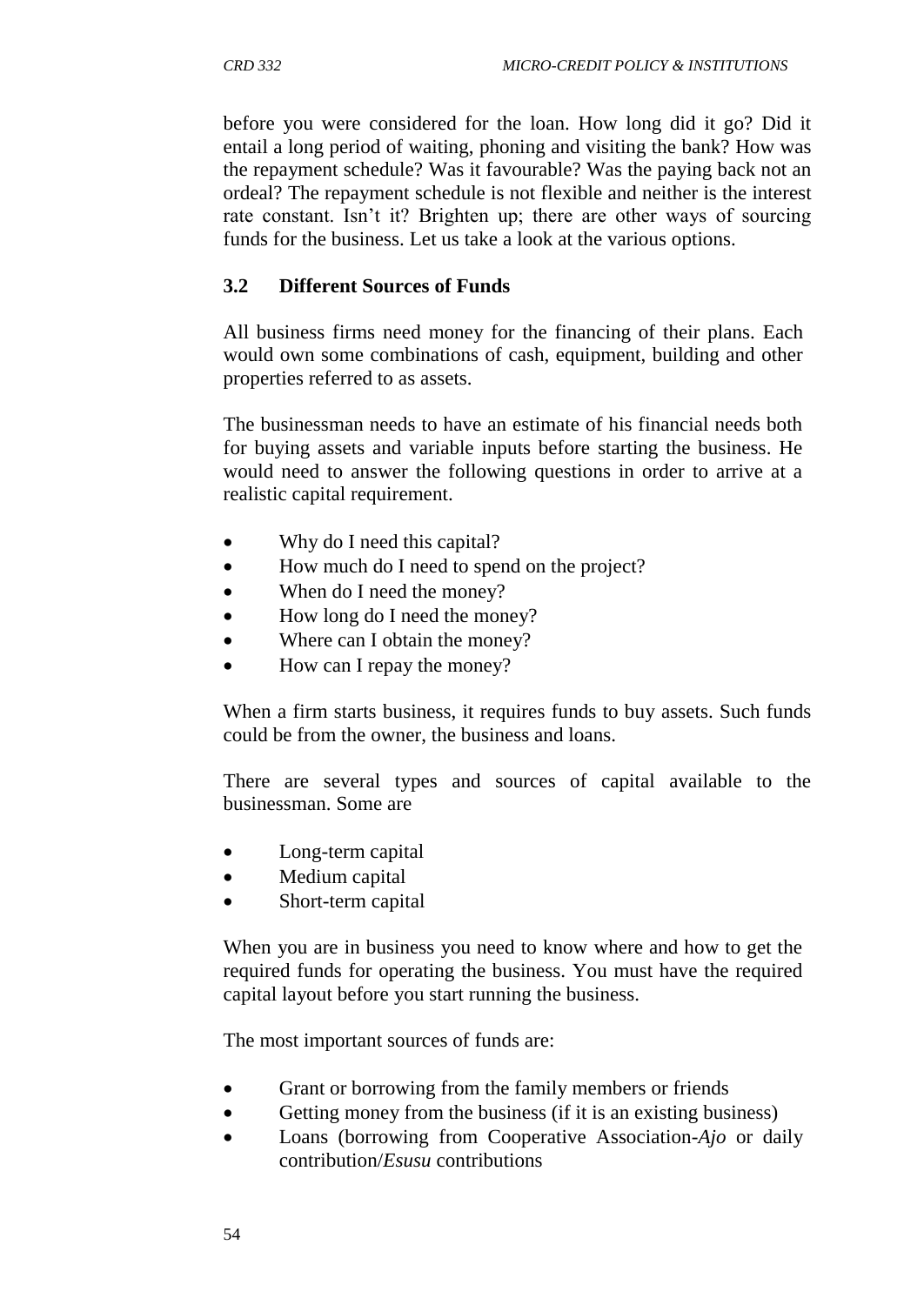- Banks such as: Community banks Commercial banks Specialized banks
- Government agencies such as National Directorate of Employment (NDE)
- State Ministry of Commerce & Industry
- Non-governmental organizations
- Others: Deposits from customers, Profit of the business itself Hire purchase finance Personal savings.

### **3.2 Personal Savings or Owner's Equity**

No king would go to war without adequate planning, so no businessman would start a business without some personal savings no matter how small it is. The savings may be in adequate for the proposed business, so there may be the need for the business man to source for money. This is because the cost of the fixed assets, labor as well as inputs may be larger than the personal savings. The businessman may have to resort to assistance from friends and relatives.

Personal savings can be referred to as equity or the private money you put into your business. Owner"s equity is called risk capital because as the owner, you risk your money on the business. If the business fails, the owner will lose the money.

If you invest your money in your business, the business becomes less risky because in case of a failure, you will not have to pay back any loan. The loss is limited to the owner's equity. There would be less pressure on the business than if the money had been borrowed. If it were borrowed you would have had to make repayment and pay interest.

Investing your own money in your business is a risk but it shows that you believe in your own business idea and that you have been prudent with what you have. This makes it easy for others to lend you money. The equity is evidence that you have enough faith in your business to risk your own savings on it. Very often, most lenders insist that you invest some of your own money in the business before they make theirs available. Therefore, to reduce the risk in your business, it is good to have some money to invest in it as owner's equity or personal contribution.

### **a) Benefits of Owner's Equity**

### **It is advantageous to the business man to contribute to his business**

The business becomes less risky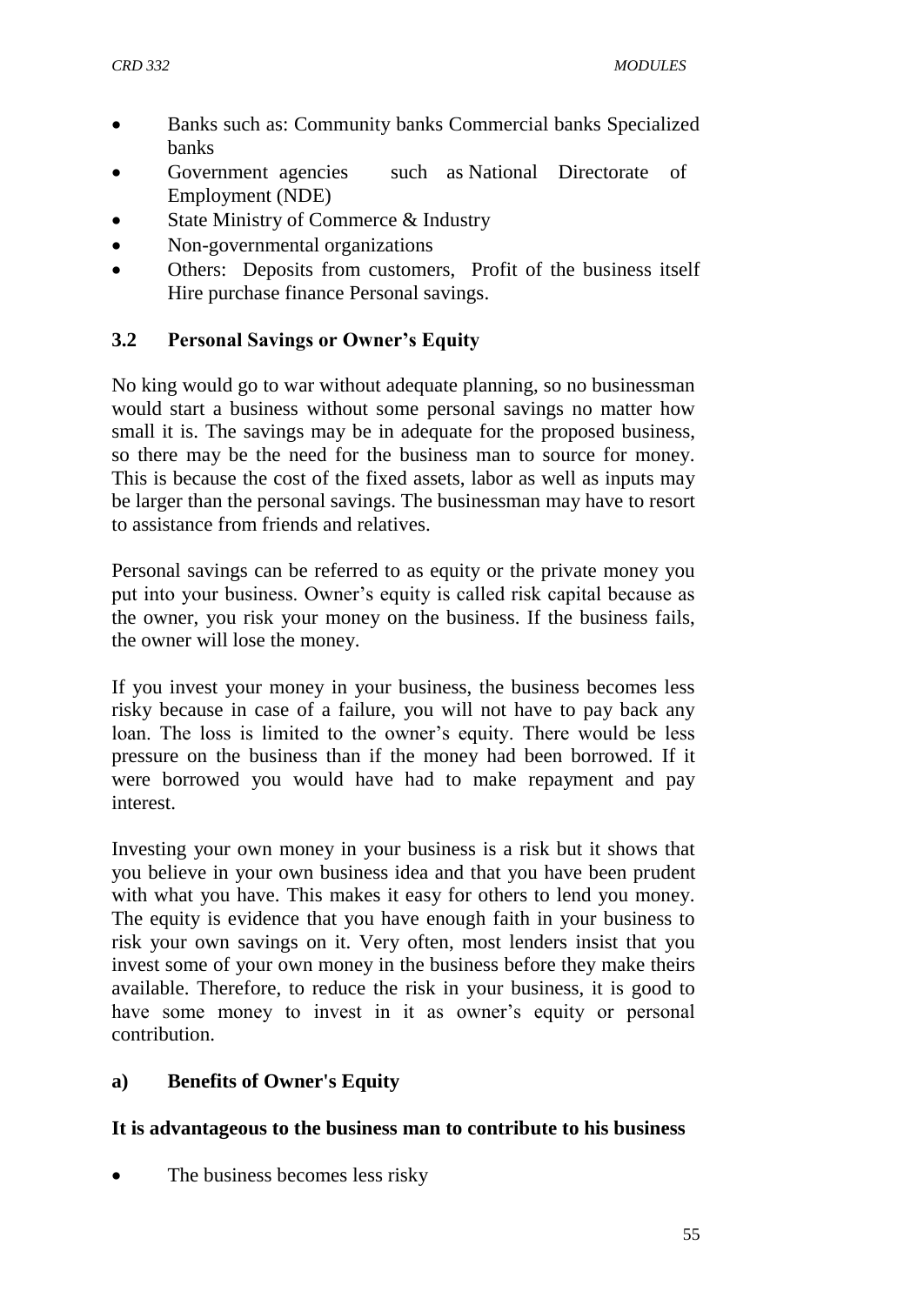- He is prudent with the use of the fund
- He follows the most cost effective method of running the business. He tries to buy the raw material and other inputs from very inexpensive sources and employs labour that is relatively cheap but efficient.

### **b) Disadvantages of Owner's Equity**

- He may not be able to start the business as quick as he would have wanted
- The business would be too small because of lack of fund for a large time
- The business would not be expanded as fast as possible because of lack of fund.

## **3.3 Loan from Family Members**

An adage says 'Heaven helps those who help themselves'. Family members would be willing to help a member that has saved some money towards a project.

In most cases it could be a gift, even if it is not a gift, it does not attract an interest. It could be in kind or cash. It could probably be a machine that is required by the business man or provision of an office space or some money or house or land for farming activities.

### **3.4 Depositors from Customers**

Some firms make it compulsory for those buying goods from them to deposit some amount of money before they can collect goods from them. Others charge registration fee. These monies can be used to run the business.

### **3.5 Hire Purchase Finance**

This is a medium term finance where the buyer is given an asset after he has paid a deposit; the balance is paid on installment at agreed date and amounts. The asset could be an equipment, vehicle, and machine.

However, the supplier will hold on to the title of the asset while the buyer will take possession of the asset. This position holds until the buyer has completed his payment. If he defaults, that is, if he cannot pay the outstanding balance, the seller can take possession of the asset.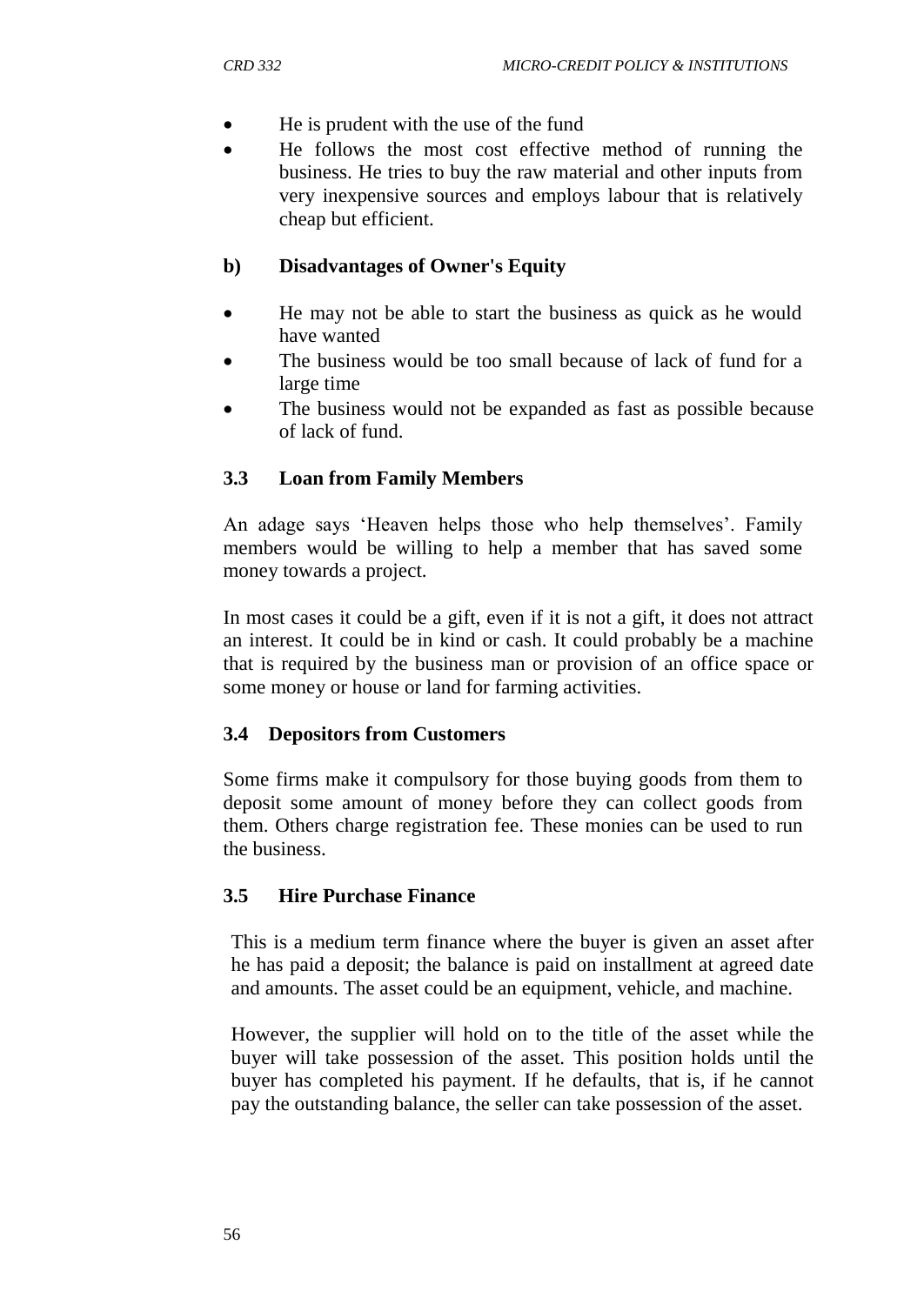### **a) Benefit of Hire Purchase**

- The business man will have equipment, machine and other assets he cannot save enough money to buy.
- He would be able to start his business without waiting until his savings are enough to start the business or buy the assets.
- He would be able to expand his business faster than the sole reliance on his savings would allow.

### **b) Disadvantages of Hire Purchase**

- He would lose his money, that is, the money he had paid to the seller if he cannot pay the outstanding balance
- The business will collapse when the asset is taken from him as a result of default.
- The business is risky; this is because he must pay back with interest.
- There is a lot of pressure on the business. He wants to make enough profit so that he can meet the repayment and interest schedule.

### **3.6 Cash from the Business**

The source of money for an existing business could be the business itself cash could be taken from one use to the other. Machines or other assets can be sold and the money used for an important project of the business. Some of the items which are assets of the business that can be changed to money are listed below:

- Stocks of materials
- Stocks of goods ready for sale
- Goods in the process of being made
- Equipment and tools
- Motor vehicles
- Buildings.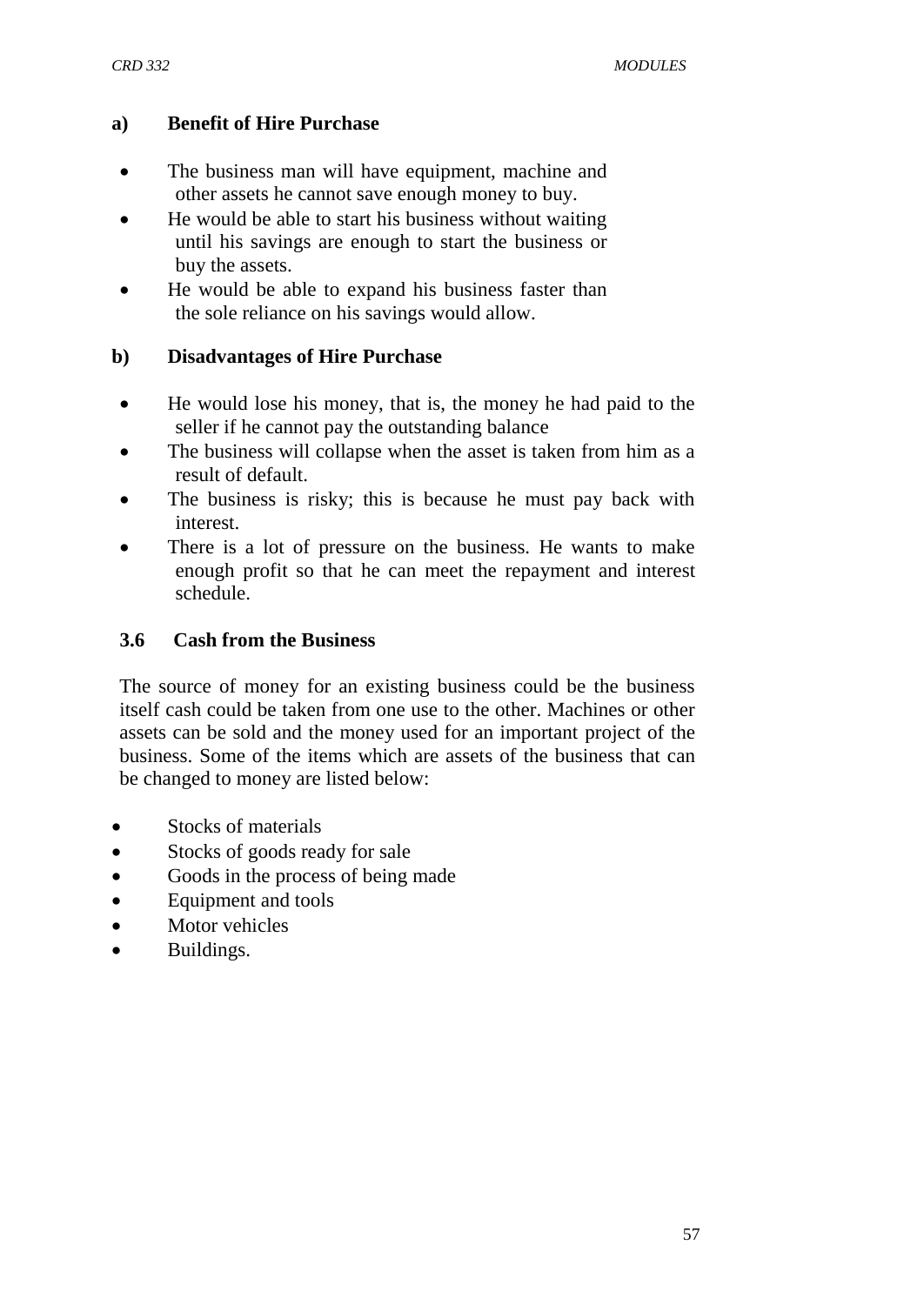$\Gamma$ 

| <b>Assets</b>          | <b>Conversion to Cash</b>                           |
|------------------------|-----------------------------------------------------|
| Material stocks        | i Turn into goods and sell the goods                |
|                        | ii The estimated quantity of stock require for      |
|                        | production can be kept while the excess is sold     |
|                        | The job will be completed halfway and sold.         |
| Work-in-progress       | No effort must be made to collect the money of      |
|                        | the sold item so that the fund can be used as       |
|                        | required                                            |
| Finished stocks        | Finished product would be sold as a source of       |
|                        | fund, the price being reduced if required           |
| Money owed by customer | Efforts should be made to collect the cash from     |
|                        | the customers. Credit can be extended to            |
|                        | customers, but there must be a limit or a period    |
|                        | of grace; otherwise non-payment of fund will        |
|                        | affect cash flow. This will present some            |
|                        | problems to the businessman                         |
| Machine and equipment  | The business man can identify under-used or         |
|                        | obsolete machine and sell or lease then out         |
| <b>Building</b>        | office plan and space can be revisited and<br>The   |
|                        | space utilization can be maximized. The excess      |
|                        | space can be rented out; if possible it can be sold |
| Ploughed back profit   | Businesses make profit. This profit can be          |
|                        | retained in the business and used for its           |
|                        | expansion.                                          |

#### **These assets can be converted into cash by:**

#### **SELF ASSESSMENT EXERCISE**

- i. What is owner's equity?
- ii. What are the benefits of owner's equity?
- iii. List the sources of funds

### **4.0 CONCLUSION**

In conclusion, equity participation shows that a businessman has faith in his business and that makes it easier for him to have financial assistance from individuals and corporate organizations. This will enhance commencement and expansion of business venture. The business man can also source for fund from friends, the business itself.

### **5.0 SUMMARY**

There are many sources of funds available to the business man. He can save, collect loan or grant from family members or buy the asset on hire purchase.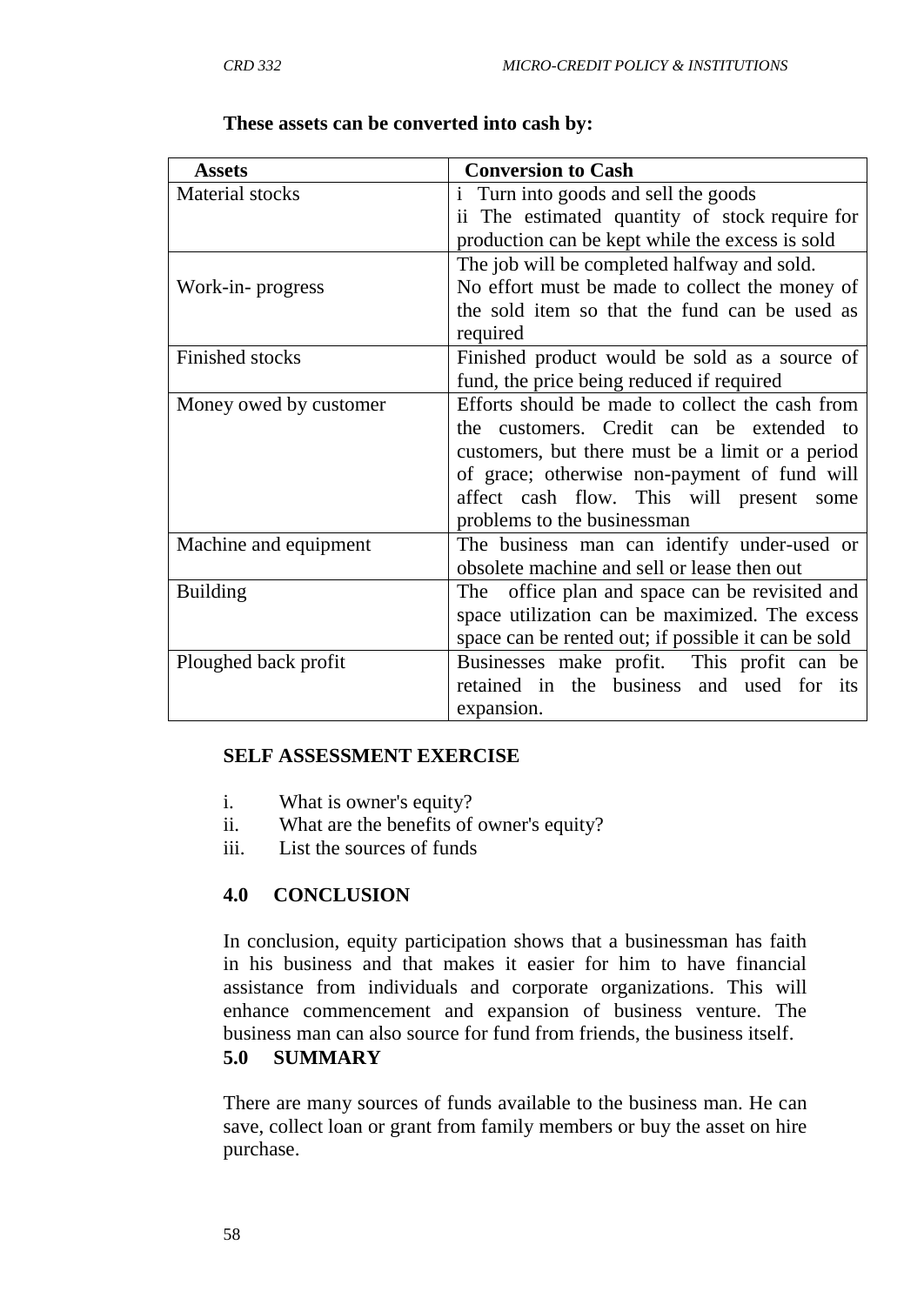#### **6.0 TUTOR-MARKED ASSIGNMENT**

What are the benefits of owner's equity?

### **7.0 REFERENCES/FURTHER READING**

- Lawal, A.A, etal, (2000).*Entrepreneurship Development in Small Scale Business*. Labson Resource Nig. Ltd.
- Robinson, SP (1982). *The Management of Human Resources.* Englewood H.J: Prentice-Hall*.*
- Werther, W.B and Davies K. (1989). *Human Resources and Personnel Management*. New York: Mc Graw-Hall.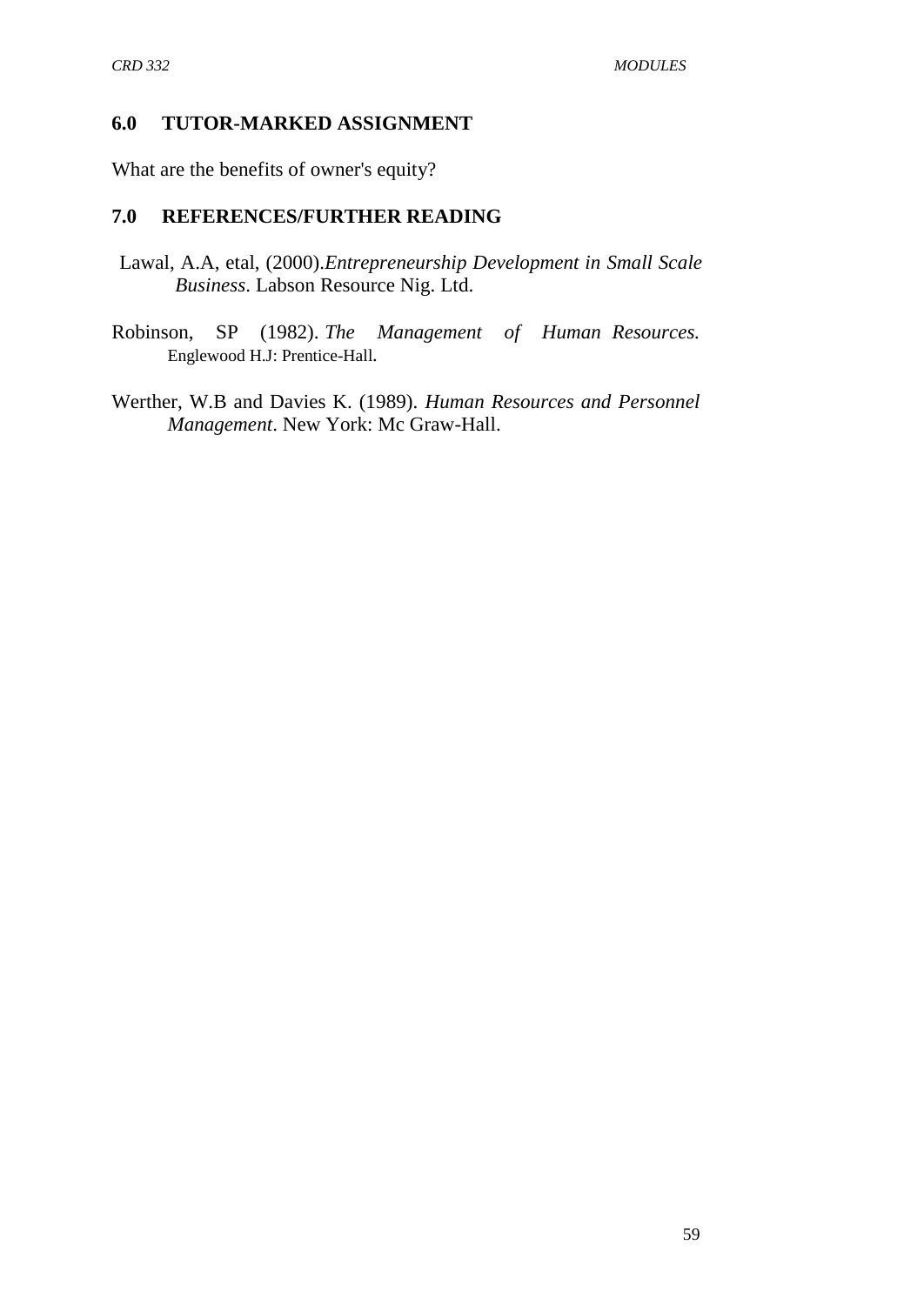### **UNIT 3 SOURCES OF FUNDS: PARTNERSHIP AND COOPERATIVE SOCIETY**

### **CONTENTS**

- 1.0 Introduction
- 2.0 Objectives
- 3.0 Main Content
	- 3.1 Partnership
		- 3.1.1 Advantages of Partnership
		- 3.1.2 Disadvantages of Partnership
		- 3.1.3 Loans from Cooperative Associations
	- 3.2 Cooperative Association
		- 3.2.1 Short History
		- 3.2.2 Role of Cooperative Association
		- 3.2.3 Cooperative Principles
	- 3.3 Cooperatives in Nigeria
		- 3.3.1 Requirement for Membership
		- 3.3.2 Advantages of Cooperative Society
		- 3.3.3 Disadvantages of Cooperative Society
	- 3.4 Cooperatives Banks
		- 3.4.1 Cooperative Banking in Nigeria
	- 3.5 The National Association of Cooperative Credit Unions of Nigeria (NACCUN)
	- 3.6 Cooperative Financing
- 4.0 Conclusion
- 5.0 Summary
- 6.0 Tutor-Marked Assignment
- 7.0 References/Further Reading

### **1.0 INTRODUCTION**

In the previous Unit, we explained how money can be sourced using owner's equity, grant or loan from friends and family members and hire purchase.

In this unit, we will look at sourcing of fund for business from Partnership, Cooperative Association and Non-governmental Organizations.

### **2.0 OBJECTIVES**

The aim of this unit is to expose you to the other sources of fund apart from those discussed in unit 2. Specifically, at the end of this unit you would be able to explain the advantages of sourcing for funds from Cooperative Associations and Non-governmental Organizations.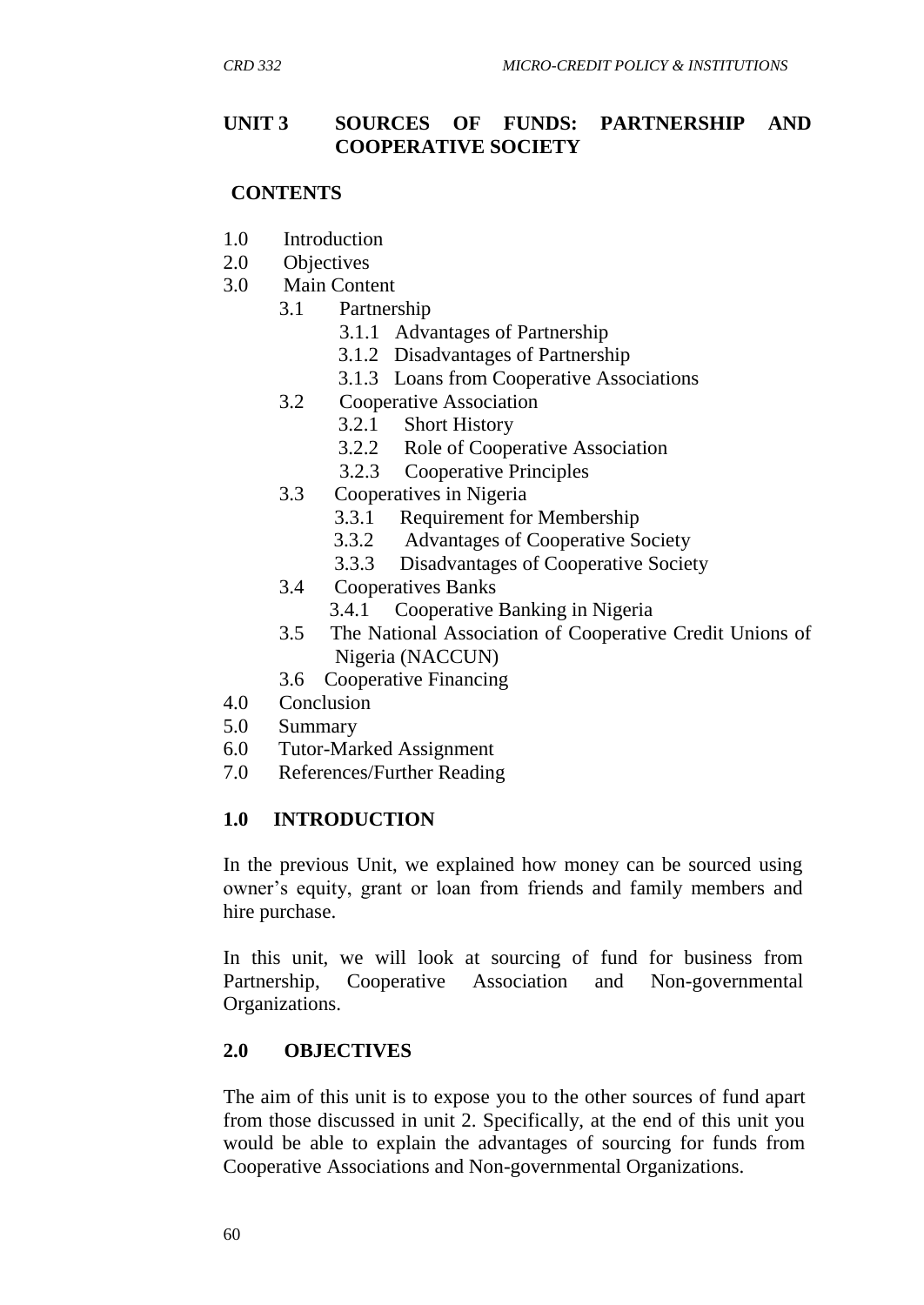## **3.0 MAIN CONTENT**

### **3.1 Partnership**

Partnership is legally defined as "the relation which subsists between persons carrying on business in common with a view to making profit." This is a type of business unit in which not less two and not more twenty persons enter into a legal agreement to own and operate a business. These persons are known as partners and they are jointly responsible for risks, profits and losses of the business.

Two types of partnership exist: ordinary and limited. The legal agreement which regulates the partnership is known as "Deed of Partnership.'

In the ordinary partnership, all the partners are responsible for debts of the firm. Profit and losses are shared out to partners in proportion to their capital investments.

For the formation of a limited partnership, there must be least one ordinary or general partner whose liability for the debt of the business is not limited anywhere, while the liability of the limited is restricted to the amount of capital he has invested. The limited does not take part in the day to day running of the business and cannot withdraw any part of his invested capital. But he is free to inspect the books of the firm any time he dims right.

## **3.1.1 Advantages of Partnership**

- More funds than would have been provided by the sole proprietor would be available for business use.
- The accounts of the partnerships are not made public except to the board of internal revenue
- The scope of the business would be larger
- The expertise of the partners in terms of advice, skill, and knowledge would be available to the business.
- The goodwill of the partners would be extended to the business. The partners may know a lot of people or marketers that will make the marketing of the products easy.
- In case of business failure, the risk will be shared.

## **3.1.2 Disadvantages of Partnership**

- The sole proprietor will lose his right to make decisions alone
- Decision making takes longer time than in a one man business
- If one of the partners dies, it may lead to the end of the business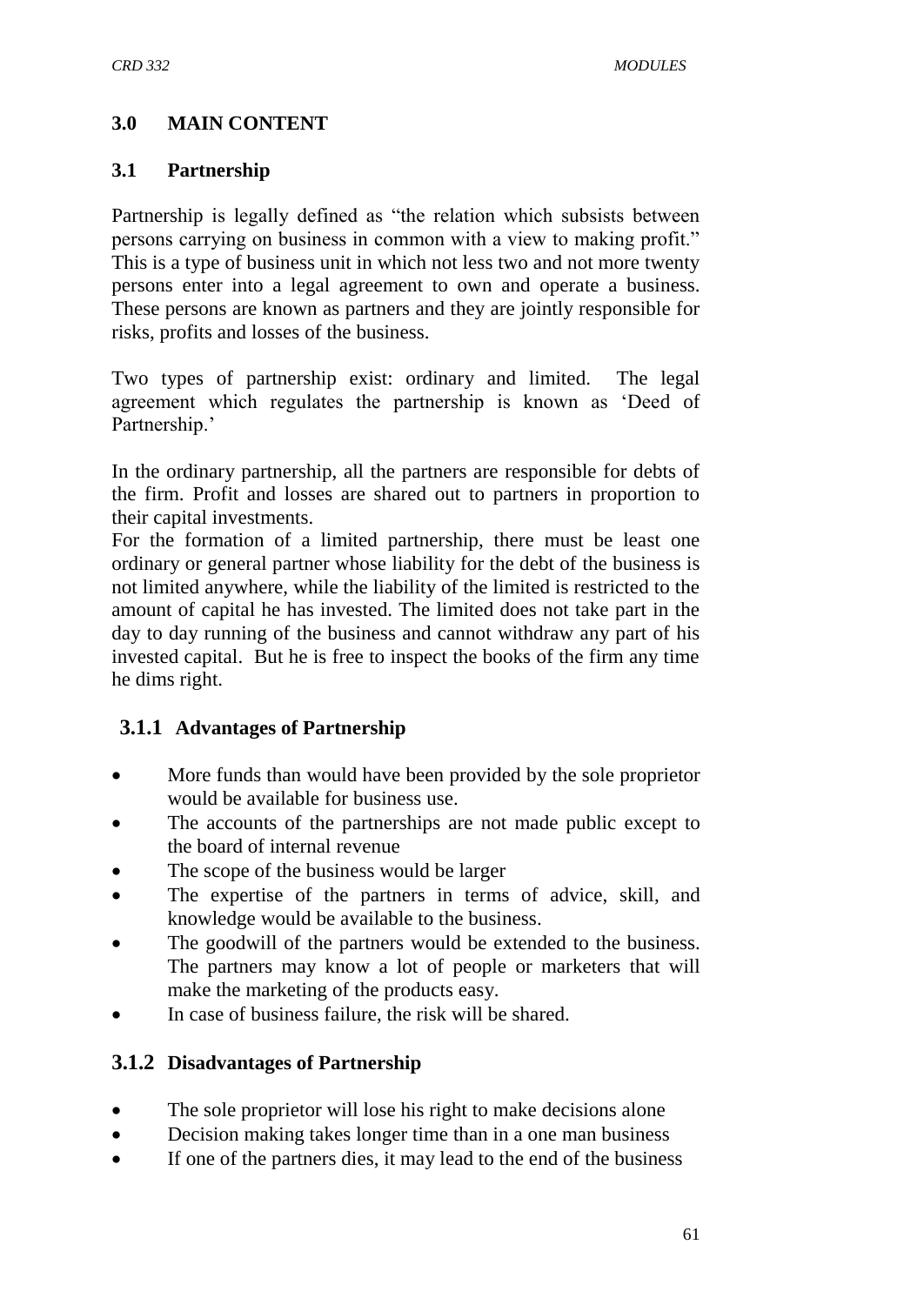- There may be rivalry, if the profit sharing formula is not well spelt out
- Any ordinary or general partner may enter into a contract that may commit the other partners. This is why most businessmen try to determine members' integrity and business ability before entering into partnership with them.

### **3.2 Loans from Cooperative Association**

To get a loan means that someone lends you money. This loan must be paid back with interest, which is the cost of taking the loan. The loan can be paid back either at once or on installments depending on the agreement reached with the lender. If money is borrowed to start or run a business, there is always a lot of pressure on the business and the owner than when the owner uses his money. This is because you must make enough profit to pay back the loan and the interest. It could be difficult for a small business especially if the owner is not financially prudent.

You can get loans from several sources depending on what you want to use the money for. This discussion will be centered on sourcing loans from Cooperative Associations and Non-governmental Organizations.

## **3.3 Cooperative Association**

Cooperative Associations consist of people who have common objectives. They are mostly people of limited means, who voluntarily come together on the basis of equality and equity for the enhancement of their wellbeing.

Cooperative principles and structures have been applied to create access to affordable credit facilities for persons of limited means.

## **3.3.1 Short History**

Robert Owen and Dr. Williams King laid the foundation of modern Cooperatives. They opposed the exploitation of workers and introduced policies encouraging workers to own their factories.

Owen fought for better working conditions for workers and stopped child labour.

In 1844, 28 artisans started a consumer shop of their own as a group in Rockdale town in Lancashire, England. The success of the Rockdale pioneer as they are called led to the spread of the movement.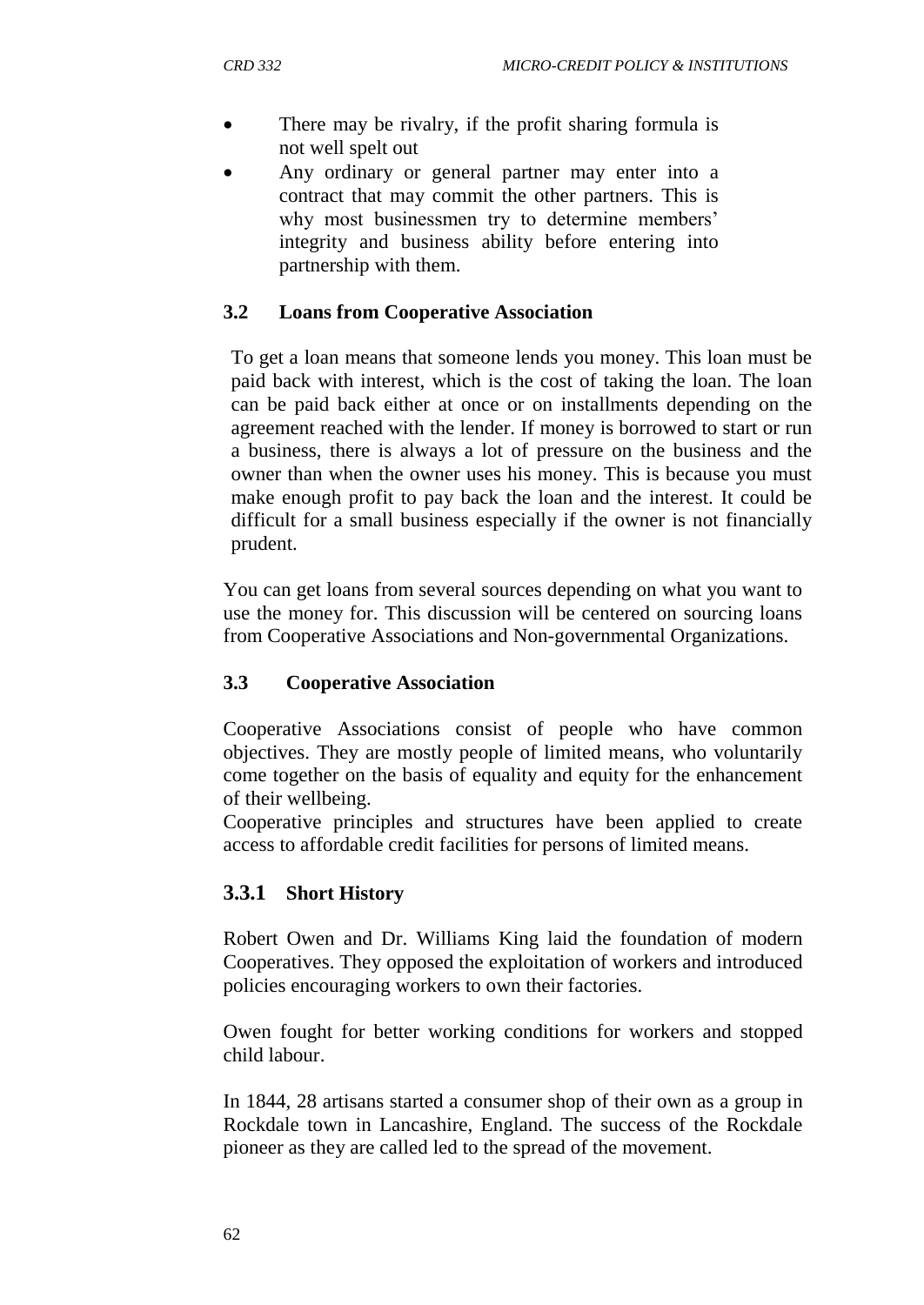### **3.3.2 Role of Cooperative Association**

- They come together in order to eliminate middle men who exploit buyers or sellers and money lenders who charge high interest
- They do not aim to maximize profit like the private businessman
- They emphasize meeting the need of the members effectively and efficiently.

## **3.3.3 Cooperative Principles**

Six principles of Cooperative Enterprises were approved at the congress of International Cooperative Alliance in Vienna in 1996. Several reviews have taken place since then. These principles are important to the Cooperative Enterprise.

- Membership of a Cooperative Society shall be voluntary and available to all without any form of restriction or any form of social, political or religion discrimination.
- Cooperative Societies are democratic in nature. Officials must be elected or appointed in a manner acceptable to them. Each member is entitled to rights of voting. Decision taking must be participatory and administrative roles are conducted in a democratic manner.
- Share capital shall only receive a strictly limited rate of interest, if any
- The economic benefit that accrues to the society belongs to the members and would be distributed in such a way that nobody is made better off while the other loses.

This is achieved based on the agreement reached by the members as follows:

- Provision for the development of the business of the cooperative
- Provision of common services
- Distribution of the profit among the members in proportion to their transactions with the society
- The society will educate their members on the principles and the economic and democratic techniques of Cooperation.
- All Cooperative Organizations shall cooperate with all other societies whether locally, nationally or internationally in order to achieve the best interest of the members.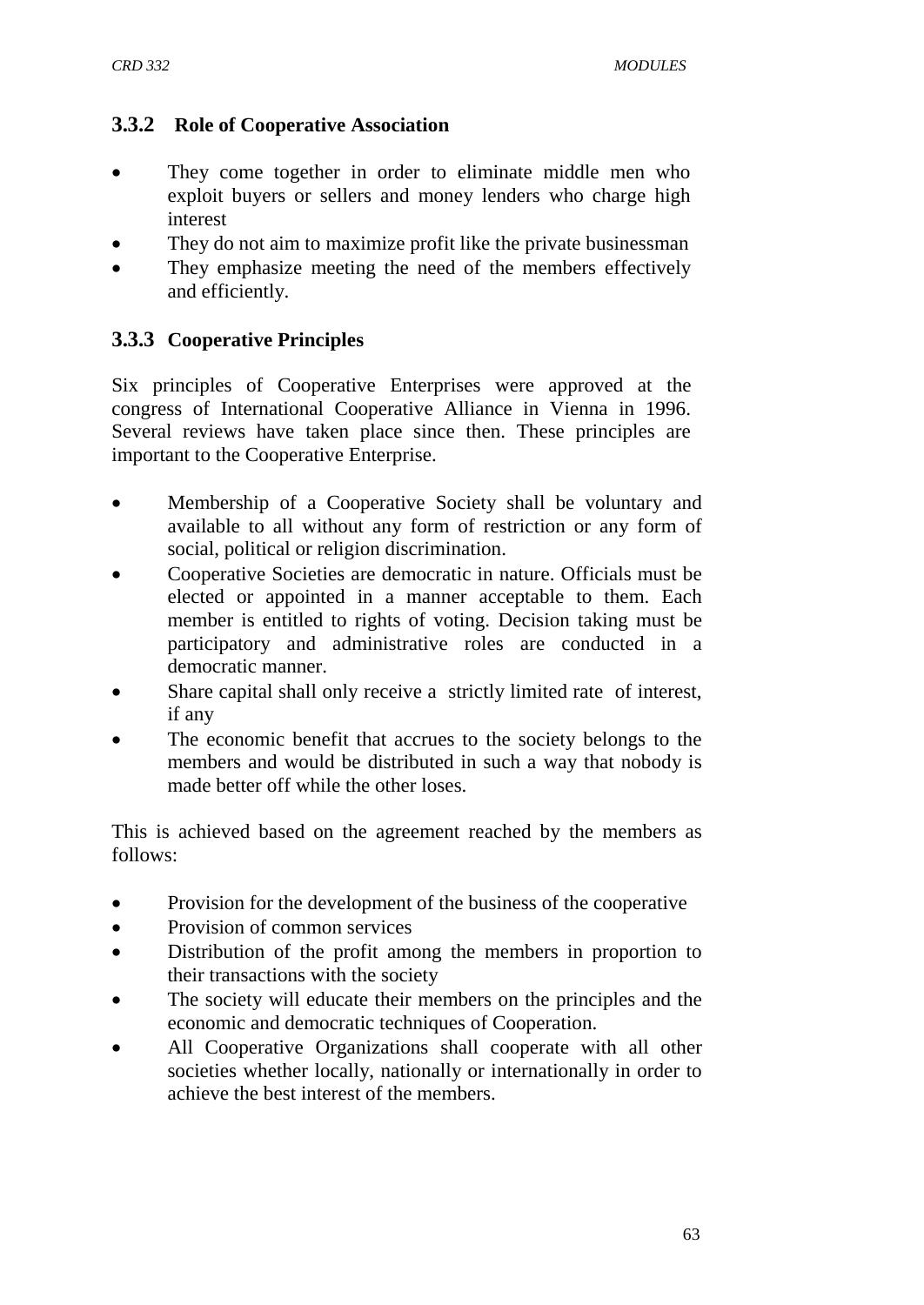## **3.4 Cooperatives in Nigeria**

The Cooperative movement was introduced to Nigeria in 1926 by the colonial officials. This was to enhance agricultural production. This is not strange to Nigeria because *Ajo, Esusu* or *Adashi* had been in existence in most communities before then. The Cooperative Ordinance (law) was enacted in July 1935. Ibadan Cooperative Produce and Marketing Society Limited became the first Cooperative Society to be registered in 1936. The number has increased immensely since then to thousands of group.

There are several types:

Thrift and Credit Society, Producers Cooperative Society or Consumer Cooperative Society.

## **3.5 Requirement for Membership**

Some of these requirements are:

- Payment of share capital which qualifies one to become a member. The amount and number of shares is set by the Association
- Monthly, weekly or bi-weekly minimum contribution or savings
- Compulsory attendance at meetings
- Other payments for membership card, levies etc.

After becoming a member of the Cooperative Society for a period of six months and if the record of attendance and contributions are good, it is possible to apply for a loan. Most Cooperative loans are in multiple of two or three of the contribution of the member. If the member has saved a total of N20, 000, he can apply for a loan worth between N40, 000 and N60, 000 depending on the policy of the society. The interest rate is low, mostly between 1% and 2% while the repayment period is usually between six to twelve months.

A lot of businesses have benefited from the Society.

### **3.6 Advantages of Cooperative Society**

- It makes money available for business ventures or micro business ventures
- It leads to the increase in business activities in the country especially in the rural sector or among the poor
- It leads to increase in Gross National Product
- The interests of the poor or those within the poverty bracket are taken care of.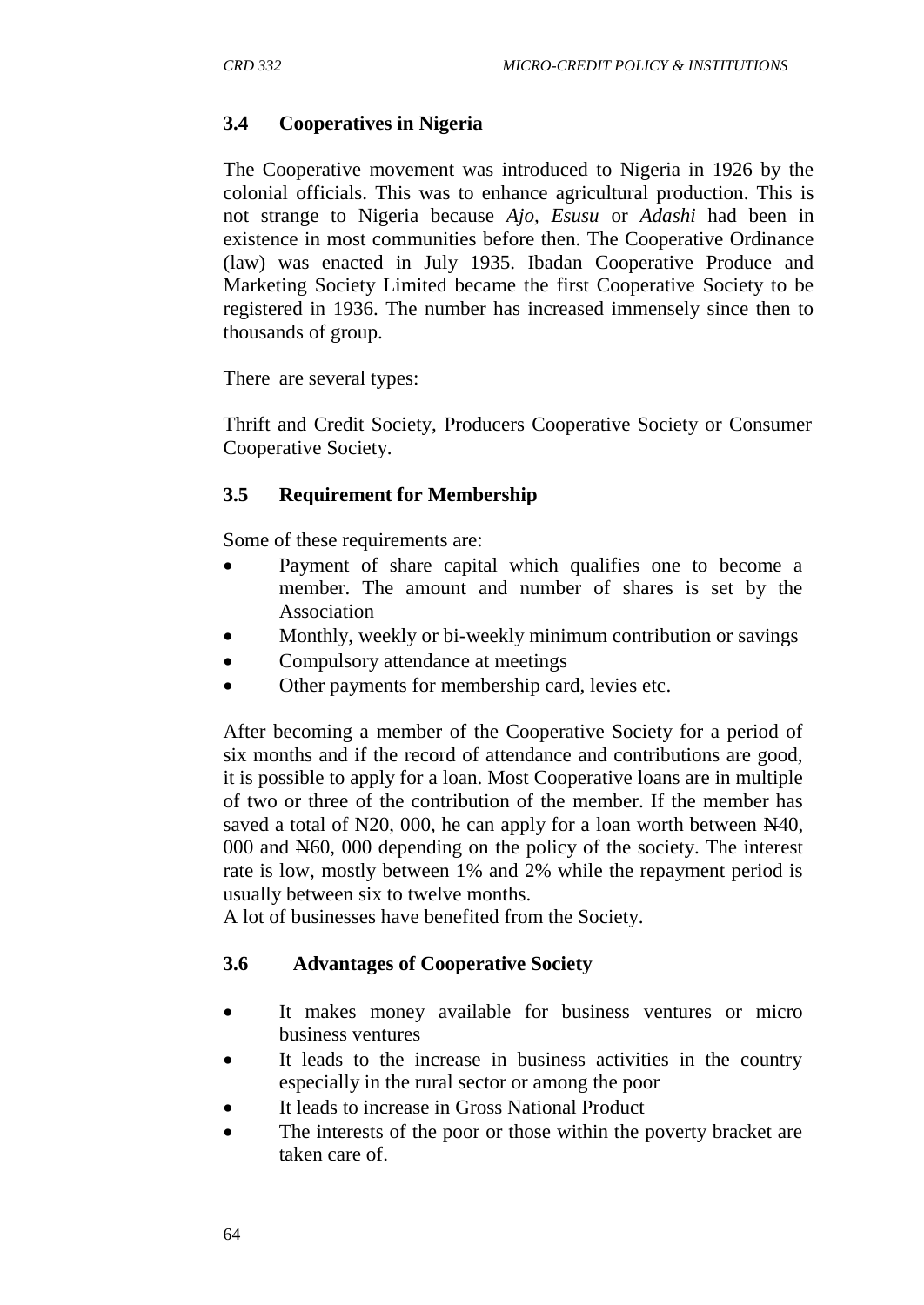### **3.7 Disadvantages of Cooperative Society**

- There has been cases of financial mismanagement and outright embezzlement of the fund
- Embezzlement of the funds leads to loss of contribution of the members; thus further impoverishing the poor
- Undemocratic practices to the extent that some members are cheated and the principles of Cooperation are not followed.
- Favoritism, tribalism make the officials to give loan to those that do not deserve it and side track those that are qualified.

### **3.8 Cooperative Banks**

A Cooperative bank is a central cooperative unit in the business of financing. It provides opportunities for cooperators and cooperative societies for savings mobilization and credit facilities. Their operational procedures and requirements are expected to be sensitive to peculiar financial needs of cooperative societies. The capital for such banks are sourced and managed by the cooperators and the cooperative societies.

Cooperative banking was initiated in Germany in the  $19^{th}$  century. It was pioneered by Raiffeisen and Schulze – Delitzsch. Raiffeisen worked with debt-ridden peasant farmers while Schulze – Delitzsch worked with the urban poor who were mostly traders and artisans. The banks run by Raiffeisen were rural based and most of the customers were rural based organization. It provided credit facilities to farmers for productive purposes. The success of these experiments led to the establishment of several Peoples" Banks and Agricultural Banks. Cooperative Banks played significant roles in the acceleration of the development of the German economy during the period of industrialization.

In France, Peoples" bank (*Banques Populaires* ) have since 1878 been a catalyst to economic growth by providing financial services to the SMEs. It also plays such a vital role in Britain. India is a country that has given a prominent role to the application of cooperative principles in financing. She has several specialized Cooperative Banks which focus on Small scale industrial development in all the sectors including consumer financing.

## **3.8.1 Cooperative Banking in Nigeria**

The first Cooperative bank in Nigeria was the Cooperative bank Limited. It was registered in 1953 as a central financing society. This was facilitated by a grant of N2million given to her by the government of the then Western Region of Nigeria. It was the major source of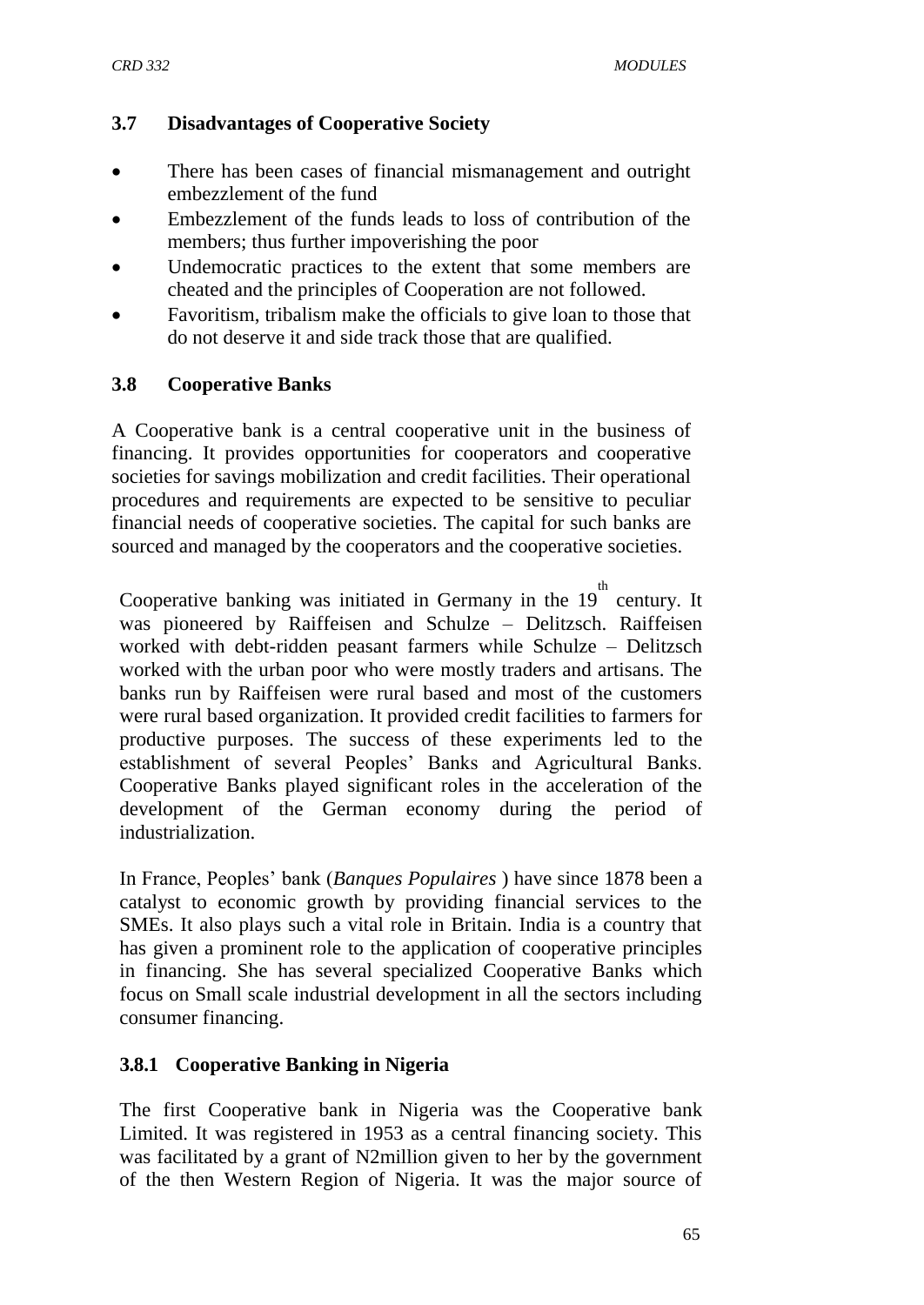affordable loan to cooperators and their societies. It obtained the license to operate as a commercial bank in 1962.The major consideration for this shift in legal status was to enable the bank to have access to public savings and a greater volume of business transactions.

The Cooperative Bank of Eastern Region was established through the instrumentality of the Cooperative Union of Eastern Nigeria Limited. The bank was a financing unit of the cooperative movement in the region. The bank began operations with a capital of 590 pounds augmented by a grant of £10,000 from the Eastern Region government. It also obtained a license to go commercial in 1962. It was Snot until 1973 that a commercial bank was established in the Northern Region. It was initially called North Central Cooperative Bank Limited but was changed to Kaduna Cooperative Bank Limited. It was licensed to operate commercial banking as well as provide services to cooperative institutions. It later became the Universal Bank Limited while the Cooperative Bank of Eastern Nigeria transformed into the Cooperative and Commerce Bank Limited, which became distressed in the mid 1990. The acquisition of commercial bank status by the Cooperative Banks constrained their impact as channels of microfinance services in Nigeria. They adopted traditional banking practices, which inhibit the access of persons with limited funds and collateral to credit services. They neglected the farmers and other informal sector practitioners. Business with cooperative credit societies and unions especially in the rural areas was regarded as unprofitable, as a result of which the credit union lost a reliable source of loan-able funds. The Nigerian Agricultural and Cooperative Bank were established in 1973 in order to take care of these lapses.

#### **3.9 The National Association of Cooperative Credit Unions of Nigeria (NACCUN)**

NACCUN is an offshoot of the Nigerian Cooperative League established in 1970 as the apex for Cooperative Thrift and Credit Societies and Unions in Nigeria. It was registered in 1978. It also represents the Nigerian Thrift and Credit Cooperative units in International Organizations such as Africa Cooperative Savings and Credit Association (ACOSCA) and the World Council of Credit Union.

The objectives of the Union include the following:

- Mobilization of funds for loans to its affiliates that are Cooperative Thrift and Credit Societies in Nigeria
- Promotion of Cooperative Thrift and Credit Societies in Nigeria
- Provision of technical and operational support to Cooperative Thrift and Credit Societies in Nigeria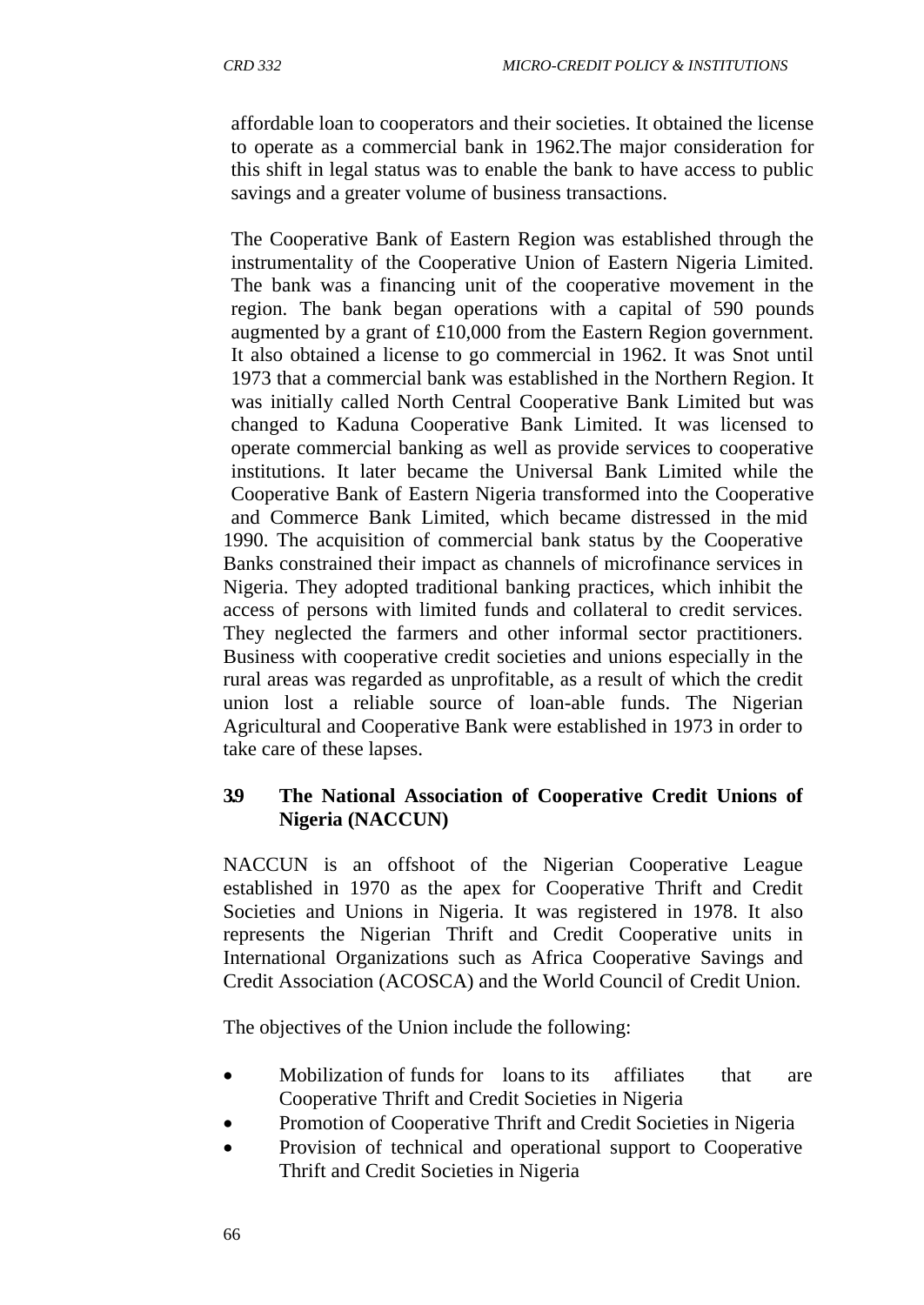- Training and personnel development services of Cooperative Thrift and Credit Societies in Nigeria
- Coordination of activities of state financing cooperative apexes

### **3.10 Cooperative Financing:** *An Assessment*

The establishment of the Peoples" Bank, Community banks as well as the increasing number of Non- Governmental Organizations which are into micro financing is an indication that the cooperators have lost faith in the cooperative movement as a viable microfinance structure. It is actually regarded as a confirmation of the failure of cooperative financing. Many cooperators in rural areas claim that cooperative financing both in volume of activities and impact have declined. Several explanations have been put forward. These include the following:

**Officialdom**: The introduction of Cooperative movement to Nigeria was not people driven. It was not at the request of the people. The socio-economic condition, which prompted the Rochdale Pioneers to act for themselves, was absent. The need for modern Cooperative enterprises never came from the people. Farmers had already organized themselves into associations such as Ibadan Agricultural Society (1904) and Agege Planters" Union (1907). The introduction of the movement was solely the initiative of the Colonial masters. The aim was to enhance efficiency in the production and exploitation of the producers. The cooperative movement was placed under the exclusive control of the colonial officers in order to achieve their aim.

The Cooperative Societies Ordinance (1935) and the Cooperative Regulations (1936) gave wide ranging powers to the Registrar of Cooperative Societies, who was a colonial government official. He had the power to promote cooperative societies, to register, inspect arbitrate, elect officials, audit appropriation of operational surpluses as well as the dissolution of cooperative societies. Most of the business decisions were also taken by him.

It is interesting to note that the various present cooperative societies' laws in various States of Nigeria are not significantly different from the Cooperative Societies Ordinance of 1935. Cooperatives societies were treated as appendages or parastatals of government. The desire of the officials rather than those of the cooperators were carried out. This is against the cooperative ethics of democratic control and the policy of non- interference by government.

It was a common practice for government officials to be appointed as the Sole Administrators of Cooperative Apexes and Central Financing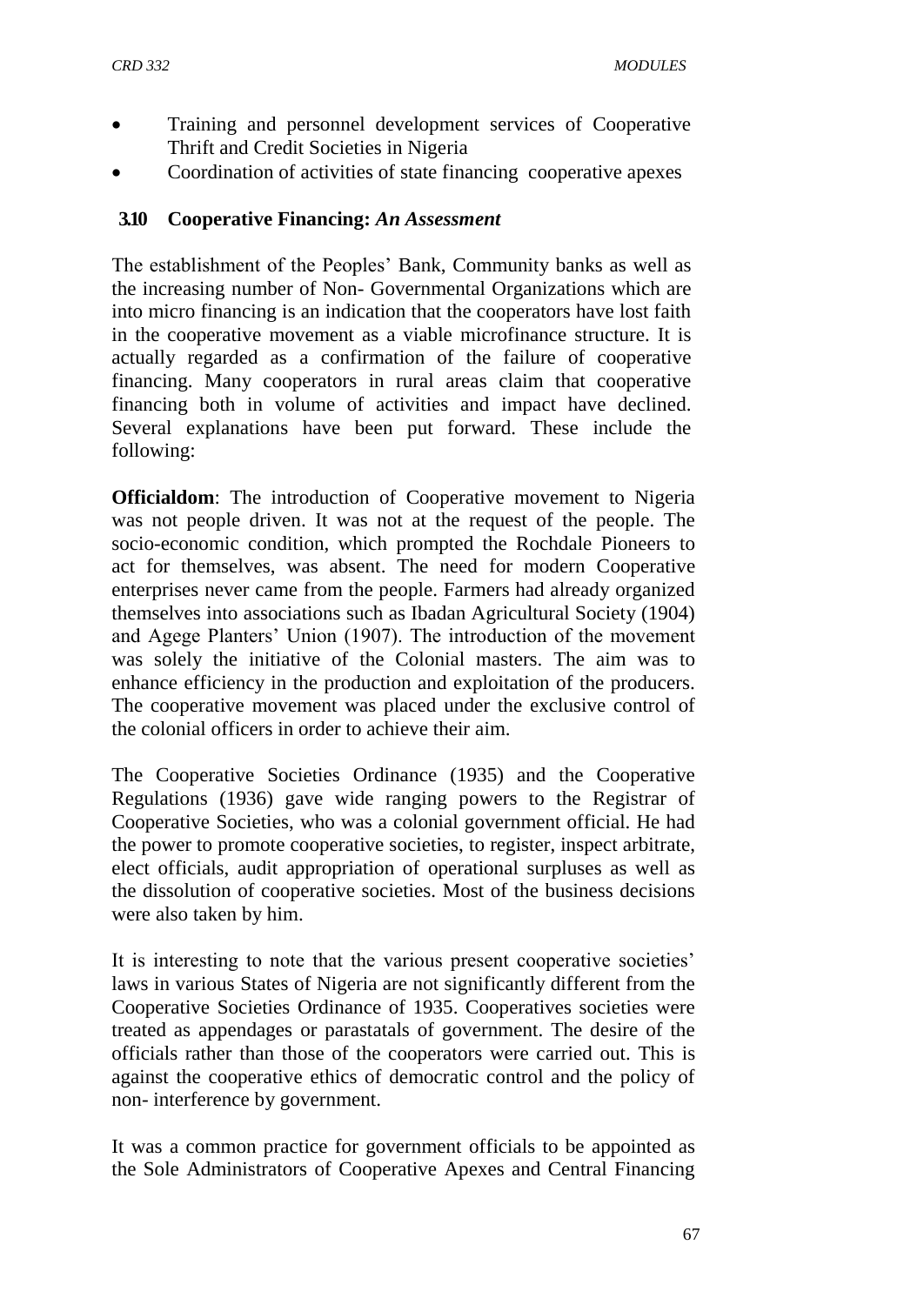Agencies. This resulted in the stifling of the initiatives of the cooperators. This was further compounded by the fact that the societies depend on government for financial support. Later, the State and Regional governments capitalized the Cooperative Banks and the Central Financing Agencies. It was therefore easy for political leaders and government officials to alter the mandate and status of these banks and agencies without recourse to the cooperators.

As the resources of governments decline especially in the 1980s, the fortunes of the cooperative movement also dwindled. The then proposed Bendel State Bank project could not come to fruition because the government could not finance it.

However, the traditional banking practices of commercial banks are not sensitive to the features and needs of small businesses of cooperators especially farmers. Periodic credit guidelines drawn up by the Central Bank to take care of the needs of these cooperative societies were ignored by these transformed cooperative banks.

These banks demanded for collateral and treated rural banking as being unprofitable. Cooperators and cooperative societies could not compete with the private sector for the services of these banks; the government has evolved rural based, poor people friendly banks in the name of Nigerian Agricultural, Cooperative and Rural Development Bank which most often are inaccessible to the rural farmers. Government therefore, established the micro-finance policy, regulatory and supervisory framework for Nigeria, 2005, to provide micro-finance, micro-credits, and other ancillary services to these farmers and cooperatives.

#### **SELF-ASSIGNMENT EXERCISE**

- i. Define Cooperative Association.
- ii. What are the benefits of 'Ajo'?

#### **4.0 CONCLUSION**

In conclusion, the economic capacity of the rural poor, the low income earner can be enhanced by the activities of the Cooperative Societies. The activities of this Society also lead to national economic growth and a ready source of fund to the businessman.

#### **5.0 SUMMARY**

Partnership and Cooperative Societies are other sources of getting financial assistance for the purpose of establishing or expanding a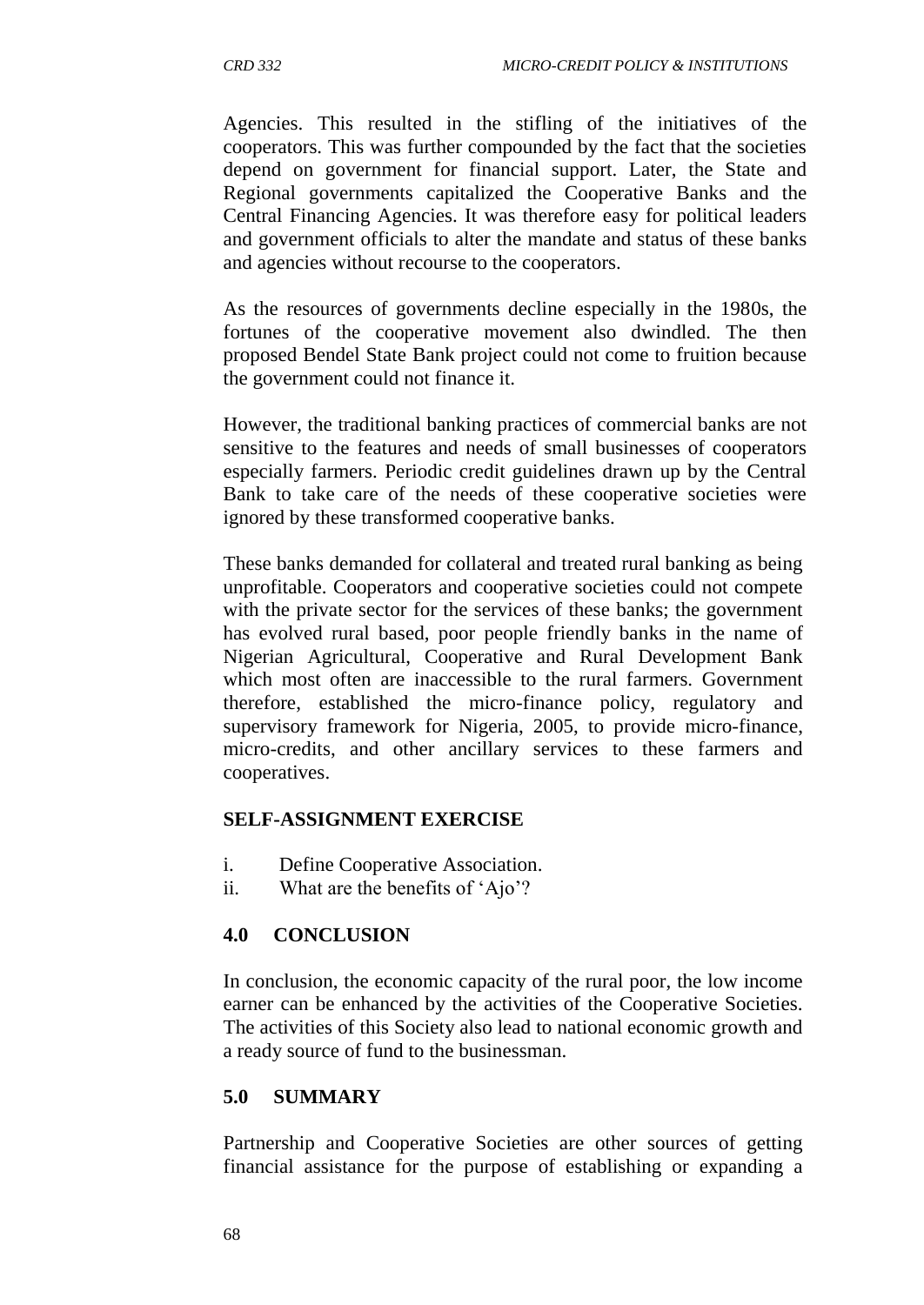business venture. They both have advantages and disadvantages. Care should be taken either to invite a partner or become a member of Cooperative Societies.

### **6.0 TUTOR-MARKED ASSIGNMENT**

1. Discuss the advantages of Cooperative Societies

2. Partnership is a dependable source of fund and it guarantees permanence of business. Discuss

### **7.0 REFERENCES/FURTHER READING**

Oyedipe, F.P.A (1996).*The Outstanding Success of Cooperative Movement*. Ilorin: Dabot Publication.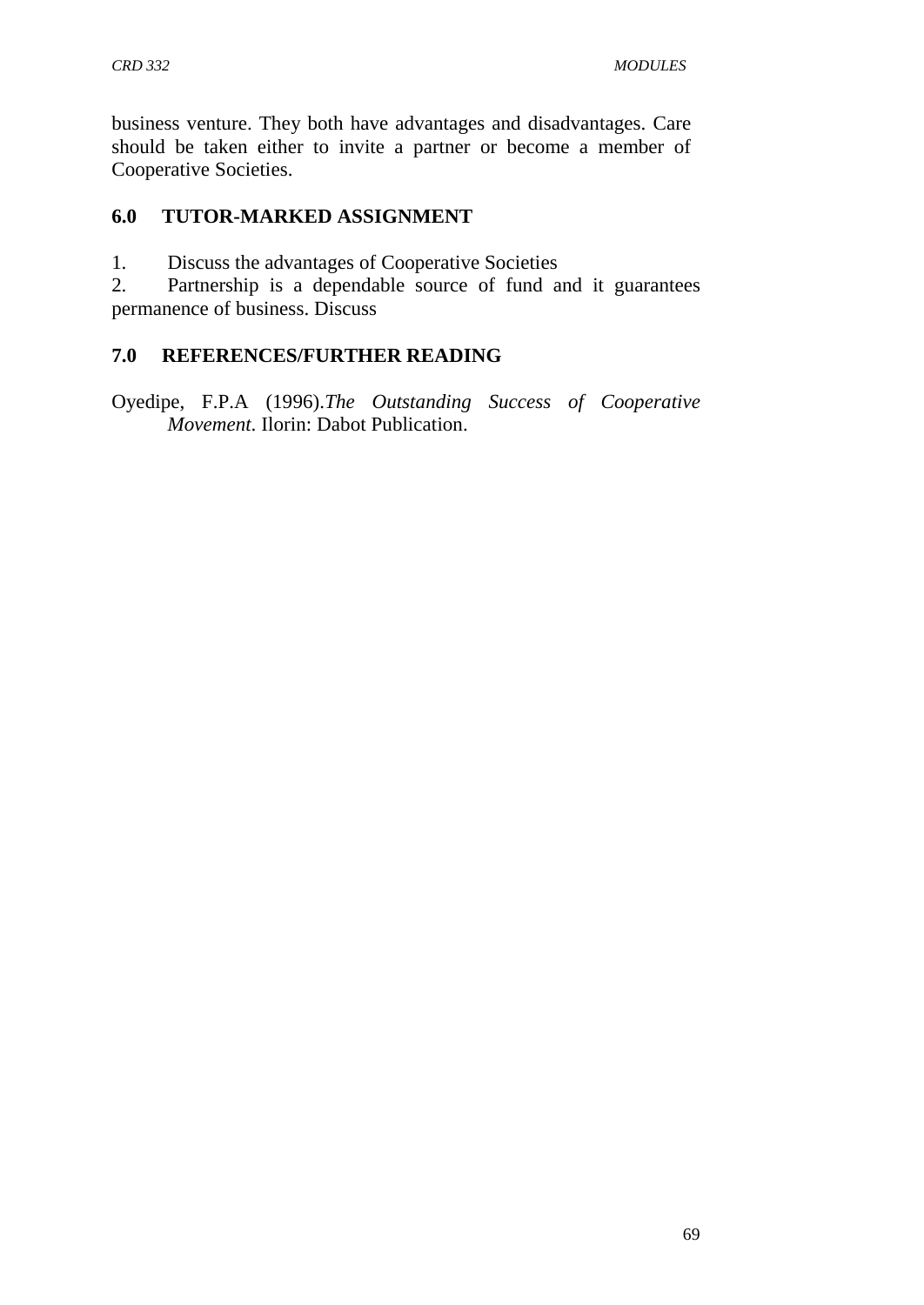### **UNIT 4 HOW TO KEEP AND USE BUSINESS RECORDS**

#### **CONTENTS**

- 1.0 Introduction
- 2.0 Objectives
- 3.0 Main Content
	- 3.1 Record Keeping
	- 3.2 Good Record
	- 3.3 Advantages of Record Keeping
		- 3.3.1 Cash and Credit Sales Availability
		- 3.3.2 Your Record Shows You How Your Business is doing
		- 3.3.3 Your Records Help You to Plan for the Future
		- 3.3.4 Who Keeps the Records?
		- 3.4 Types of Records to be kept
			- 3.4.1 Receipt Booklet
			- 3.4.2 Invoice
			- 3.4.3 Waybill or Delivery Note
			- 3.4.4 Daily Cash Record
			- 3.4.5 Customers Account
		- 3.5 Advantages of Record Keeping
			- 3.5.1 Unpaid Suppliers Invoice
			- 3.5.2 Record Book
		- 3.6 How to Fill the Record Book
- 4.0 Conclusion
- 5.0 Summary
- 6.0 Tutor-Marked Assignment
- 7.0 References/Further Reading

#### **1.0 INTRODUCTION**

It may be a fact the MFBs and the Non–governmental Organizations do not request for collateral and rigorous paper work before loans are granted to members. However, they do have some records in order to keep track of their costs and revenue.

#### **2.0 OBJECTIVES**

The objective of this unit is to explain how records are kept and the various uses of the records.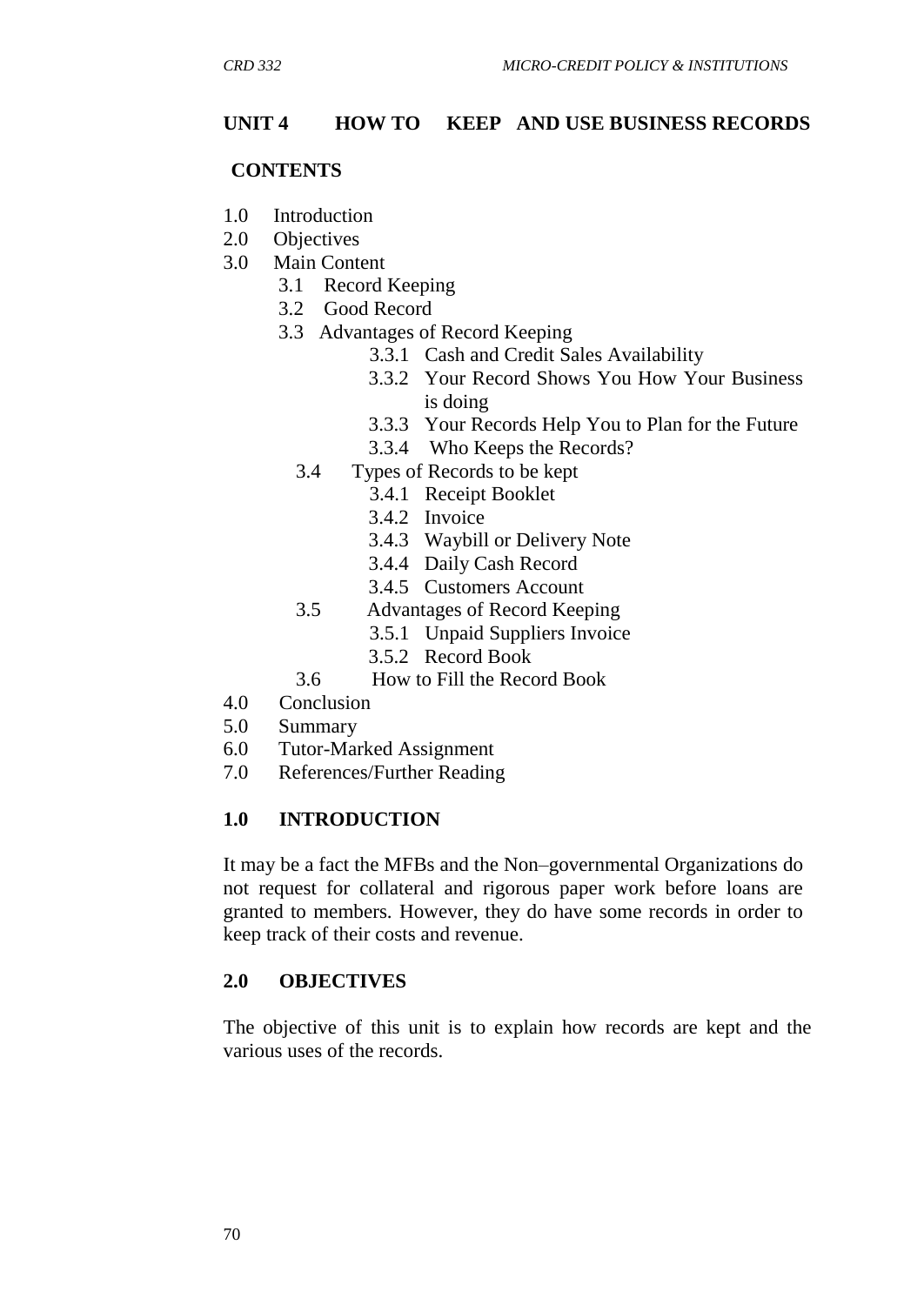# **3.0 MAINCONTENT**

### **3.1 Record Keeping**

Record Keeping means you have to write down:

- how much money your business receives, and
- how much money your business Spends**.**
- When you Sell your products or provide service, money comes in to your business.
- When you pay for goods or service such as raw materials, labour, electricity, rent, telephone etc, money goes out of your business.
- To keep good records, you need to write down all your business transactions in an organized way.

You need something to show that you received or paid out money such as:

- Invoices, receipts, way bill etc. you get from your customers when you buy raw materials, pay rent, salary or wages, electricity and soon.
- Copies of receipts, invoices, and way bill you give to your customers when they buy from you.

It is therefore important for you to write down in a small exercise book the information you need such as:

- when the transaction happened
- who was involved in the transaction
- details of the transaction
- the amount of money involved in the transaction

# **3.2 Good Record**

The main requirements for a good record keeping are that:

- It must be accurate
- It must be consistent
- It must be reliable
- It must be easy to understand

## **3.3 Advantages of Record Keeping**

By keeping good and accurate business records you can easily solve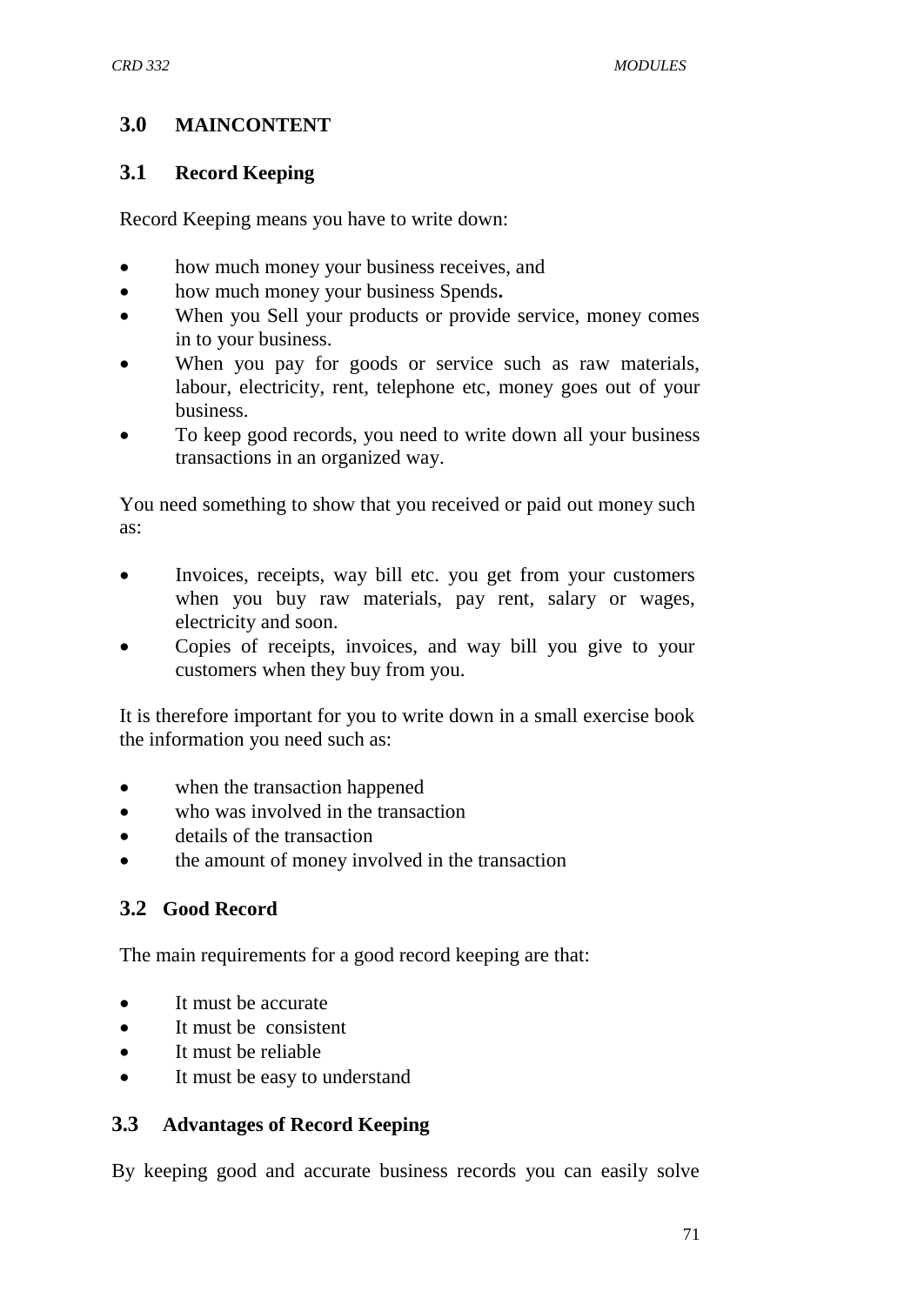problems in your business such as:

### **3.3.1 Cash and Credit Sales Availability**

- The records show you how much money your business should have.
- It helps you to make sure your money is not stolen
- It shows you who **owes** you money and how much
- The record tells you how much cash you have on hand and in the bank

### **3.3.2 Your Record Shows You How Your Business is Doing**

- It helps you to find out problems before it is too late You can use the records to know your
- Income and expenses
- The profit or loss you are making
- Your monthly payroll (wage and salaries)

You can also use the records to know if:

- Costs are too high
- Sales are falling

The records you keep show others how your business is doing.

- It shows them whether your sales and profits are increasing
- You and others will know whether your costs and expenses are decreasing.
- You need proper records when you pay your taxes or apply for a loan.
- It shows others that everything is in order and that you are in control of your business.

## **3.3.3 Your Records Help You to Plan for the Future**

- Records show you how well your business did in the past and how well it is doing now.
- When you know your business strength and weaknesses, you can properly plan for the future.

## **3.3.4 Who Keeps the Records?**

Once you start your business, you have to decide who will keep and maintain the records.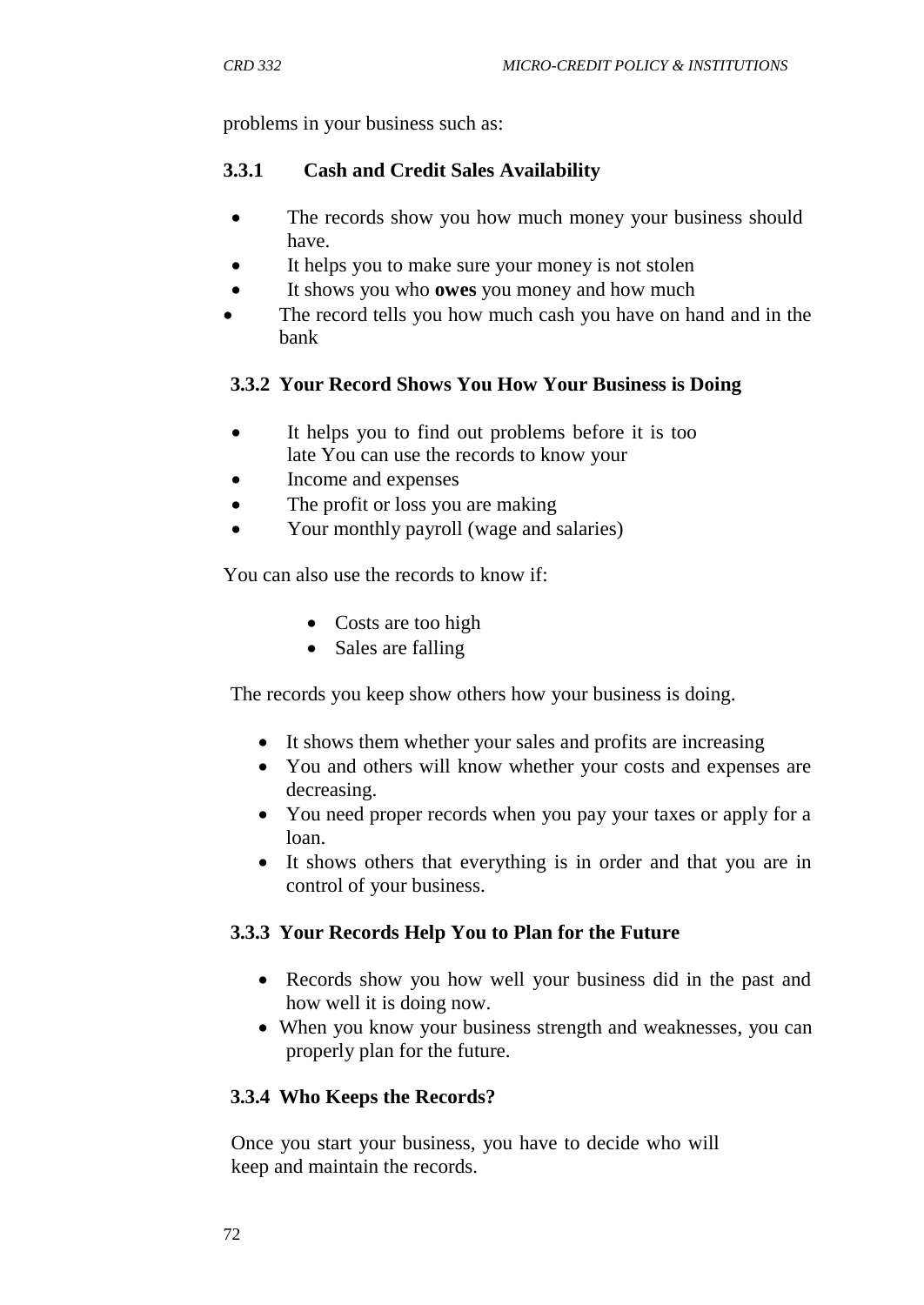- If you have the time and interest, you can keep the records yourself.
- When the volume of your business increases, you can employ a clerk to keep the records.
- Sometimes your wife or children can assist you to keep the records and do simple calculations.

#### **3.4 Types of Records to Be Kept**

The records you keep depend on the type of business and the volume of activities. However, for our purpose, the following records are adequate.

#### **3.4.1 Receipt Booklets**

If your business produces and sells a few expensive products such as furniture or provide **services** such as vehicle repairs, use a Receipt Booklet.

#### **An example of a Receipt Book is given below:**

| <b>TOLA ENTERPRISES</b>                                                                            |                     |
|----------------------------------------------------------------------------------------------------|---------------------|
| (Manufacturer of Quality Furniture)<br>Office/Workshop: No. 30, Adio Street, Idiaba,<br>Ogun State |                     |
| <b>CASH RECEIPT</b>                                                                                |                     |
| No. 0001                                                                                           | Date: 19            |
| Received                                                                                           |                     |
| the sum of we have a set of the sum of                                                             |                     |
| $Cash payment=N=\_$                                                                                | Cheque No.          |
| $=N=$ $:$ $K$                                                                                      | Manager's signature |

#### **3.4.2 Invoice**

The customer may sometimes request for an **Invoice** before or after purchasing the product or service.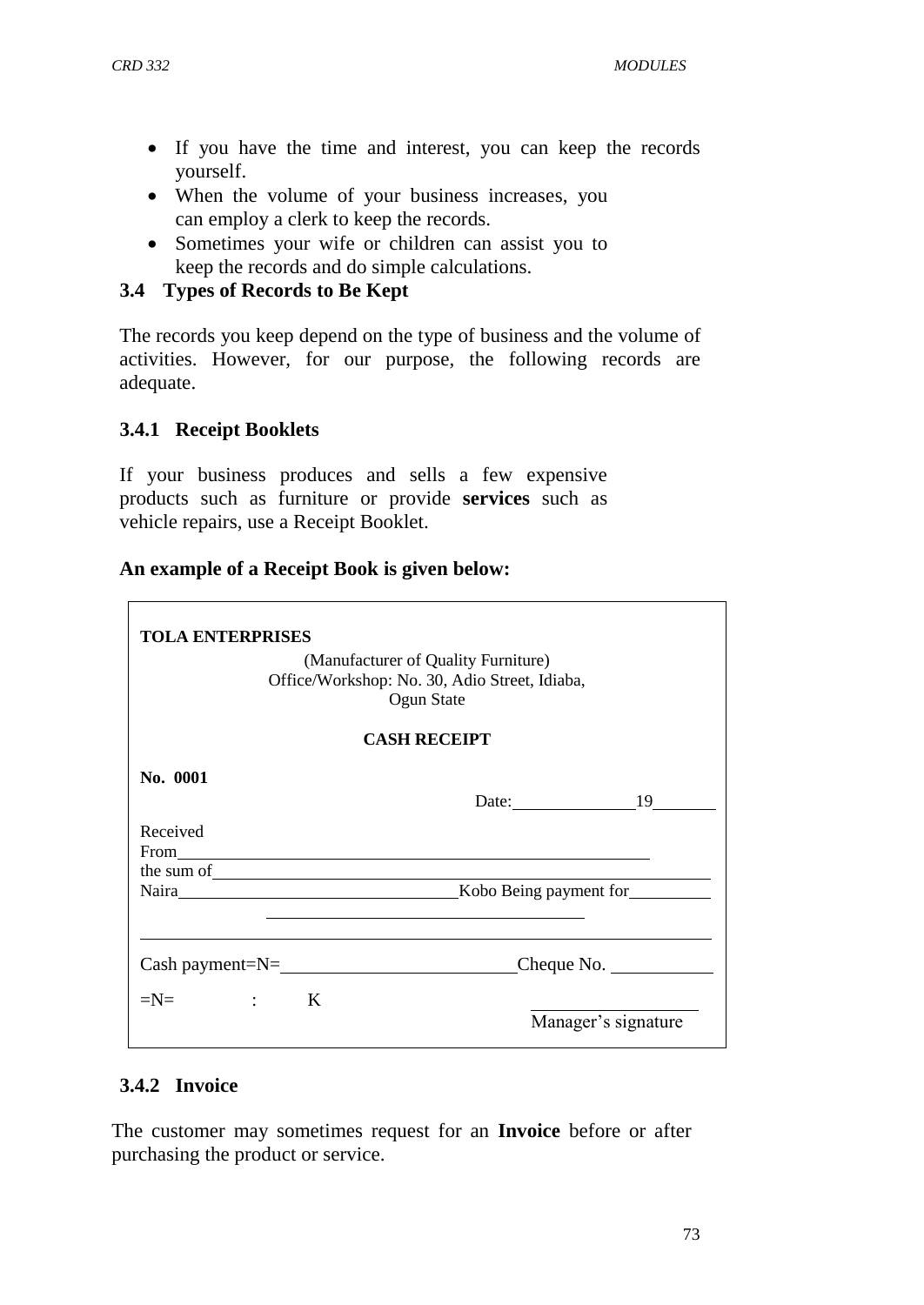The invoice shows the quantity of good sold the description of what is sold and the price of each product. However, it is not a substitute for the receipt. It is issued together with the receipt to show the type and price of products sold.

The following is an example of an Invoice

#### **TOLA ENTERPRISES**

(Manufacturer of Quality Furniture) Office/Workshop: No. 30, Adio Street, Idiaba, Ogun State

#### **Invoice No: 0001**

Date: 19

| Quantity | <b>Description of Goods</b> | Rate | <b>Amount N</b> |
|----------|-----------------------------|------|-----------------|
|          |                             | Р    |                 |
|          |                             |      |                 |
|          |                             |      |                 |

Thank You Goods bought are not returnable

**Total N**

Amount in words

#### **3.4.3 Way-bill or Delivery Note**

The Waybill or Delivery note is issued to the buyer when he wants to collect the products he has purchased such as furniture or when you want to deliver the products to him.

An example of a waybill or delivery note is given below. It also contains information such as Customers Name, Delivery Address, Vehicle No, Quantity paid for, dispatched and delivered and the condition of the goods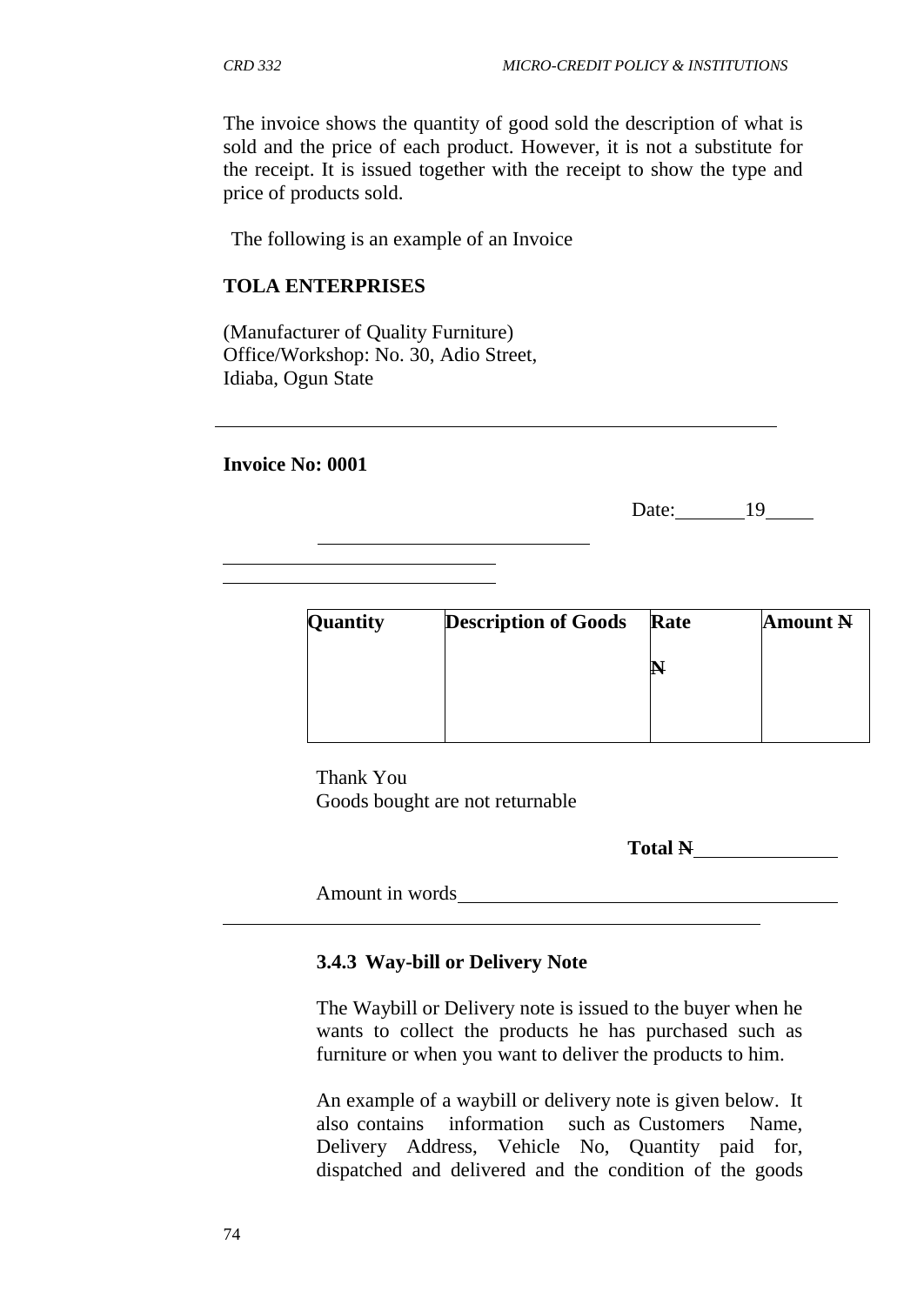when they were received.

#### **TOLA ENTERPRISES**

(Manufacturer of Quality Furniture) Office/Workshop: No. 30, Adio Street, Idiaba, Ogun State

#### **Invoice No: 0001**

| <b>WAYBILL/DELIVERYNOTE</b> |                 |                    | Date: $19$                     |  |  |
|-----------------------------|-----------------|--------------------|--------------------------------|--|--|
| No.                         |                 |                    | <b>ORDER</b><br><b>INVOICE</b> |  |  |
|                             |                 |                    |                                |  |  |
|                             |                 |                    |                                |  |  |
| <b>ITEM No.</b>             | <b>QUANTITY</b> | <b>DESCRIPTION</b> | <b>QUANTIT</b><br>Y            |  |  |
|                             |                 |                    |                                |  |  |
|                             |                 |                    |                                |  |  |

#### **Total**

**Received Goods in Good Condition**

#### **DELIVERED BY RECEIVED & CHECKED BY CUSTOMER**

#### **3.4.4 Daily Cash Record**

Whether you use a receipt book or daily cash record you must keep the RECEIPTS you get for all the cash that comes in or goes out of your business such as:

- receipts issued for sale of products or service
- receipts for buying raw materials or good to resell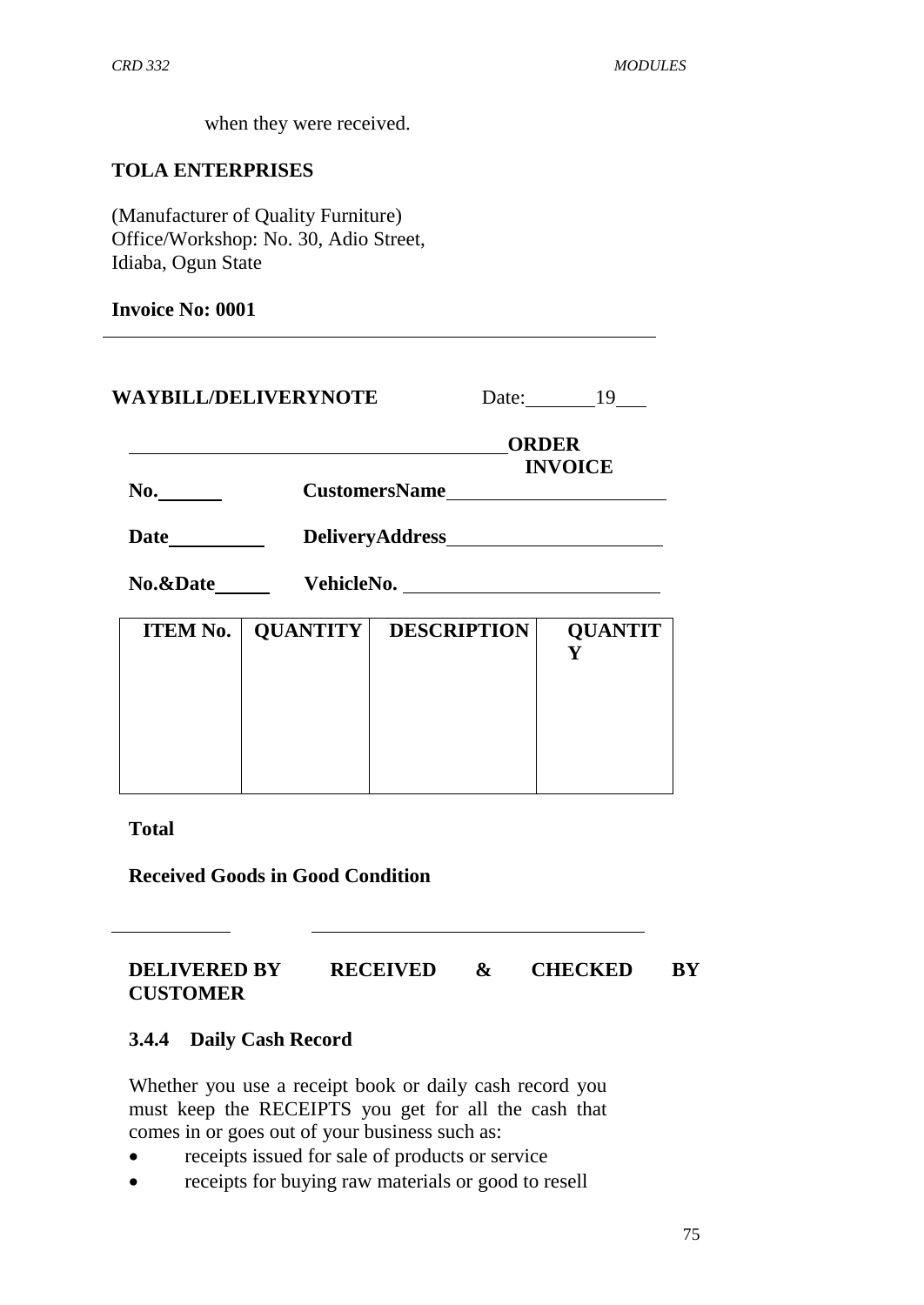receipt or invoices for rent, payment for services, electricity, water, telephone and all other costs to your business.

|    | <b>DAILY CASH RECORD</b> |          |        |         |  |  |  |  |
|----|--------------------------|----------|--------|---------|--|--|--|--|
| No | Details                  | Quantity | Rate   | Total N |  |  |  |  |
| 1. | <b>Starting Money</b>    |          |        | 100.00  |  |  |  |  |
| 2. | <b>Brake fluid</b>       |          | 120.00 | 120.00  |  |  |  |  |
| 3. | Oil filter               |          | 180.00 | 540.00  |  |  |  |  |
| 4. | Washers                  | 15       | 3.00   | 45.00   |  |  |  |  |
| 5. | Oil                      |          | 210.00 | 210.00  |  |  |  |  |
| 6. | Fuel filter              |          | 45.00  | 45.00   |  |  |  |  |
| 7. | Clutch Kit               |          | 70.00  | 70.00   |  |  |  |  |
| 8. | Door handle (super)      | 4        | 65.00  | 260.00  |  |  |  |  |
| 9. | <b>Bolts &amp; Nuts</b>  | 10       | 15.00  | 150.00  |  |  |  |  |
| 10 | 504                      |          | 480.00 | 480.00  |  |  |  |  |
|    | Total                    |          |        | 2020.00 |  |  |  |  |

#### **3.4.5 Customers Account**

If you sell or provide service on credit, you must write it down in a customer"s account book.

It is not advisable to sell on credit. Some customers do not pay on time. Some customers do not pay at all. However, credit can also increase your sales because good customers will continue to buy from you. Therefore, you may give credit to reliable customers.

When you want to keep the customers record, you can use:

- a book with a page for each customer; or
- a separate book for each customer if they buy a lot from you; or
- separate cards for each customer.

A written record enables you to avoid arguments with your customer and to follow up those who do not pay their money on time.

#### **3.5 Advantages of Record keeping**

The record keeping helps you know:

- how much each customer owes
- which customers pay their accounts on time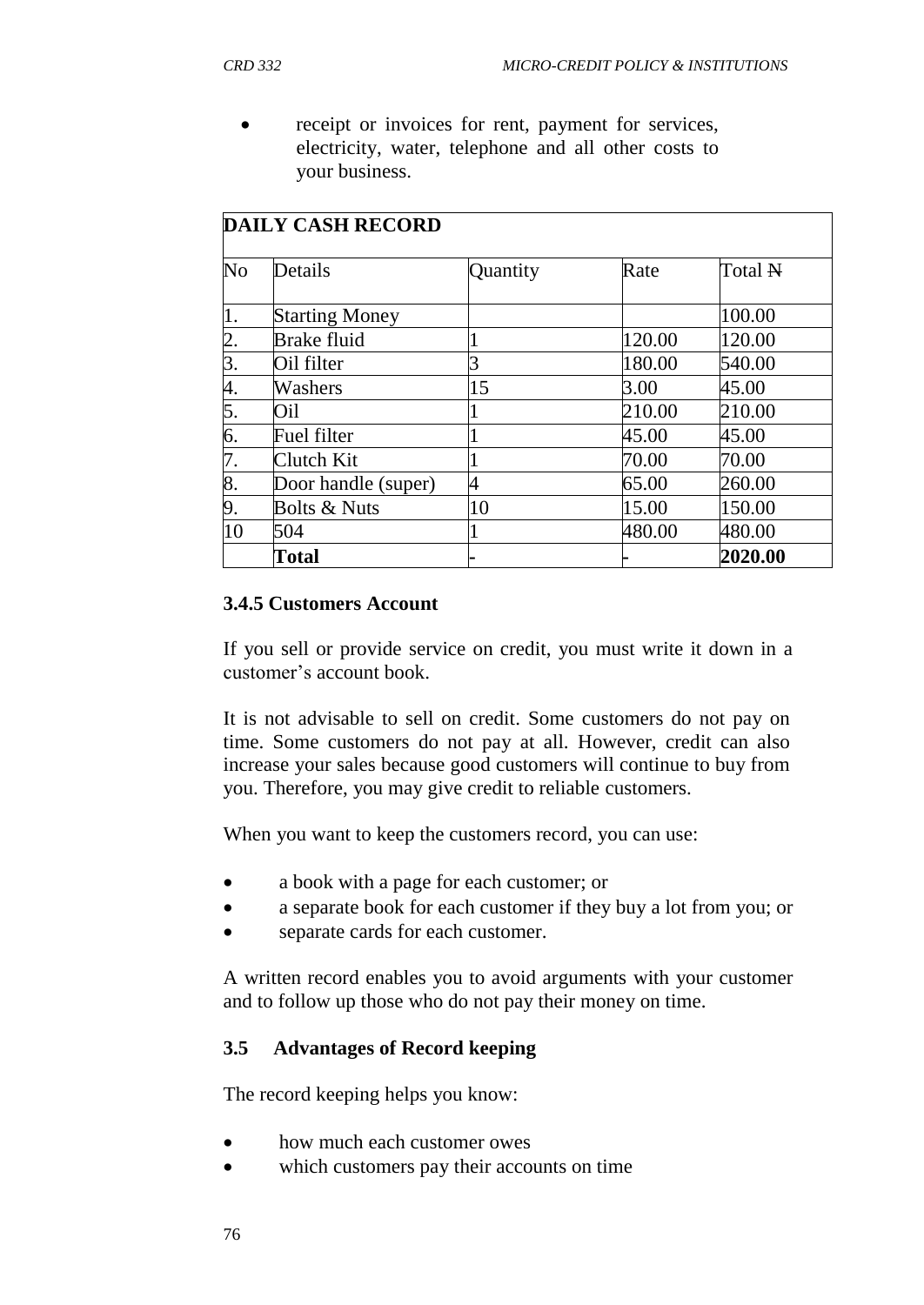which customers owe money to your business.

# **An example of Customers Account Record**

| <b>CUSTOMERS ACCOUNT RECORD</b><br>Name:<br>Address:<br>Telephone No: |                                                   |                |                        |                     |                     |  |  |  |  |
|-----------------------------------------------------------------------|---------------------------------------------------|----------------|------------------------|---------------------|---------------------|--|--|--|--|
| Date                                                                  | Details                                           | Quantity       | Credit<br><b>Sales</b> | Amount<br>Paid<br>N | <b>Balance</b><br>N |  |  |  |  |
| 9/1/96                                                                | Oil filter at<br>N <sub>180</sub> each            | $\overline{2}$ | 360.00                 |                     | 360.00              |  |  |  |  |
| 3/4/96                                                                | 504<br>Head <sub>2</sub><br>lamp<br>$atN110$ each |                | 220.00                 |                     | 220.00              |  |  |  |  |
| 6/6/96                                                                | 10 washers<br>at $N15$<br>15 bolts                | 10             | 150.00                 |                     | 450.00              |  |  |  |  |
| 21/10/96                                                              | Payment                                           | 15             | 300.00                 | 1030.00 0.00        |                     |  |  |  |  |

# **3.5.2 Unpaid Suppliers Invoice**

When you owe other businesses some money, always keep the receipts, invoices or delivery note of everything you buy on credit. It is a good idea to keep them in a file for easy reference.

## **3.5.3 Record Book**

The record book is the heart of your record–keeping. When the business is closed at the end of the day, fill in the Record Book by using:

- the copies of the receipts you write (from receipt book or sales invoice);or
- the summary of the Daily Cash record
- the receipts, invoices and other vouchers you get from your customers.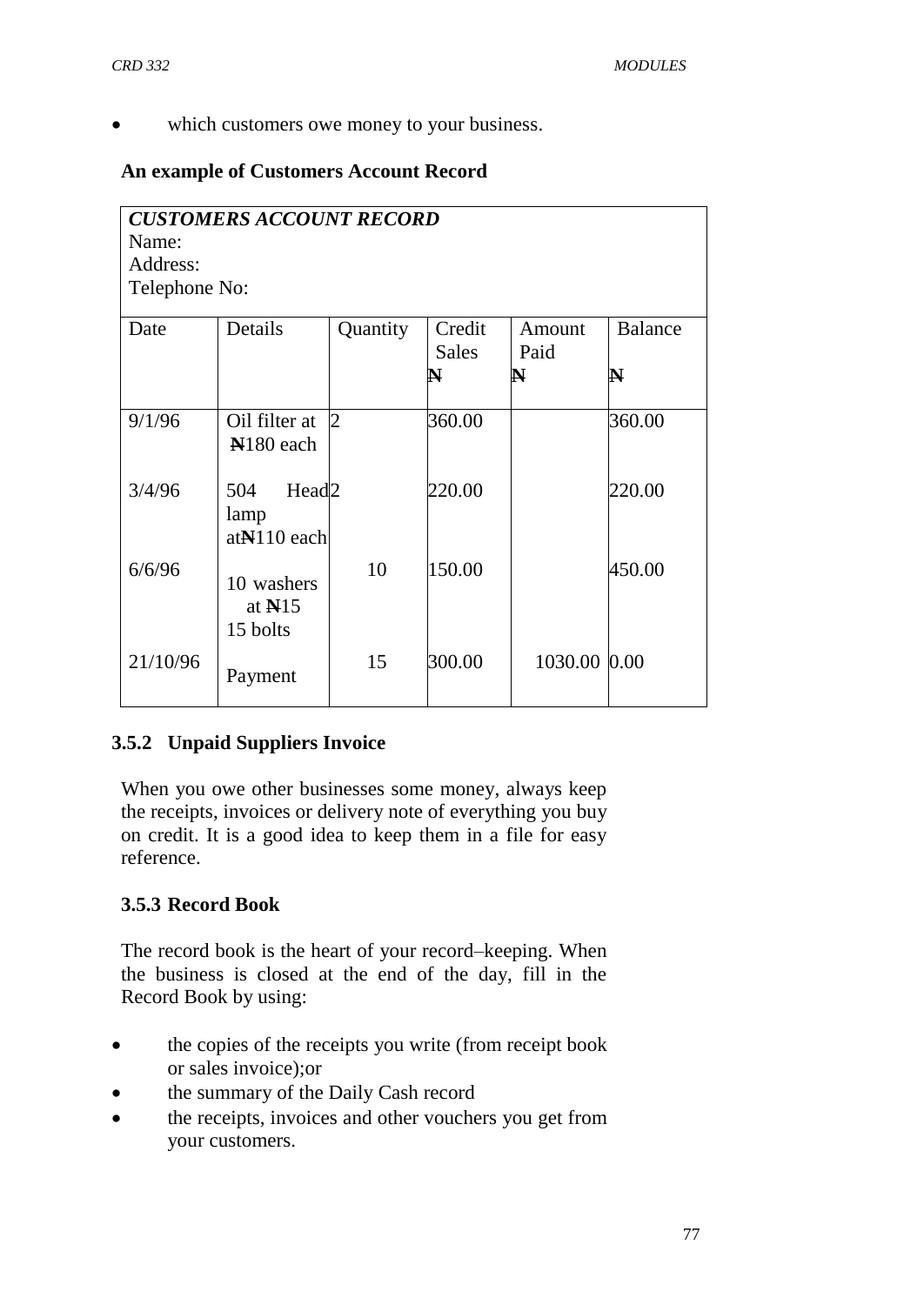In summary, you should write down in the RECORD BOOK all:

- Money that you receive from sales and other sources and where it came from. Get the information from the receipt book or Daily Cash Record.
- Money that you paid out of your business and what it was used for. You get the information from the receipts when you pay for something.

#### **3.5.4 How to Fill the Record Book**

You can buy a big note book and draw the same columns as in the example below:

| Date          | Details              | Receip |      | Cash |      | <b>Sales</b> | <b>Costs</b> |
|---------------|----------------------|--------|------|------|------|--------------|--------------|
|               |                      | t      | In   | Out  | Bal  |              |              |
|               |                      | Vouch  |      |      |      |              |              |
|               |                      | er No. |      |      |      |              |              |
| $\frac{1}{4}$ | <b>Brought</b>       | 0281   |      |      | 1000 |              |              |
|               | Forward              |        |      |      |      |              |              |
| 11/4          | <b>Bought Nails</b>  | 0282   |      | 50   | 950  |              | 50           |
| 11/4          | <b>Sales</b>         | 0283   | 2000 |      | 2950 | 2000         |              |
| 11/4          | <b>Sales</b>         | 0284   | 250  |      | 3200 | 250          |              |
| 12/4          | Bought               | 0285   |      | 1200 | 2000 |              | 1200         |
|               | Plywood              |        |      |      |      |              |              |
| 12/4          | <b>Bought Foam</b>   | 0286   |      | 500  | 1500 |              | 500          |
| 18/4          | <b>Sales</b>         | 0287   | 275  |      | 1775 | 275          |              |
| 19/4          | <b>Sales</b>         | 0288   | 545  |      | 2320 | 545          |              |
| 19/4          | <b>Bought Timber</b> |        |      | 320  | 2000 |              | 320          |
| 23/4          | Paid Wages           |        |      | 250  | 1750 |              | 250          |
| 27/4          | Paid                 |        |      | 500  | 1250 |              | 500          |
|               | Own                  |        |      |      |      |              |              |
|               | er Salary            |        |      |      |      |              |              |
|               | Total                |        | 3070 | 2820 | 1250 | 3070         | 2820         |

**CASH BOOK**

**Date:** Write the date of the transaction

**Details:** Describe the transaction

**Receipt/Voucher No:** Write a receipt or voucher no for each transaction

**Cash:** Write the cash that came in **or** goes **out.** The Balance is the amount you should have on hand.

**Sales:** Write all your sales in this column

**Costs:** Write all your costs in this column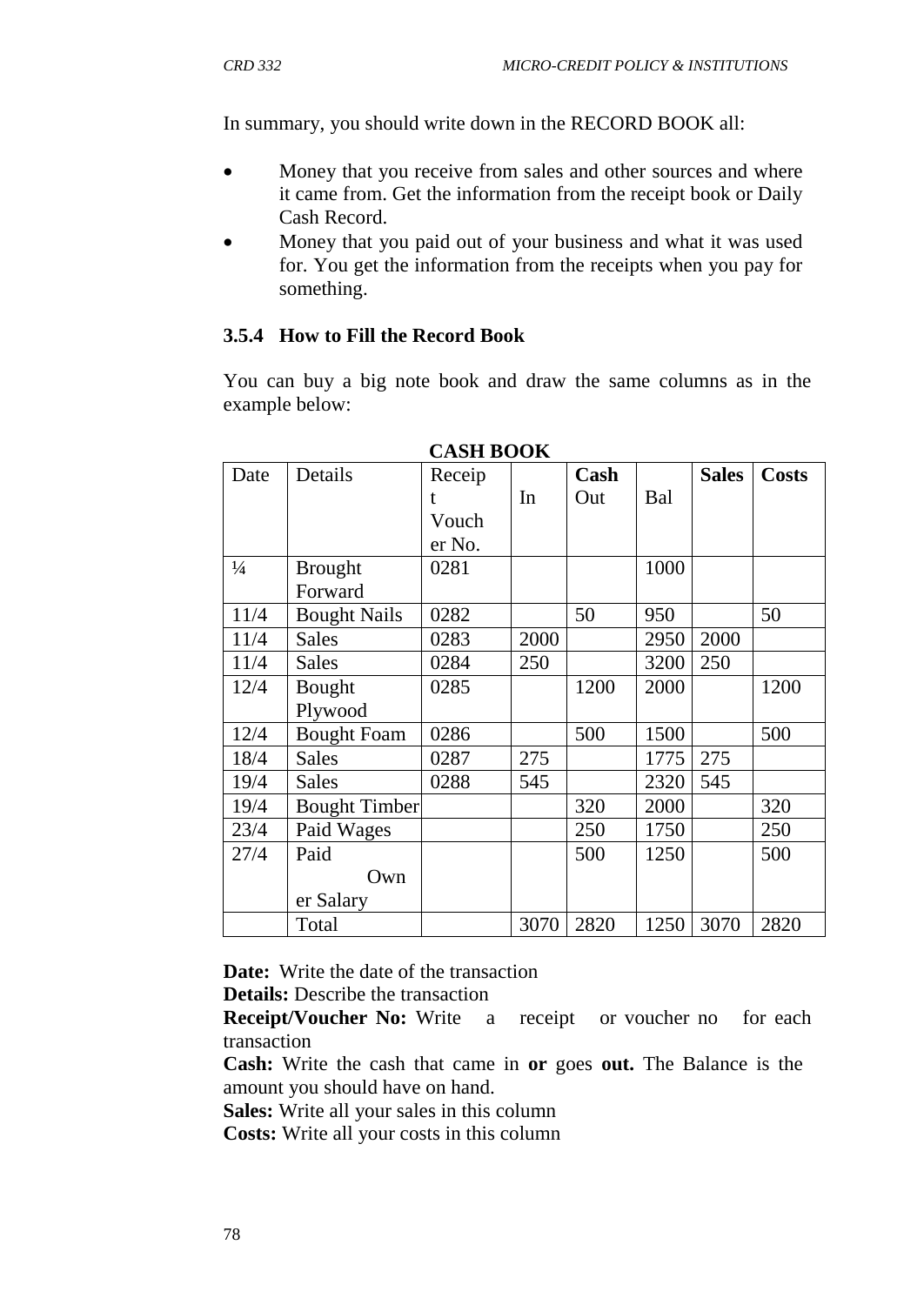### **SELF ASSESSMENT EXERCISE**

- i. Draw a cash receipt
- ii. Why is it not advisable to sell on credit?

### **4.0 CONCLUSION**

In conclusion, it is necessary to keep proper records in order to keep track of business activities so as to be able to detect when the business is sick, know the sales, debts and the costs involved as well as render necessary financial information.

### **5.0 SUMMARY**

At the end of the month, you should summarize your record book by adding the totals for cash that came in, cash that goes out and cash balance. This will tell you the cash you have on hand. By adding the **Sale** and **Costs** column, you will know **how** you have **spent** your money and **what** you have spent it for.

The record book can be used to control your business by:

- knowing your sales
- knowing your cash balance
- Analyzing your costs.

All these will enable you to know how your business is doing and to plan for the future.

#### **6.0 TUTOR-MARKED ASSIGNMENT**

- 1. Write a short note on customers account
- 2. List the different types of record that can be kept by a sole proprietor

## **7.0 REFERENCES/FURTHER READING**

Siebert, J.C, {1989). *Concept of Marketing Management*. New York. Englewood Cliffs Publication.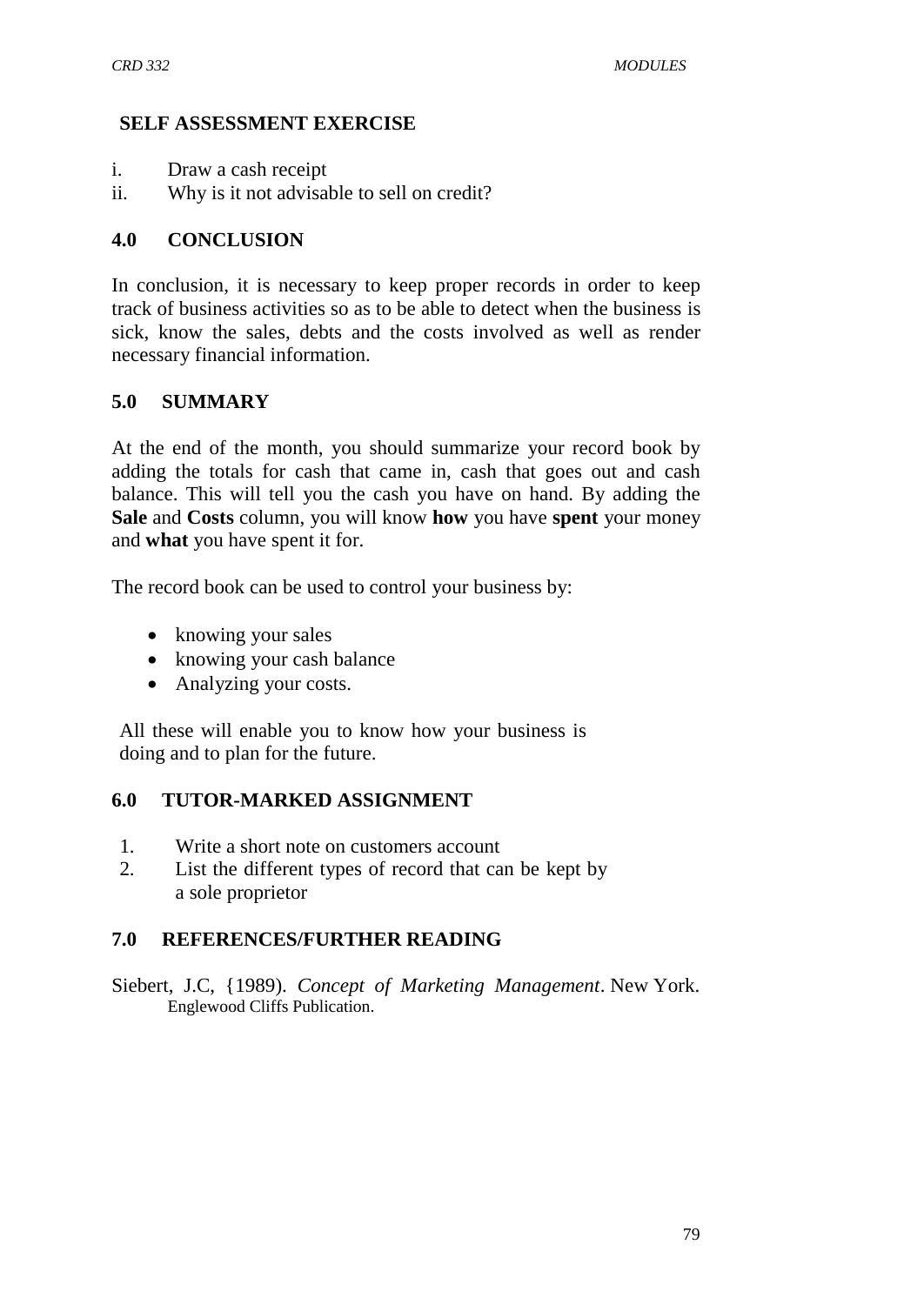### **UNIT 5 MARKETING – HOW TO SELL YOUR PRODUCTS**

#### **CONTENTS**

- 1.0 Introduction
- 2.0 Objectives
- 3.0 Main Content
	- 3.1 Definition of Marketing
		- 3.1.1 Getting to know your Customers
	- 3.2 Know your Market
	- 3.3 Who Are your Competitors
	- 3.4 Satisfaction of your Customers
		- 3.4.1 Product
		- 3.4.2 Price
		- 3.4.3 Costs
		- 3.4.4 Know your Competitors Prices
		- 3.4.5 Make your Prices Attractive
		- 3.4.6 Discount
		- 3.4.7 Place
- 4.0 Conclusion
- 5.0 Summary
- 6.0 Tutor-Marked Assignment
- 7.0 References/Further Reading

#### **1.0 INTRODUCTION**

It is good and profitable to venture into production, but the exercise is not complete until the products get to the final consumer. It is therefore important for the businessman to locate the appropriate market for his products.

Mr. Audu produced a meal of "Tuwo shikafi" but he kept it in the pot expecting that people will come looking for him without making any effort to sensitize the people about the availability of the product. Tuwo, being a perishable good, turned soar before the following day. He had to throw away the product. He lost as a result of his in-action. He failed to let people know that he had prepared a meal that could satisfy their need.

#### **2.0 OBJECTIVES**

The objective of this unit is to explain the meaning of marketing and its importance to business activities. At the end of this unit you should be able to enlighten the selling processes and techniques available to the business man.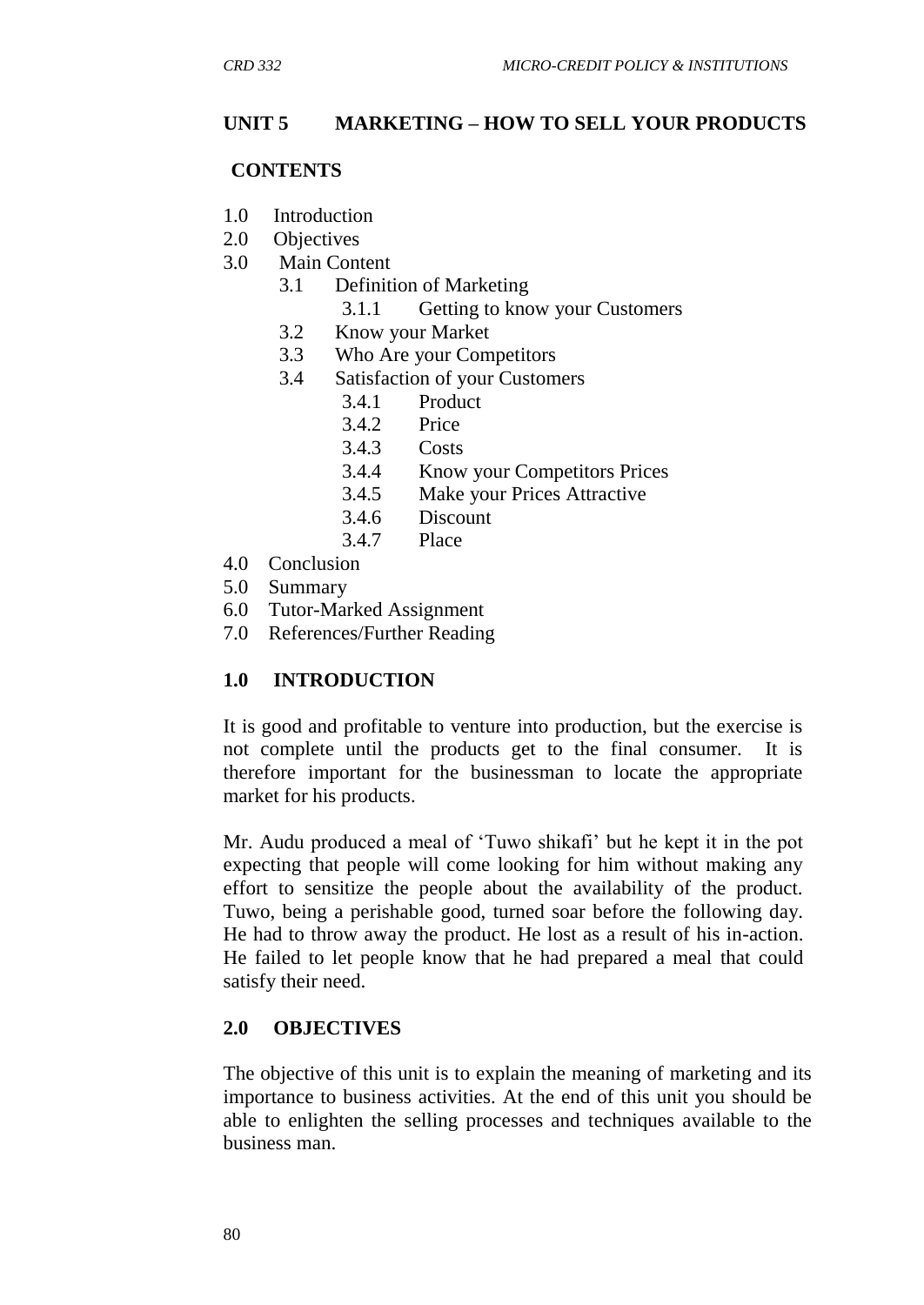# **3.0 MAIN CONTENT**

### **3.1 Definition of Marketing**

Marketing is everything you do to find out who your **Customers** are and what they **need** and **want.** It is how to satisfy them while you are making profit by:

- providing the **products** or **service** they need
- setting the **prices** they are willing to pay
- **e** getting your products or service to them
- **informing** and **attracting** them to buy your products or services.

Marketing is the difficult but most important part of managing a business. It does not matter how **good** your good or service is. If you do not market it in the right way, no one will buy it.

Your **market** is the customers, people who or other businesses, which want your products or services and are **able** and **willing** to pay for them. Therefore the word **market** means **a place or opportunity or medium** where people meet to buy and sell goods and/or services. It could be via the internet, in the aero-plane, on the telephone or in a physical place.

It also means:

- the **customers** you have now
- the **customers** you hope to get in the future (prospective)
- the **customers** you have lost but hope to get back

#### **3.1.1 Getting to know the Customers**

Who is a customer? A customer is one who makes a repeat purchase of your product; whilst a consumer is an end user of a product. A product is either the good (tangible) or service (intangible). When products are mentioned they mean either goods and/or services.

It is important to know your customers, know their buying behaviour, i.e know what they like to buy, why they buy what they buy**.** When you understand their buying behaviour, you decide what goods to make or service to **create** to **meet** their buying needs.

By following the steps below, you will understand your market place and increase your sales volume**:**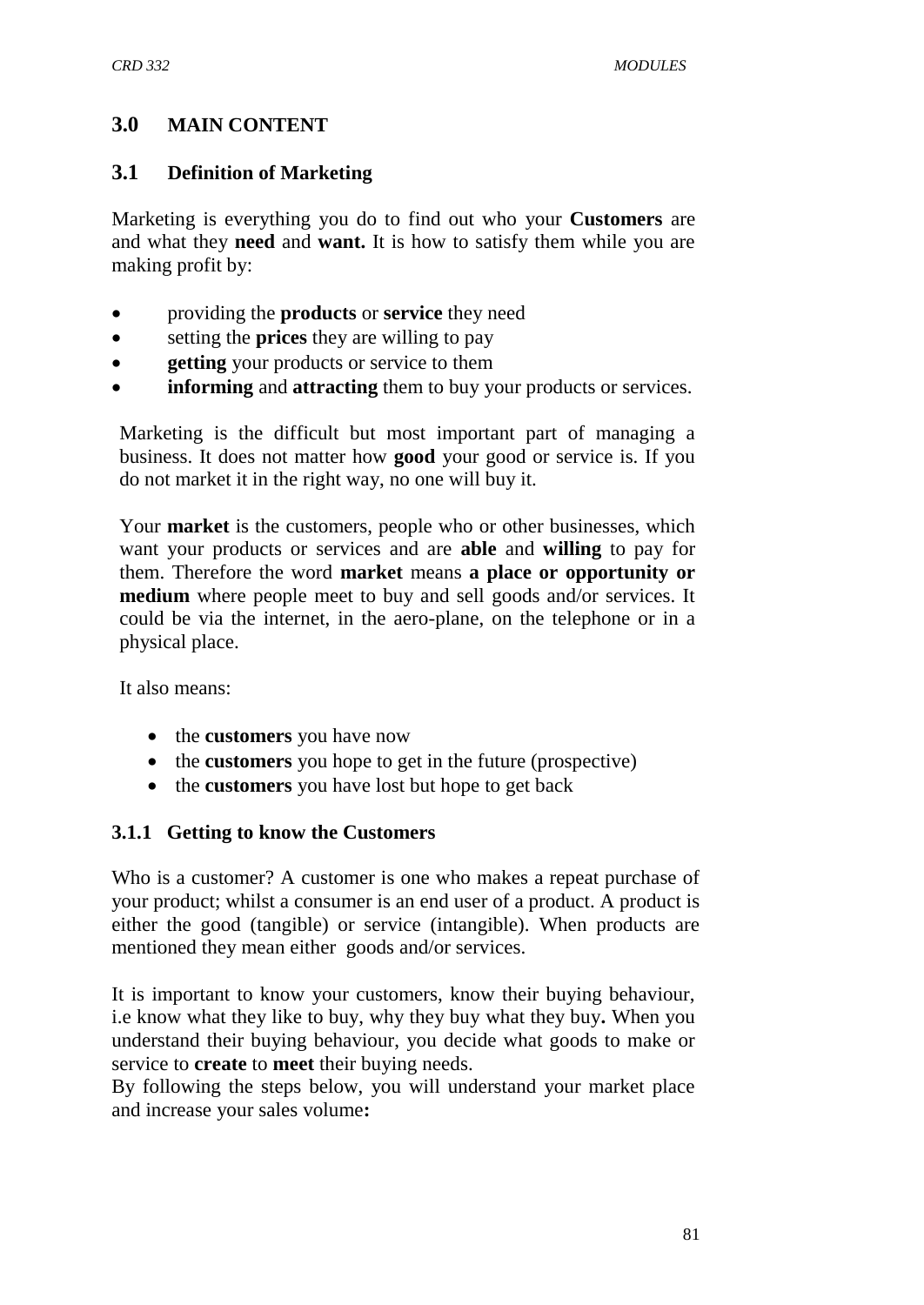# **3.2 Know Your Market**

In order to know your market place you must know:

- who the customers are
- the goods or services they like to buy
- Why they buy the products
- Where the customers are located?
- when do they buy?
- how **often** and how **much** do they buy?
- what prices are they willing to pay?
- Who are your Competitors

The Competitors are businesses selling products similar to your own. Ask yourself the following questions:

- who are my**competitors?**
- How **many** are they?
- where are they **located?**
- how **good** are my competitors?

If you can find good answers to the above questions, then you will know:

- what goods or services to sell.
- how to get your products to your customer
- how to inform customers and make them to buy
- what **price** to charge for your product s

You can also find out more about your market by:

- **Talking** to your customers and asking them:
- why they buy from you
- If they are **satisfied** with your products and the way you **treat**  them
- If there are other things they would like to buy from you
- **Listening** to what other people say about your business
- Finding out why some customers do not buy from you
- **Finding out** what your competitors are doing about their:
- goods or service i.e. quality, design, packaging, etc.
- what prices they charge
- why customers buy from your competitors.
- **Reading** newspapers and magazines about new products or services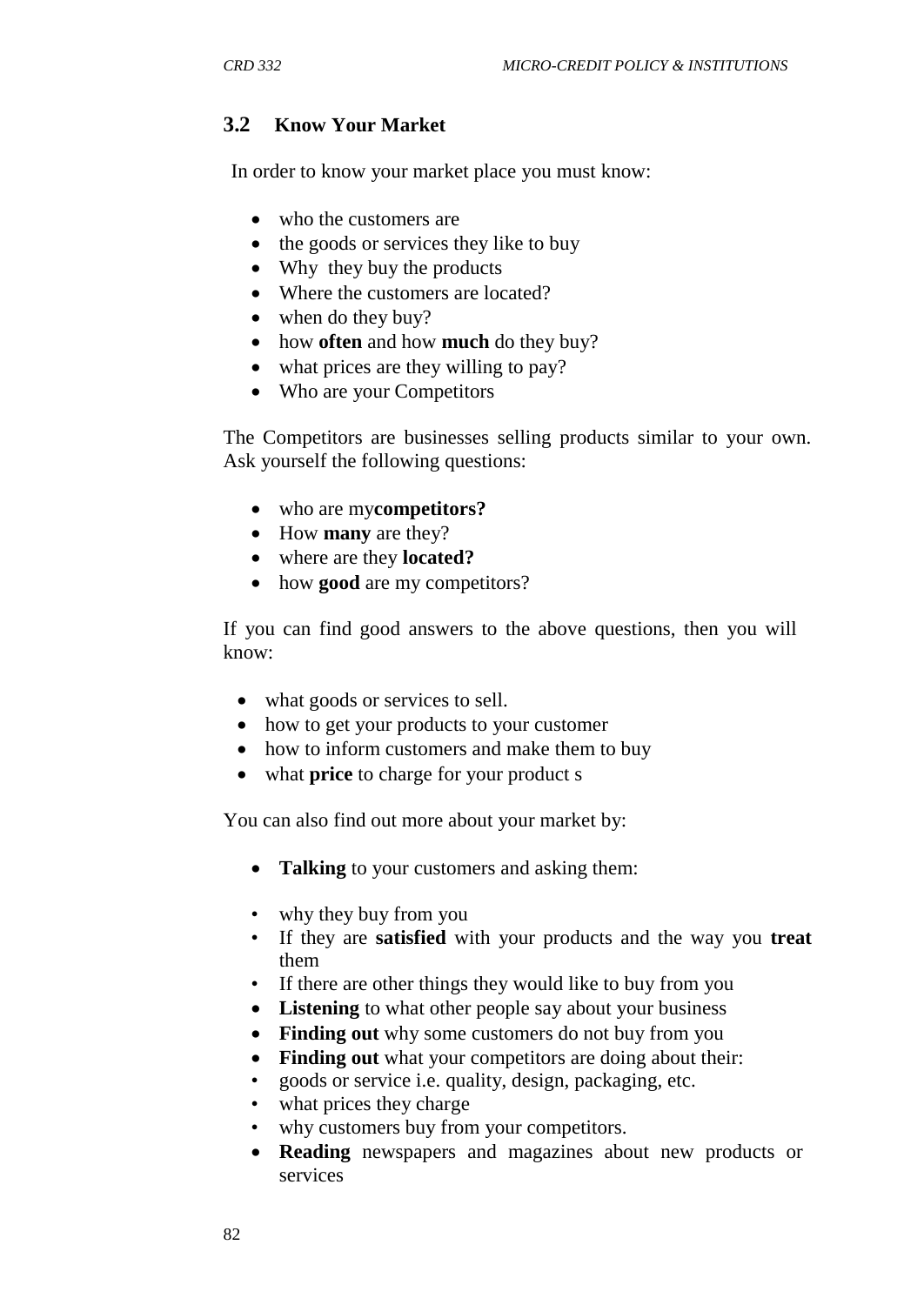**Listening** to radio and watching television to get information about new products and services.

## **3.4 Satisfaction of your Customers**

The customer is the most important person for your business. **Satisfied**  customers will always come back and buy more from your business. The more satisfied customers you have, the more **sales** and **profit** you make.

To satisfy your customers, improve your sales and make a profit, you need to understand the **four P's** of marketing:

## **Product**

- What **product** your customers want **Price**
- What **price** your customers are willing and able to pay **Place**
- What **place** your business should be located so that you can reach your customers **Promotion**
	- What **promotion** you can use to inform and **attract**  customers to buy your products or services.

All the four P's are very important. You must use each of them to **satisfy** your customers and **increase** your sales and profit. When your customers are satisfied, they will always **come back** to buy more from you. They will tell other people to buy from you.

## **3.4.1 Product**

To be successful in business, you must have the products your customers want. To do this, you should know that:

- Customers buy goods and services to satisfy different **needs.** Therefore, you should find out what customers need and then provide the products to satisfy those needs.
- Customers **need** change. When their needs change, do your market research to change your product.
- **Provide** what your customers want.
	- Do not just sell the same products as other businesses.
	- Try to **improve** on the products you already make and sell.
	- Keep your eyes and ears open for new ideas.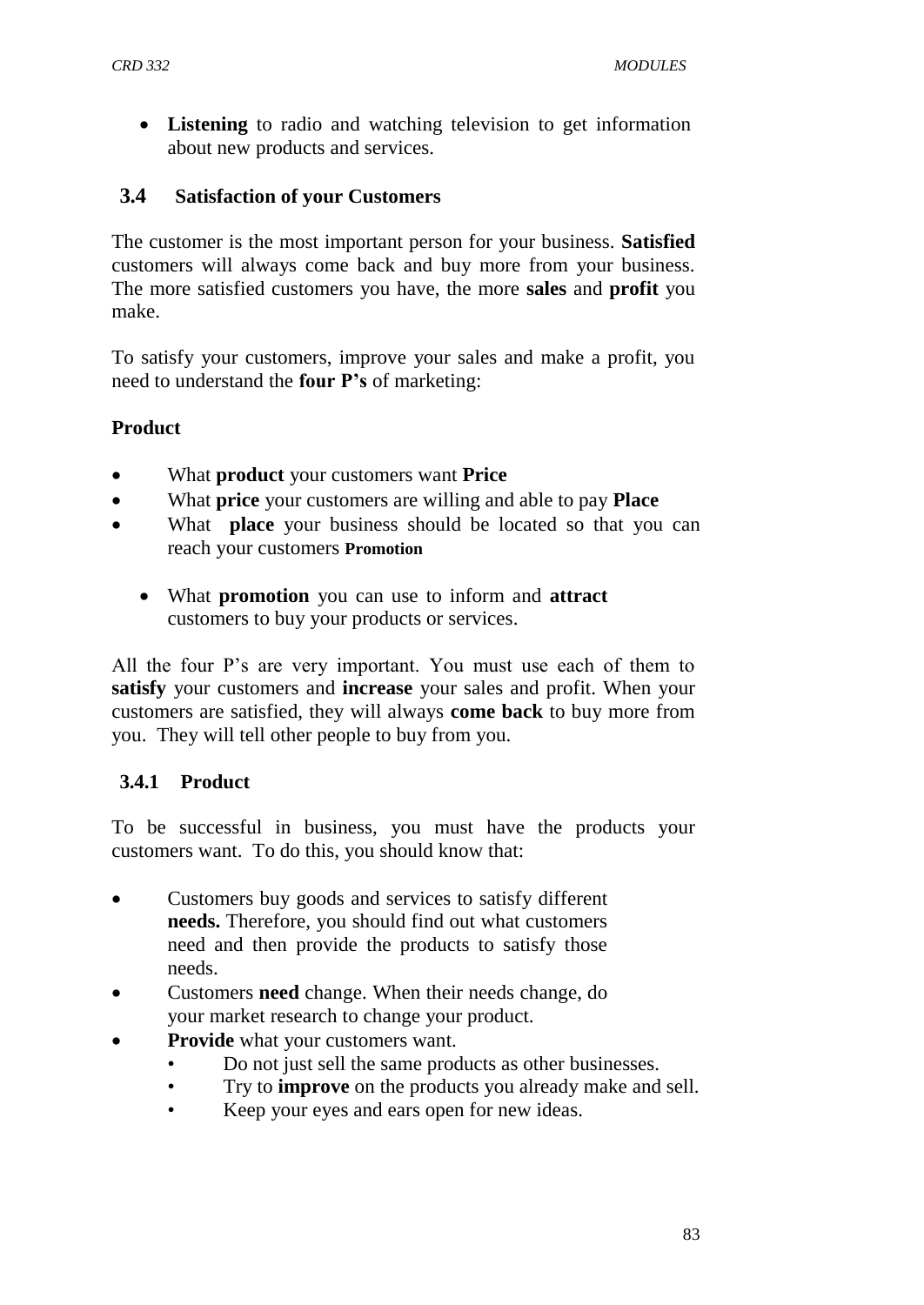## **3.4.2 Price**

#### **WHAT PRICES DO I CHARGE?**

Your business may have very good products or services, but if your prices are **wrong, i.e (too high or too low)** you will not sell much.

In general, your prices must be:

- Low enough to attract customers to buy
- **High** enough to give your business a profit
- 1. Know your costs
- 2. Know how much customers are willing to pay
- 3. Know your competitors prices
- 4. Know how to make your prices attractive.

#### **3.4.3 Costs**

You must know how much it costs you for things such as **material, labour, rent,** and **electricity** to create a product. To make a profit, your **price** must be higher than your **total costs** for the product.

### **Examples**

| (a)          | <b>Profit</b>                                   |                                  |                                                        |      |                     |                                                |  |  |
|--------------|-------------------------------------------------|----------------------------------|--------------------------------------------------------|------|---------------------|------------------------------------------------|--|--|
|              | Selling                                         |                                  |                                                        | Cost | $=$ $-$             | Profit/Loss                                    |  |  |
|              | Price                                           |                                  |                                                        |      |                     |                                                |  |  |
|              | N30                                             |                                  |                                                        | N25  | $\alpha = 1$        | $+$ N5 (Profit)                                |  |  |
|              |                                                 |                                  |                                                        |      |                     | A price higher than the total cost gives you a |  |  |
|              |                                                 | profit                           |                                                        |      |                     |                                                |  |  |
|              |                                                 | $+$ N5 means a N5 profit         |                                                        |      |                     |                                                |  |  |
| ( <b>b</b> ) | Loss                                            |                                  |                                                        |      |                     |                                                |  |  |
|              |                                                 | <b>Selling Price</b>             |                                                        |      |                     | $Cost = Profit / Loss$                         |  |  |
|              | N <sub>25</sub>                                 |                                  |                                                        |      | $N30 = - N5 (Loss)$ |                                                |  |  |
|              |                                                 |                                  | A selling price <b>lower</b> than the total cost gives |      |                     |                                                |  |  |
|              |                                                 | you a <b>loss</b>                |                                                        |      |                     |                                                |  |  |
|              |                                                 | - N5 means a loss.               |                                                        |      |                     |                                                |  |  |
| (c)          | <b>No Profit</b>                                |                                  |                                                        |      |                     |                                                |  |  |
|              |                                                 | Selling Price -                  |                                                        |      |                     | $Cost = Profit / Loss$                         |  |  |
|              | N30                                             |                                  |                                                        |      | $N30 = N0$          |                                                |  |  |
|              | A selling price which is the same as total cost |                                  |                                                        |      |                     |                                                |  |  |
|              |                                                 | gives no profit                  |                                                        |      |                     |                                                |  |  |
|              |                                                 | $=N=0$ means no profit, no loss. |                                                        |      |                     |                                                |  |  |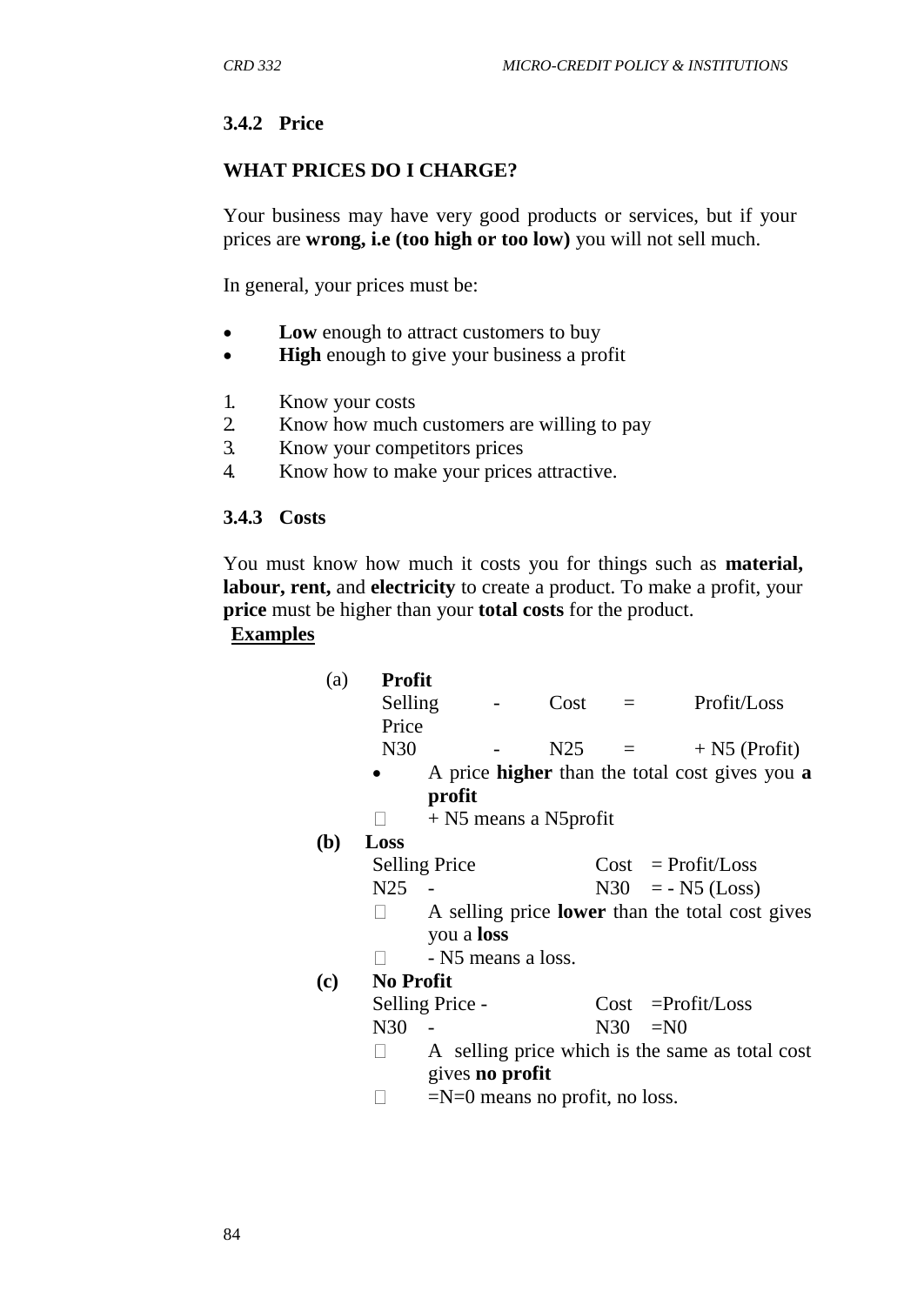### **Willingness of Customers to Pay**

Customers must be able and willing to pay your prices. If your price is too high you will sell very **little** or **nothing** at all. If the price your customers are willing to pay is **lower** than your costs, try to **cut** your costs.

### **3.4.4 Know your Competitors Prices**

Find out how much your competitors charge for the **same** or **similar**  products or services as your own.

- If your prices are **lower** than your competitors" prices, you may attract more customers to buy from you.
- If your prices are **higher** than your competitors' prices, your customers may buy from your competitors.
- You may charge a **lower price** if:
- your goods or service is **new** and people do not yet know about it.
- If you want to attract new customers
- You may charge a **higher** price if:
- your customers feel your product or service is **better** than that of your competitors.
- If you provide **extra** and better services.
- Always remember that to make a **profit,** your **prices** must always be higher than your costs.

## **3.4.5 Make your Prices Attractive**

There are many ways to make your prices more attractive to your customers:

When you begin to sell a new product, you want to attract customers to buy it. You can set a **low introductory price** that gives you only a **small** profit for the first time you sell the product.

If your customers like the product, you can **slowly increase** the price so that it gives you a higher profit.

## **3.4.6 Discount**

A **discount** means a lower price.

- You can get a discount from a supplier.
- You can give a discount to a customer
- If a customer buys a **large quantity** you can give a **quantity discount.**
- If a customer pays cash, you can give a **cash discount.**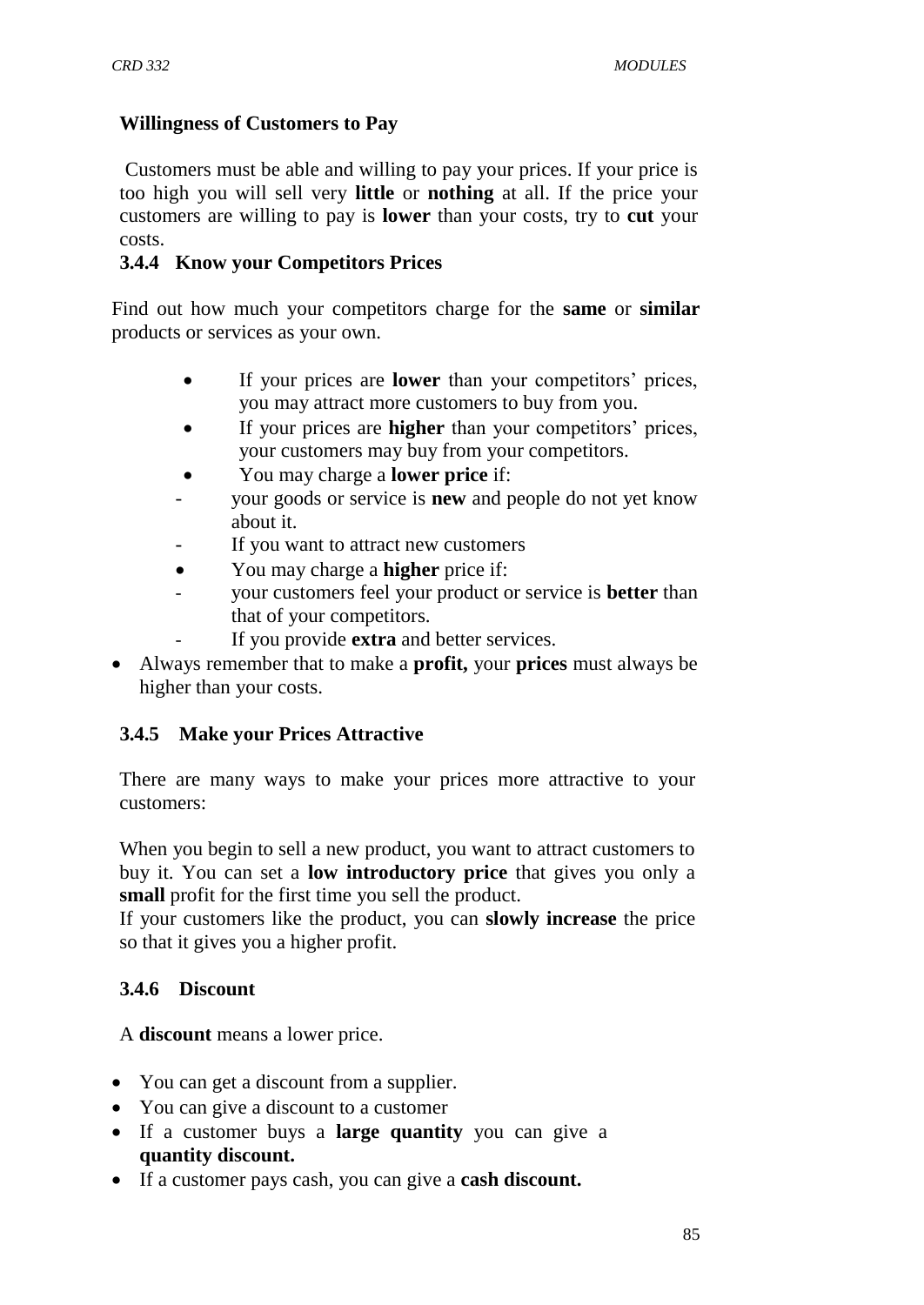## **3.1.7 Place**

**Place** means the **location** where your business is. Location is important for retailers and service operators who need to be where their customers are.

Your business may have good products at prices that customers are willing to pay, but sales may still be low. The reason may be that your customers do not know where you are and where to buy your products.

- **Location** is where your business can be found
- **Distribution** means different ways of getting your products to your customers. It is very important for **manufacturers** such as furniture making, metalwork etc.
- For **manufacturers,** it is **not** important to be near their customers.
- What is important is:
- Cheap rent or land
- Good and easy supply of raw materials
- Good roads, electricity etc.
- Cheap labour availability
- Retailers and service operators need to be where their customers are.
- The best places are where many people **pass** by and where many people **live.**
- **Direct distribution** is most useful for your business if you make fairly expensive products such as furniture and have a few customers.
- **Wholesale and Retail Distribution** are useful if you make a large quantity of standard and low priced products and have many customers in yourarea.
- Before you change your distribution channel, think about:
- Your products
- Your customers
- Your business
- Your **sales, costs** and **profit**

#### **SELFASSESMENTEXERCISE**

- i. Define marketing
- ii. Who are the competitors?

#### **4.0 CONCLUSION**

The role of marketing in a business venture cannot be over emphasised. Having a thorough understanding of the marketing terrain would help a business grow.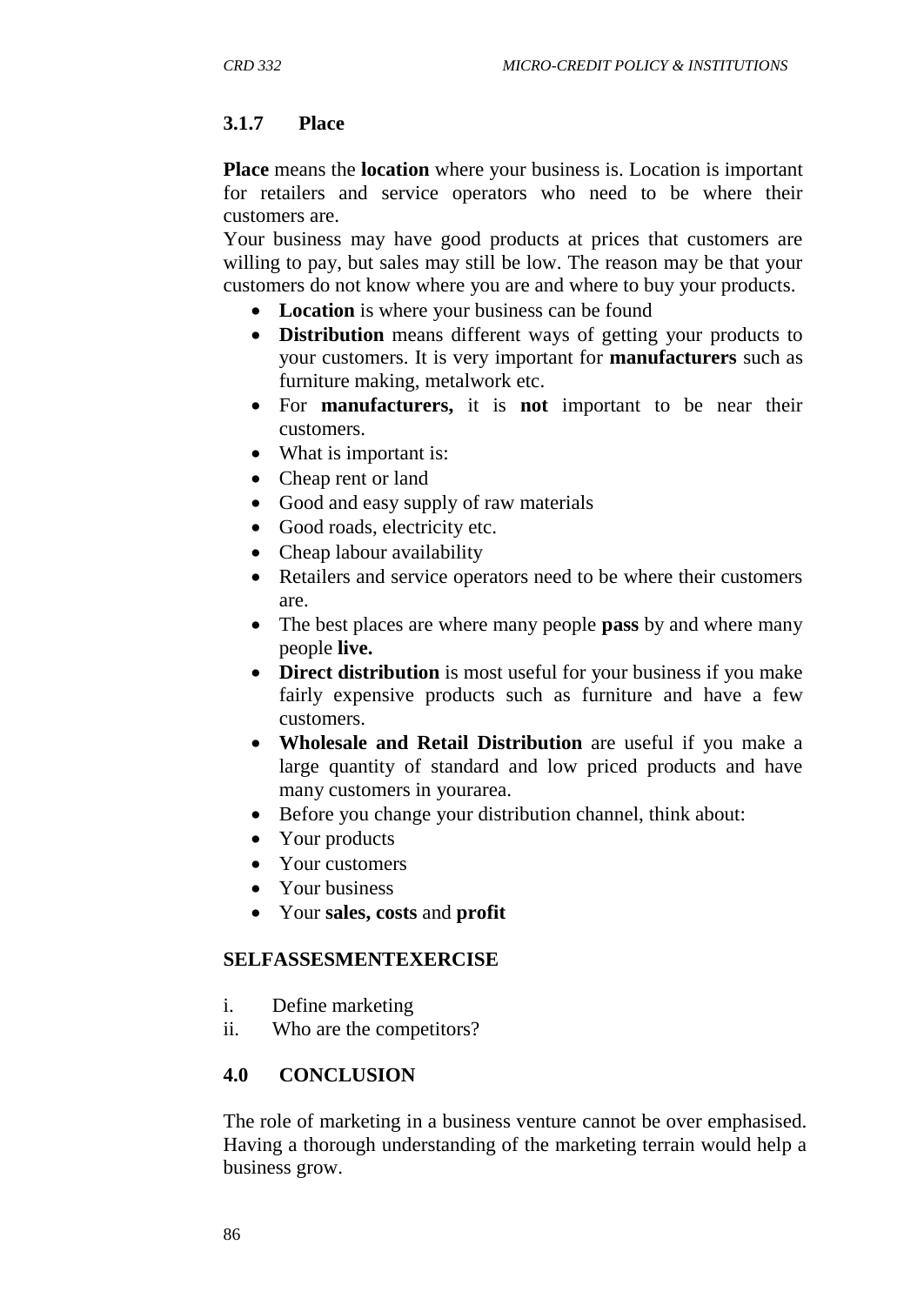# **5.0 SUMMARY**

A good businessman would not only be interested in his venture but would understand his competitors as well as his customers and would do all they can to satisfy them and outwit his competitors.

# **6.0 TUTOR-MARKED ASSIGNMENT**

What factors must be considered before prices are fixed?

## **7.0 REFERENCES/FURTHER READING**

Siebert, J.C, {1989). *Concept of Marketing Management*. Englewood, New York: Cliffs Publication.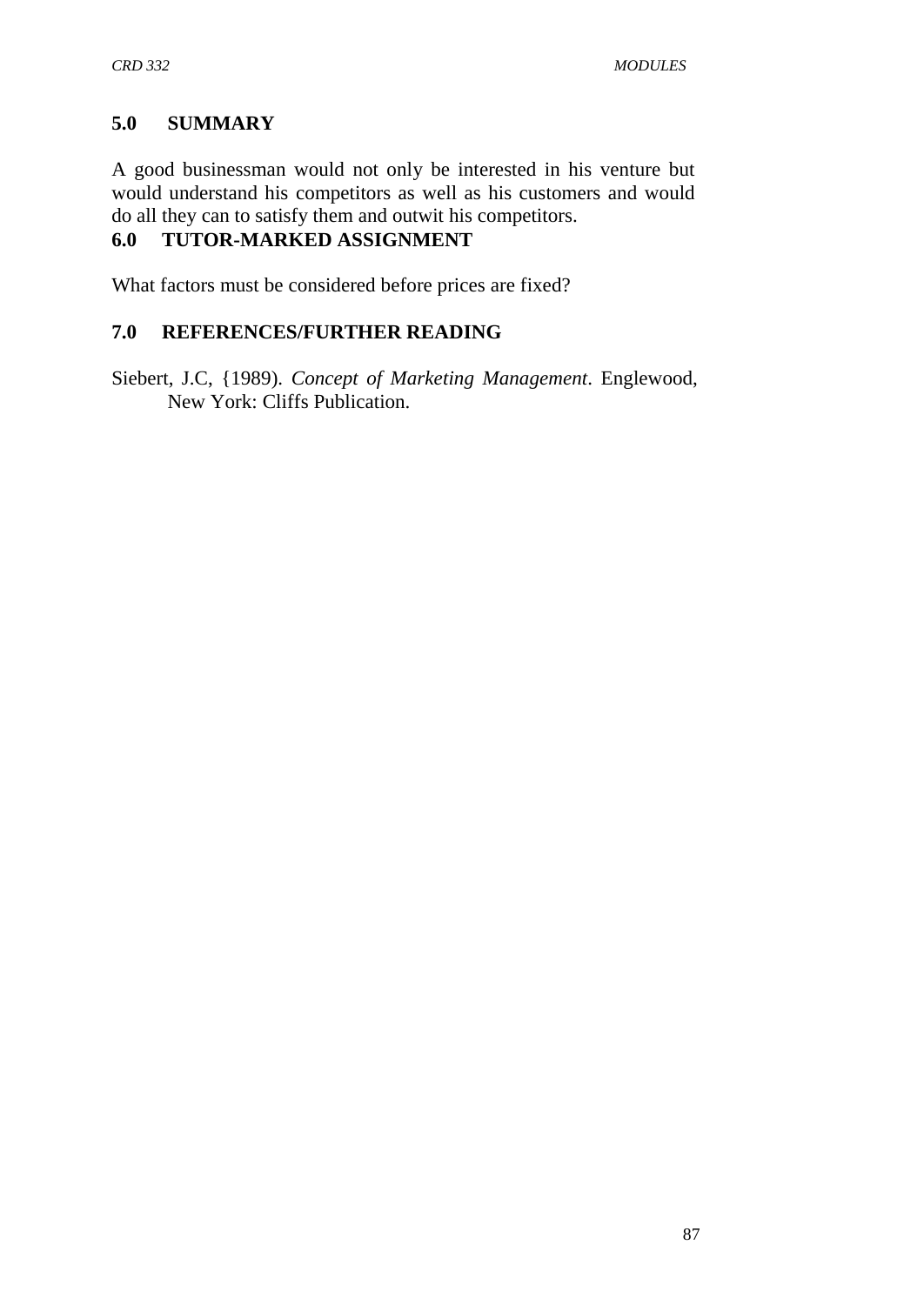# **MODULE 3**

- Unit 1 Cash Management
- Unit 2 Contemporary Management Practices in Small Business I
- Unit 3 Contemporary Management Practices in Small Business II
- Unit 4 Entrepreneur and Entrepreneurship
- Unit 5 Possible Projects

# **UNIT 1 MANAGEMENT OF CASH**

## **CONTENTS**

- 1.0 Introduction
- 2.0 Objectives
- 3.0 Main Content
	- 3.1 Management of Cash
		- 3.1.1 Definition of Cash
			- 3.1.2 Cash Operating Cycle
			- 3.1.3 A Cash Flow Plan
			- 3.4.1 How to Make a Cash Flow Plan
	- 3.2 Step to Follow in Marketing Plan
	- 3.3 Business and Family
- 4.0 Conclusion
- 5.0 Summary
- 6.0 Tutor-Marked Assignment
- 7.0 References/Further Reading

## **1.0 INTRODUCTION**

Mr. Adio made a lot of money as a result of the sales promotion exercise he did. Unfortunately for him, he squandered the money on night parties, "spraying" money as if it was rain water. He bought "asoebi" for his wives and new set of cars for his girlfriends. He ended up poorer than he was before the sales promotion because he lacked the knowledge about cash management. He should have separated the money meant for business from the one for pleasure and other obligations. But regrettably, he never did.

#### **2.0 OBJECTIVES**

The objective of this unit is to explain how a cash flow plan is drawn and to acquire the understanding of separating the family from the business.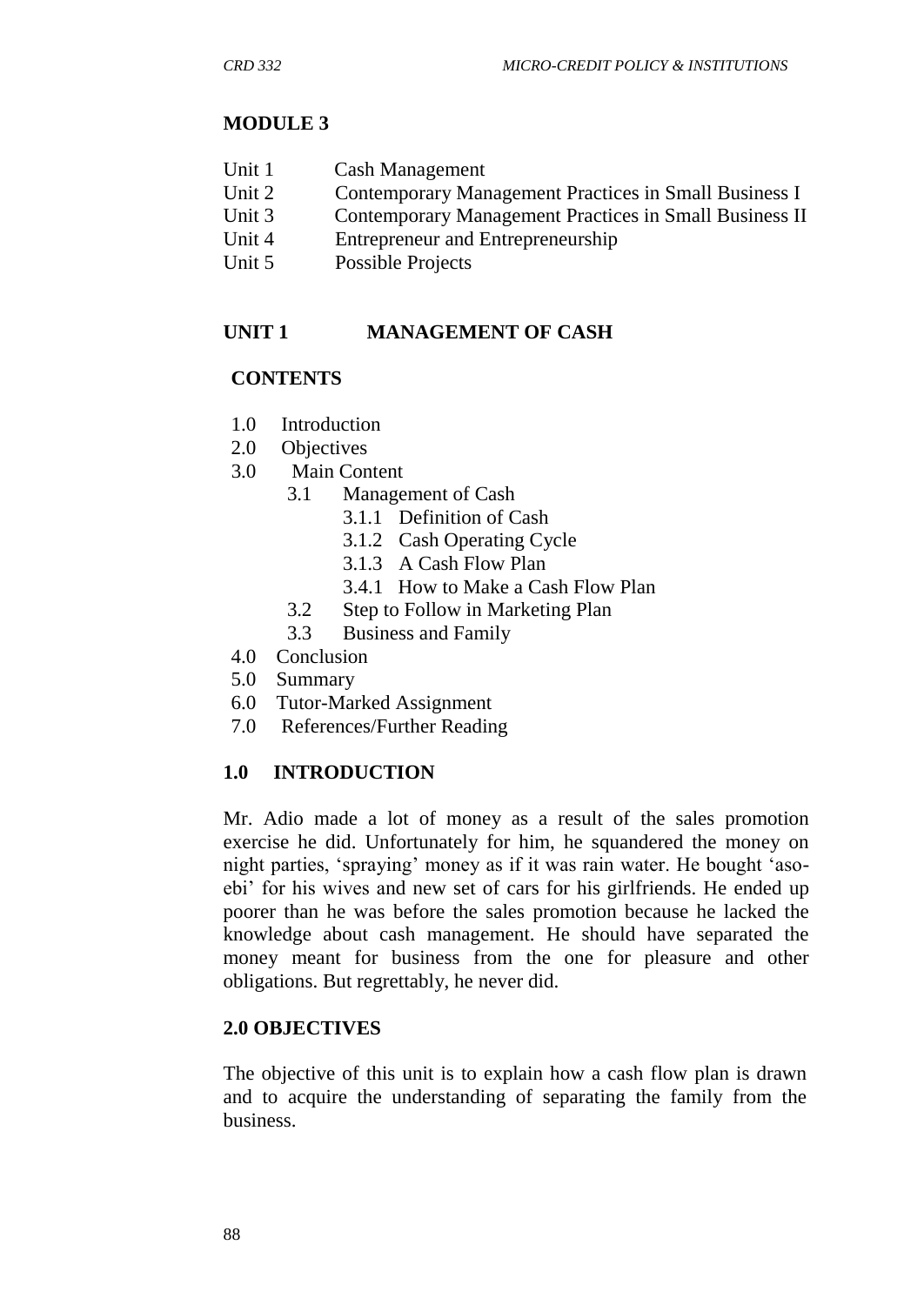# **3.0 MAIN CONTENT**

# **3.1 Management of Cash**

# **3.1.1 Definition of Cash**

Cash is the **life blood** of any business organization. It is the money that is made available for business use. Lack of cash or money can ruin a business so also is the mismanagement of fund.

For the maximum use of cash, you have to determine when cash is **needed** and how much is needed. Even when you are making a **profit,** it does not mean that you will be able to pay your **debts** when it falls due. Therefore, you must always make sure that you have enough cash to pay your suppliers, creditors, workers, rents and bills when they are due.

The way to do this is to understand the **cash operating cycle** and the **Cash flow** plan of your business.

# **3.1.2 Cash Operating Cycle**

The management of cash involves an understanding of the **cash operating cycle** as shown below:

# **CASH OPERATING CYCLE**

CASH ----- RAW MATERIALS ---- WORK IN PROGRESS ---- FINISHED ---- GOOD SALES

#### **Cash**

The operating cycle starts with cash which your business generates from the sale of products or services.

## **Raw materials**

Cash is used for the purchase of raw materials and other inputs that are necessary for production. For example a furniture maker spends cash for the purchase of timber, nails, vanishes, foam, rubber etc. which he uses for production.

## **Work-in-progress**

These are products that are being produced in the workshop and the production is not yet completed.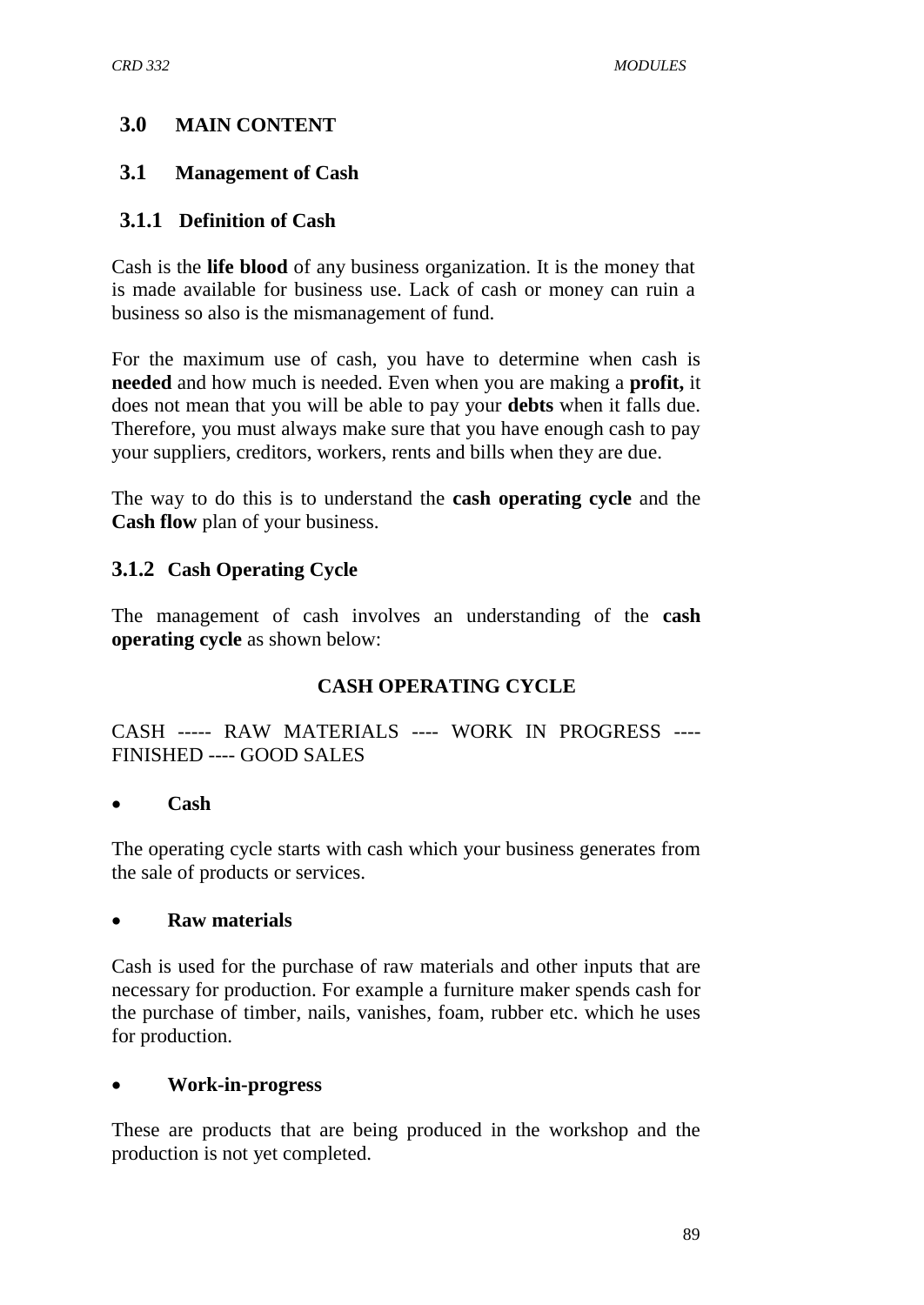### **Finished Goods**

This refers to **finished** products which are still in your workshop but are ready for sale.

#### **Sales**

This is the final stage in the cycle when you sell to your customer either for **cash** or **credit.** When you collect the cash you again use it to purchase raw material and to pay other creditors.

It is important for you to reduce the amount of **time** it takes you to use your **raw materials** to produce **finished** products or service and to **sell**  it so as to reduce the time it takes you to **tie** your money down.

The **shorter** the turnaround cash cycle, the better for your business. Another way of controlling your cash is through a **cash flow plan.**

## **3.1.3 A Cash Flow Plan**

A cash flow plan is forecast which shows you how much cash you expect to come in to your business and how much cash you expect to go out of your business every month.

A cash flow plan helps you make sure that your business does not run out of cash at any time.

You should therefore use your cash flow plan to make sure that your business always has **enough** cash to pay for your expenses. You can make a good profit in a year but still run out of cash during the year.

There are many reasons why your business may run out of cash:

- Sometimes you may have to buy raw materials or pay your suppliers before money comes in. This means that cash **goes** out before cash **comes** in to your business.
- When you give credit to your customers and they do not pay in time whereas you need money to buy materials, pay your staff, electricity, rent and so on.
- You have to buy equipments, tools etc which are needed for production. Usually, you have to pay cash for the equipments now before you start making a profit.

However, all of these problems can be solved by planning your cash flow.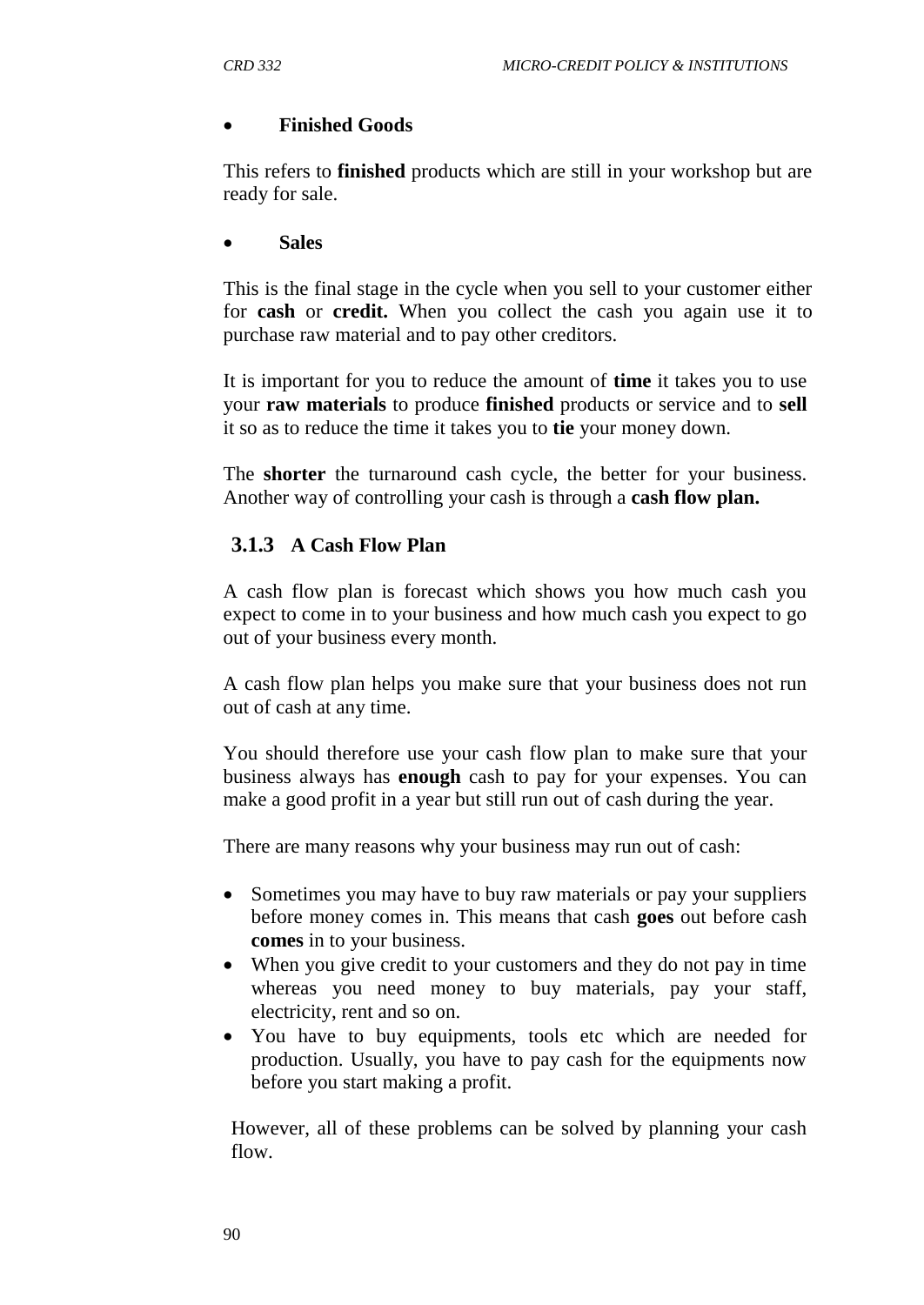When you plan your cash flow:

- You have more control over the flow of cash
- You are in a better position to solve any problems before they happen
- You are warned in advance about future cash shortages
- You can have cash ready when you need it

### **3.1.4 How to Make a Cash Flow Plan**

You can make a cash flow plan by thinking of

- How much cash will come in to your business every month
- How much cash will go out of your business every month.

To make a cash flow plan for your business, follow the example below.

#### TOLA ENTERPRISES

### **CASH FLOW PLAN**

|         | <b>CASH FLOW PLAN</b>                    | JAN. | FEB. | MAR. |      |      |
|---------|------------------------------------------|------|------|------|------|------|
| 1.      | $\Xi$ Cash at the beginning of the Month |      | 1000 | 1100 | 1450 |      |
| 2.      | $\mathcal{Q}$ Cash from Sales            |      | 4000 | 4000 | 2500 |      |
| O       | 3. Cash from other sources               |      |      |      |      |      |
|         | 4. TOTAL CASH IN                         |      |      |      |      |      |
| CASHOUT |                                          |      | 5000 | 5100 |      | 5950 |
|         | 5. Cash out for Materials Costs          |      |      | 2500 |      | 2500 |
|         |                                          |      |      | 2800 |      |      |
|         | 6. Cash out for labour costs             |      |      | 450  |      | 450  |
|         |                                          |      |      | 450  |      |      |
|         | 7. Cash out for other costs              |      |      |      |      | 600  |
|         |                                          |      |      | 600  |      | 600  |
|         | Cash out for buying equipments<br>8.     |      |      |      |      |      |
|         | Tools etc.                               |      |      |      |      |      |
|         |                                          |      |      | 250  |      |      |
|         |                                          |      |      |      |      |      |
|         | 9. Any other cash out                    |      |      |      |      | 100  |
|         |                                          |      |      | 100  |      | 100  |
|         | 10 TOTAL CASH OUT                        |      |      |      |      | 3900 |
|         |                                          |      |      | 3650 |      | 3950 |
|         | 11. CASH MONTH END                       |      |      |      |      | 1100 |
|         |                                          |      |      | 1450 |      | 2000 |
|         |                                          |      |      |      |      |      |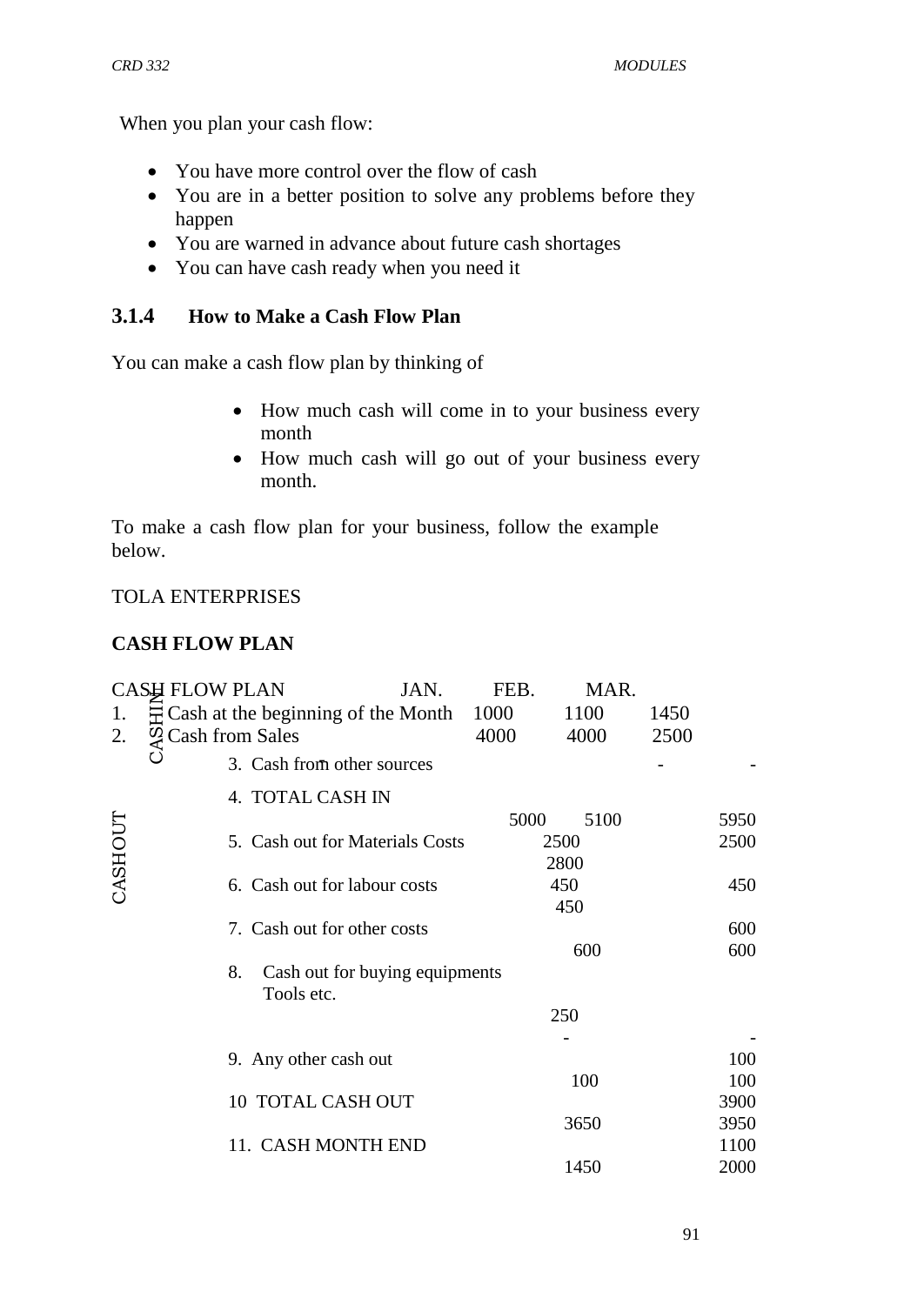### **3.2 Steps to Follow in Marketing the Plan**

From the above example, you can see that steps  $1 - 4$  are for **CASH IN** While steps 5 – 11 are for **CASH OUT**

### **STEP 1 Cash at the beginning of the month**

This is the amount of actual cash you have on hand and your bank account at the beginning of the business year.

### **STEP 2 Cash from sales**

This is the total cash sales you expect to make in the first quarter. This amount also includes the money you expect to collect from the previous **credit** sales you have made to your customers.

#### **STEP 3 Cash from other sources**

This includes the money you expect from other sources such as loan from **Cooperative, '***esusu;* or **contribution,** bank loan or interest paid on your savings account. If you get financial assistance from a family or friend, write it in this column.

### **STEP 4 Total Cash in**

Add up all the cash in from steps 1, 2  $\&$  3. This gives you the total cash you expect to come into your business in first trading quarter (January, February and March).

#### **STEP 5 Cash out for material costs**

This is the total cash you expect to pay out in the first quarter of your trading year (January-March) to buy **goods** and raw **materials.**

#### **STEP 6 Cash out for labour costs**

This is the amount of wages and salaries you expect to pay for your employees working in production.

#### **STEP 7 Cash out for other costs**

This is the amount of cash your business will pay in first quarter of the business year (January-March) for costs such as rent, electricity, transport, stationeries and so on.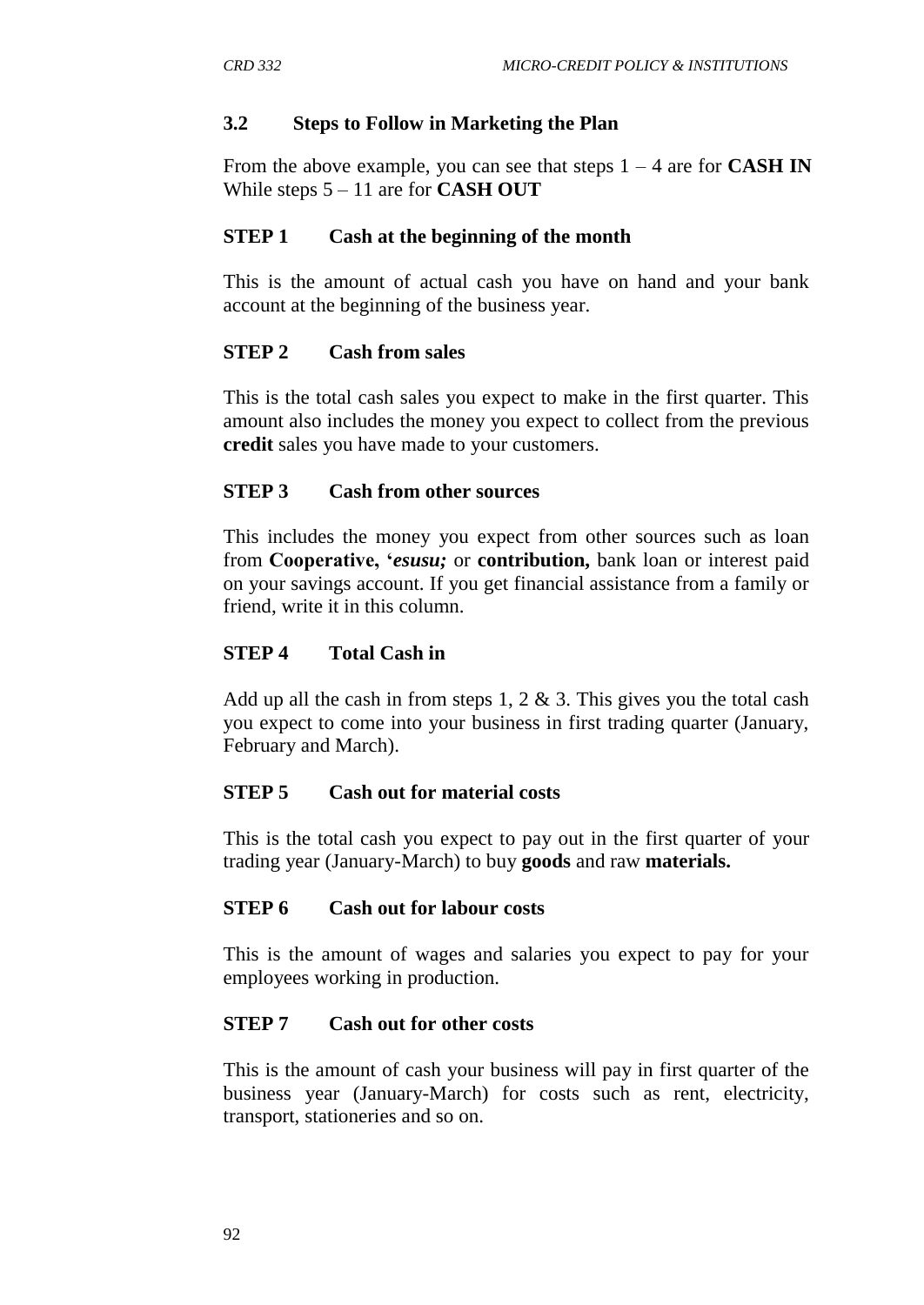### **STEP 8 Cash out for buying equipment etc.**

If you plan to buy any tools or equipment, go to the supplier, find out the price and write the costs in this column.

### **STEP 9 Any other cash out**

This is the amount of any other cash you think your business will pay out during the months. These may include loan repayment, interest on money borrowed etc.

#### **STEP 10 Total cash out**

Add up all the cash out from step 5 to 9. This is the total cash amount you expect to **go out** of your business in January and subsequent months.

## **STEP 11 Cash at the End of the 1st Quarter**

You should subtract the total **Cash Out** from the total **Cash in** to get the amount of cash you will have at the end of the period under review.

The cash flow plan for TOLA Enterprises shows that at the end of January, they expect to have:

If your N5000.00- N3900.00  $=$  N1100.00

- **Cash Flow Plan** shows that your business is likely to run out of cash during the period, think about the following questions:
- If you buy on credit, can your supplier give you more time to pay?
- Can your supplier give you raw material on credit?
- If you sell on credit, do your credit customers pay on time?
- Can you give less credit or give credit for a shorter period?
- Do you have to give credit at all?
- Can you increase cash from sales during the period under review?
- Can you reduce any of your costs?
- Can you get a short term loan from your cooperative, friends, family or your bank?
- Is it a must for you to buy the new tools or equipment? If yes, do you have to pay for everything in cash? Can you buy it on credit or take a loan?

## **3.3 Business and Family**

Another crucial aspect of cash management is how to separate your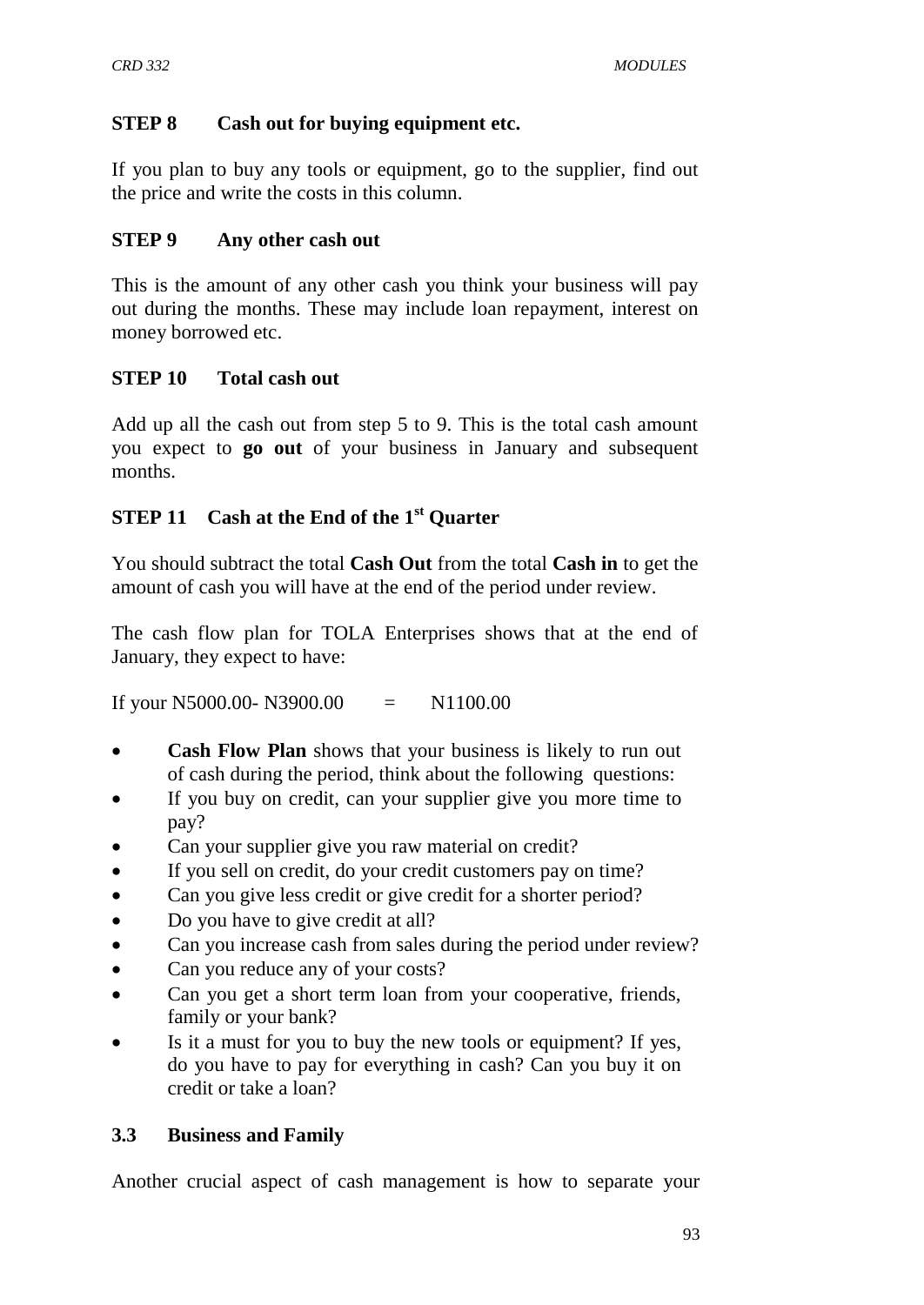family affairs from that of your business.

Very **often,** most entrepreneurs **mix up** their personal and family matters with that of their business. This has led to the collapse of many businesses. To avoid this common but ugly situation, make sure that:

- You keep your business and family affairs separate.
- Do not take **away cash** or **products** from your business as a gift for family or friends.
- Pay **cash** for any goods you take away from your business either for yourself, family or friends.
- Pay yourself and members of your family who work for you **fixed salaries** or wages.

Employ only family members you can **trust,** who will be hard working and be a good example to other employees.

### **SELF ASSESSMENT EXERCISE**

- 1) Define cash management
- 2) Explain the cash operating cycle

### **4.0 CONCLUSION**

You should also bear the following points in mind: You can make your **Cash Flow Plan** for a **shorter** or **longer** period depending on what is suitable for your business Always make a new cash flow plan before the old one runs out. This is the only way in which you can see how much cash will **come in** and **go out.**

#### **5.0 SUMMARY**

Always use your cash flow plan to make sure your business has enough **cash all the time.** If your plan shows that there is no cash at the end of the month, it means you are likely to run out of cash that month. Look at the amount you expect to come in and, pay and **think** of how you can solve the problem.

#### **6.0 TUTOR-MARKED ASSIGNMENT**

Write out the steps for Cash Flow Plan.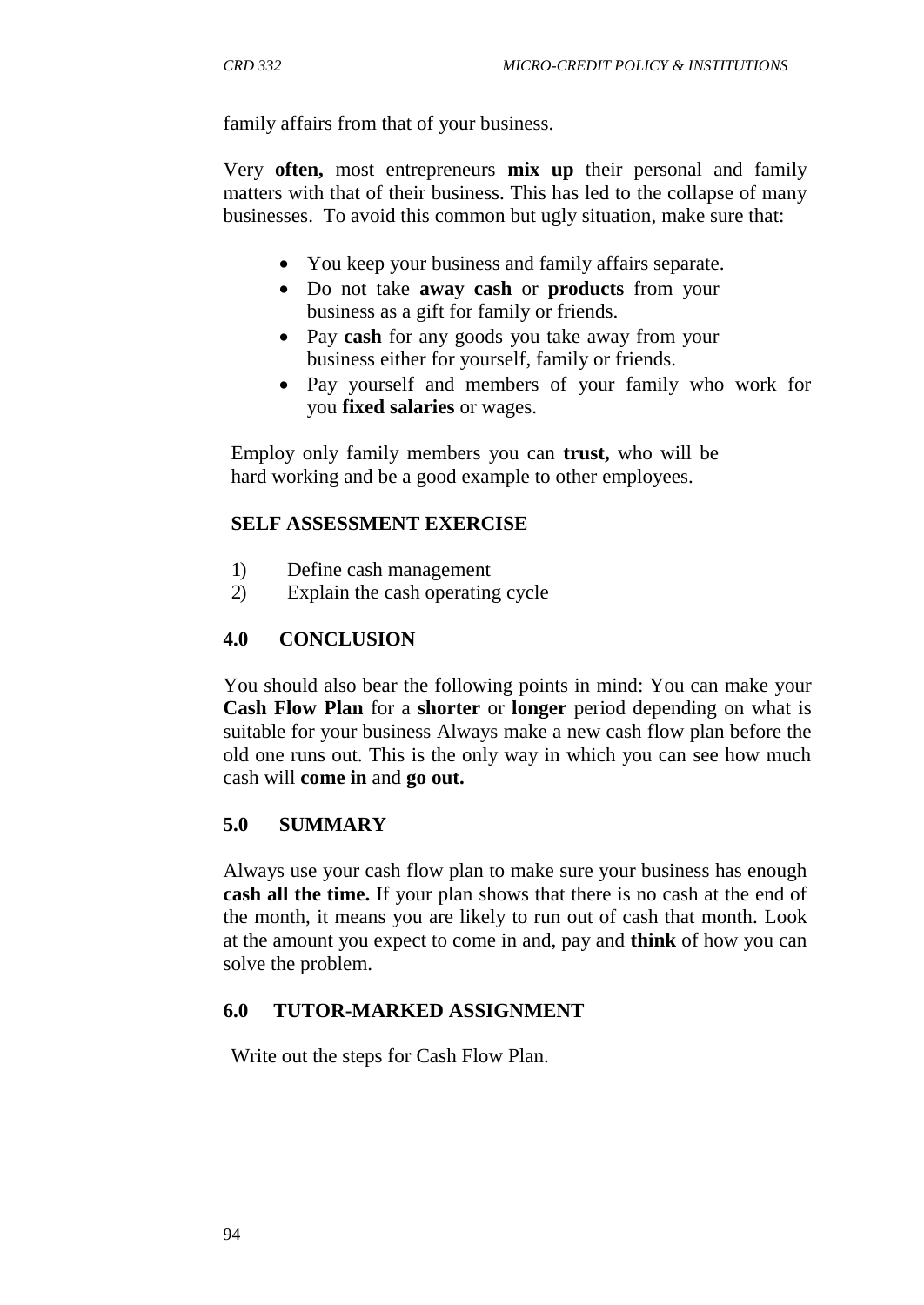#### **7.0 REFERENCES/FURTHER READINGS**

Ekong, E.E. [1977]. *Evaluating Development: The case of Western Nigeria*. Ilesha: Ilesanmi Press

Rutherford, S. [1999]. *The Poor and Their Money*. Manchester: University of Manchester.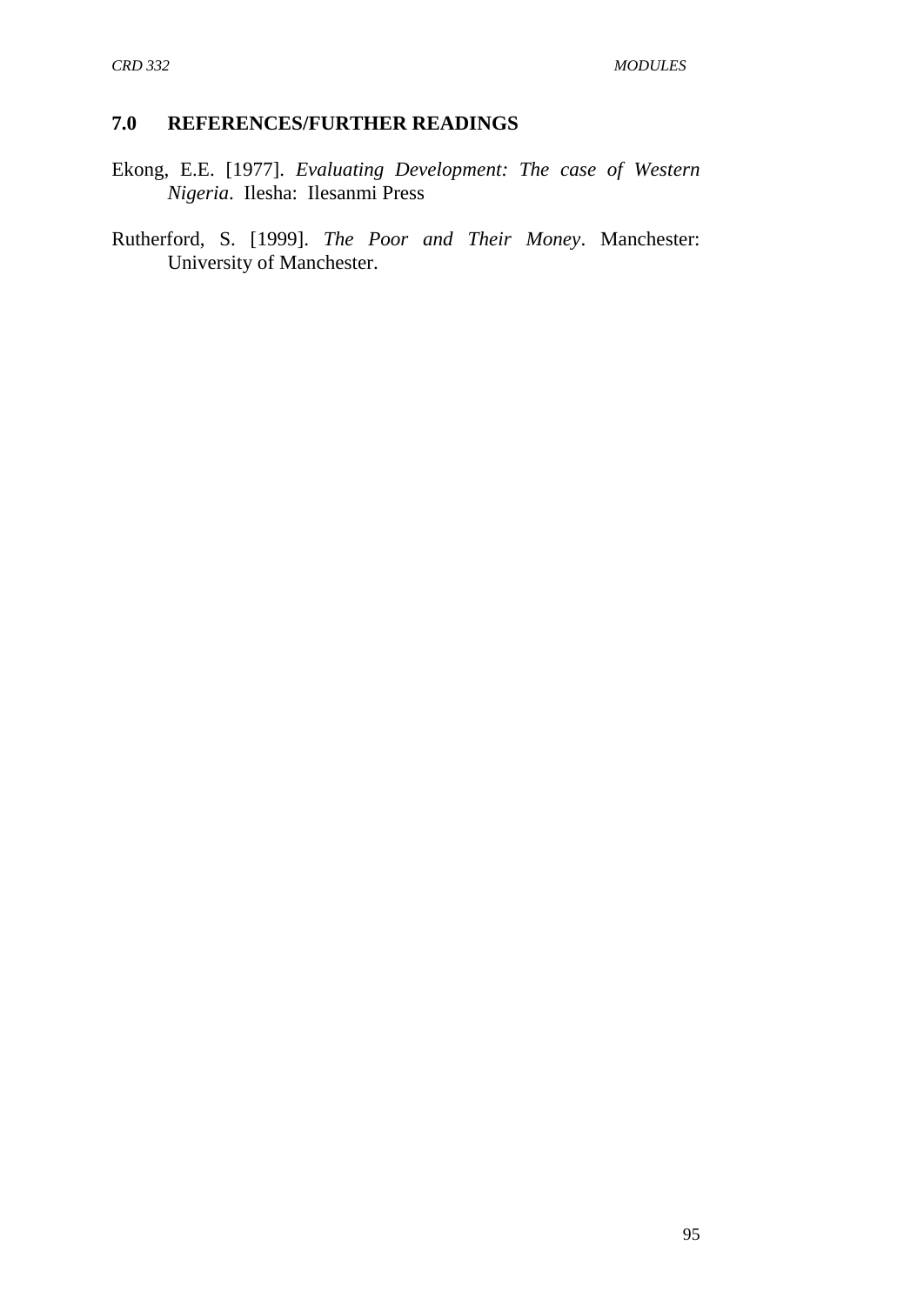### **UNIT 2 CONTEMPORARY MANAGEMENT PRACTICES IN SMALL BUSINESS I**

### **CONTENTS**

- 1.0 Introduction
- 2.0 Objectives
- 3.0 Main Content
	- 3.1 Management Practices: Time and Stress Management
		- 3.1.1 Time and Stress Management
		- 3.1.2 Benefit of Time Management
		- 3.1.3 Causes of Time Management
		- 3.1.4 Management of Time
		- 3.1.5 Achieving Effective Time Management
		- 3.1.6 Stress Management
	- 3.2 Stress Management
		- 3.2.1 Management of Stress
		- 3.2.2Symptoms of Stress
	- 3.3 Social Responsibility in Small Scale Business Management
- 4.0 Conclusion
- 5.0 Summary
- 6.0 Tutor-Marked Assignment
- 7.0 References/Further Readings

## **1.0 INTRODUCTION**

The management of business organisations is transitory. Many of the traditional management practices are being substituted with new ones, it is therefore crucial to small business operators to clearly understand some contemporary management practices that are challenging to business operators. The main contemporary practices that are addressed in this unit include:

- Time and stress management
- Social responsibility and ethics

## **2.0 OBJECTIVES**

At the end of this unit, the learner should be able to allocate time and manage stress effectively.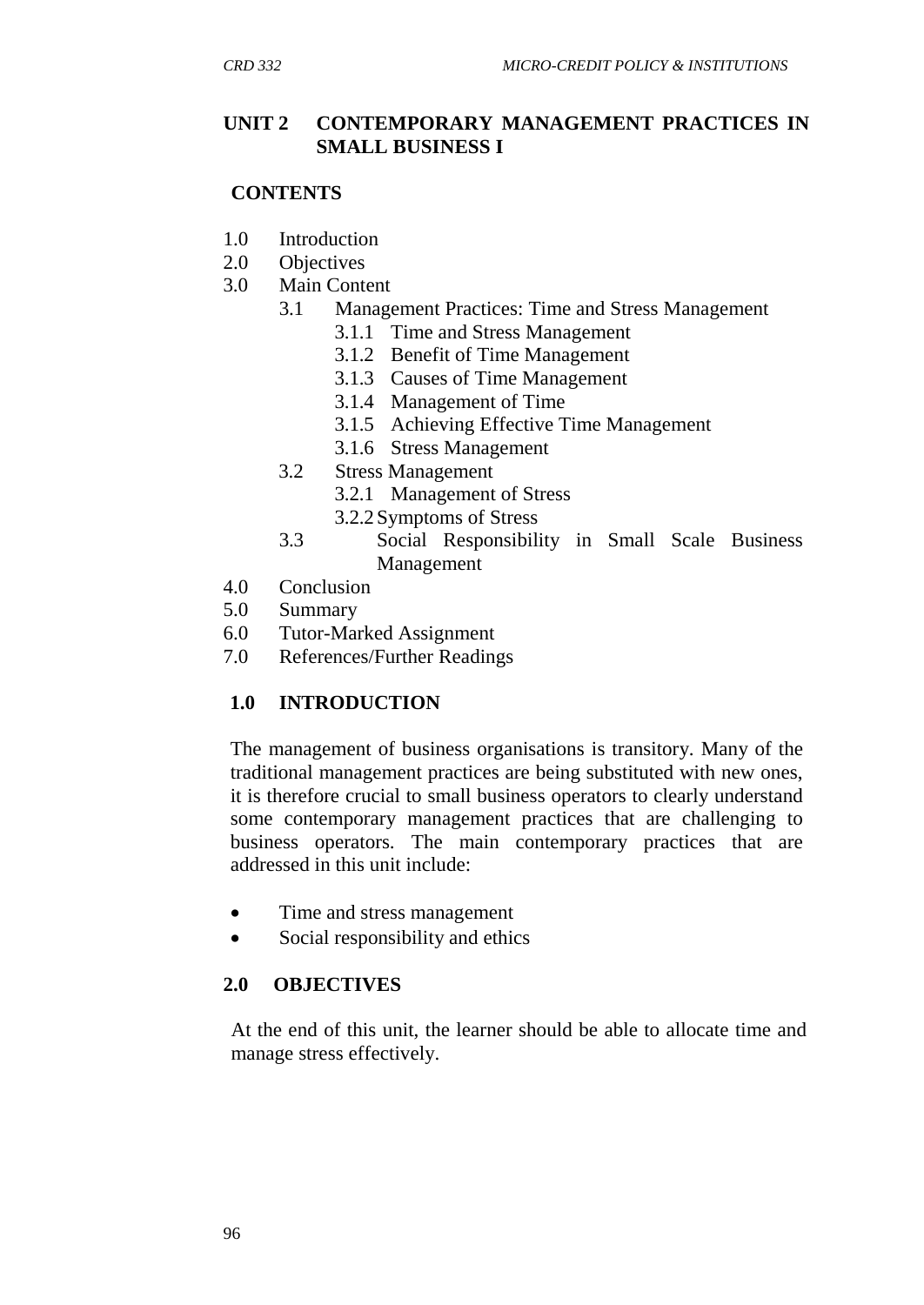### **3.0 MAIN CONTENT**

#### **3.1 Management Practices: Time and Stress Management**

#### **3.1.1 Time and Stress Management**

Time management can be defined as the art and science of using valuable hours prudently and effectively to achieve personal, professional and organisational objective. It involves, taking time to save time. Time management requires systematic approach to managing programmes, projects, activities and schedules.

Time is very important like many other resources such as money, materials, men, machines and information. In fact, it is more valuable than other resources. Unlike other resources only time has an absolute and finite limit. Everyone has 60 seconds in any given day. Hence, time is inelastic, perishable and cannot be stored and converted to another source.

Recognizing the impact of time in attainment of productivity, managers do not only plan their work but also their time. Modern techniques such as organisation and methods, motion study, work measurement are used to reduce unproductive time of employees.

#### **3.1.2 Benefits of Time Management**

Proper time management will yield benefits such as:

- Efficiency of work
- Development of employees
- Elimination of productivity bottlenecks
- Increase job satisfaction
- Result in higher return on investment.

#### **3.1.3 Causes of Time Management**

The major factors leading to time management can be listed below:

 $\Box$ Unclear job goals and requirements

- Constant interruptions e.g. A parade of visitors, and lots of telephone calls
- Excessive meetings
- Inadequate staffing
- Lack of planning and organization
- Misplaced priorities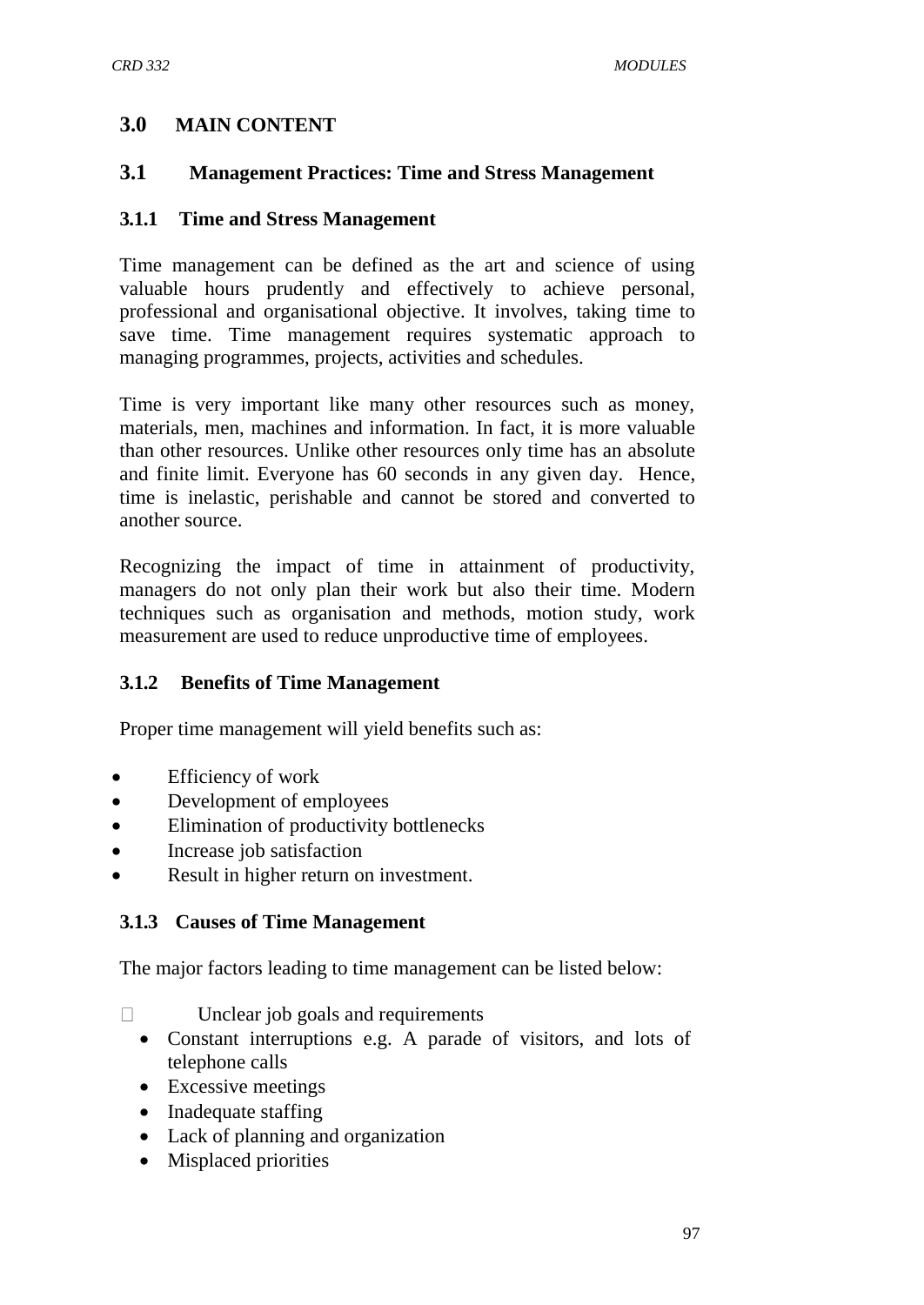- Failure to delegate
- Procrastination
- Inability to say 'no'
- Excessive socializing
- Lack of concentration and, distractions

### **3.14 Management of Time**

To manage time requires recognizing the symptoms of time mismanagement and adopting appropriate management style capable of achieving effective time management.

- The main symptoms of time mismanagement include:
- Missed deadline, being late with important commitment
- Excessive stress resulting from work overload and work pressures
- Self-doubt, pressure and tension on the job
- Sleepless night
- Exhaustion i.e. to be tired unnecessarily
- Working for longer hours
- Numerous crises
- Low productivity
- Negligence or perfunctory tendencies
- Poor quality of output

#### **a) Achieving Effective Time Management**

The only way to achieve effective management is to change the management style in such a way that effective time management will be achieved. Here are some ideas:

- Planning for your best work hours i.e. a time you are at best.
- Maintain adequate staffing to avoid work over load.
- Redesign work place to facilitate efficiency. The office should be made conducive for concentration and favourable to interaction e.g. sit where distractions will be minimal; keep reference material at close range.
- Limit your interruption by reducing unexpected visitors and phone calls, set aside some hours for meeting the visitors.
- Control meeting. Invite only people who will contribute, publish agenda in advance, establish time limit and adhere strictly to them
- Improve your reading and scanning skills
- Overcome procrastination and paralysis by setting limit for completion of tasks.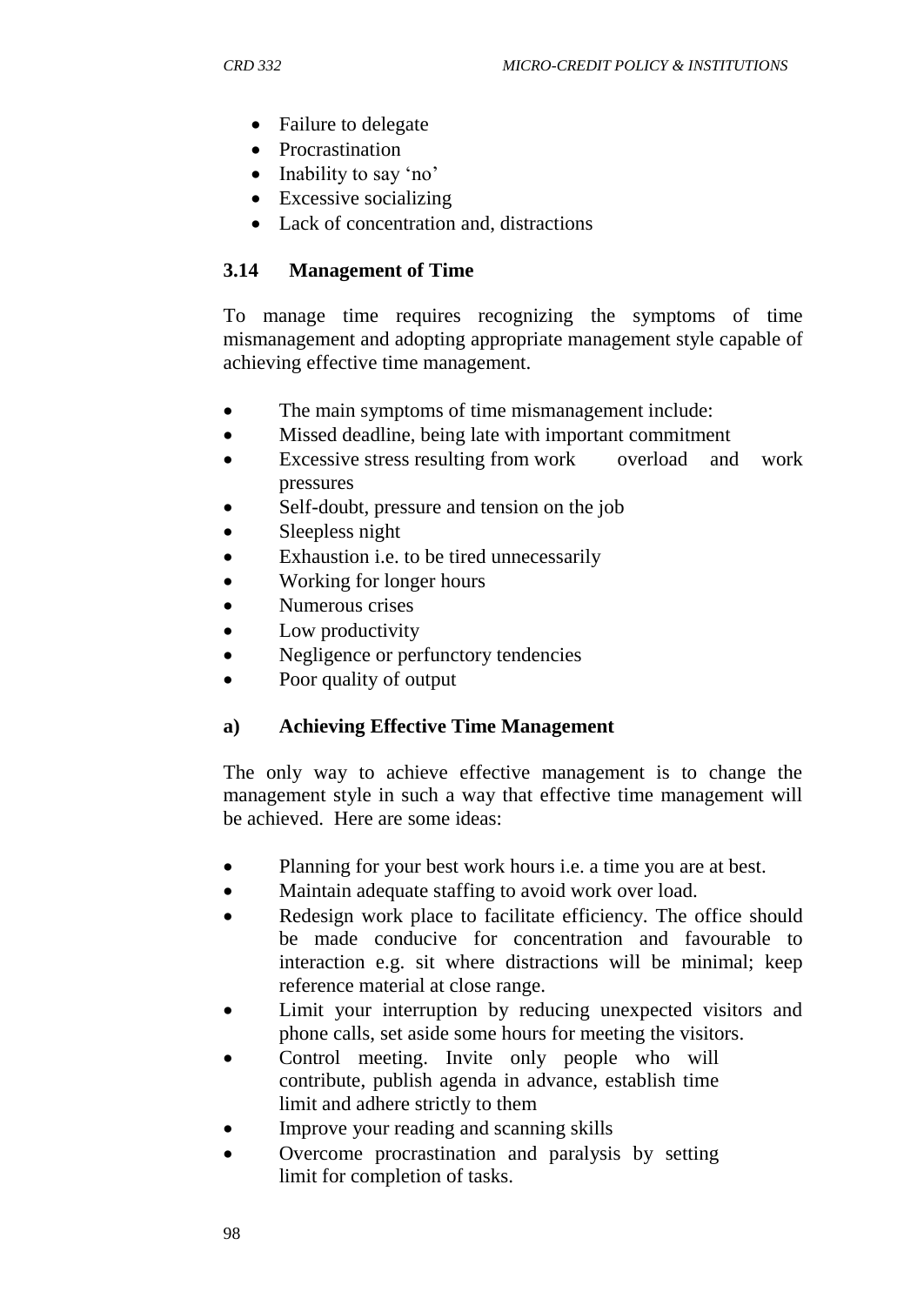- Delegate authority to avoid work over load
- Insist on completed staff work
- Simplify your day by avoiding work overload and over-tasking your capabilities
- Develop record keeping for jobs. At the end of a day, develop a list of activities for the next day and assign a priority ranking to each
- Training and development of employee, on productivity improvement and time management
- Insist on the completion of each day"s task
- Use productivity tools and equipment, if available.

#### **b) Stress Management**

Stress is a state of physical or mental tension resulting from factors that affect the body"s equilibrium or the body"s reaction to either pleasant or complement simulation (Barry man Fink, 1989).

At personal level, stress can have variety effects ranging from mild irritability to total disability. Medically, stress may lead to hypertension, cancer, diabetes, diarrhea, excessive heart-beat, headaches, insomnia, sexual impotence etc.

Stress can also affect people"s relationship and life style. It can also lead to irritable feeling, alienation, conflict, emotional outbursts, family problems, divorce, etc.

At organizational level, stress can lead to accidents, higher workers compensation, disability, higher medical and insurance costs, higher rate of absenteeism and turnover, lower group morale, labour unrest and losses in productivity.

#### **a) Management of Stress**

Like time management, effective management of stress requires understanding the symptoms and causes of stress. If the symptoms are identified, corrective actions should be taken to minimize the stress.

#### **b) Symptom of Stress**

The non-typical behaviour of staff that clearly indicates stress include lack of appetite, inability to sleep, constant irritable feeling, inability to sit and relax, anger, bursting into tears, impatience, drug abuse, headache, excessive smoking and drinking, low concentration, frequent self-doubt, feeling of dread, feeling of tiredness, uneasy feeling, high blood pressure, frustration, nightmare, absenteeism, aggressiveness etc.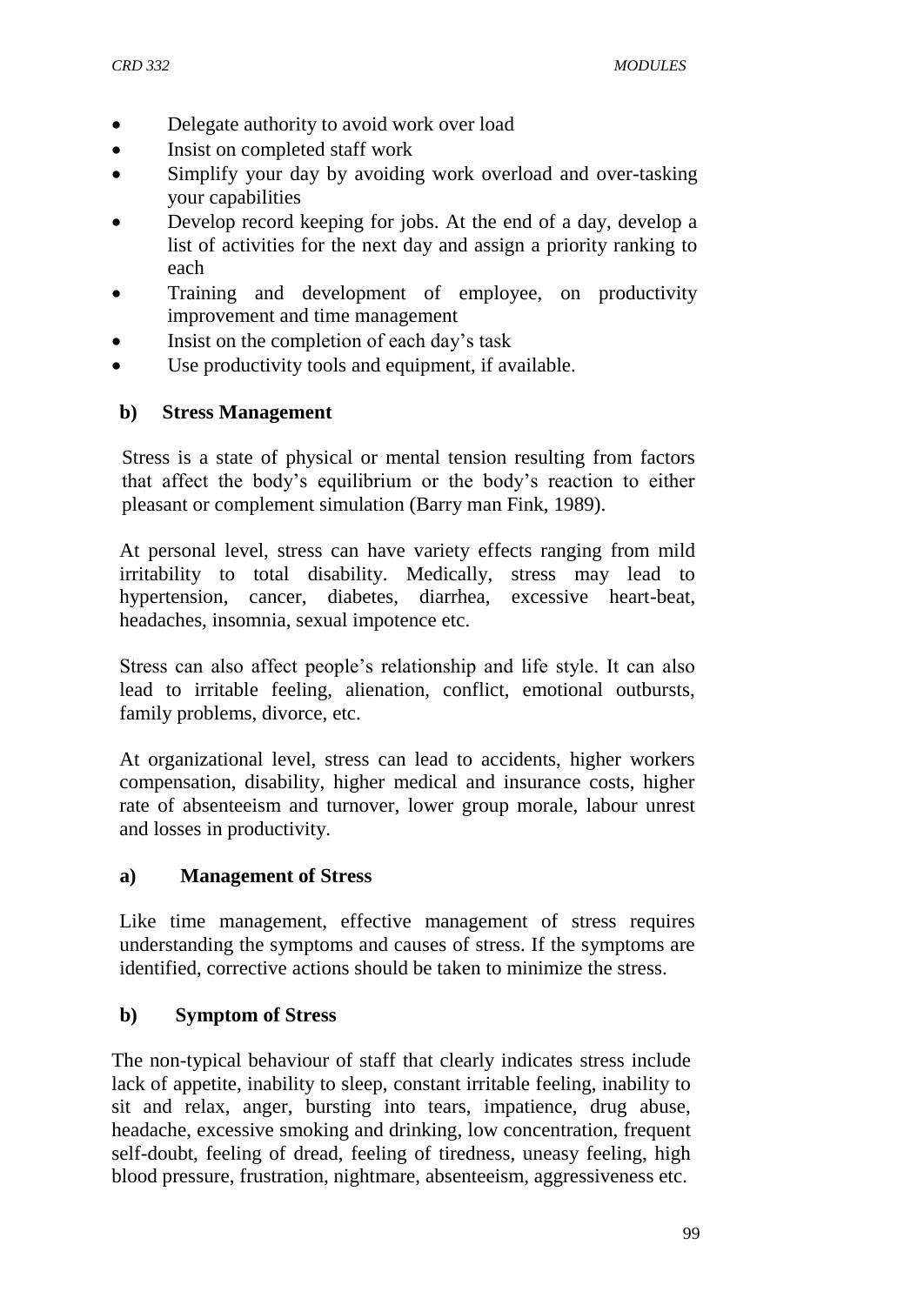#### **c) Causes of Stress**

The main causes of stress can be discussed under three main headings:

- **1. Personal Sources:** Problem such as family problems and the style of individuals may lead to stress. For instance, highly emotional, aggressive, impatient individuals are more prone to stress than others.
- **2. Organizational Factors:** These may arise from the nature of the work, i.e. insufficient time, monotonous jobs, highly risky jobs, lack of trust, role conflict and ambiguity, poor management style, work overload, lack of training, lack of promotion, poor planning, poor communication, etc. are examples of organizational stress producing factors.
- **3. Environmental Factors:** Business firms operate within an environment. Events that occur within the environment may result to stress. Such events include noise, crowded condition, uncomfortable temperature, inappropriate lightening, air pollution, uncomfortable furniture, competition.
- **4. Reducing Stress:** The negative effects of stress can be minimized by means of the following categorized practices.
	- i) **Individuals.** Coping with stress by means of:
- Non-competitive physical exercise.
- Socialize with people other than co-workers.
- Open up to others by discussing freely your problems, fears and frustrations with those who care about you.
- Restrict the number of meetings you hold.
- Delegate responsibilities to reduce work overload and allow some measures of flexibility in the use of time.
- Develop a network of social support system through positive thinking, trust and have confidence in people.
- Moderate your life changes. Too much unexpected changes produce stress.
- Protect your idle leisure time by making hobbies your social life, not talking.
- Avoid setting unrealistic goals and use of drugs to check stressful events.
- Pace yourself and allow for certain amount of flexibility in your day's schedule.
- Practice good nutrition by feeding appropriately with balanced diet.
- Practice the style of time management.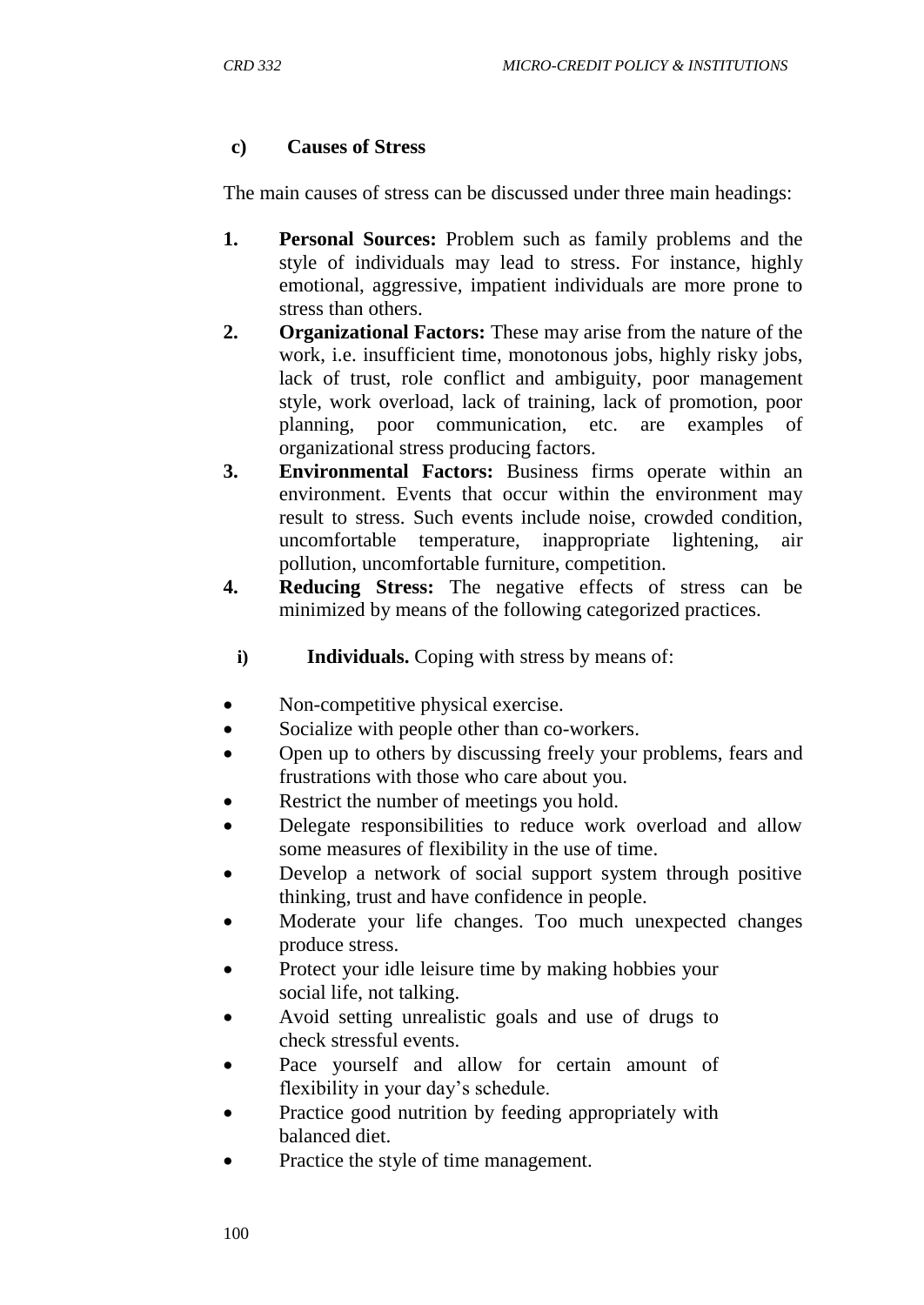- Train yourself on objective setting and adhere strictly to your plans.
- **ii) Organizations:** Organizational sources of stress can be minimized by means of:
- Proper selection and placement to screen out individuals who are prone to stress and match individuals with their capabilities.
- Train employees on how to minimize stress.
- Improve organizational internal communication to reduce anxiety and uncertainty.
- Develop people oriented management style.
- Clarify role expectation.
- Implement employee's assistance programme.
- **iii) Environment:** Environmental sources can be minimized by:
- Anticipating stressful period and planning for proper arrangement of the work environment in order to provide a safe and comfortable working environment.
- Redesigning jobs where necessary to motivate workers and reduce work over load.

#### **Social Responsibility in Small Scale Business Management**

Social responsibility and business ethics are concepts that are fundamental to the survival of any business in the contemporary business environment. Social responsibility and ethical issues form daily component of business activities. They are involved in all facets of a business: decision-making, arbitration, marketing, finance, sales, performance appraisal, leadership, etc.

Social Responsibility: Business social responsibility focuses on what an organization does that affect the society in which it exists. The term, "social responsibility" can be described as the intelligent and objective concern which restrains individual or corporate behaviour from ultimately destructive activities no matter how immediately profitable, and leads in the direction of the positive contribution to human betterment (Andrew, 1977).

The theory of social responsibility holds that a business should be socially responsible to a number of groups such as:

Owners, by maintaining a high level of efficiency and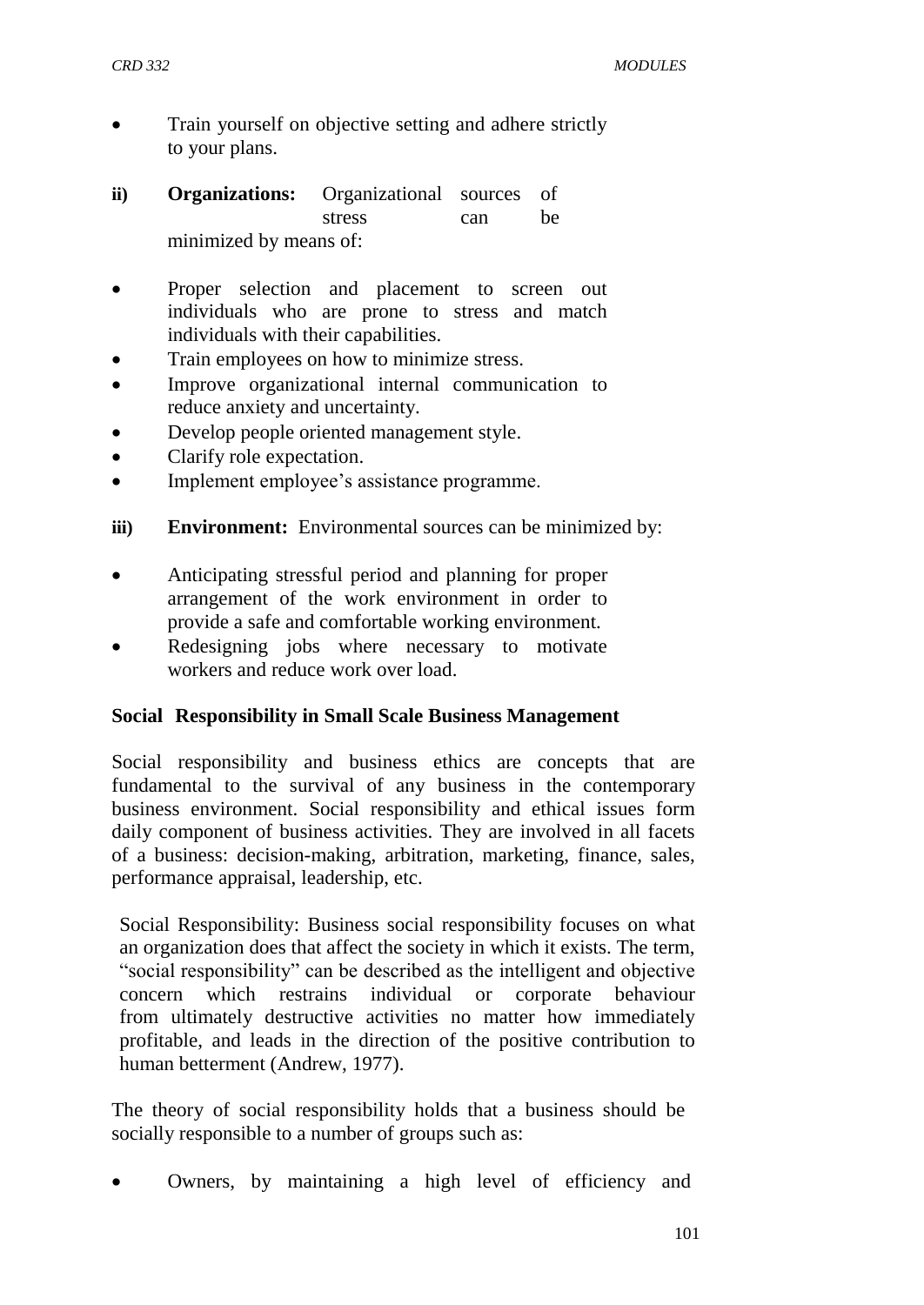effectiveness leading to growth in investment and returns.

- Employees by making the work environment a better place to achieve the personal goals.
- Customers, by producing the required product at affordable prices, refraining from unfair trading practices, exaggeration, and misrepresentation in advertisement.
- Government, by contributing to government revenue, accelerating economic growth and complying with the legal environment requirements.
- Creditors and suppliers settlement of claims at the appropriate time.
- Larger Society; contributing to development of the society and observing ethical ideas.

Investment in social responsibility will bring about the following benefits.

- Long run profit maximization
- Enhanced public image
- Long run viability
- Prevention of government restrictive measures.
- Possibility of increasing profit in future.

Some of the social issues confronting entrepreneurs in Nigeria include:

- **Ecological issues:** Business firms must reduce or eliminate problems resulting from technological breakthroughs. Such problems include pollution, solid waste or refuse pollution, water pollution and noise pollution.
- **Consumerism:** The reaction of consumers to business injustices and their effort to have those perceived injustices remedied. Such injustices include lack of production information.
- Minorities and the poor: Discrimination of the minorities and the poor considered disadvantaged must be avoided. Example are discrimination in hiring, training and development opportunities.
- **Business Ethics:** Engaging in good, right, and moral business practices.

Small business can respond to these social issues by:

- Ensuring minority hiring and equality in treatment of women in employment.
- Taking specific steps of combat pollution such as treating of stream water by installing pollution-control.
- Providing more consumer information and improving product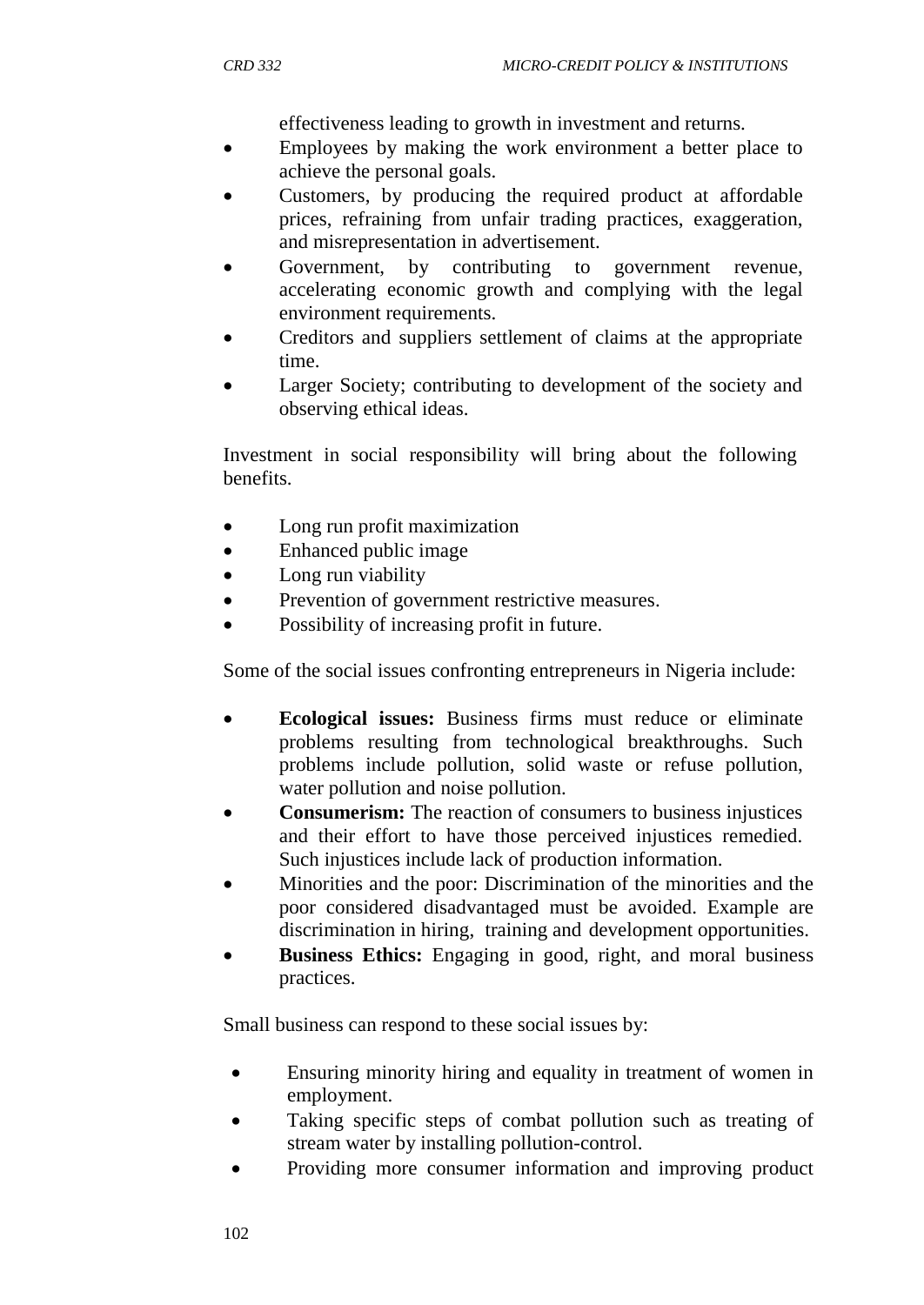*CRD 332 MODULES*

safety.

Finally, in planning and evolving social responsibility programmes, the following phases of activities may be suggested:

- Awareness within the organization on the need for and importance of social responsibility in small business management.
- The entrepreneur involvement in social responsibility through specific charitable contributions, actions and decisions.
- The entrepreneur may appoint an officer to coordinate social responsibility.
- Social responsibility is incorporated into the objective of the business.
- Periodic appraisal of social responsibility performance and
- Utilizing the report for reward system.

#### **SELF ASSESSMENT EXERCISE**

What is time management?

#### **4.0 CONCLUSION**

The implication of this theory is that a business should not seek profit maximization only but should maintain an equitable working balance among some interest groups. Part of the profits made by a business should be diverted towards betterment of the society. Contribution of a business to the betterment of the society will make it easier for the business to grow, survive, and make everlasting profit.

#### **5.0 SUMMARY**

Time is very important like many other resources such as money, materials, men, machines and information. In fact, it is more valuable than other resources. Planning includes social responsibility programmes as well.

#### **6.0 TUTOR-MARKEDASSIGNMENT**

- 1. Discuss social obligation of organization.
- 2. What is stress management?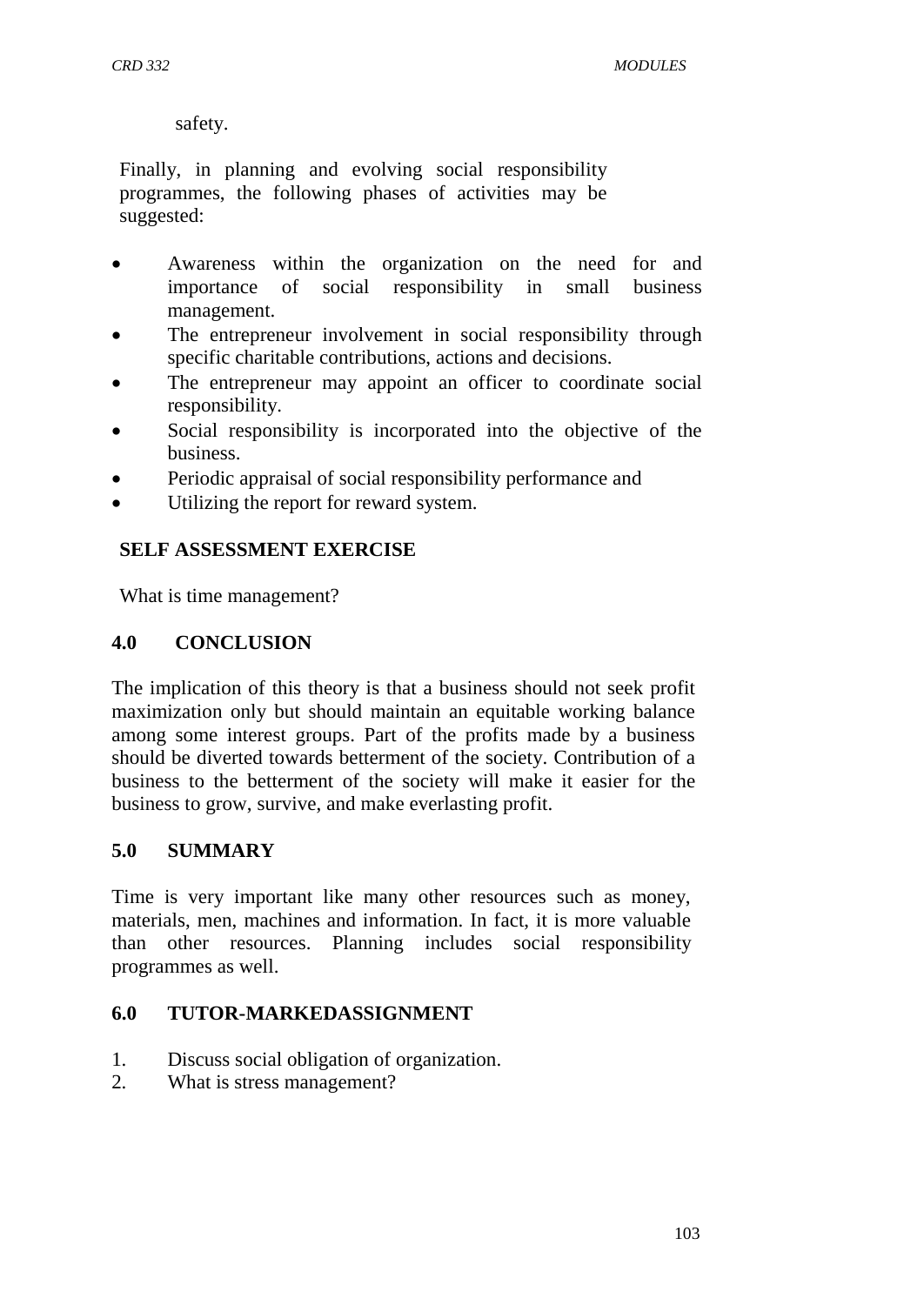#### **7.0 REFERENCES/FURTHER READINGS**

- Baumback, M. C. (1992). *Basic Small Business Management*. New York: Prentice Hall Inc.
- Lawal, A. A. (1993). *Management in Focus.* Nigeria: Abdul Industrial Enterprises.
- Stoner, J. Freeman, R.E. and Gilbert, D. (1995). Management. U.S.A: Prentice-Hall Incorporation.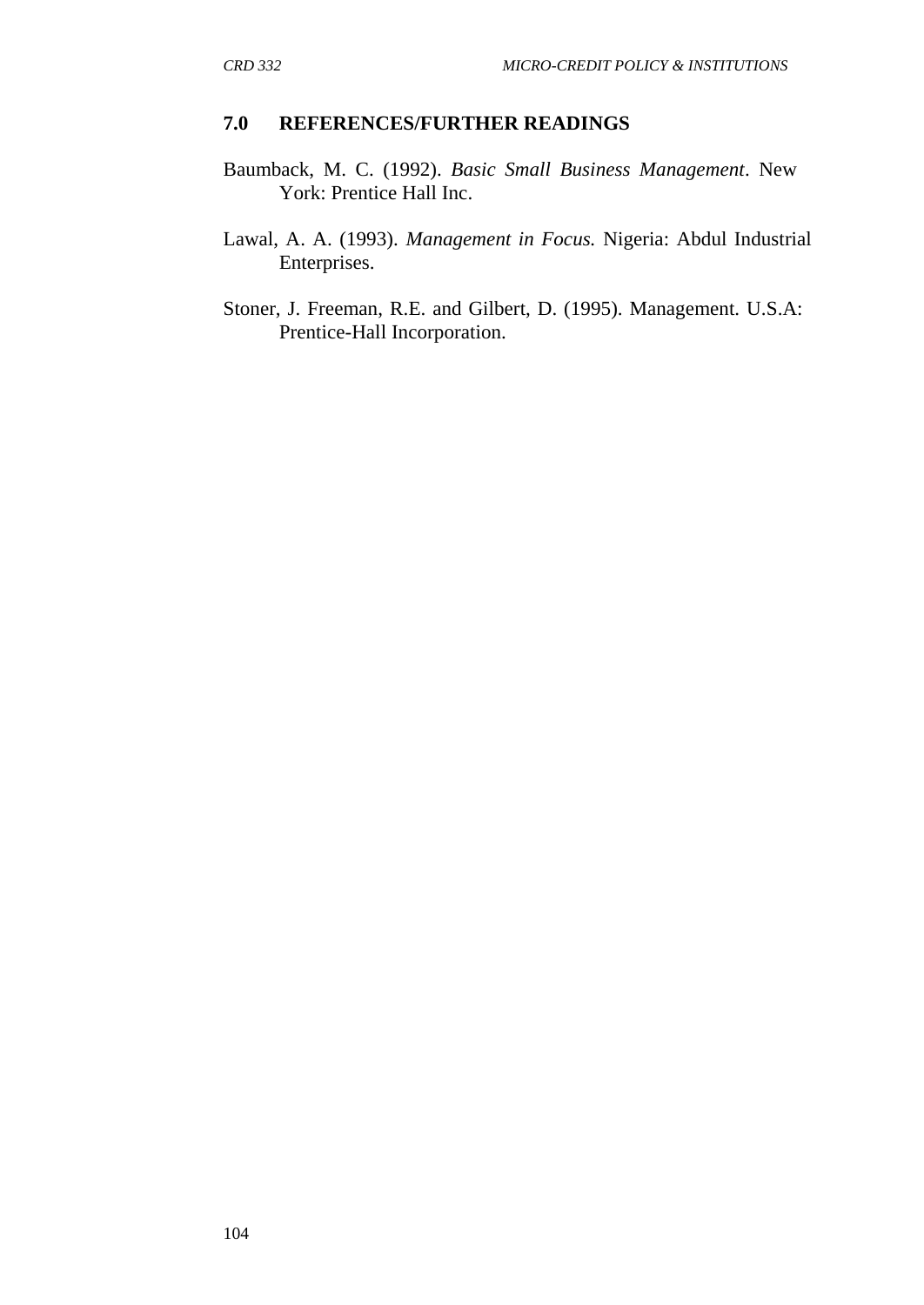## **UNIT 3 CONTEMPORARY MANAGEMENT PRACTICES IN SMALL BUSINESS II**

# **CONTENTS**

- 1.0 Introduction
- 2.0 Objectives
- 3.0 Main Content
	- 3.1 Management Practices in Small Business
		- 3.1.1 Business Ethics in Small Business Management
	- 3.2 Quality of Work Life
	- 3.3 Total Quality Management
	- 3.4 TQM Implementation
- 4.0 Conclusion
- 5.0 Summary
- 6.0 Tutor-Marked Assignment
- 7.0 References/Further Reading

#### **1.0 INTRODUCTION**

Mr. Ade sent a boy to spy the activities of his competitor so that he can outwit him. Mrs. Adio on the other hand, bought the blade produced by her competitor and soaked them in water for some days before repacking them for sale as the original product of her competitor. The firm lost all its customers.

TOLANI Company got loan from friends and the bank. The money was squandered by the management. They declared the company bankrupt. Mr Adio produces paint. He let his waste products into the stream that runs behind the factory, which is also the source of drinking water for the neighbours. He felt unconcerned.

#### **2.0 OBJECTIVES**

The leaner should be able to explain the responsibility of a Small and Medium Enterprise to the people and the environment it is located.

### **3.0 MAIN CONTENT**

#### **3.1 Management Practices in Small Business**

#### **3.1.1 Business Ethics in Small Business Management**

A strong organizational culture founded on ethical principles and sound values is a necessary foundation for organizational success. Business ethics is the study of people"s rights and duties, the moral rules that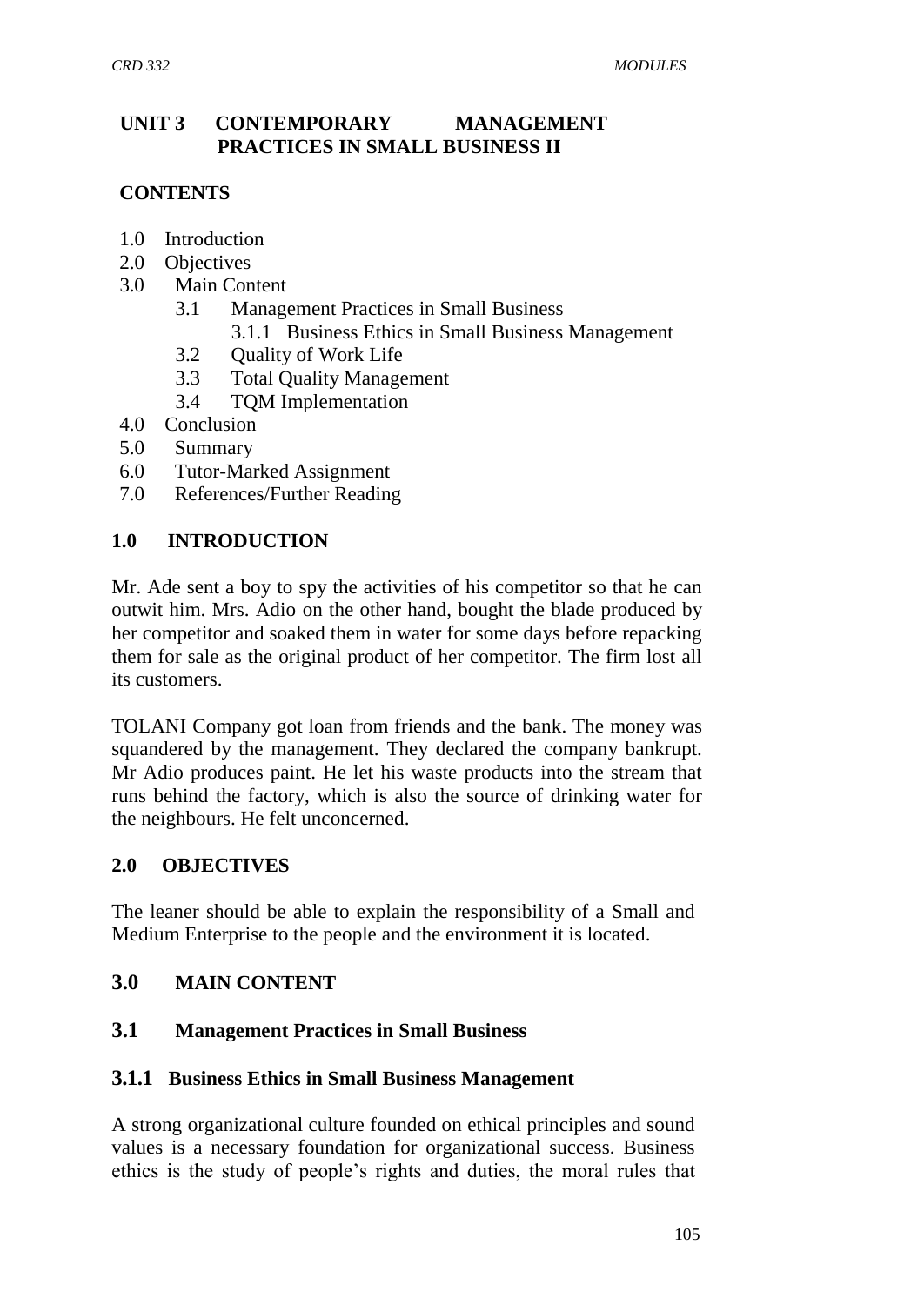people apply in making decisions, and the nature of the relationships among people (Stoner, Freeman and Gilbert, 1996).

In business, ethical issues can fall into four main categories:

**Societal:** At societal level, ethical issues determine the extent to which the social system, economic system and political system of a country have been based on sound ethical principles.

**Stakeholder:** Every company has an ethical duty to its stakeholders – owners, employees, customers, suppliers and the community.

- **Internal Policy:** This relates basically to the company's relation with its employees. Here, issues relating to the ethics of employment practices of the company will be addressed.
- **Personal:** Individuals deal with one another. Most of these interactions have ethical implications, individuals conscientiously or unconscientiously follow ethical guidance.

Meanwhile it should be noted that business with ethical standards is active rather than reactive. Such business will have three primary advantages:

- General greater drive and efficiency
- Attract high caliber of people and
- Develop profitable relations with its constituencies.

In view of the above mentioned benefits of sound ethical practices, entrepreneurs must be able to see ethical issues in the choice they face, make decisions within an ethical framework, build and maintain an ethical work environment.

The following are some guidelines for sound ethical practices:

- Maintaining good, moral and right relationship with employees e.g. clarity of communication, enforcement of corporate policies, good faith, bargaining, adequate compensation of employees and affirmative action of the right employees to be treated equally without discrimination.
- Ethical financial reporting i.e. avoiding fraudulent accounting reporting.
- Ethical Advertisement Preventing deceptive and unfair advertisements, such as making false claims about the product or service.
- Maintaining confidentiality of individual and corporate records.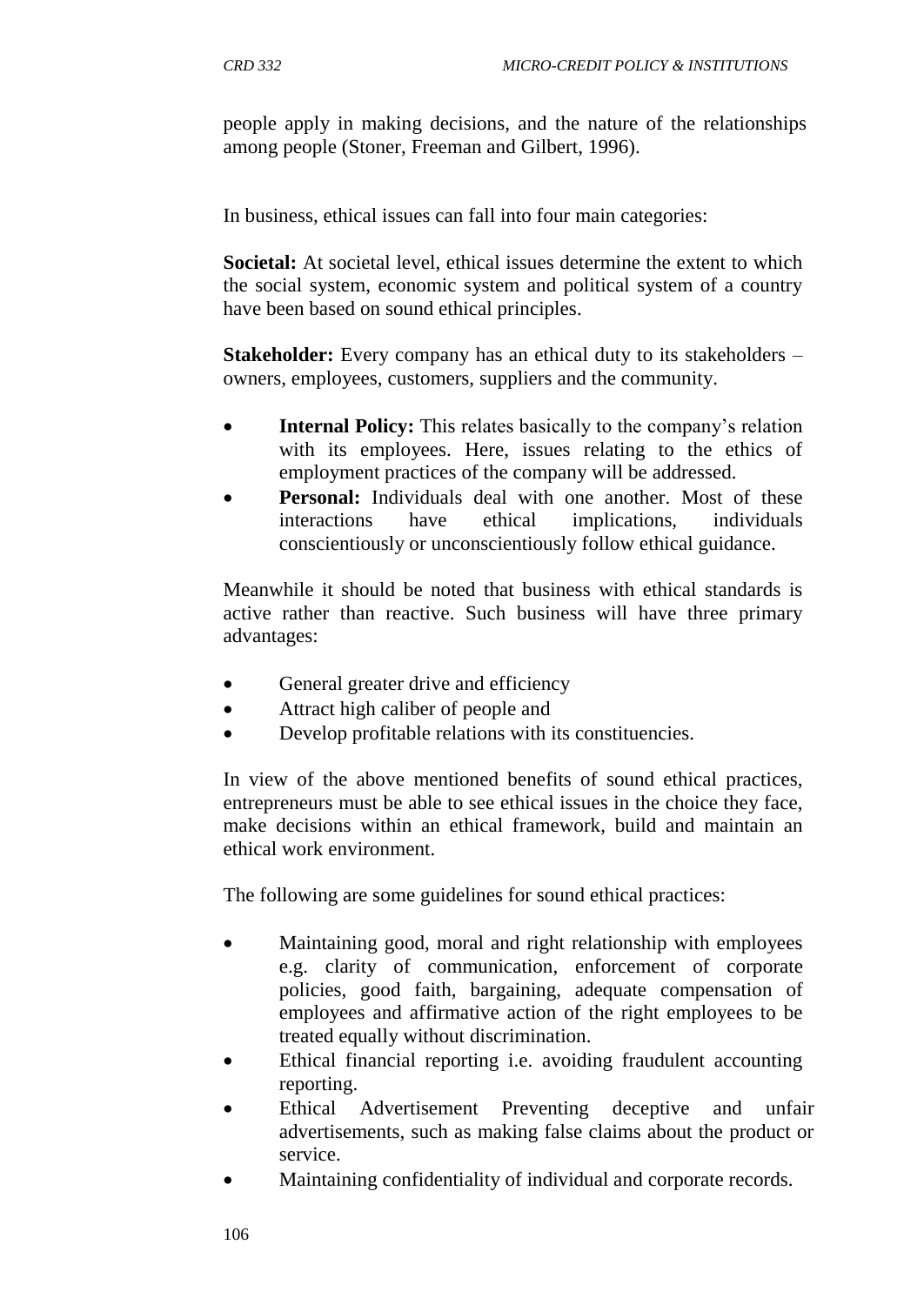- Avoiding unethical actions and decisions in dealing with customers.
- Discouraging gratification and kickbacks, i.e. collection of bribes, gratification and kickbacks within and outside the business.

Finally, to build an ethical work environment in small-scale industries, the following may be suggested:

- The entrepreneur must lead in maintaining and observing ethical business practices by setting good, moral and right business practices for organizational members to follow.
- Ethical codes and standard of the business must be properly documented in writing and dissemination. A good way of informing employees of ethical standards is the employee handbooks.
- Entrepreneur must design a system of monitoring or controlling ethical behaviour in his organization. This may include:
- Careful screening and selection to ensure that employees with moral ideals are employed.
- Maintaining fair and equitable treatment of employees, to guarantee their loyalty.
- Helping employees emotionally to overcome temptation to behave unethically.
- Physical security, i.e. limiting employees' access to valuable documents and business secrets.
- Designing effective internal accounting and administrative control systems.
- Formalization of agreement between the entrepreneur and employees to protect business secrets.
- Education and training of employees on ethical ideals and practices.
- Periodic monitoring of organizational practices.
- Prompt reporting of violation of company official ethical ideals and giving guarantee of anonymity and immunity from retaliatory acts.
- Recognition and reward for ethical behavior may be incorporated into the management practices.

# **3.2 Quality of Work Life (QWL)**

QWL means a set of objectives or organizational conditions and practices that make employees to perceive that they are safe, relatively well satisfied and able to grow and develop as human beings.

QWL holds that every individual has the right to a job that satisfies his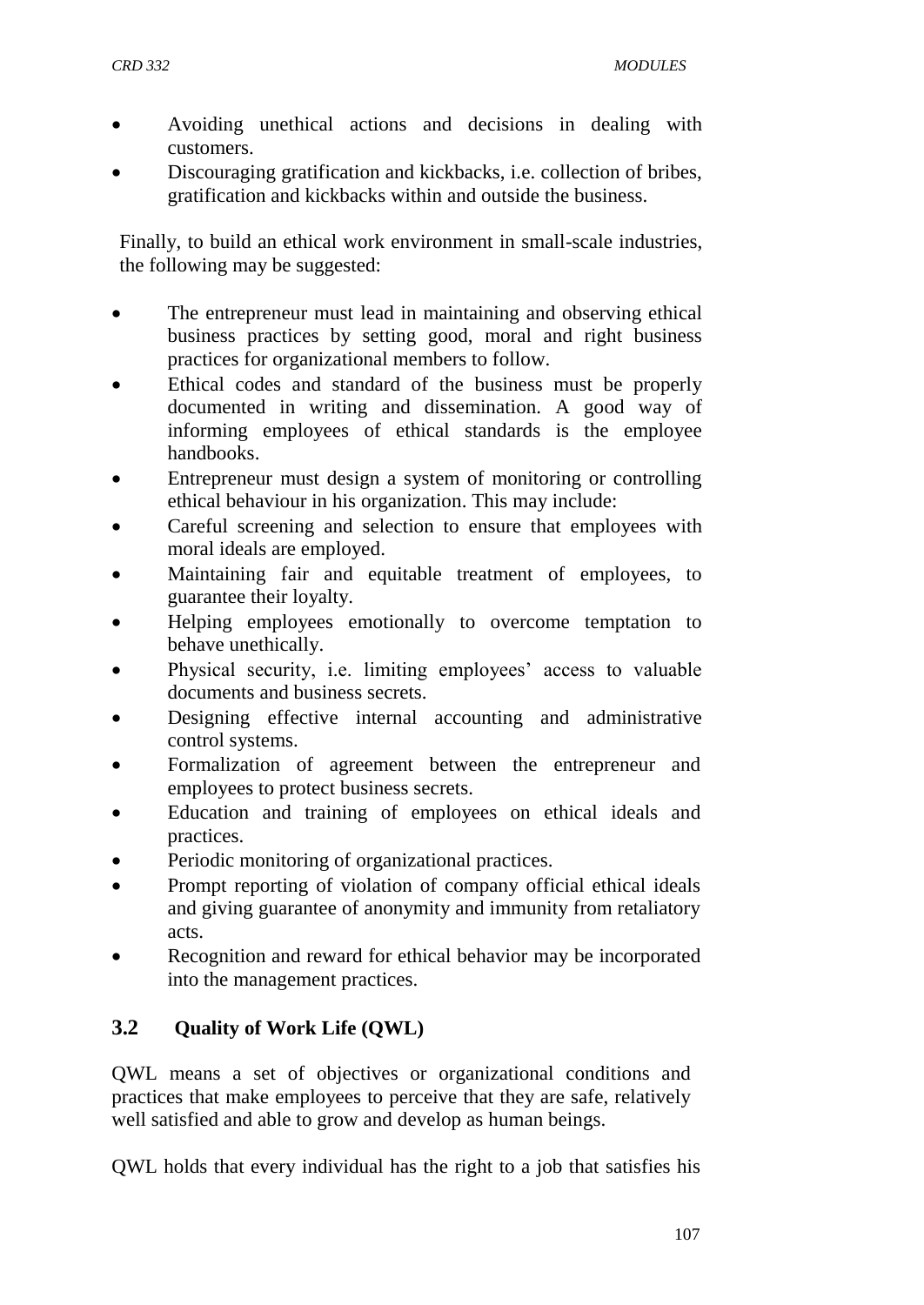or her personal needs. The main components of QWL include:

- Adequate and fair compensation
- Safe, healthy working conditions
- Alternative work schedule
- Reduction in job stress
- Development and growth of human capabilities
- Social integration of people
- Participation in decision making
- Democracy in workplace
- Pension rights
- Profit sharing
- Company programmes designed to enhance workers welfare, etc.

The application of QWL in business management has led to improvement in productivity of a number of organizations. The Japanese firms' experiences are a clear example of QWL success. Most Japanese firms focus on human resources more than financial resources for their long run success. This is achieved through job rotation, complete appraisal system, emphasis on work groups, open and free communication, consultative decision making and managerial concern for the employees.

For attainment of QWL in small-scale business, the following practices may be suggested:

- Flexible work schedules
- Improvement in health and safety of employees
- Job design and redesign to motivate employees
- Participative management style
- Employee counseling
- Autonomous Work Group
- Career management

#### **3.3 Total Quality Management (TQM)**

Success in contemporary business environment requires proper quality management. One of the most quality improvement practices that gain momentum in recent years is a renewed attention to "total quality management".

The growing concern for total quality management can be attributed to the fact that mature quality movement is capable of:

i) eliciting employees cooperation for enhanced customer satisfaction.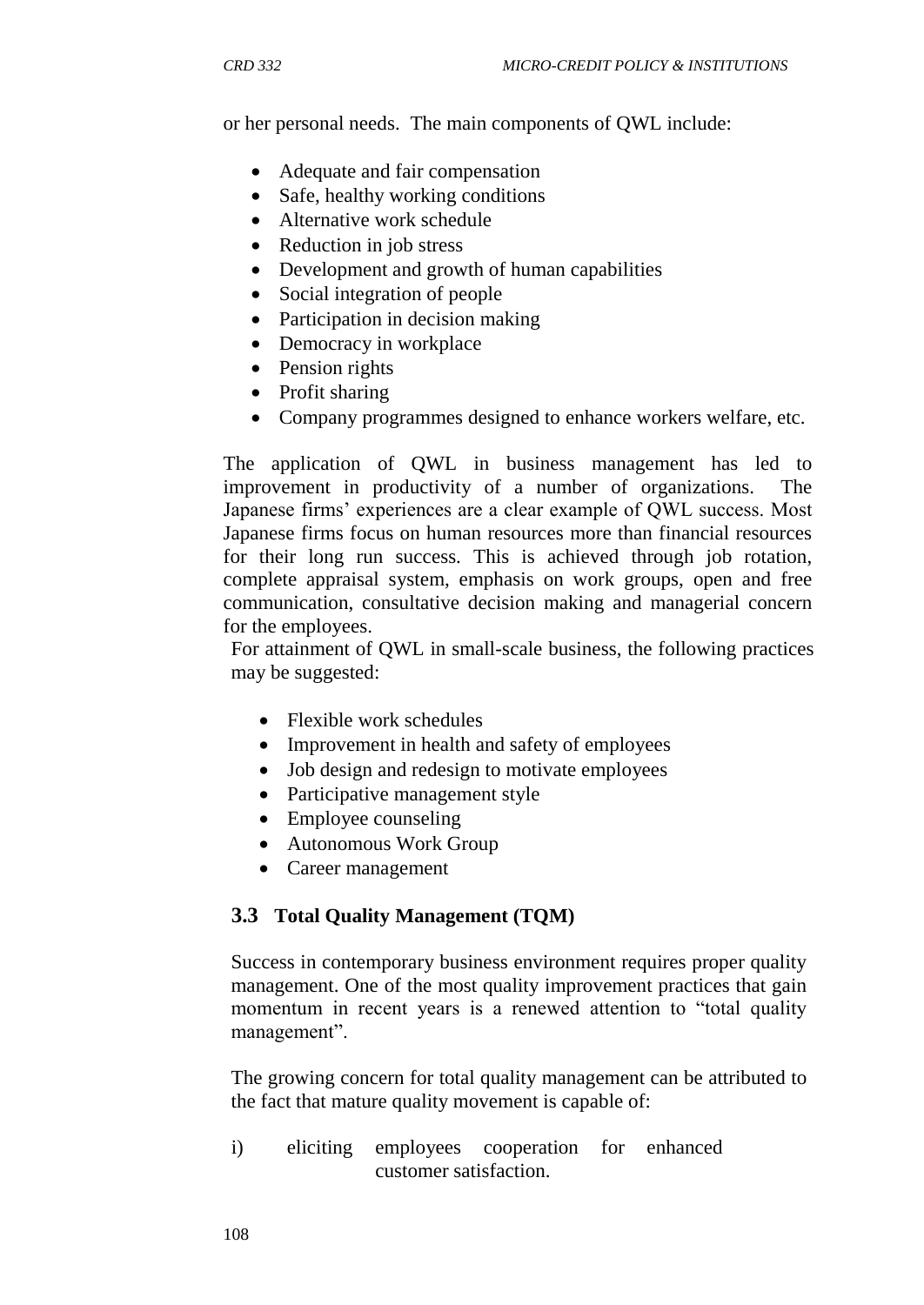- ii) adding to product and service quality while not only reducing costs but increasing revenue and
- iii) providing long term approach to enhancing shareholders value by achieving corporate success.

The implication of the foregoing statement is that a mature quality movement, otherwise known as Total Quality Management (TQM) is the key to the success of high performance firms like U.A.C., DUNLOP PLC, NIGERITE, ELF PLC., etc. Hence, small business organizations, irrespective of their sizes must cultivate and incorporate Total Quality Management in their organizational practices in order to survive, grow and achieve a position of the pre-eminence in the competitive environment.

Total Quality Management (TQM) is an organization's cultural commitment to satisfying customer through the use of an integrated system of tools, techniques, and training. TQM involves the continuous improvement of organizational processes resulting in highquality products and services (Stoner, Freeman and Gilbert Jr., 1996. p.211).

# **3.4 TQM Implementation (TQM)**

There are no universal methods of designing and implementing TQM in organizations. However, the framework developed by Kano (1993) will be useful for small or large-scale industries.

Kano (1993) developed what he termed "The House of TQM" which shows the structure of TQM as the touchstone for identifying the evolution of TQM implementation in the United States. The proposed framework is presented below:

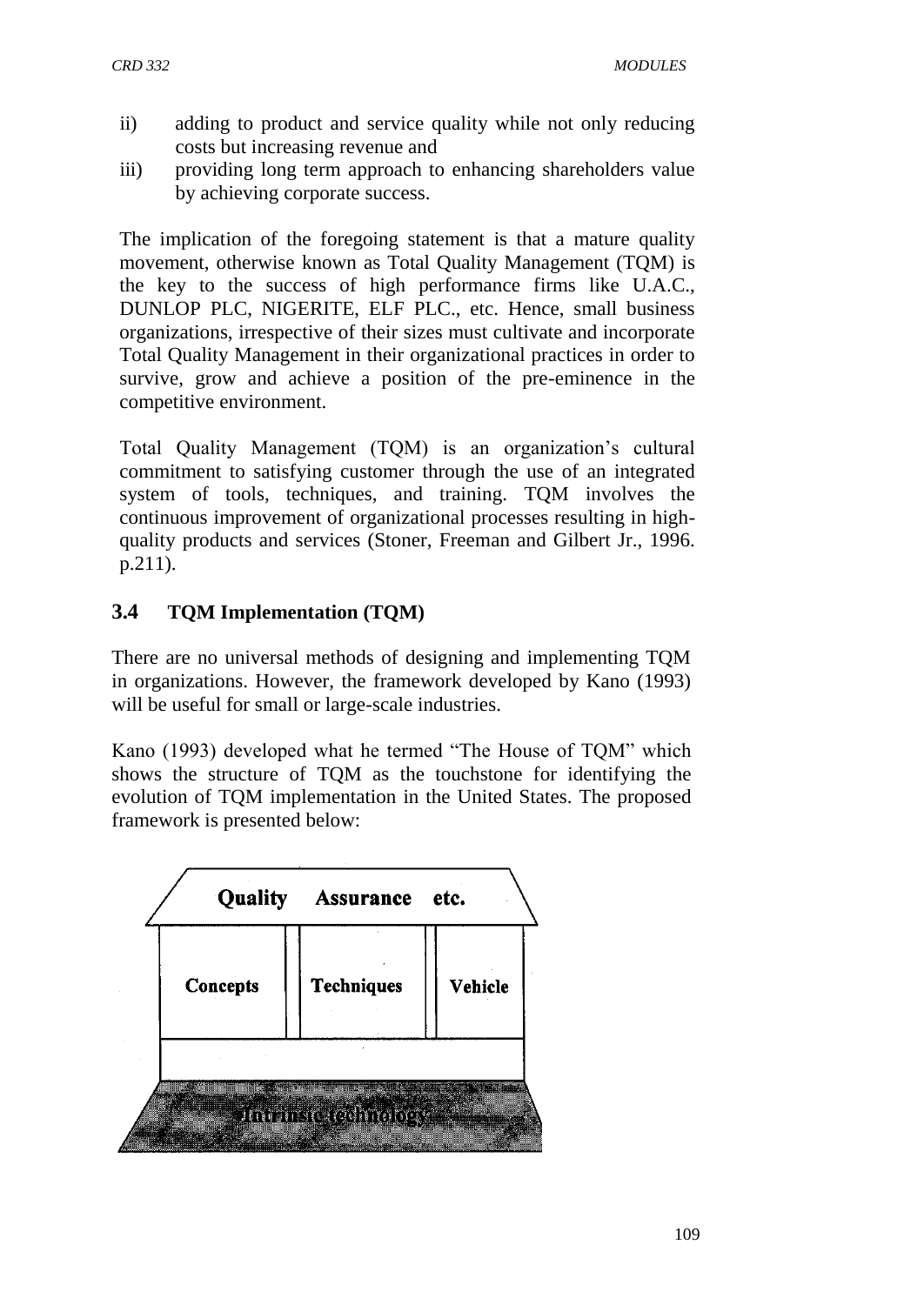# **House of TQM by Kano (1993)**

The TQM structure implies that the base of a TQM programme is the "intrinsic technology", which refers to the driving technology specific to an industry. For example, petroleum engineering is the technology intrinsic to ELF PLC.

Given the existence of intrinsic technology, it is still necessary to carry out motivational programmes aimed at improving the level of organizational members" commitment to successful implementation of TQM. The problem is how to create the condition that will impel management and employees to develop positive attitude towards the proposed TQM programme.

The portion from the floor up to the roof is the TQM shown in form of pillars. These pillars include:

**Concepts:** These consist of both a theory of quality satisfaction of consumers and a theory of management. The main concepts required for implementing TQM include:

- Customer satisfaction, putting quality first
- The plan, do, check and action cycle i.e. PDCA cycle, process oriented production and do it right the first time.
- Emphasis on the use of data.
- Ensuring employees commitment.

**Techniques:** The most popular techniques are parieto diagram, causeeffect diagram etc.

**Promotional Vehicles** e.g. deciding on who should ultimately be responsible for promoting the company wide quality, what training and educational programmes to use in order to promote quality management philosophies.

Management tools and statistical methods are examples.

- Promotional vehicles also include the use of quality circles and team activity. Quality circle involves a voluntary problemsolving group of workers who meet periodically to explore ways of improving quality and productivity. After completing one assigned job, the same team will work on the next one in an ongoing activity.
- Finally, the roof of the house of TQM shows customer satisfaction and quality assurance.
- In fact, the objectives of TOM include provisions of customer satisfaction and quality assurance. These are based on the premise that realization of continual improvement in quality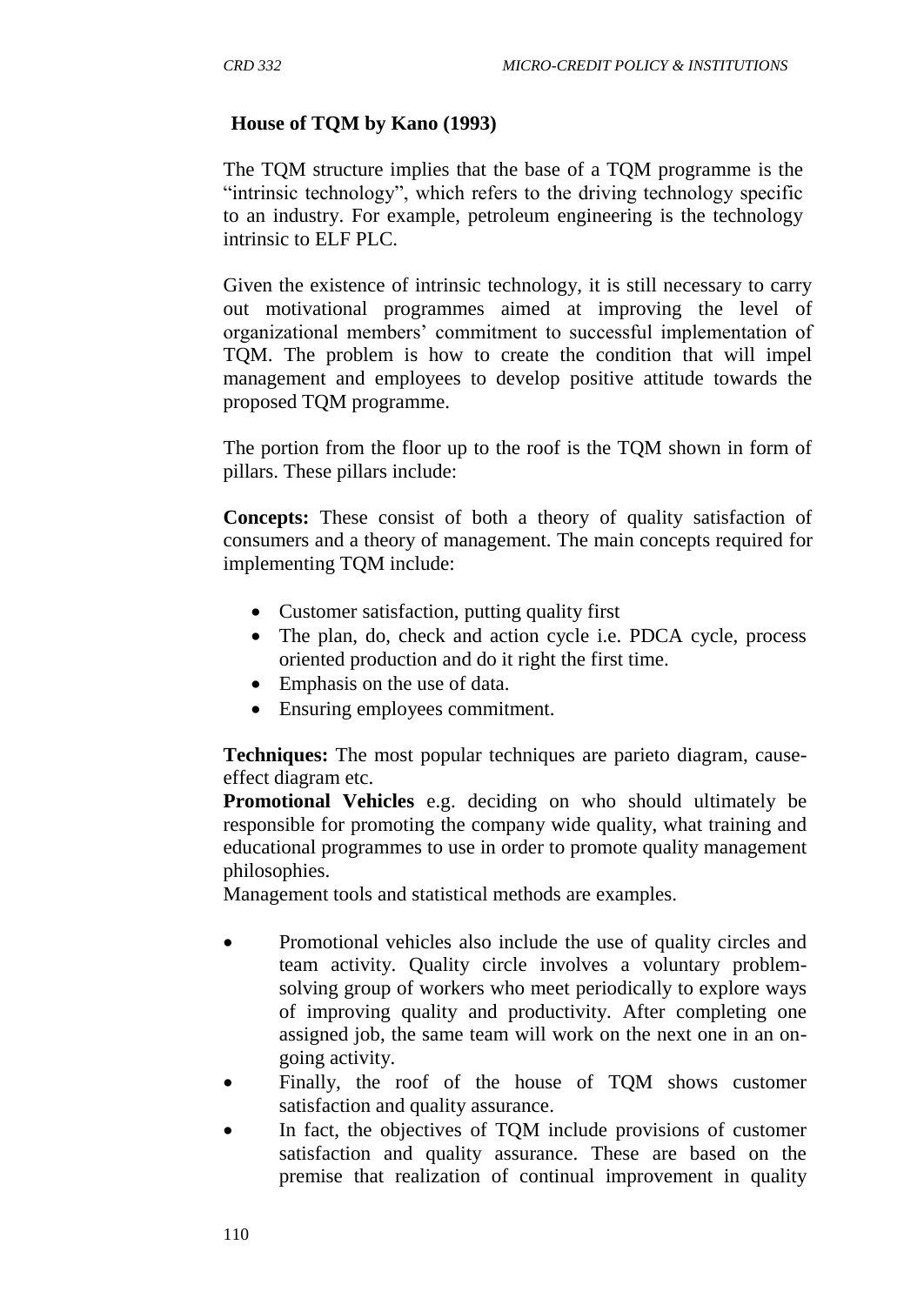company-wide can achieve growth, improve company reputation and increase economic performance. Business firms exist to create customers and the need to ensure that a product or service provides the required level of satisfaction to the user. Hence implementation of TQM in small scale business firm is a necessity.

### **SELF ASSESSMENT EXERCISE**

Discuss Total Quality Management (TQM)

## **4.0 CONCLUSION**

There are many management practice options. Proper use of resources such as time, labour and other input will lead to an increased level of production.

## **5.0 SUMMARY**

The SMEs cannot work in isolation. It is therefore important for accurate, timely and efficient data; hence adequate records must be maintained by small scale industrialists as well as proper motivation of employees to achieve company-wide commitment to the quality programme.

Systematic integration of quality into organizational system by training and having quality awareness programs, group interaction, and avoiding bureaucratization of organizational practices is also important.

#### **6.0 TUTOR-MARKED ASSIGNMENT**

Discuss the implementation of TQM.

#### **7.0 REFERENCES/FURTHER READING**

- Baumback, M. C. (1992). *Basic Small Business Management.* New York: Prentice Hall Inc.
- Lawal, A. A. (1993). *Management in Focus Nigeria*. Abdul Industrial Enterprises.
- Stoner, J. Freeman, R.E. and Gilbert, D. (1995). *Management.* U.S.A: Prentice-Hall Incorporation.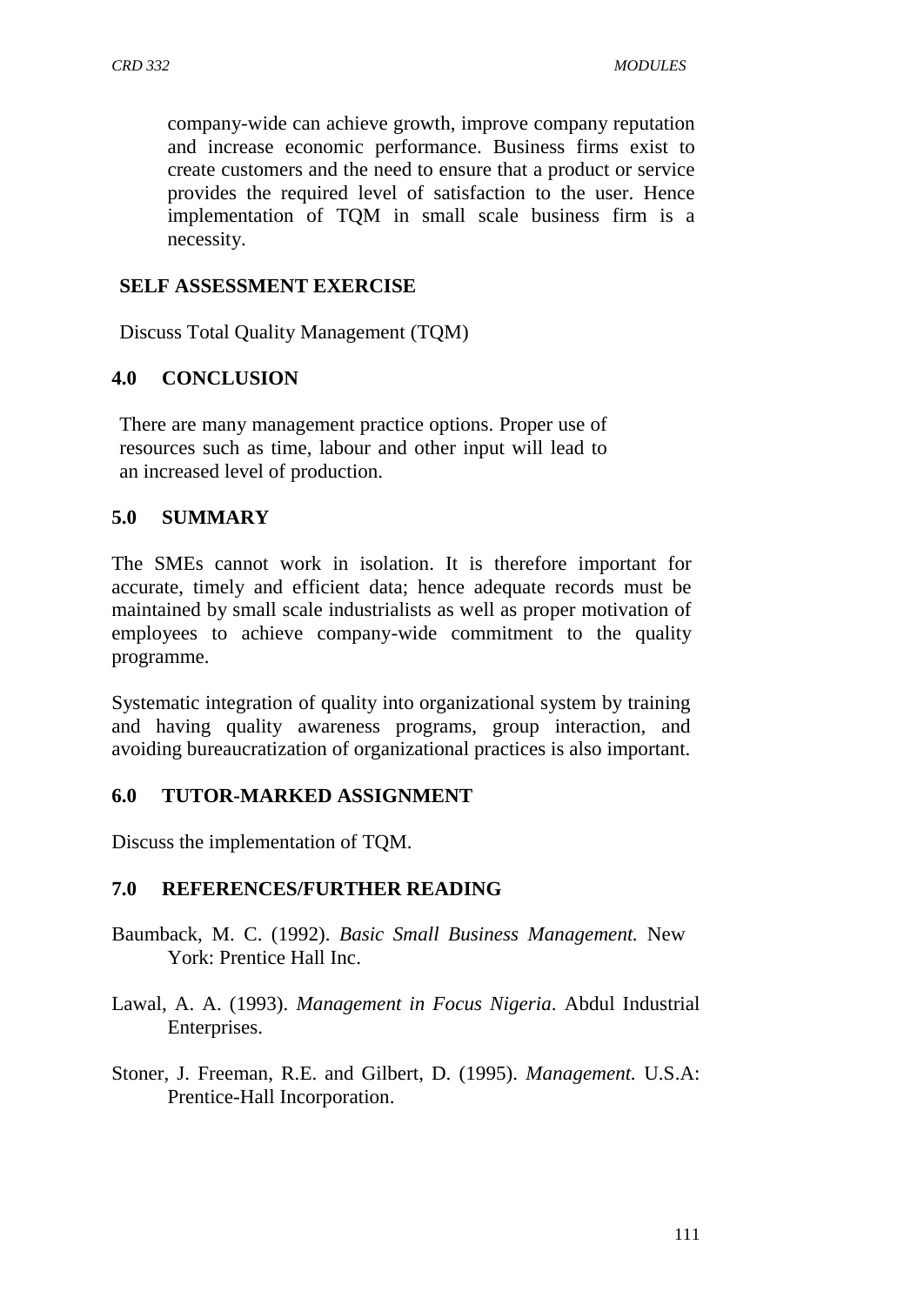## **UNIT 4 ENTREPRENEUR AND ENTREPRENEURSHIP**

# **CONTENTS**

1.0 Introduction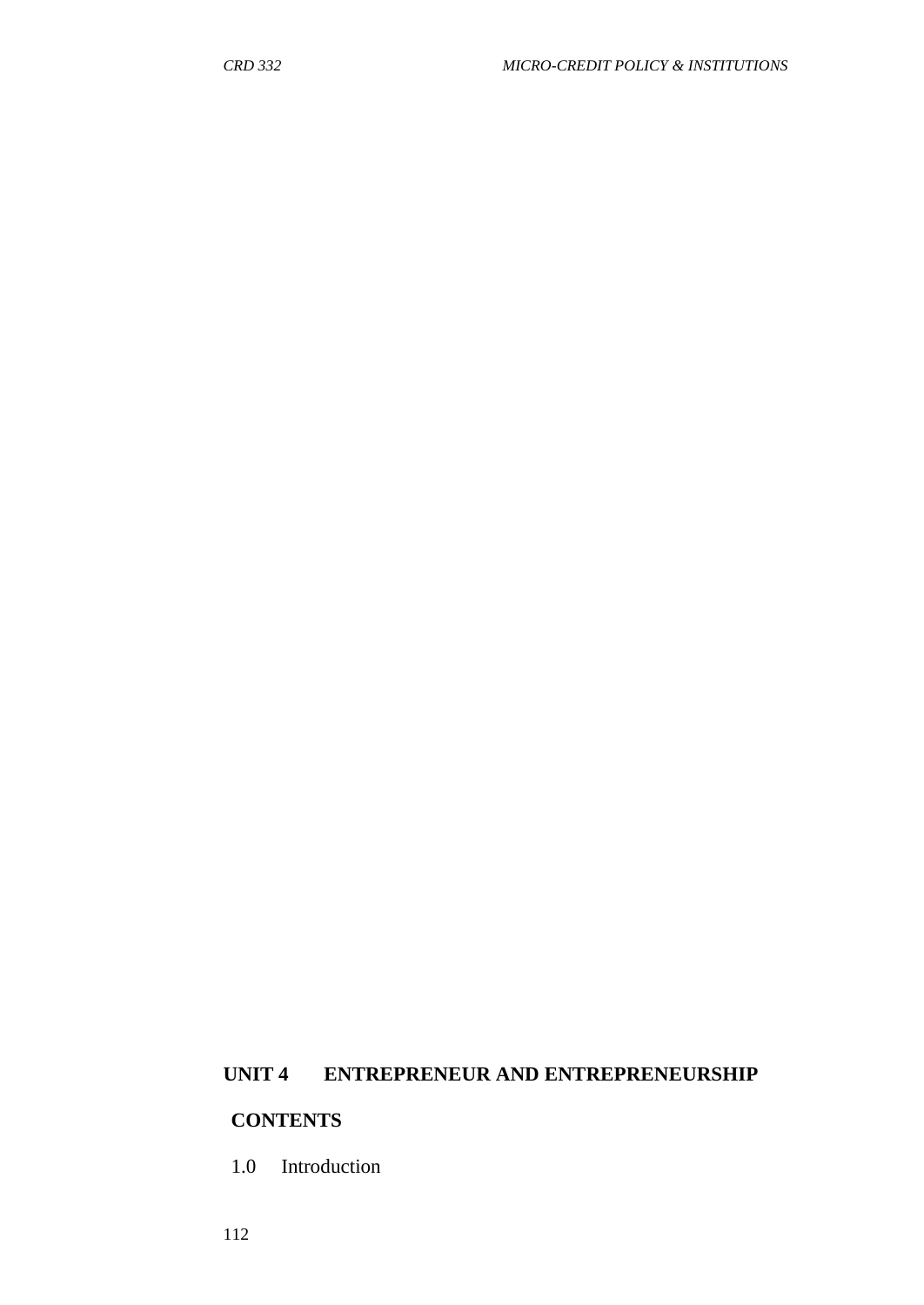- 2.0 Objectives
- 3.0 Main Content
	- 3.1 Entrepreneur and Entrepreneurship 3.1.1 Definition
	- 3.2 Risks Borne by the Entrepreneur
	- 3.3 The Role of the Entrepreneur
	- 3.4 Inducement for Entrepreneurship
	- 3.5 Business Environment
		- 3.5.1 Political Environment
		- 3.5.2 Technological Environment
		- 3.5.3 Social Environment
		- 3.5.4 Competition
		- 3.5.5 Physical Environment
		- 3.5.6 Economic Environment
- 4.0 Conclusion
- 5.0 Summary
- 6.0 Tutor-Marked Assignment
- 7.0 References/Further Reading

## **1.0 INTRODUCTION**

In the first twelve units, we discussed the various policies formulated and the institutions put in place by the government in order to achieve economic growth via the development of the SMEs, as well as the importance of record keeping. The policies formulated and the institutions established are of no use if the people do not take advantage of the system by starting their individual projects and following proven guidelines in the management of the projects. The next five units will therefore be devoted to the studying of topics that will explain who an Entrepreneur is and how businesses can be managed to optimal utilization of resources and profit maximization.

Many authors have defined Entrepreneurship in many different ways, yet there is no single universally accepted definition. Some of these definitions given are looked into in this unit.

#### **2.0 OBJECTIVES**

The objective of this unit is to explain the definition of Entrepreneur as well as the functions. At the end of the study, you would be able to define Entrepreneur and explain his role in the economy as well as the environment within which he operates.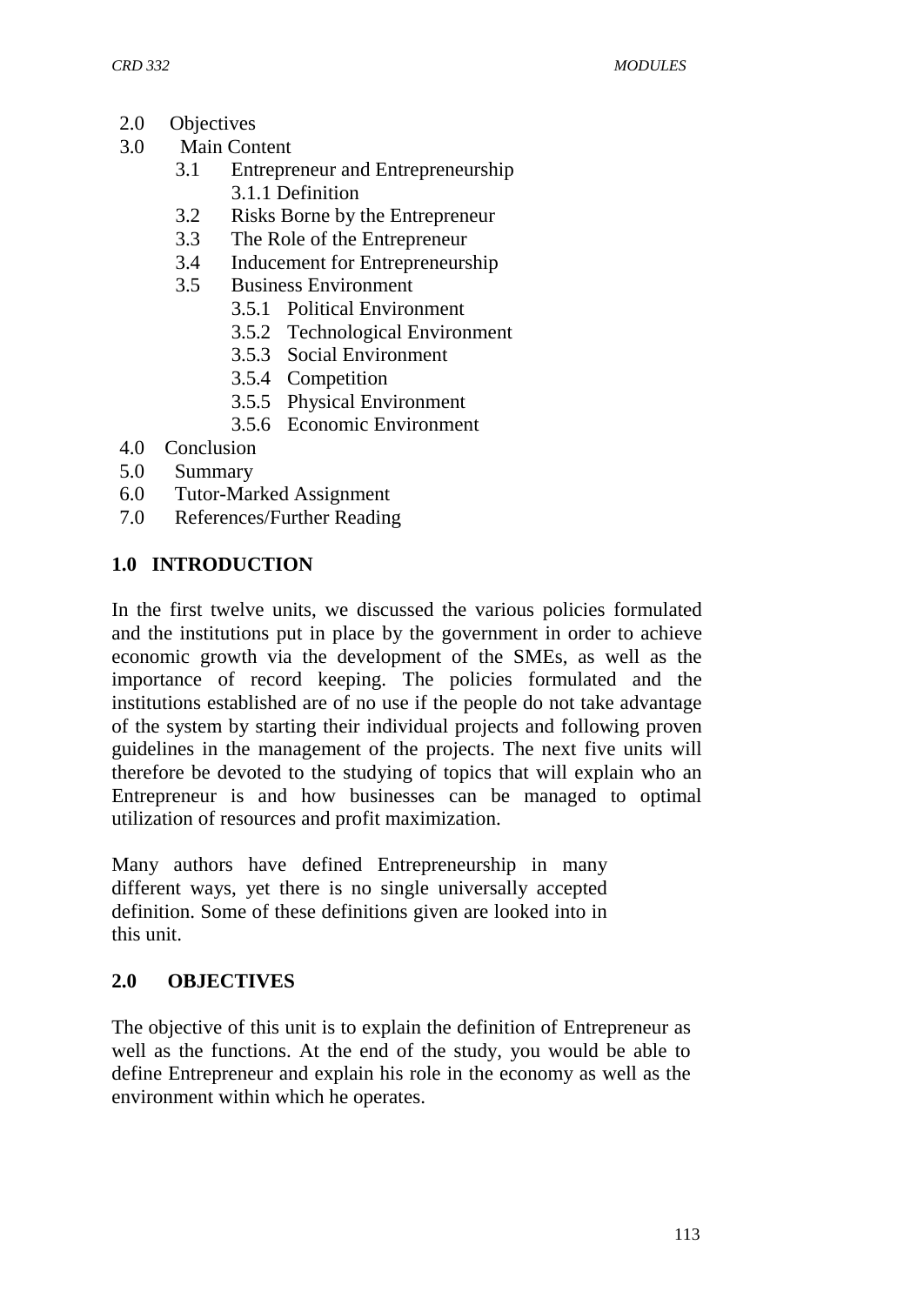# **3.0 MAIN CONTENT**

#### **3.1 Entrepreneur and Entrepreneurship**

#### **3.1.1 Definitions**

Entrepreneurs are, therefore, agents of change and growth as they act to accelerate the economic growth, dissemination and application of innovative ideas. In doing so, they not only ensure efficient use of resources but also expand the boundaries of economic activities. In the developed economies, entrepreneurs generate two-thirds of all new jobs; account for at least two-thirds of all technological innovations; and influence more than two-thirds of the differences in economic growth. In these days of globalization and digital economy, small firms play a crucial role in experimentation and innovation that lead to technological change and employment growth.

An entrepreneur is one who discovers and decides what opportunities he wants to pursue and the risks he is willing and able to accept.

The entrepreneur somehow decides between time and money, between building his own and buying, whichever the opportunity is in order to attain his goals.

An entrepreneur is creative and this is the willingness to look beyond products to ideas. Products and processes are only the vehicle through which an idea becomes effective.

Entrepreneurship involves the creation of values, the process of starting of growing a new profit-making business, the process of providing a new product or service, and the intentional creation of value through organization by an individual contributor or small group of partners (Hisrich,1986).

Oslon (1987), leaning on the classical theory of the capitalists, see entrepreneurship as risk taking. The entrepreneur is an innovative individual who establishes and manages a business for the purpose of profit and growth. He says that the critical trait of the entrepreneur ranges from a keen sense for innovation, knowledge of what is important and what needs to be done to a high tolerance for ambiguously unstructured situation. This serves as attitudinal mode for a moderate risk taker.

Entrepreneurship involves the harnessing of individual dreams and imaginations to produce values in form of products and services.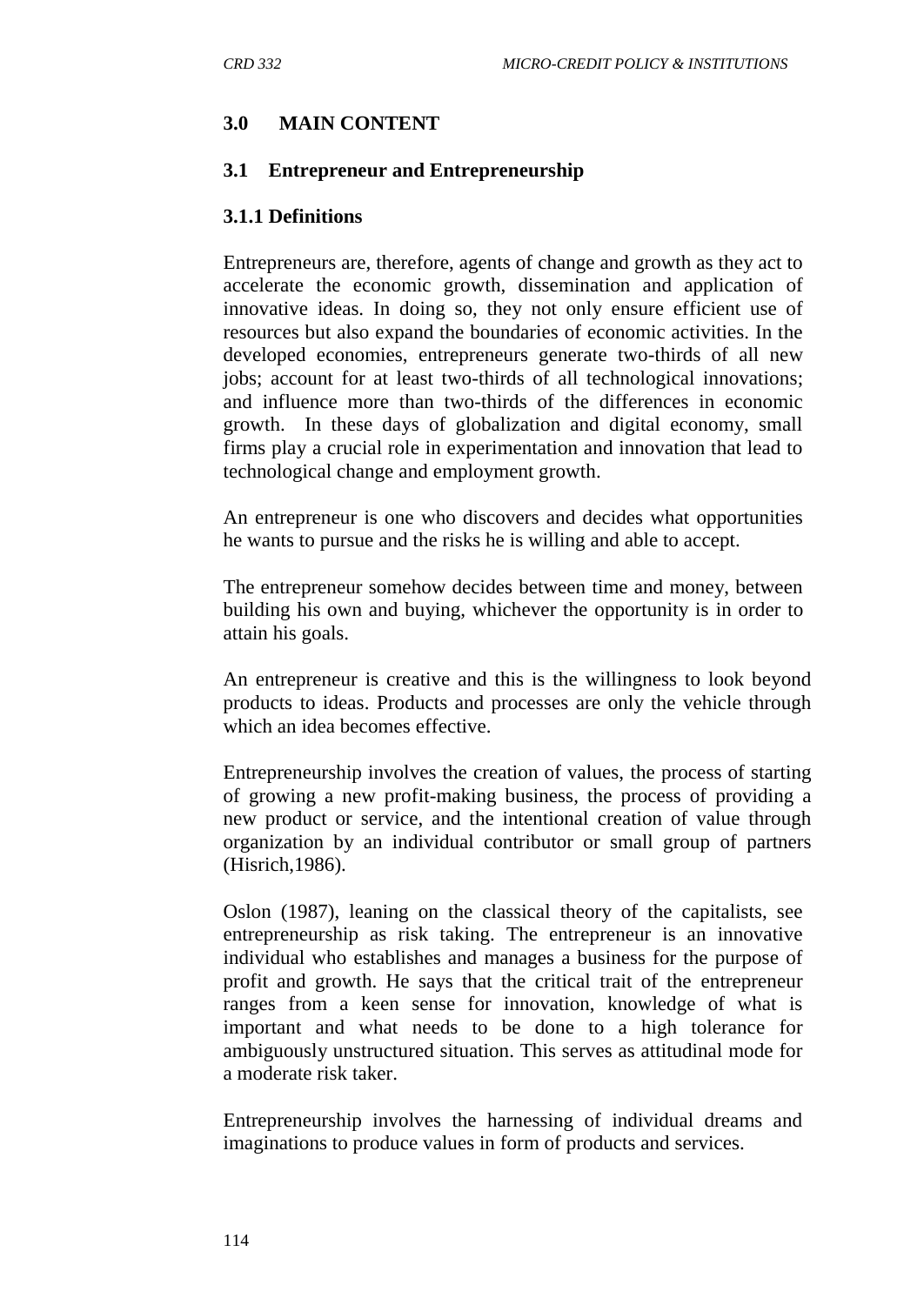#### **3.2 Risks Borne by the Entrepreneur**

A good entrepreneur or business operator must identify four essential kinds of risks:

- 1. The risk one must accept i.e. the risk that is built into the nature of the business.
- 2. The risk one can afford to take.
- 3. The risk one cannot afford to take.
- 4. The risk one cannot afford not to take.

An entrepreneur is an initiator of a business. The initiator bears the financial risks, designs the operations and management of the business Schump

ter (1934) says for example, that the entrepreneur"s goal is to develop new ideas, goods and services as well as new methods of production, identifying new markets, discovering new sources of supply and developing new organizational forms.

## **3.3 The Role of the Entrepreneur**

The role of the entrepreneur may be seen as follows:

The entrepreneur initiates an idea which if successful creates a new industry and not just a new product. For example, the story of the Xerox Corporation – one of the spectacular recent growth companies in the United States is a breakthrough story. The process was developed to overcome a major restraint on office reproduction technology. The Haploid Corporation (as Xerox was then called) was a pigmy when it picked up the process. Yet it spent \$40 million of borrowed money until it had a process that worked; but the rewards are extraordinary.

- The entrepreneur diversifies the economy.
- The entrepreneur converts every opportunity into something that will meet the need of the consumer.
- Through research and development, the entrepreneur explores ways of developing local resources and encourages their uses.
- Entrepreneur helps in recognizing business opportunities, mobilizing resources and persisting to exploit these opportunities that are a necessary ingredient for self-employment.
- The entrepreneur is the agent who maximizes opportunities for capital investment. The entrepreneur is a pacesetter. He introduces the springboard on which business developers lift up. The entrepreneur initiates new technology. For example, new technology is being discovered in computer. This has now globalized the world.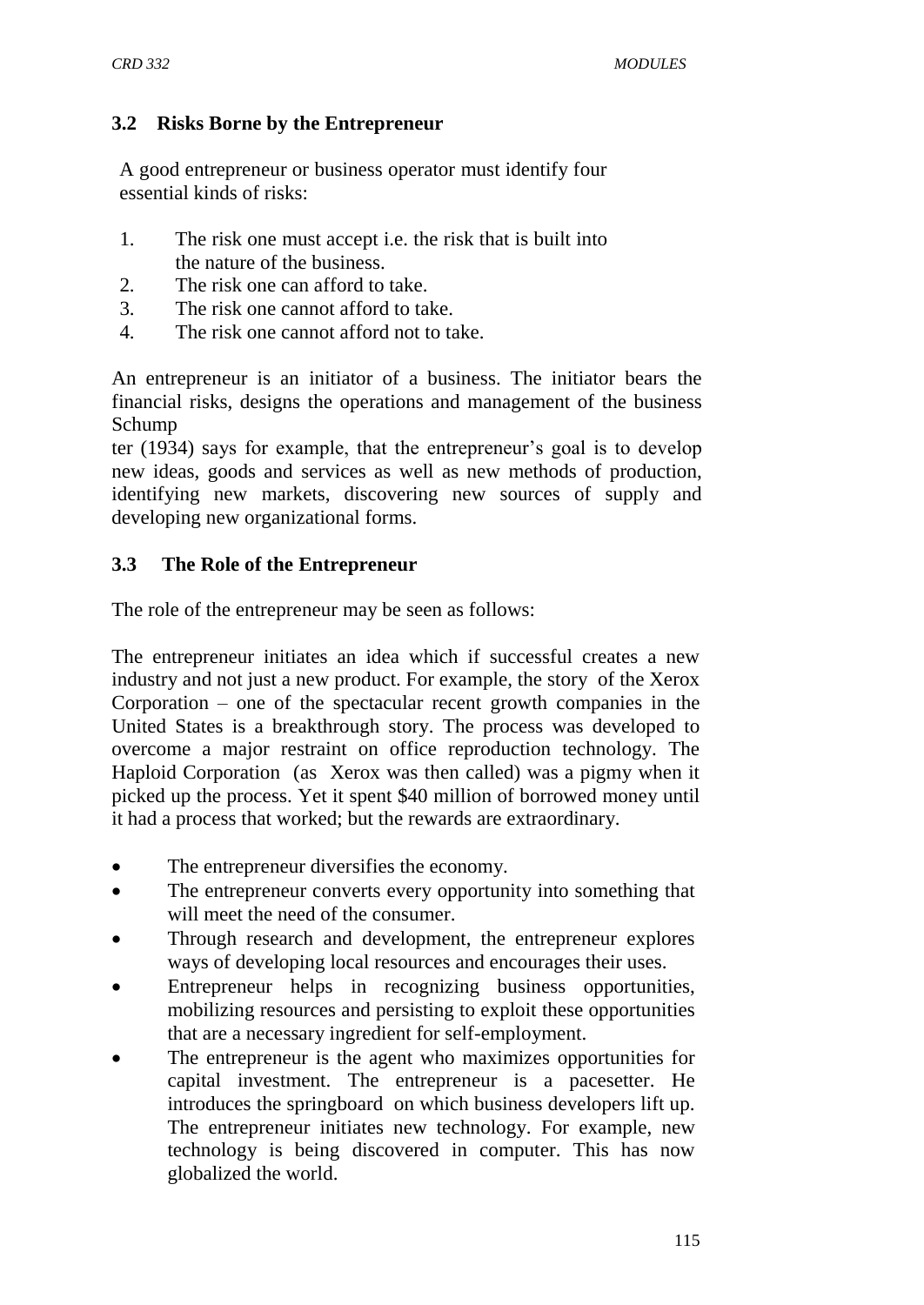• The Information technology entrepreneurs have through globalization removed distance following the popular saying that "with Internet, there is no distance".

### **3.4 Inducement for Entrepreneurship**

Hisrich and Bush (1986) identified nine (9) factors in the order of importance as being significant reasons for entering into business:

- 1. Achievement
- 2. Opportunity
- 3. Job satisfaction
- 4. Independent
- 5. Economic necessity
- 6. Wealth
- 7. Career/Security
- 8. Power; and
- 9. Status/Prestige

Stevenson (1986), in addition, observed that displacement from one"s job, dissatisfaction, inability to find a suitable alternative, and financial independence are motives for venturing into businesses.

Gilad and Lavin address the issue of entrepreneurship from the behavioural perspective. Their postulations are premised on the contingency school of thought, which assumes that the environment emits signals of "push" and "pull" variables. For example, people are pushed into business through dissatisfaction with existing employment, class of employment and career set back.

On the other hand, they are pulled by the existence of potentially profitable opportunities and by the influence of parents, role models and background.

In relation to the environmental factors which push entrepreneurs into business, Gilad and Lavin identified increase in unemployment rate, higher quit rates, higher frequency of factory shut down, decline in income, shrinking labor market, high labour turnover, increase in savings which is a potential source of self-financing, skill acquisition through training programmes and provision of basic infrastructure that would enable entrepreneurs exhibit their business acumen.

One may therefore be justified to say that entrepreneurship arises as a result of:

 **Availability of opportunities: -** This may be an opportunity one may or may not have been looking for. It may be financial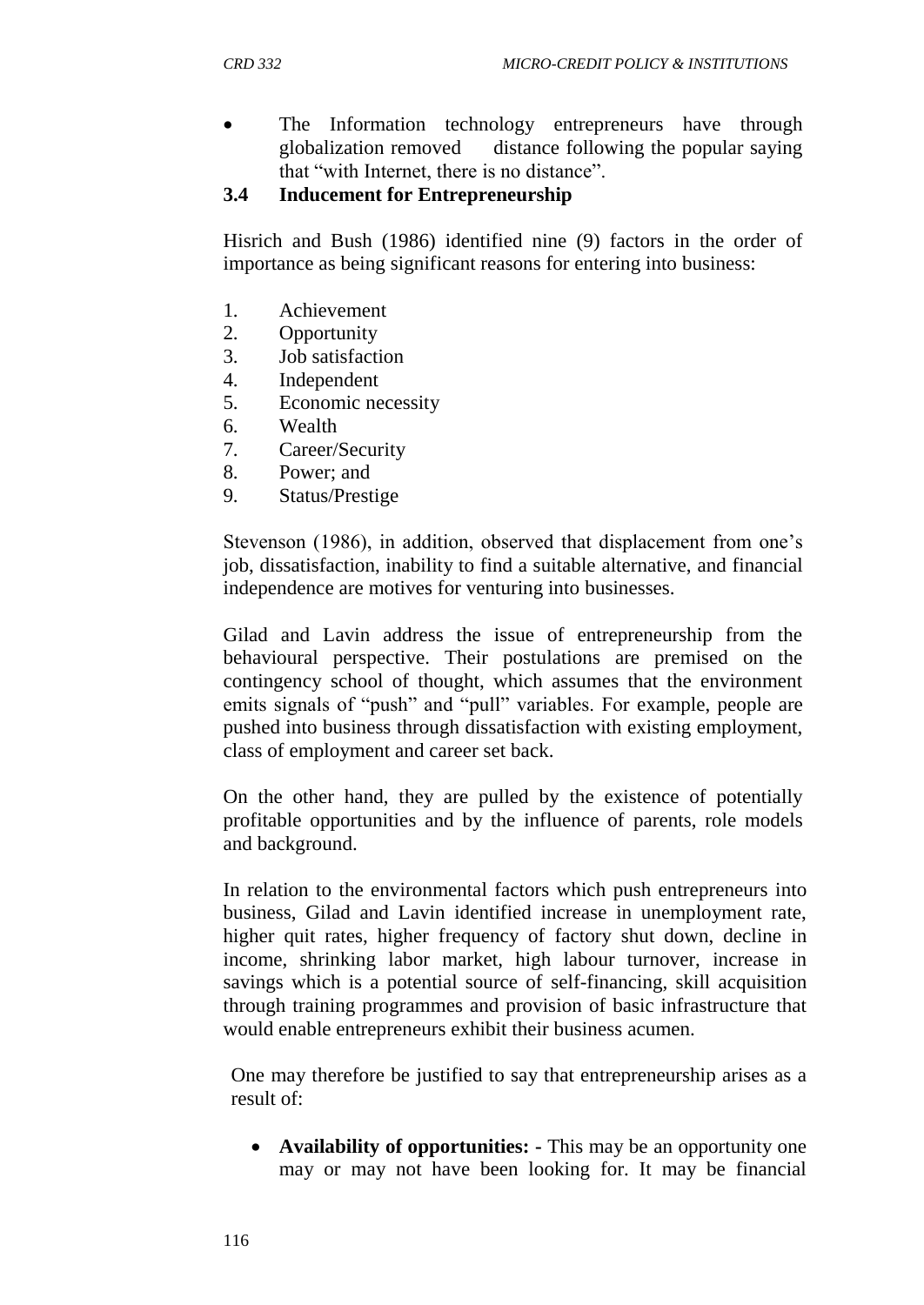opportunity, power opportunity, career opportunity, skill opportunity, technological opportunity, etc.

- **Skill acquisition: -** This is in terms of basic skills related to the job one wants to venture into, for example, a worker who has acquired sufficient skills in a given trade may be intoxicated into entrepreneurship because of it.
- **The presence of basic infrastructure: -** The availability of good water, good road networks, electricity and other social amenities encourages the growth of entrepreneurship and other small scale businesses.
- **Inability to find suitable alternative employment: -** The inability to find a suitable alternative employment can lead to entrepreneurship. For example, a person who was in a senior management position in, say, an international organization, will find it difficult to condescend for a lower employment. Instead of taking up another employment with lower pay and status, he/she prefers to be self-employed. This may be in form of innovating an existing product or service or creating a completely new one.
- **Job dissatisfaction: -** As a result of frustration, humiliation, dehumanization, poor pay, poor working conditions and workplace, demotion, dearth of growth, etc. job dissatisfaction may set in and this propels individuals into finding alternatives.
- **Job satisfaction and skill development: -** On the other hand job satisfaction can result in entrepreneurship. This is so because an employee, who is satisfied, may be as a result of skills acquired, savings accumulated, information networks, power and wealth of experience may not want these to waste. He rather ploughs them into some ventures.
- **Status/ Class of employment:** Since there are different grades of employment and different people have their status to maintain, it will therefore be unacceptable to a production manager if he's demoted to a factory worker he may resign to start his own business.
- **Increase in employment rate:** The increasing job insecurity act as a catalyst in the creation of entrepreneurship. The team of graduates produced yearly is therefore encouraged by the National Youths Service Corps (NYSC) and the National Directorate of Employment (NDE) to develop their skills for entrepreneurship.
- **High frequency of Retrenchment: -** Some factories and government Ministries retrench workers. When this happens all the laid-off workers must find alternatives.
- **Increase in savings and wealth: -** Entrepreneurship may arise as a result of appreciable savings and wealth. Savings and wealth here may include finance, skills, knowledge, land and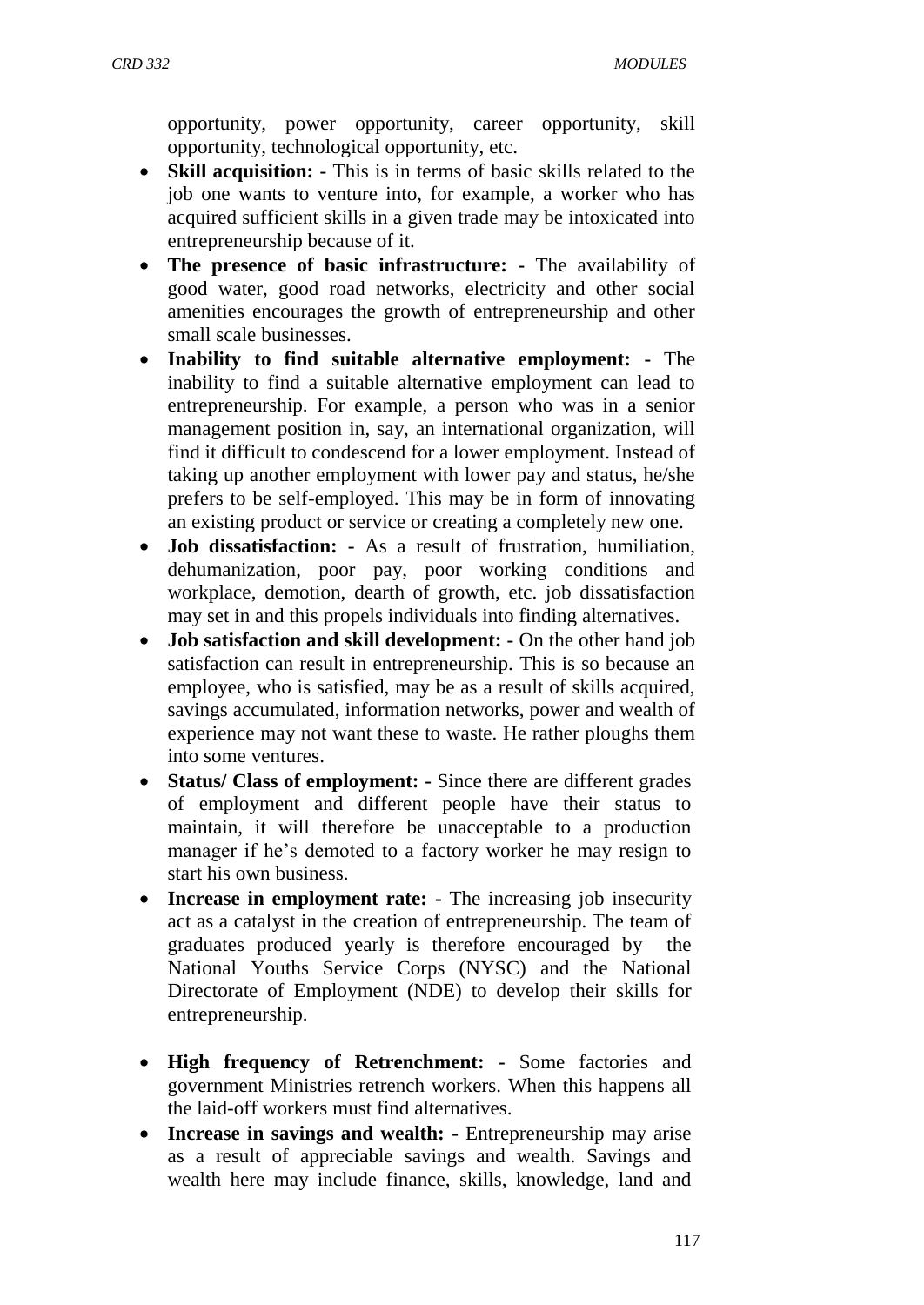building, education, information, etc.

- **Recognition and power:** The quest for recognition and power may lead to entrepreneurship. For example, "I want to be the inventor of...' 'I want to be the first person to...' etc. In other words, people want to show off e.g. 'I can do it' and so on. This results in creativity.
- **Independence:** The quest for people to be independent will make them to resign their appointment and start a business on their own. This will lead to financial independence, social independence, class independence etc.
- **Training: -** Drawing from the information world, all entrepreneurs are able to explore and optimize available opportunities for healthy competition. Universities, polytechnics, research institutes and other special training institutions, including vocational training centers, ensure thorough conduct of practical sessions of their courses in order to propel the entrepreneurship in the students.
- **Other factors may include:-**High rate of labour turnover, decline in income, and lack of job opportunities.

# **3.5 Environment of Business**

The environment may be defined as the set of all objects, which are influenced by and/or influence the system of interest. The environment is characterized by complexity, turbulence, uncertainty and risk; hence the need for the entrepreneur to identify and recognize his/her own relevant and negotiable environment from the cascading environment. Purposeful business systems influence and are influenced by their environment principally because the business system inputs are derived from the environment and the outputs are consumed by the environment. The entrepreneur therefore, needs to analyze the environment on a continuous basis because it offers both opportunities and threats.

The environments of business can be internal (micro) or external (macro) and these are inspired and maintained by the entrepreneur (a person or investor who organizes or manages a commercial undertaking) after he/she has determined 'what to do', 'how to do it' 'when to do it' and 'Where to do it'. The micro business environment may include the management structure and element such as labour, machine and place which interacts within the work setting. It is necessary to have an effective mix of the elements to be able to maximize productivity and profit.

The macro business environment may be classified as physical, socio-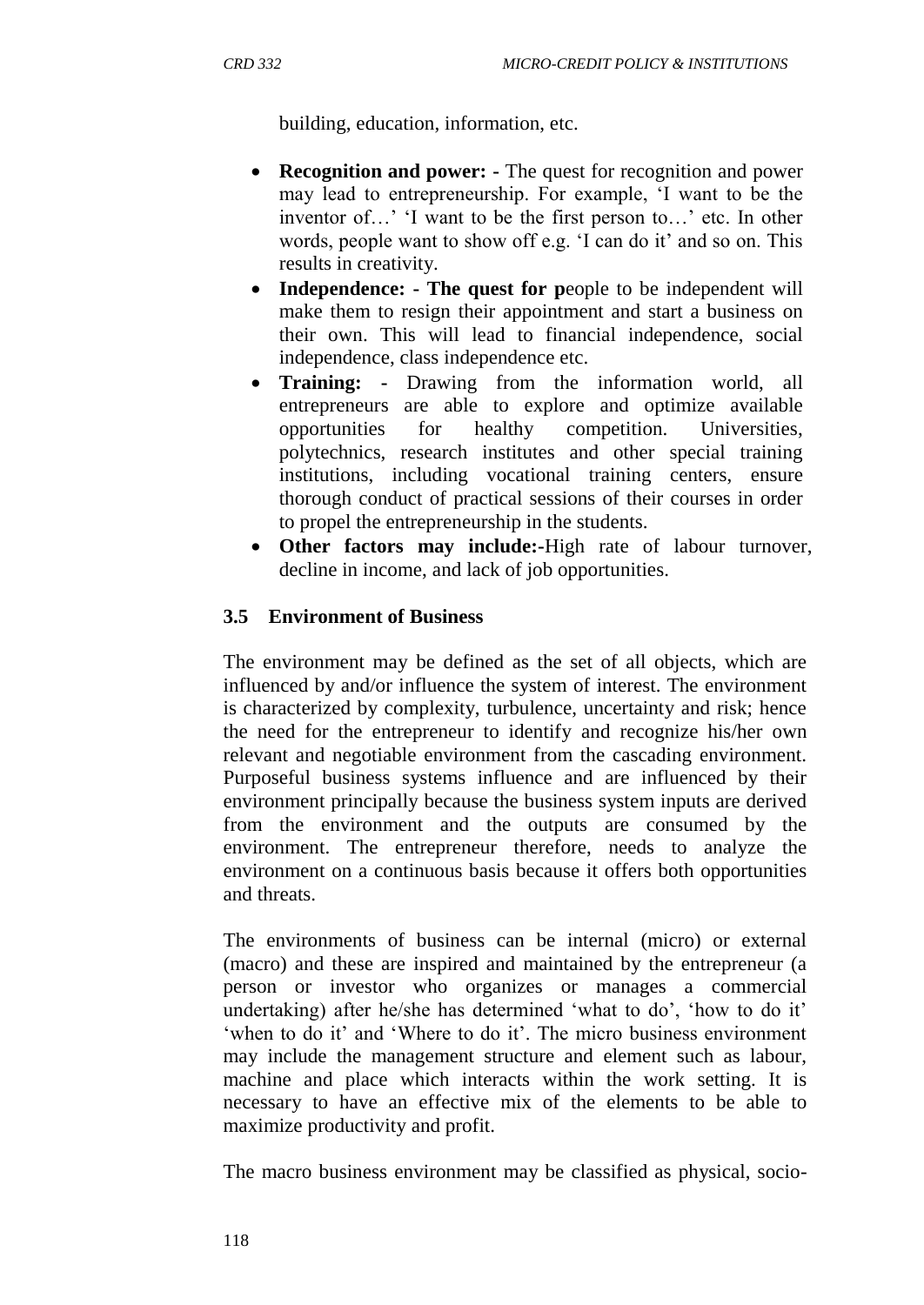cultural, political, moral, technological, economical, legal, religious etc.

#### **3.5.1 Political Environment**

The political environment is very important for the performance of the business. It has been discovered that the poorest nations are those that are politically unstable. The entrepreneur should have idea of the following:

- General political climate of where the business operates: He should know and avoid illegal goods/services. For instance, the Federal Government has sanctioned the importation of textiles, men"s shoes, toothpicks etc. Unless an entrepreneur knows this he will not make a success in that area of business.
- Trend towards general regulation of the industry: This means that entrepreneurs should be conversant with all regulations governing the business of their choice and interest.
- Prices and income: Government makes regulations on minimum wages and price control board. The latter is however not very effective because of current currency deregulation.
- Industrial relations: The entrepreneur should be aware of the regulations on labour relations, regulation on localization of industries, registration of patent and trademarks/franchise, regulation with respect to business practices e.g. minimum, wages, hours of work, quality of products, health and safety procedures.

#### **3.5.2 Technological Environment**

The more technological developed a community is, the better it is for businesses to spring up. For example, businesses emanate faster in cities where there are facilities for growth than in the rural areas. It is easier and almost cheaper to start a cyber café in Lagos than in a hut in Delta State because of the technology already in Lagos which is not at Agbor.

#### **3.5.3 Social Environment**

The social environment comprises of the structure of the population, regional location of target population, changes in class structures, new values and attitude to work, type of authority, leisure and changes in labour as well its mobility etc.

#### **3.5.4 Competition**

Every entrepreneur should know as well as take the competitors'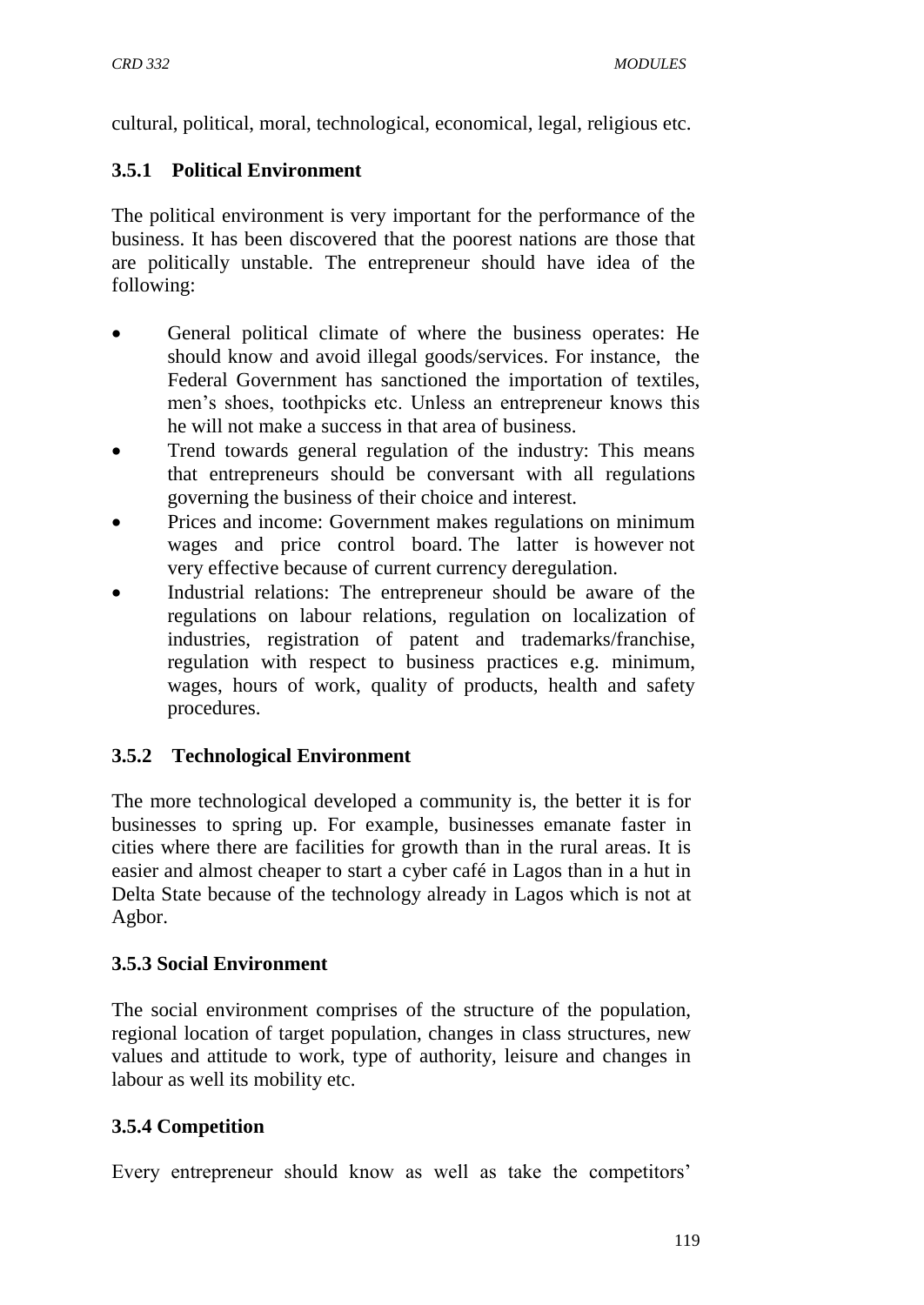activities into consideration when planning her activities. Competition may be stronger as a result of merging and acquisition, product changes and process changes. For example, if your competitors discover better and cheaper processes of production and distribution, they will outwit you.

#### **3.5.5 Physical Environment**

As a result of the favorable physical environment in our country, the following principal raw materials are available and provide opportunities for the establishment of industries e.g. for:

- i. Agro-allied: cassava, yam, rice, maize, soybean, sorghum, beans, groundnuts, vegetable oil, citrus and other fruits. Melon, tea leaves, cocoa, malt, sugar cane, ginger, garlic and other spices.
- ii. Building and road construction: bitumen, timber and wood, sand, clay materials, limestone, ceramics, sanitary ware, iron reinforcements etc.
- iii. The product; National economic policies



e.g. finance, employment, GNP, pricing of

#### **3.6 Economic Environment**

The entrepreneur should be familiar with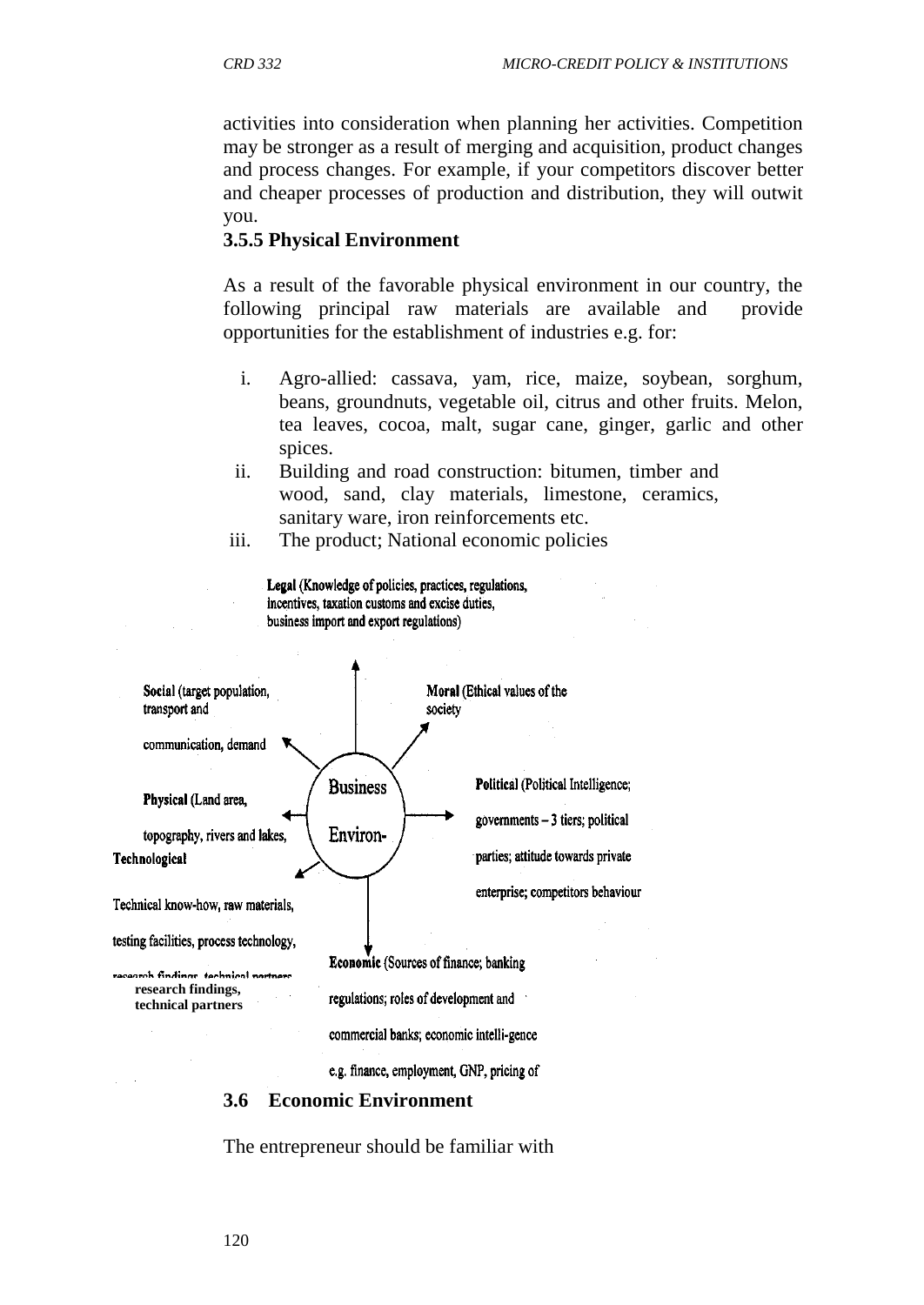- The general state of the economy e.g. Structural Adjustment Programme (SAP) to salvage the economy and reset it on a healthy course of reconstruction, growth and development; foreign exchange market (FEM) for buying and selling forex at market determined rates.
- National economic policies especially those relating to small and medium enterprises.
- Sources of finance and prevailing terms.
- Banking regulations and special concessions to small enterprises.
- Roles of Development and Commercial Banks.
- Economic intelligence information on economic activities both current and future.
- Level of employment system and distribution of purchasing power-income.

# **SELF ASSESSMENT EXERCISE**

- Give two definitions of an Entrepreneur
- What are the roles of an Entrepreneur?

# **4.0 CONCLUSION**

The Entrepreneur is needed to accelerate economic growth in any economy. Both positive and negative reasons can spur an individual to abandon his work and become an Entrepreneur within a business environment.

#### **5.0 SUMMARY**

The Entrepreneur is a risk taker who brings about innovation in an economy. The reward of his action is the profit that accrues to him. This will further lead to growth within the system.

#### **6.0 TUTOR-MARKEDASSIGNMENT**

1. List the factors that induce entrepreneurship. Discuss two of them.

2. List the different business environment. Discuss two.

#### **7.0 REFERENCES/FURTHERREADINGS**

Charles, O.U (2004). *Becoming a Successful Entrepreneur*. Lagos Hedrix Production.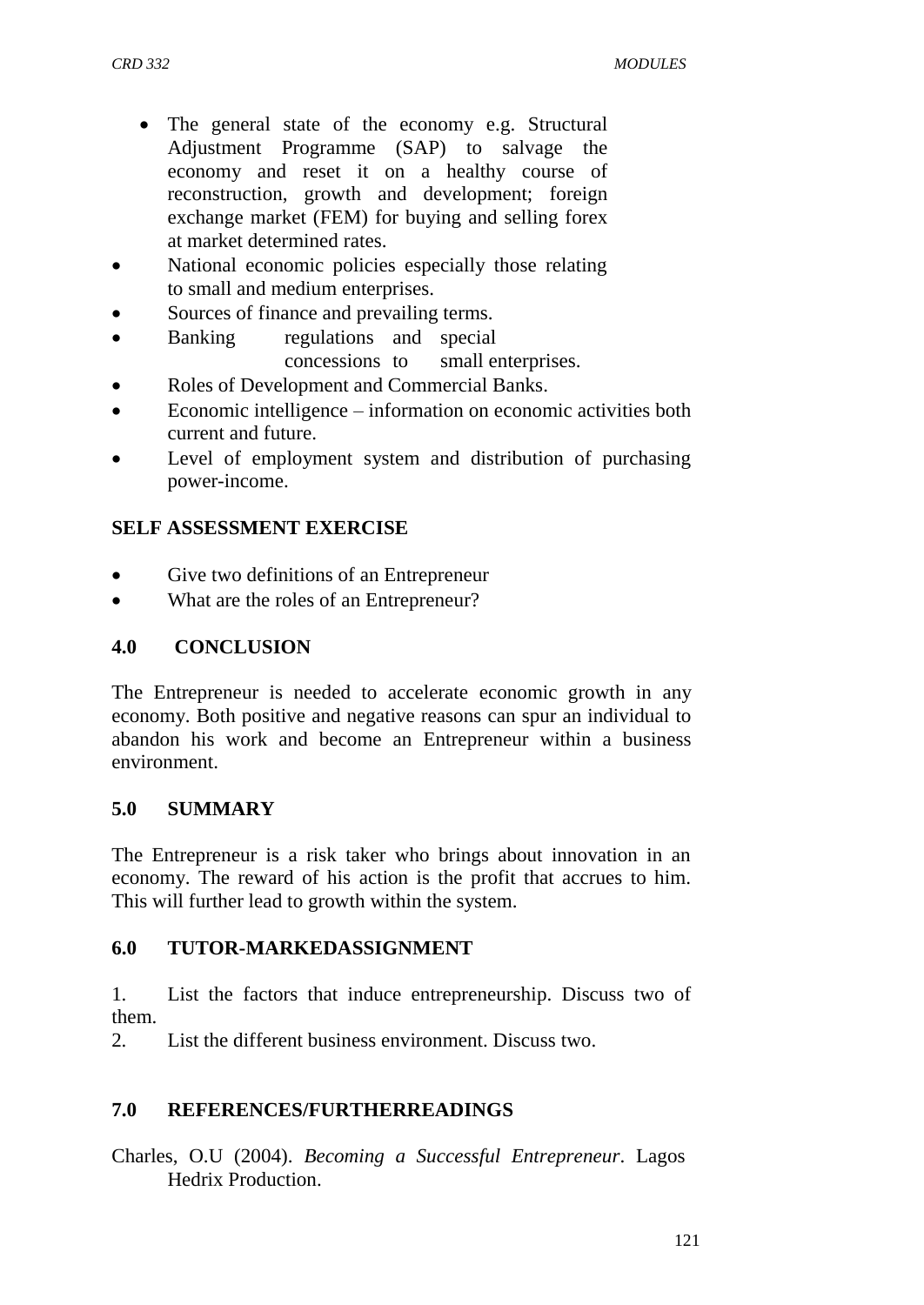Siebert, J.C, (1989). *Concept of Marketing Management*. New York: Englewood Cliffs Publication.

## **UNIT 5 POSSIBLE PROJECTS**

#### **CONTENTS**

- 1.0 Introduction
- 2.0 Objectives
- 3.0 Main Content
	- 3.1 Business project management structure
	- 3.2 List of Possible Projects
	- 3.3 Some Exportable Items and Where They are needed
- 4.0 Conclusion
- 5.0 Summary
- 6.0 Tutor-Marked Assignment
- 7.0 References/Further Reading

#### **1.0 INTRODUCTION**

This unit is just an additional piece of information which will appeal to those who are interested in embarking on some business ventures. The list is inexhaustible. This does not serve as a feasibility report. I do hope you will find it useful.

#### **2.0 OBJECTIVES**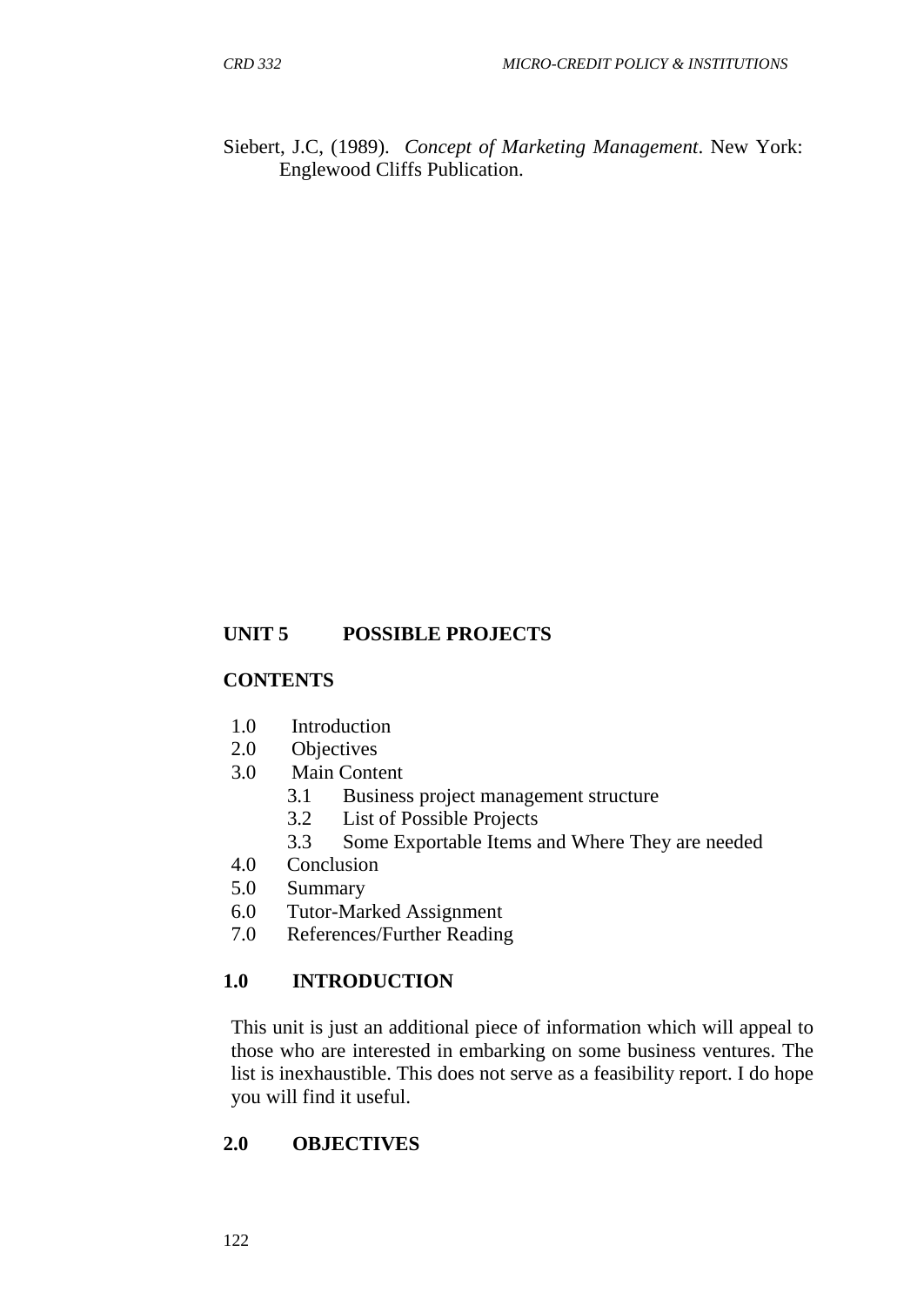The objective is to enable the learner to have insight into some of the projects that he can venture into.

### **3.0 MAINCONTENT**

#### **3.1 Business Project Management Structure**



## **3.2 List of Possible Projects**

#### **Some examples of SMEs in Nigeria that you can start:**

Fruit juices e.g. orange, pineapple, apple, lemon cashew, coconut, etc. rice milling,

cotton seed oil, bakery and confectionary, melon seed oil, starch from cassava, sanitary wares, animal feeds, soya beans cultivation, food processing, palm oil trade, interior decorations, grain processing, fish farming, maize flour, wooden toys making, canned tomatoes, biscuit bakery, vegetable oil processing, yam flour, coconut processing, craft bag, oil mills, smoked fish factory, paper bags making, rice flour, soap and detergents, baskets & cane chairs, bone crushing, leather (footwear) production, leather tanning, chip board and glass nails, laminated photo frames, radio cabinets, honey extraction, cassava farming, cushion cover production, table napkins production, vegetable farming, furniture making, textiles production, glue manufacturing, hair brushes, tooth brushes, tooth picks, matches, thread, crayon manufacturing, fumigation and pest control, shoe polish, ruler manufacturing, production of tissue and serviette, corrugated, card-board boxes, etc. mat making, planting and selling flowers, bolts, nuts and screws production, ceramic blocks, concrete blocks, chalk manufacturing, pomade making, concrete poles and pipes, sundry, red bricks, pencil making, optical glasses, crown cork manufacturing, production of insecticides, paint manufacturing, staple pins, poultry wire net, barbed wire, steel rope, polythene bags, plastic toys, fasteners, tiles (floor and wall), wire mesh, production of chemicals, oil and gas servicing, table water production, panel beating, gem clips and safety pins production, bicycle spokes making, plant and hangers (steel wire) forging and machining plants to manufacture basic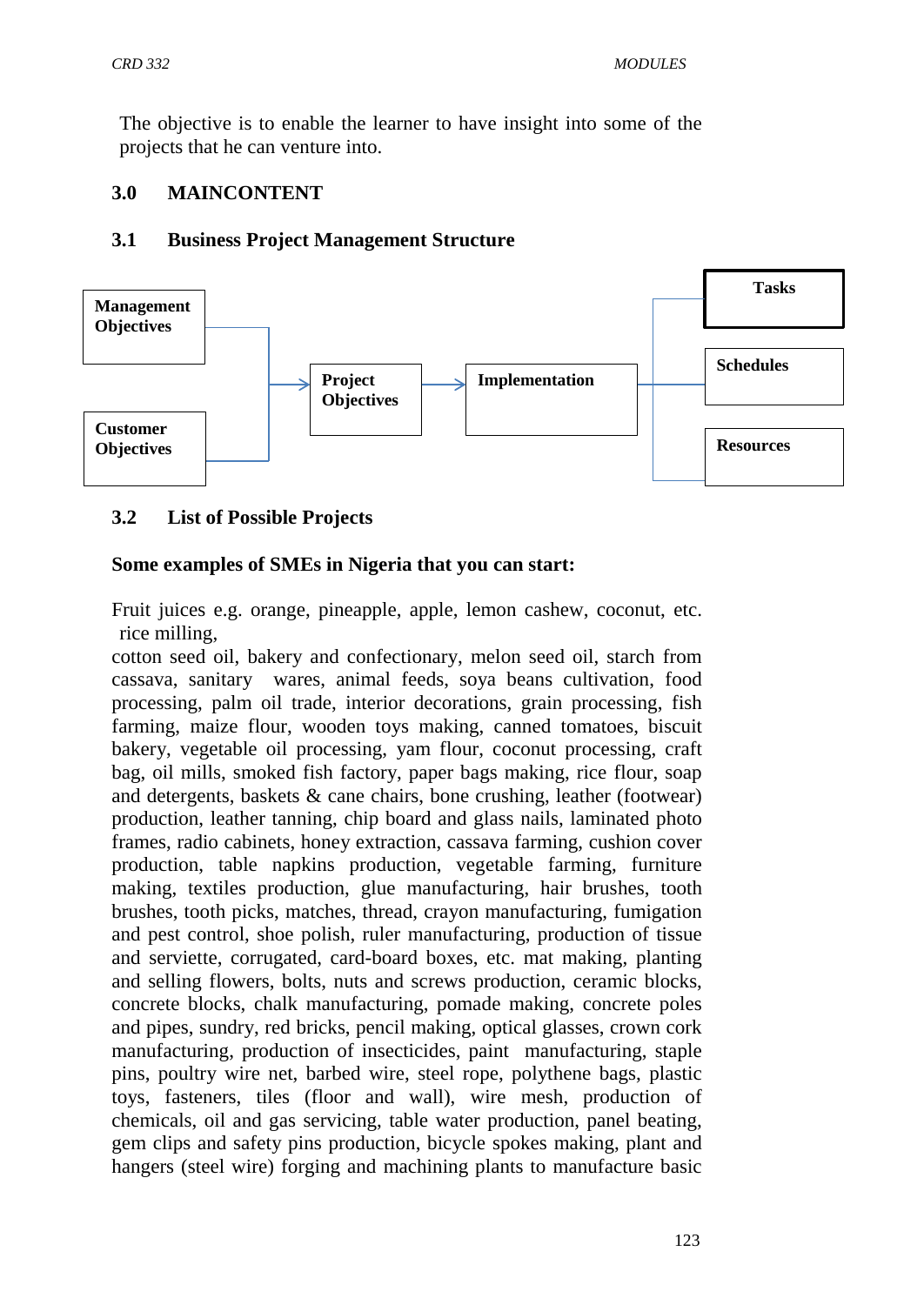spare parts for the automobile industry, hinges and door locks, net and fencing wire, advertising specially, art gallery, auto driving school, marketing, recruitment centre, auto-mechanic service, bay-sitting services, beach concession, leisure centre, rental service, travel agency, transportation: passenger, haulage:- air, water or land, freight handling and management: air, water or land, estate agency, birthday, wedding and ceremonial cakes, booking agency, building contractor, computer retail agency, GSM retail agency, health centre, cleaning services, cold room services, consultancy services, financial brokerage, stock brokerage, convenience shop, dancing school, day care and nursery centre, debt collection agency, duplicating, executive hair cut centre, fast food and snacks shop, magazine stand, laundering, scavenging, book binding, vulcanizing, refuse collection, hair dressing, music school, rubbish clearing, party organizing, secretarial school, remedial teaching, party equipment rentals, broom making bead making, raffia making, candle, plumbing, spraying, printing, videographer, rabbitry, piggery, sheep and goat rearing, battery conditioning, iron founding, restaurant management, baby diapers production, t-shirt making, ice-block making, nails manufacturing, button manufacturing cornflakes, welding electrodes, black board dusters, office files, making carbon, papers production hoses, cotton wool production, sale of machines tools, production of industrial yeast from molasses production of adhesives, party catering, home delivery services, newspaper vendoring, motor cycle transportation, fleet production of printing ink advertising, broadcasting manufacturing and financing consultancy real estate consultancy, building consultancy, dredging and related engineering services, electrical engineering, telecommunications, auditing, hotel development management, travel agency, courier services, sale of agricultural equipment, manufacturing of electrical and electronic domestic appliances, receivership and services, special corporate services, company secretarial services, manufacturing fabrication of aluminum windows and doors, installation of aluminum roofing sheets, installation of aluminum doors and windows, fabrication of suspended ceiling, partitioning system services, curtain walling marketing of plastic products, medical equipment, scientific equipment, manufacture and sale of crown caps, metal containers, screw caps, roll-on pilfer-roof caps, trinkets, cotton buds, production of disinfectants manufacturing of fuel filters, warehousing, photography, production of fishing net, short term financing radio/television repairs and maintenance generator repairs and maintenance beauty saloons shoe repairing / cobbling watch repairing boutique-men"s, ladies, children"s or general Masonry

#### **3.3 Some Exportable Items and Where They Are Needed**

Cocoa based beverages - Netherlands, UK, Holland,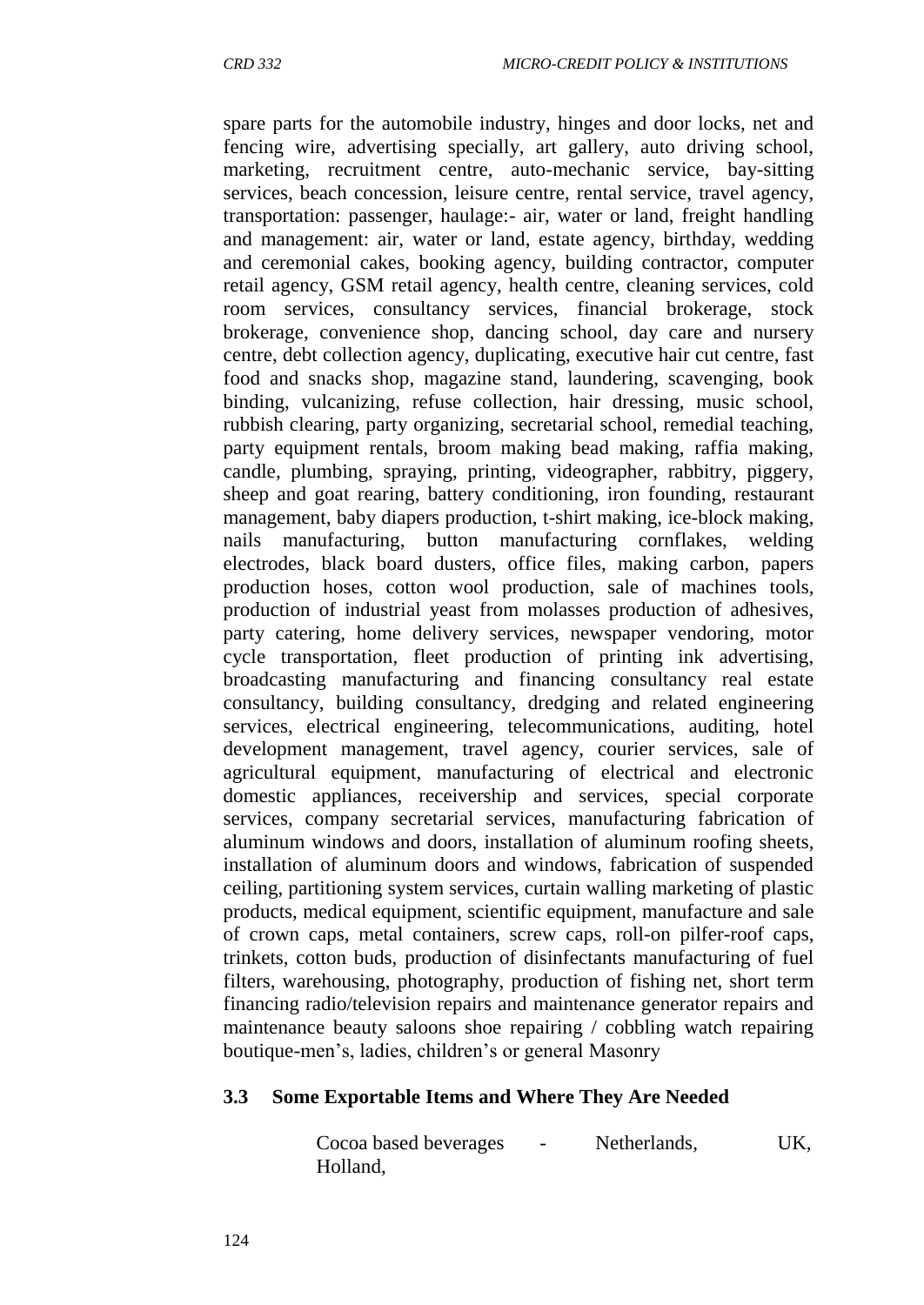|                                      | Republic of South Africa                  |                 |
|--------------------------------------|-------------------------------------------|-----------------|
| <b>Gum Arabic</b>                    | Tunisia;                                  |                 |
| Cairo, Yugoslavia Napkins and Towels |                                           | Guinea, Senegal |
|                                      | (W. African Countries)                    |                 |
| Honey                                | Germany, Italy, France,                   |                 |
| UK                                   |                                           |                 |
| Cassava                              | Kenya, Sweden, Germany                    |                 |
| <b>USA</b>                           |                                           |                 |
| Onions                               | U.K. Germany,                             |                 |
| Italy, France Cosmetics<br>market    | <b>ECOWAS</b><br>$\overline{\phantom{a}}$ |                 |
| Matches                              |                                           |                 |
|                                      | <b>ECOWAS</b>                             |                 |
| market Handicrafts                   |                                           |                 |
|                                      | USA, UK.                                  |                 |
| <b>Farm Products</b>                 | Chad,<br>Niger<br>and                     |                 |
| Republics                            |                                           |                 |
| Vegetables                           | Europe                                    |                 |
| Snails                               | U.K.                                      |                 |
| <b>Mangoes</b>                       | USA, Germany, France                      |                 |
| Millet                               | Saudi<br>Arabia,<br>U.K,                  |                 |
| Kuwait, Dubai                        |                                           |                 |
| Sweet potatoes                       | Sweden                                    |                 |
| Soya beans                           | Germany, France, Italy,                   |                 |
| UK, Belgium                          |                                           |                 |
| Groundnuts                           | Saudi Arabia                              |                 |
| Fruit juice                          | <b>Burkina Faso</b>                       |                 |
| Cashew                               | Netherlands                               |                 |
| Cement                               | Chad, Niger Republic                      |                 |
| Animal feeds                         | <b>ECOWAS</b><br>market,                  |                 |
| Sweden                               |                                           |                 |
| <b>Ceramics and Tiles</b>            | <b>ECOWAS</b> market                      |                 |
| Furniture                            | Burkina Faso, Togo                        |                 |
| Insecticides                         | Republic<br>of<br>Benin,                  |                 |
|                                      |                                           |                 |
| Congo, Cameroun<br>Carrot            | Saudi                                     |                 |
|                                      | Arabia,<br>Niger                          |                 |
| Republic                             |                                           |                 |
| Leather                              | India,<br>Korea,                          |                 |
|                                      | Poland, Sweden,                           |                 |
|                                      | <b>Netherlands</b>                        |                 |
| Cow horns                            | USA, Europe, Germany,                     |                 |
|                                      | Finland, Holland, Sweden,                 |                 |
|                                      | Tunisia                                   |                 |
| Cotton seed and lint                 | U.K, Taiwan, Belgium,                     |                 |
|                                      | Yugoslavia                                |                 |